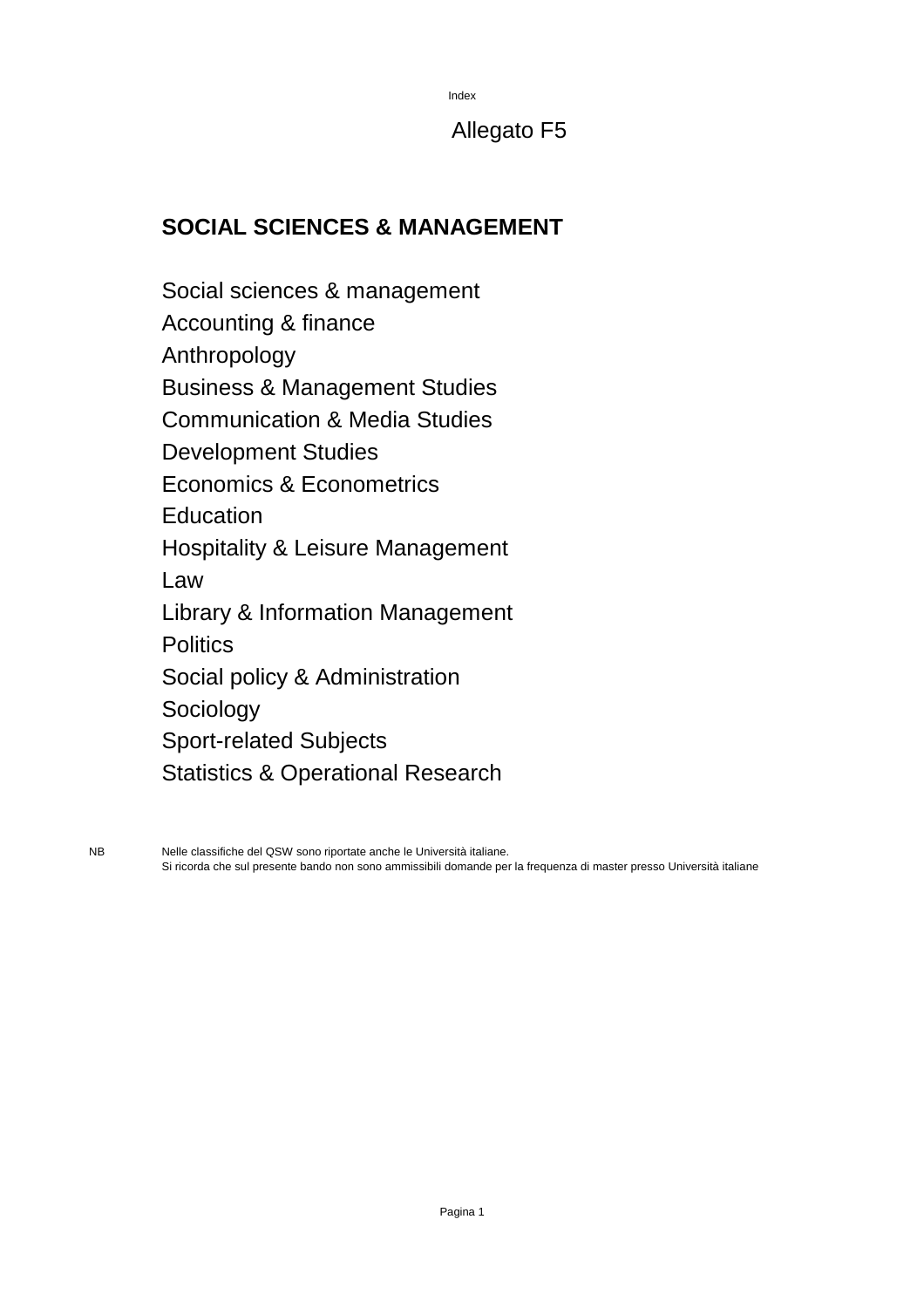| Top 500 Universities - Social Sciences & Management |                                                               |                                |              |
|-----------------------------------------------------|---------------------------------------------------------------|--------------------------------|--------------|
| 2019                                                | <b>Institution</b>                                            | <b>Location</b>                | <b>Score</b> |
| 1                                                   | <b>Harvard University</b>                                     | <b>United States</b>           | 14,0         |
| 2                                                   | London School of Economics and Political Science (LSE)        | United Kingdom                 | 14,0         |
| 3                                                   | <b>Stanford University</b>                                    | <b>United States</b>           | 14,0         |
| 4                                                   | University of Oxford                                          | United Kingdom                 | 14,0         |
| 5                                                   | Massachusetts Institute of Technology (MIT)                   | <b>United States</b>           | 14,0         |
| 6                                                   | University of Cambridge                                       | United Kingdom                 | 14,0         |
| $\overline{7}$                                      | University of California, Berkeley (UCB)                      | <b>United States</b>           | 14,0         |
| 8                                                   | <b>Yale University</b>                                        | <b>United States</b>           | 14,0         |
| 9                                                   | National University of Singapore (NUS)                        | Singapore                      | 14,0         |
| $10=$                                               | University of California, Los Angeles (UCLA)                  | <b>United States</b>           | 14,0         |
| $10=$                                               | University of Pennsylvania                                    | <b>United States</b>           | 14,0         |
| 12                                                  | Columbia University                                           | <b>United States</b>           | 14,0         |
| 13                                                  | University of Chicago                                         | <b>United States</b>           | 14,0         |
| 14                                                  | <b>Princeton University</b>                                   | <b>United States</b>           | 14,0         |
| 15                                                  | The University of Tokyo                                       | Japan                          | 14,0         |
| 16                                                  | Università Commerciale Luigi Bocconi                          | Italy                          | 12,0         |
| 17                                                  | New York University (NYU)                                     | <b>United States</b>           | 12,0         |
| 18                                                  | University of Hong Kong (HKU)                                 | Hong Kong                      | 12,0         |
| 19                                                  | Nanyang Technological University (NTU)                        | Singapore                      | 12,0         |
| 20                                                  | The University of Melbourne                                   | Australia                      | 12,0         |
| 21                                                  | University of Toronto                                         | Canada                         | 12,0         |
| 22                                                  | Northwestern University                                       | <b>United States</b>           | 12,0         |
| 23                                                  | Australian National University (ANU)                          | Australia                      | 12,0         |
| 24                                                  | <b>Peking University</b>                                      | China                          | 12,0         |
| 25                                                  | University of Michigan                                        | <b>United States</b>           | 10,0         |
| 26                                                  | The Hong Kong University of Science and Technology (HKUST)    | Hong Kong                      | 10,0         |
| 27                                                  | The University of Sydney                                      | Australia                      | 10,0         |
| 28                                                  | London Business School                                        | United Kingdom                 | 10,0         |
| 29                                                  | University of British Columbia                                | Canada                         | 10,0         |
| $30=$                                               | The Chinese University of Hong Kong (CUHK)                    | Hong Kong                      | 10,0         |
| $30=$                                               | The University of New South Wales (UNSW)                      | Australia                      | 10,0         |
| $32 =$                                              | <b>INSEAD (France)</b>                                        | France                         | 10,0         |
| $32=$                                               | <b>Monash University</b>                                      | Australia                      | 10,0         |
| 34                                                  | UCL (University College London)                               | United Kingdom<br>China        | 10,0         |
| 35<br>36                                            | <b>Tsinghua University</b>                                    | South Korea                    | 10,0         |
|                                                     | Seoul National University (SNU)                               |                                | 10,0         |
| 37<br>38                                            | <b>McGill University</b>                                      | Canada<br><b>United States</b> | 10,0         |
| $39=$                                               | <b>Cornell University</b><br>National Taiwan University (NTU) | Taiwan                         | 10,0<br>10,0 |
| $39=$                                               | The University of Warwick                                     | United Kingdom                 |              |
| 41                                                  | University of Amsterdam                                       | Netherlands                    | 10,0         |
| $42 =$                                              | Duke University                                               | <b>United States</b>           | 8,0          |
| $42 =$                                              | Kyoto University                                              | Japan                          | 8,0<br>8,0   |
| 44                                                  | <b>Erasmus University Rotterdam</b>                           | Netherlands                    | 8,0          |
| 45                                                  | ETH Zurich (Swiss Federal Institute of Technology)            | Switzerland                    | 8,0          |
| $46=$                                               | Pontificia Universidad Católica de Chile                      | Chile                          | 8,0          |
| $46=$                                               | The University of Manchester                                  | United Kingdom                 | 8,0          |
| $48 =$                                              | The University of Queensland (UQ)                             | Australia                      | 8,0          |
| $48 =$                                              | University of Texas at Austin                                 | <b>United States</b>           | 8,0          |
| 50                                                  | Imperial College London                                       | United Kingdom                 | 8,0          |
| $51 =$                                              | <b>Fudan University</b>                                       | China                          | 6,0          |
| $51 =$                                              | Korea University                                              | South Korea                    | 6,0          |
| $53=$                                               | The University of Auckland                                    | New Zealand                    | 6,0          |
| $53=$                                               | Universidad Nacional Autónoma de México (UNAM)                | Mexico                         | 6,0          |
| $55 =$                                              | <b>HEC Paris</b>                                              | France                         | 6,0          |
| $55 =$                                              | Universität Mannheim                                          | Germany                        | 6,0          |
| $55 =$                                              | Universiti Malaya (UM)                                        | Malaysia                       | 6,0          |
| $55 =$                                              | University of Zurich                                          | Switzerland                    | 6,0          |
| 59                                                  | City University of Hong Kong                                  | Hong Kong                      | 6,0          |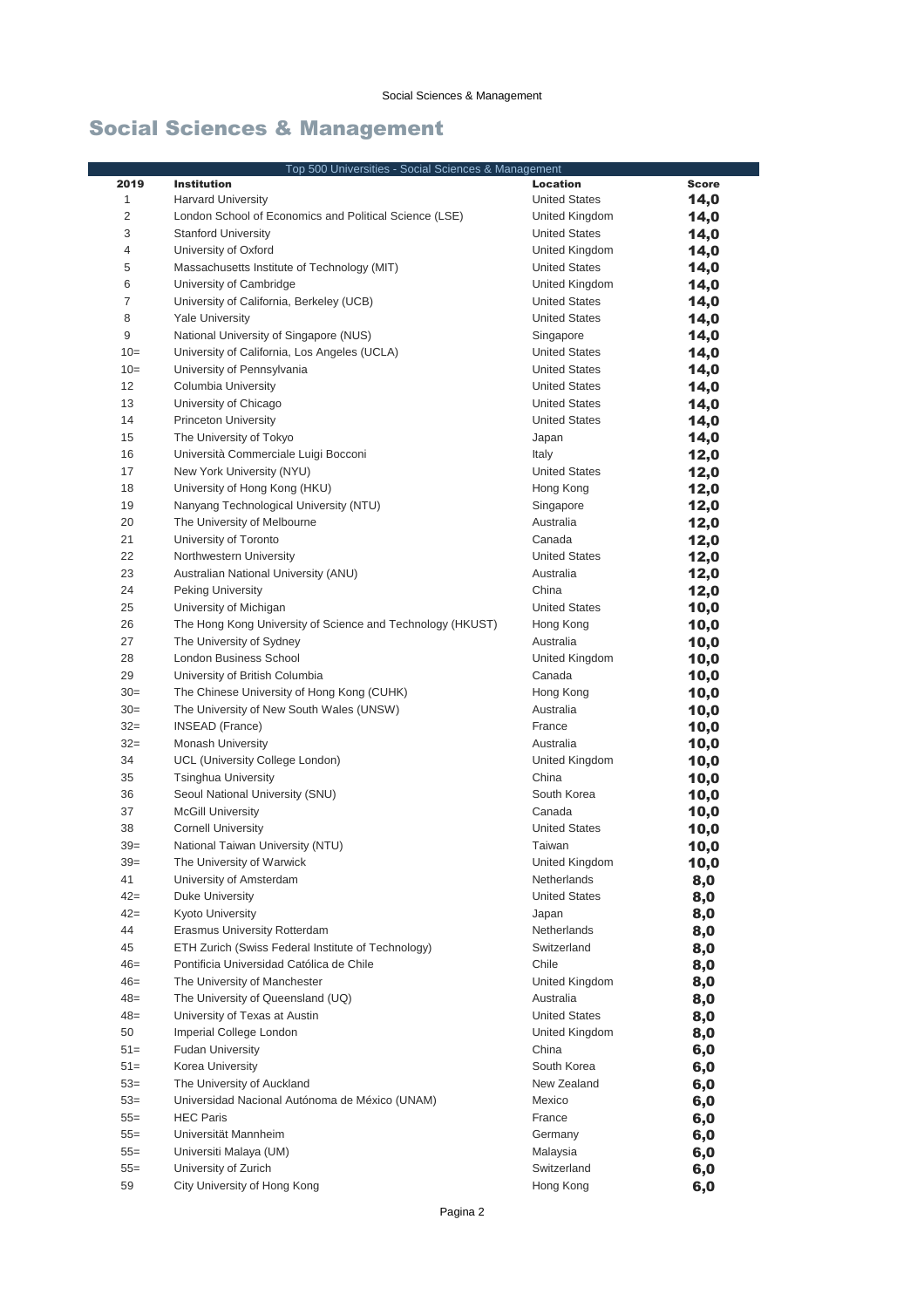| 60      | Katholieke Universiteit Leuven                                  | <b>Belgium</b>       | 6,0 |
|---------|-----------------------------------------------------------------|----------------------|-----|
| $61 =$  | Université Paris 1 Panthéon-Sorbonne                            | France               | 6,0 |
| $61 =$  | University of Edinburgh                                         | United Kingdom       | 6,0 |
| 63      | Copenhagen Business School                                      | Denmark              | 6,0 |
| 64      | King's College London (KCL)                                     | United Kingdom       | 6,0 |
| 65      | Humboldt-Universität zu Berlin                                  | Germany              | 6,0 |
| $66 =$  | Shanghai Jiao Tong University                                   | China                | 6,0 |
| $66=$   | Waseda University                                               | Japan                | 6,0 |
| 68      | Lomonosov Moscow State University                               | Russia               | 6,0 |
| $69=$   | Sciences Po Paris                                               | France               | 6,0 |
| $69 =$  | The Hong Kong Polytechnic University                            | Hong Kong            | 6,0 |
| $69 =$  | Universidade de São Paulo (USP)                                 | Brazil               | 6,0 |
| 72      | University of Wisconsin-Madison                                 | <b>United States</b> | 6,0 |
| 73      | Università di Bologna (UNIBO)                                   | Italy                | 6,0 |
| 74      | Hitotsubashi University                                         | Japan                | 6,0 |
| $75 =$  | National Research University - Higher School of Economics (HSE) | Russia               | 6,0 |
| $75 =$  | Yonsei University                                               | South Korea          | 6,0 |
| 77      | University of St Gallen (HSG)                                   | Switzerland          | 6,0 |
| 78      | Freie Universität Berlin                                        | Germany              | 6,0 |
| 79      | Singapore Management University                                 | Singapore            | 6,0 |
| $80=$   | Ludwig-Maximilians-Universität München                          | Germany              | 6,0 |
| $80=$   | Pennsylvania State University                                   | <b>United States</b> | 6,0 |
| 82      | <b>Keio University</b>                                          | Japan                | 6,0 |
| 83      | <b>Boston University</b>                                        | <b>United States</b> | 6,0 |
| $84 =$  | Michigan State University                                       | <b>United States</b> | 6,0 |
| $84 =$  | Renmin (People's) University of China                           | China                | 6,0 |
| $84 =$  | <b>Western University</b>                                       | Canada               | 6,0 |
| $87=$   | Universidad de Chile                                            | Chile                | 6,0 |
| $87=$   | University of Southern California                               | <b>United States</b> | 6,0 |
| $89=$   | Trinity College Dublin (TCD)                                    | Ireland              | 6,0 |
| $89=$   | University of California, San Diego (UCSD)                      | <b>United States</b> | 6,0 |
| $89=$   | University of North Carolina, Chapel Hill                       | <b>United States</b> | 6,0 |
| 92      | University of Copenhagen                                        | Denmark              | 6,0 |
| 93      | Stockholm School of Economics                                   | Sweden               | 6,0 |
| $94 =$  | Georgetown University                                           | <b>United States</b> | 6,0 |
| $94 =$  | Université Catholique de Louvain (UCL)                          | Belgium              | 6,0 |
| 96      | Politecnico di Milano                                           | Italy                | 6,0 |
| $97 =$  | Universitat Pompeu Fabra                                        | Spain                | 6,0 |
| $97 =$  | University of Washington                                        | <b>United States</b> | 6,0 |
| $99 =$  | Carnegie Mellon University                                      | <b>United States</b> | 6,0 |
| $99 =$  | Sungkyunkwan University                                         | South Korea          | 6,0 |
| $101 =$ | Universidad de Buenos Aires                                     | Argentina            | 4,0 |
| $101 =$ | Universidad de Navarra                                          | Spain                | 4,0 |
| $103=$  | KAIST - Korea Advanced Institute of Science and Technology      | South Korea          | 4,0 |
| $103=$  | University of Illinois at Urbana-Champaign                      | <b>United States</b> | 4,0 |
| $103=$  | <b>Zhejiang University</b>                                      | China                | 4,0 |
| 106     | <b>Brown University</b>                                         | <b>United States</b> | 4,0 |
| $107 =$ | Durham University                                               | United Kingdom       | 4,0 |
| $107 =$ | Université de Montréal                                          | Canada               | 4,0 |
| $109 =$ | <b>Ohio State University</b>                                    | <b>United States</b> | 4,0 |
| $109 =$ | University College Dublin (UCD)                                 | Ireland              | 4,0 |
| 111     | University of Minnesota                                         | <b>United States</b> | 4,0 |
| 112     | Tecnológico de Monterrey (ITESM)                                | Mexico               | 4,0 |
| $113=$  | Universidad de Los Andes Colombia                               | Colombia             | 4,0 |
| $113=$  | University of Glasgow                                           | United Kingdom       | 4,0 |
| $115=$  | The University of Western Australia (UWA)                       | Australia            | 4,0 |
| $115=$  | <b>Tilburg University</b>                                       | Netherlands          | 4,0 |
| $115=$  | Universidad Carlos III de Madrid                                | Spain                | 4,0 |
| $118 =$ | <b>Aarhus University</b>                                        | Denmark              | 4,0 |
| $118 =$ | University of Technology Sydney (UTS)                           | Australia            | 4,0 |
| 120     | Leiden University                                               | Netherlands          | 4,0 |
| 121     | California Institute of Technology (Caltech)                    | <b>United States</b> | 4,0 |
| 122     | <b>Lund University</b>                                          | Sweden               | 4,0 |
|         |                                                                 |                      |     |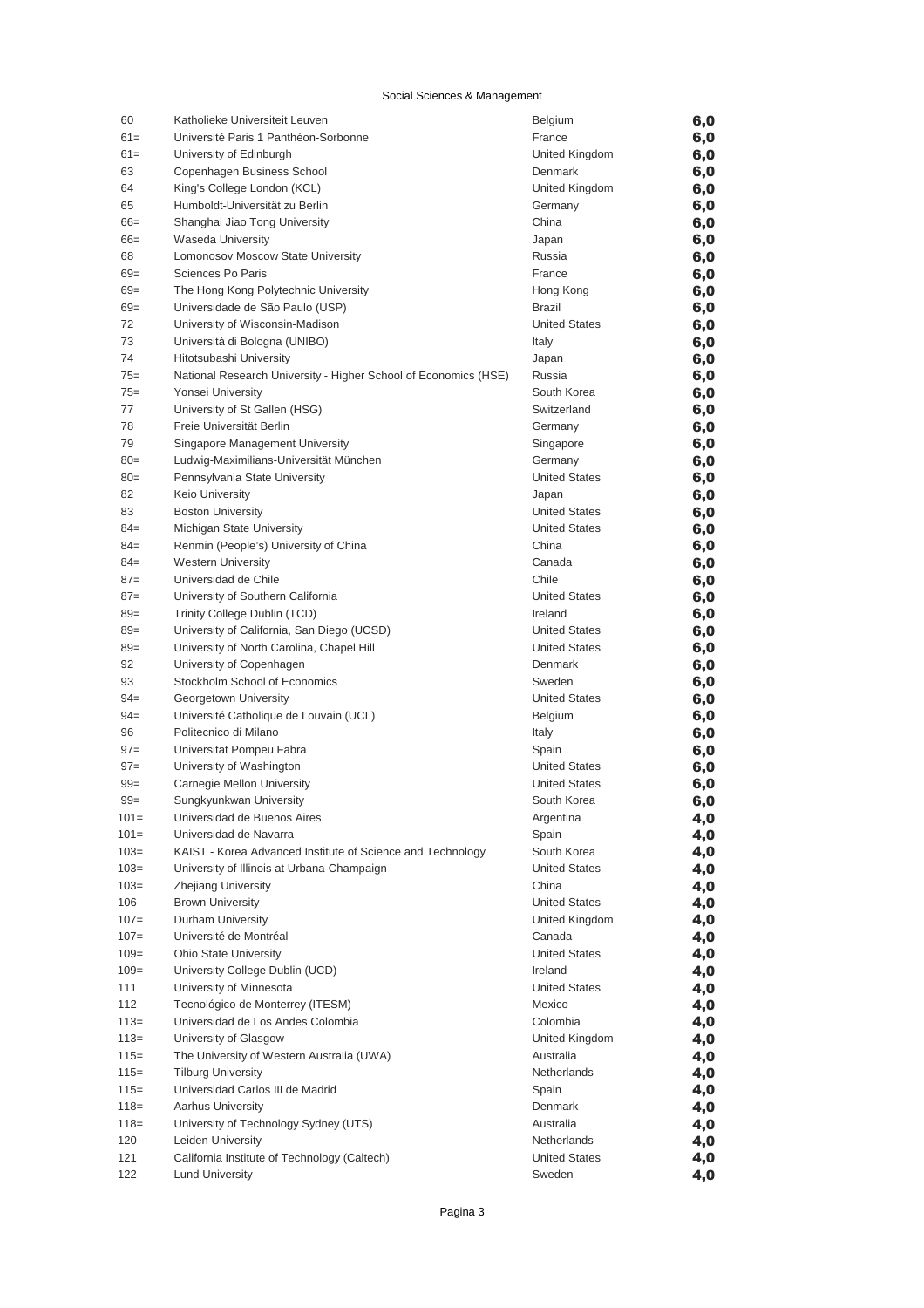| 123     | University of Virginia                           | <b>United States</b> | 4,0 |
|---------|--------------------------------------------------|----------------------|-----|
| $124=$  | Sapienza - Università di Roma                    | Italy                | 4,0 |
| $124=$  | Università degli Studi di Padova (UNIPD)         | Italy                | 4,0 |
| $124=$  | University of Birmingham                         | United Kingdom       | 4,0 |
| 127     | <b>Osaka University</b>                          | Japan                | 4,0 |
| 128     | Universität Wien                                 | Austria              | 4,0 |
| $129=$  | <b>Hanyang University</b>                        | South Korea          | 4,0 |
| $129=$  | University of Maryland, College Park             | <b>United States</b> | 4,0 |
| $131=$  | University of Bristol                            | United Kingdom       | 4,0 |
| $131=$  | Victoria University of Wellington                | New Zealand          | 4,0 |
| $131=$  | <b>York University</b>                           | Canada               | 4,0 |
| $134=$  | <b>Oxford Brookes University</b>                 | United Kingdom       | 4,0 |
| $134=$  | Stockholm University                             | Sweden               | 4,0 |
| $134=$  | Universiti Kebangsaan Malaysia (UKM)             | Malaysia             | 4,0 |
| $134=$  | WU (Vienna University of Economics and Business) | Austria              | 4,0 |
| $138 =$ | Queen's University                               | Canada               | 4,0 |
| $138 =$ | University of Leeds                              | United Kingdom       | 4,0 |
| $138 =$ | <b>Utrecht University</b>                        | Netherlands          | 4,0 |
| $141=$  | <b>Lancaster University</b>                      | United Kingdom       | 4,0 |
| $141 =$ | University of Oslo                               | Norway               | 4,0 |
| 143     | University of Groningen                          | Netherlands          | 4,0 |
| $144=$  | <b>Beijing Normal University</b>                 | China                | 4,0 |
| $144=$  | Johns Hopkins University                         | <b>United States</b> | 4,0 |
| $144=$  | National Cheng Kung University                   | Taiwan               | 4,0 |
| $144=$  | Universiti Sains Malaysia (USM)                  | Malaysia             | 4,0 |
| $144=$  | University of Geneva                             | Switzerland          | 4,0 |
| $149=$  | <b>Cardiff University</b>                        | United Kingdom       | 4,0 |
| $149=$  | The University of Nottingham                     | United Kingdom       | 4,0 |
| 151     | Université Libre de Bruxelles (ULB)              | Belgium              | 4,0 |
| $152 =$ | <b>Boston College</b>                            | <b>United States</b> | 4,0 |
| $152 =$ | National Chengchi University                     | Taiwan               | 4,0 |
| $152 =$ | The University of Adelaide                       | Australia            | 4,0 |
| $152 =$ | Universitat Autónoma de Barcelona                | Spain                | 4,0 |
| $152 =$ | Universitat de Barcelona (UB)                    | Spain                | 4,0 |
| $152 =$ | Universität Frankfurt am Main                    | Germany              | 4,0 |
| $158 =$ | Queensland University of Technology (QUT)        | Australia            | 4,0 |
| $158 =$ | Universidad Complutense de Madrid (UCM)          | Spain                | 4,0 |
| $160=$  | University of Essex                              | United Kingdom       | 4,0 |
| $160=$  | University of Exeter                             | United Kingdom       | 4,0 |
| $160=$  | University of Lausanne                           | Switzerland          | 4,0 |
| $163=$  | <b>ESSEC Business School, Paris</b>              | France               | 4,0 |
| $163=$  | <b>Maastricht University</b>                     | Netherlands          | 4,0 |
| $163=$  | University of Bath                               | United Kingdom       | 4,0 |
| $166=$  | Deakin University                                | Australia            | 4,0 |
| $166=$  | National Chiao Tung University                   | Taiwan               | 4,0 |
| $166=$  | Saint-Petersburg State University                | Russia               | 4,0 |
| $166=$  | Universiti Putra Malaysia (UPM)                  | Malaysia             | 4,0 |
| $166=$  | University of Cape Town                          | South Africa         | 4,0 |
| 171     | George Washington University                     | <b>United States</b> | 4,0 |
| $172 =$ | <b>RMIT University</b>                           | Australia            | 4,0 |
| $172 =$ | University of Florida                            | <b>United States</b> | 4,0 |
| 174     | University of Otago                              | New Zealand          | 4,0 |
| $175=$  | Ruprecht-Karls-Universität Heidelberg            | Germany              | 4,0 |
| $175=$  | Sun Yat-sen University                           | China                | 4,0 |
| $175 =$ | The University of Sheffield                      | United Kingdom       |     |
| $175=$  | Università Cattolica del Sacro Cuore             | Italy                | 4,0 |
| $179=$  | Arizona State University                         | <b>United States</b> | 4,0 |
| $179=$  | Georgia Institute of Technology (Georgia Tech)   | <b>United States</b> | 4,0 |
| $179=$  |                                                  | <b>United States</b> | 4,0 |
|         | Indiana University Bloomington                   |                      | 4,0 |
| $182 =$ | Dartmouth College                                | <b>United States</b> | 4,0 |
| $182 =$ | University of Alberta                            | Canada               | 4,0 |
| $182 =$ | Vrije Universiteit Amsterdam                     | Netherlands          | 4,0 |
| $185 =$ | Technische Universität München                   | Germany              | 4,0 |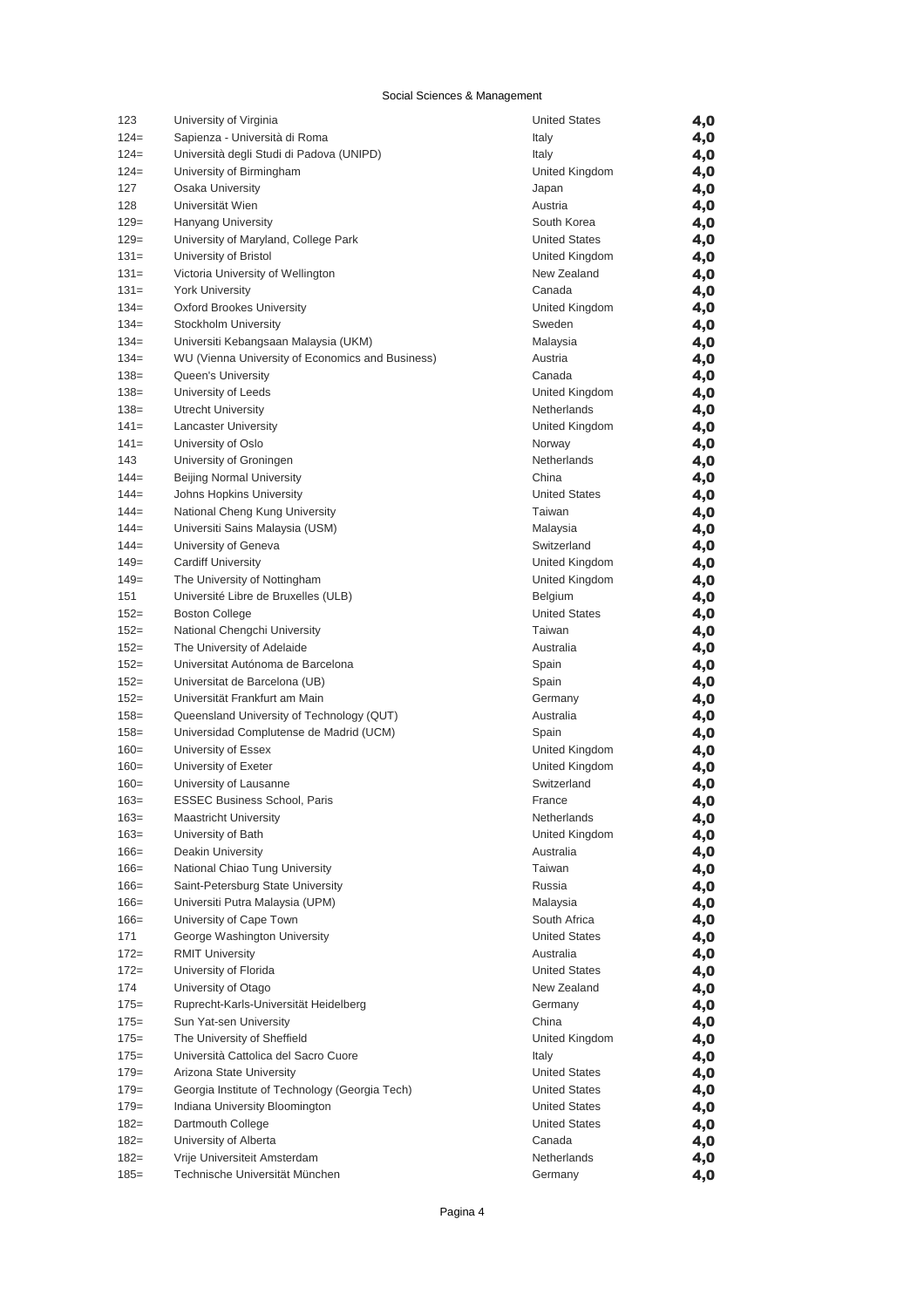| $185 =$ | University of Helsinki                                      | Finland              | 4,0 |
|---------|-------------------------------------------------------------|----------------------|-----|
| $185=$  | University of Sussex                                        | United Kingdom       | 4,0 |
| $188 =$ | City University London                                      | United Kingdom       | 4,0 |
| $188 =$ | Nanjing University                                          | China                | 4,0 |
| $188 =$ | Queen Mary University of London (QMUL)                      | United Kingdom       | 4,0 |
| $188 =$ | Universidade Estadual de Campinas (Unicamp)                 | Brazil               | 4,0 |
| 192     | Uppsala University                                          | Sweden               | 4,0 |
| 193     | <b>Purdue University</b>                                    | <b>United States</b> | 4,0 |
| 194     | Chulalongkorn University                                    | Thailand             | 4,0 |
| $195 =$ | Università degli Studi di Milano                            | Italy                | 4,0 |
| $195 =$ | <b>Wuhan University</b>                                     | China                | 4,0 |
| $197 =$ | National Tsing Hua University                               | Taiwan               | 4,0 |
| $197 =$ | University of Waterloo                                      | Canada               | 4,0 |
| $199=$  | <b>Texas A&amp;M University</b>                             | <b>United States</b> | 4,0 |
| $199=$  | Universidad Autónoma de Madrid                              | Spain                | 4,0 |
| $199=$  | Universidad Nacional de Colombia                            | Colombia             | 4,0 |
| $202=$  | <b>Curtin University</b>                                    | Australia            | 2,0 |
| $202=$  | <b>Macquarie University</b>                                 | Australia            | 2,0 |
| $202=$  | <b>Tohoku University</b>                                    | Japan                | 2,0 |
| 205     | Delft University of Technology                              | Netherlands          | 2,0 |
| $206=$  | Central European University                                 | Hungary              | 2,0 |
| $206=$  | <b>Hokkaido University</b>                                  | Japan                | 2,0 |
| $206=$  | Università degli Studi di Trento                            | Italy                | 2,0 |
| $206=$  | Universität Köln                                            | Germany              | 2,0 |
| 210     | University of Notre Dame                                    | <b>United States</b> |     |
| $211=$  | Rheinische Friedrich-Wilhelms-Universität Bonn              | Germany              | 2,0 |
| $211=$  |                                                             | <b>United States</b> | 2,0 |
|         | Washington University in St. Louis                          |                      | 2,0 |
| $213=$  | European University Institute                               | Italy                | 2,0 |
| $213=$  | <b>Griffith University</b>                                  | Australia            | 2,0 |
| $215=$  | <b>Florida State University</b>                             | <b>United States</b> | 2,0 |
| $215=$  | University of Indonesia                                     | Indonesia            | 2,0 |
| $217=$  | Fundação Getulio Vargas                                     | Brazil               | 2,0 |
| $217=$  | Kyung Hee University                                        | South Korea          | 2,0 |
| $217=$  | Loughborough University                                     | United Kingdom       | 2,0 |
| $217=$  | University of St Andrews                                    | United Kingdom       | 2,0 |
| $217=$  | University of Wollongong                                    | Australia            | 2,0 |
| 222     | University of Canterbury                                    | New Zealand          | 2,0 |
| $223=$  | Tokyo Institute of Technology                               | Japan                | 2,0 |
| $223=$  | University of California, Davis (UCD)                       | <b>United States</b> | 2,0 |
| $223=$  | University of Ghent                                         | Belgium              | 2,0 |
| 226     | Universiti Teknologi Malaysia (UTM)                         | Malaysia             | 2,0 |
| $227=$  | University of Strathclyde                                   | United Kingdom       | 2,0 |
| $227=$  | University of York                                          | United Kingdom       | 2,0 |
| $229=$  | The University of Georgia                                   | <b>United States</b> | 2,0 |
| $229=$  | Universität Hamburg                                         | Germany              | 2,0 |
| $231=$  | Indian Institute of Technology Delhi (IITD)                 | India                | 2,0 |
| $231=$  | <b>McMaster University</b>                                  | Canada               | 2,0 |
| $231=$  | Nagoya University                                           | Japan                | 2,0 |
| $231=$  | University of Illinois, Chicago (UIC)                       | <b>United States</b> | 2,0 |
| $231=$  | University of Rochester                                     | <b>United States</b> | 2,0 |
| 236     | University of Massachusetts, Amherst                        | <b>United States</b> | 2,0 |
| $237=$  | Aalto University                                            | Finland              | 2,0 |
| $237=$  | Universitá degli Studi di Roma - Tor Vergata                | Italy                | 2,0 |
| $237=$  | University of Delhi                                         | India                | 2,0 |
| $237=$  | University of South Australia (UniSA)                       | Australia            | 2,0 |
| $241=$  | Indian Institute of Technology Bombay (IITB)                | India                | 2,0 |
| $241=$  | Kobe University                                             | Japan                | 2,0 |
| $241 =$ | Universidade Nova de Lisboa                                 | Portugal             | 2,0 |
| 244     | University of Bern                                          | Switzerland          | 2,0 |
| $245=$  | Kyushu University                                           | Japan                | 2,0 |
| $245=$  | <b>Massey University</b>                                    | New Zealand          | 2,0 |
| $245=$  | Pontificia Universidad Javeriana                            | Colombia             | 2,0 |
| $245=$  | Rutgers - The State University of New Jersey, New Brunswick | <b>United States</b> | 2,0 |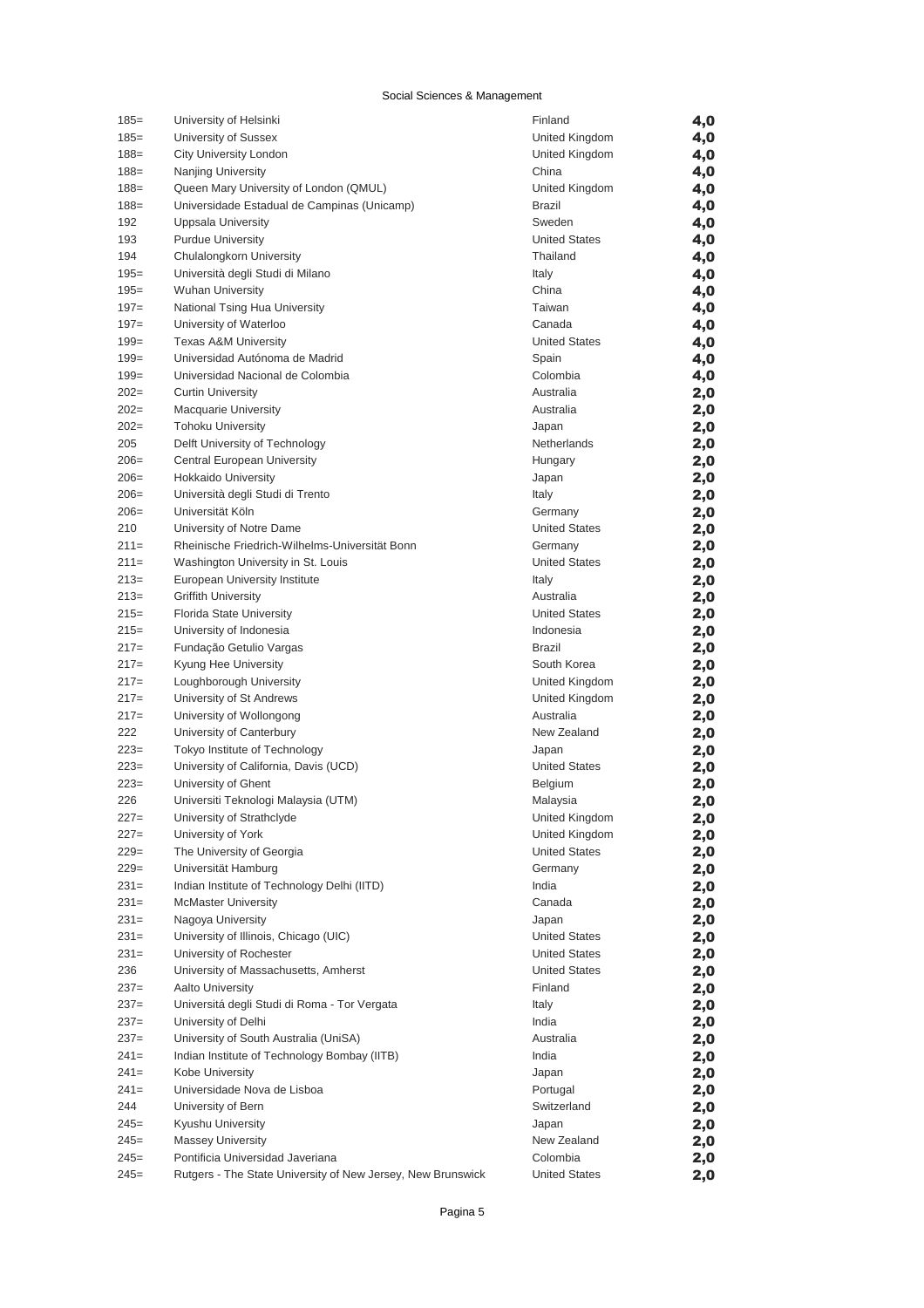| $245=$           | University of Gothenburg                                                                    | Sweden                           | 2,0        |
|------------------|---------------------------------------------------------------------------------------------|----------------------------------|------------|
| $245=$           | University of Southampton                                                                   | United Kingdom                   | 2,0        |
| $251=$           | National Sun Yat-sen University                                                             | Taiwan                           | 2,0        |
| $251=$           | Simon Fraser University                                                                     | Canada                           | 2,0        |
| $251=$           | University of Calgary                                                                       | Canada                           | 2,0        |
| $254=$           | National Taiwan University of Science and Technology                                        | Taiwan                           | 2,0        |
| $254=$           | Universidade Federal do Rio de Janeiro                                                      | <b>Brazil</b>                    | 2,0        |
| $256=$           | Newcastle University                                                                        | United Kingdom                   | 2,0        |
| $256=$           | Rheinisch-Westfälische Technische Hochschule Aachen                                         | Germany                          | 2,0        |
| $256=$           | SOAS - School of Oriental and African Studies, University of London                         | United Kingdom                   | 2,0        |
| $256=$           | University of California, Irvine (UCI)                                                      | <b>United States</b>             | 2,0        |
| 260              | University of Surrey                                                                        | United Kingdom                   | 2,0        |
| $261=$           | City University of New York                                                                 | <b>United States</b>             | 2,0        |
| $261=$           | Luiss Guido Carli University                                                                | Italy                            | 2,0        |
| $261=$           | University of Lisbon                                                                        | Portugal                         | 2,0        |
| $261=$           | University of Ottawa                                                                        | Canada                           | 2,0        |
| $261=$           | Vanderbilt University                                                                       | <b>United States</b>             | 2,0        |
| $266=$           | <b>Aston University</b>                                                                     | United Kingdom                   | 2,0        |
| $266=$           | Hebrew University of Jerusalem                                                              | <b>Israel</b>                    | 2,0        |
| $266=$           | <b>Syracuse University</b>                                                                  | <b>United States</b>             | 2,0        |
| $266=$           | Universität Freiburg                                                                        | Germany                          | 2,0        |
| $266=$           | University of Arizona                                                                       | <b>United States</b>             | 2,0        |
| 271              | Dublin City University (DCU)                                                                | Ireland                          | 2,0        |
| $272=$           | Instituto Tecnológico Autonomo de México (ITAM)<br>Pontificia Universidad Católica del Perú | Mexico                           | 2,0        |
| $272=$           | University of Pittsburgh                                                                    | Peru                             | 2,0        |
| $274=$<br>$274=$ |                                                                                             | <b>United States</b>             | 2,0        |
| $276=$           | University of Reading<br>Goldsmiths, University of London                                   | United Kingdom<br>United Kingdom | 2,0        |
| $276=$           | Vilnius Gediminas Technical University                                                      | Lithuania                        | 2,0<br>2,0 |
| $278=$           | University of Leicester                                                                     | United Kingdom                   |            |
| $278=$           | University of Science and Technology of China                                               | China                            | 2,0<br>2,0 |
| $280=$           | La Trobe University                                                                         | Australia                        | 2,0        |
| $280=$           | University of the Philippines                                                               | Philippines                      | 2,0        |
| 282              | National Taiwan Normal University                                                           | Taiwan                           | 2,0        |
| $283=$           | Auckland University of Technology                                                           | New Zealand                      | 2,0        |
| $283=$           | University College Cork (UCC)                                                               | Ireland                          | 2,0        |
| $285=$           | Pontificia Universidade Católica do Rio de Janeiro - PUC - Rio                              | Brazil                           | 2,0        |
| $285=$           | Università Ca' Foscari Venezia                                                              | Italy                            | 2,0        |
| $287=$           | Ecole Polytechnique                                                                         | France                           | 2,0        |
| $287=$           | Queen's University of Belfast                                                               | United Kingdom                   | 2,0        |
| $287=$           | University of Colorado at Boulder                                                           | <b>United States</b>             | 2,0        |
| $290=$           | KTH, Royal Institute of Technology                                                          | Sweden                           | 2,0        |
| $290=$           | Università degli Studi di Firenze (UNIFI)                                                   | Italy                            | 2,0        |
| $290=$           | University of Newcastle                                                                     | Australia                        | 2,0        |
| $290=$           | Vrije Universiteit Brussel (VUB)                                                            | Belgium                          | 2,0        |
| $290=$           | Westfälische Wilhelms-Universität Münster                                                   | Germany                          | 2,0        |
| $295 =$          | <b>Cranfield University</b>                                                                 | United Kingdom                   | 2,0        |
| $295 =$          | National Central University                                                                 | Taiwan                           | 2,0        |
| $295=$           | Universidad Adolfo Ibáñez                                                                   | Chile                            | 2,0        |
| $295=$           | University of California, Santa Barbara (UCSB)                                              | <b>United States</b>             | 2,0        |
| $299=$           | National University of Ireland, Galway (NUIG)                                               | Ireland                          | 2,0        |
| $299=$           | University of Kent                                                                          | United Kingdom                   | 2,0        |
| $299=$           | University of The Witwatersrand                                                             | South Africa                     | 2,0        |
| $302 =$          | <b>American University</b>                                                                  | <b>United States</b>             | 2,0        |
| $302 =$          | Athens University of Economics and Business                                                 | Greece                           | 2,0        |
| $304 =$          | Technische Universität Berlin                                                               | Germany                          | 2,0        |
| $304 =$          | University of Liverpool                                                                     | United Kingdom                   | 2,0        |
| $304 =$          | Western Sydney University                                                                   | Australia                        | 2,0        |
| $307 =$          | <b>Aalborg University</b>                                                                   | Denmark                          | 2,0        |
| $307 =$          | Sogang University                                                                           | South Korea                      | 2,0        |
| $309=$<br>$309=$ | Florida International University<br>University of Southern Denmark                          | <b>United States</b><br>Denmark  | 2,0        |
| $309=$           | University of Waikato                                                                       | New Zealand                      | 2,0        |
|                  |                                                                                             |                                  | 2,0        |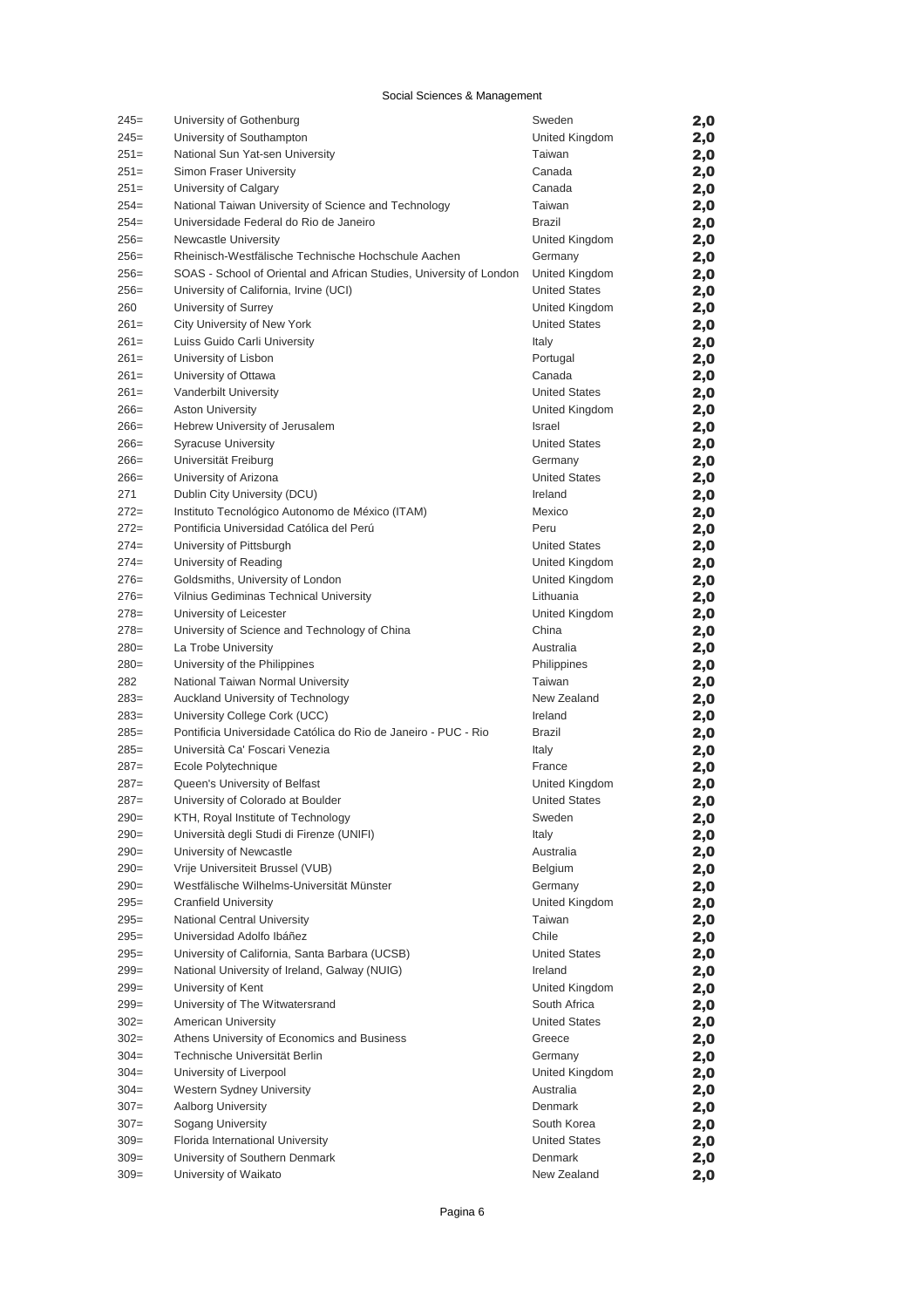| $312=$  | <b>Rice University</b>                                               | <b>United States</b> | 2,0        |
|---------|----------------------------------------------------------------------|----------------------|------------|
| $312=$  | Universitat de Valencia                                              | Spain                | 2,0        |
| $312=$  | University of Miami                                                  | <b>United States</b> | 2,0        |
| $312=$  | University of Porto                                                  | Portugal             | 2,0        |
| $312=$  | Virginia Polytechnic Institute (Virginia Tech)                       | <b>United States</b> | 2,0        |
| 317     | University of Aberdeen                                               | United Kingdom       | 2,0        |
| $318=$  | <b>Charles University</b>                                            | Czech Republic       | 2,0        |
| $318=$  | University of Antwerp                                                | Belgium              | 2,0        |
| $318=$  | University of Warsaw                                                 | Poland               | 2,0        |
| $318=$  | Xi'an Jiaotong University                                            | China                | 2,0        |
| $322 =$ | Bandung Institute of Technology (ITB)                                | Indonesia            | 2,0        |
| $322 =$ | Concordia University                                                 | Canada               | 2,0        |
| $324=$  | Plekhanov Russian University of Economics                            | Russia               | 2,0        |
| $324=$  | Universiti Teknologi MARA (UiTM)                                     | Malaysia             | 2,0        |
| $324=$  | University of Bergen                                                 | Norway               | 2,0        |
| $327=$  | Hong Kong Baptist University (HKBU)                                  | Hong Kong            | 2,0        |
| $327=$  | Northeastern University                                              | <b>United States</b> | 2,0        |
| $327=$  | Universitas Gadjah Mada                                              | Indonesia            | 2,0        |
| $327=$  | Universität Konstanz                                                 | Germany              | 2,0        |
| $331=$  | <b>BI Norwegian Business School</b>                                  | Norway               | 2,0        |
| $331=$  | Eberhard Karls Universität Tübingen                                  | Germany              | 2,0        |
| $331=$  | Università degli Studi di Torino (UNITO)                             | Italy                | 2,0        |
| $334=$  | Università degli Studi di Napoli Federico II                         | Italy                | 2,0        |
| $334=$  | University of Pretoria                                               | South Africa         | 2,0        |
| $336=$  | Middle East Technical University                                     | Turkey               | 2,0        |
| $336=$  | Moscow State Institute of International Relations - MGIMO University | Russia               | 2,0        |
| $336=$  | <b>Tel Aviv University</b>                                           | <b>Israel</b>        | 2,0        |
| $336=$  | University of Tartu                                                  | Estonia              | 2,0        |
| $336=$  | <b>Wageningen University</b>                                         | Netherlands          | 2,0        |
| $336=$  | Washington State University                                          | <b>United States</b> |            |
| $336=$  | Xiamen University                                                    | China                | 2,0        |
| $343=$  | <b>Stellenbosch University</b>                                       | South Africa         | 2,0<br>2,0 |
| $343=$  | Thammasat University                                                 | Thailand             |            |
| $343=$  | The American University in Cairo                                     | Egypt                | 2,0<br>2,0 |
| $343=$  | Universidad de Santiago de Chile (USACH)                             | Chile                | 2,0        |
| $343=$  | University of Jordan                                                 | Jordan               | 2,0        |
| $343=$  | University of Turku                                                  | Finland              | 2,0        |
| $349=$  | <b>Emory University</b>                                              | <b>United States</b> | 2,0        |
| $349=$  | King Abdul Aziz University (KAU)                                     | Saudi Arabia         | 2,0        |
| $349=$  | Radboud University Nijmegen                                          | Netherlands          | 2,0        |
| $349=$  | Royal Holloway University of London                                  | United Kingdom       | 2,0        |
| $349=$  | University of Milano-Bicocca                                         | Italy                | 2,0        |
| 354     | University of Missouri, Columbia                                     | <b>United States</b> | 2,0        |
| $355 =$ | Georg-August-Universität Göttingen                                   | Germany              | 2,0        |
| $355 =$ | Indian Institute of Management (IIM) - Bangalore                     | India                | 2,0        |
| $355 =$ | Jawaharlal Nehru University                                          | India                | 2,0        |
| $355 =$ | University of Limerick (UL)                                          | Ireland              | 2,0        |
| $359=$  | KIT, Karlsruher Institut für Technologie                             | Germany              | 2,0        |
| $359=$  | University of Iowa                                                   | <b>United States</b> | 2,0        |
| $359=$  | University of Twente                                                 | Netherlands          |            |
| $362=$  | Aristotle University of Thessaloniki                                 | Greece               | 2,0        |
| $362=$  | Università di Pisa                                                   | Italy                | 2,0        |
| $364=$  | Al-Farabi Kazakh National University                                 | Kazakhstan           | 2,0        |
|         |                                                                      | Lebanon              | 2,0        |
| $364=$  | American University of Beirut (AUB)                                  | Switzerland          | 2,0        |
| $364=$  | University of Basel                                                  |                      | 2,0        |
| $364=$  | University of Texas Dallas                                           | <b>United States</b> | 2,0        |
| $368 =$ | Georgia State University                                             | <b>United States</b> | 2,0        |
| $368 =$ | Université du Québec                                                 | Canada               | 2,0        |
| $368 =$ | University of Macau                                                  | Macau                | 2,0        |
| $368 =$ | WHU Otto Beisheim School of Management - Koblenz                     | Germany              | 2,0        |
| 372     | <b>Tongji University</b>                                             | China                | 2,0        |
| 373     | Universidad de Granada                                               | Spain                | 2,0        |
| $374 =$ | <b>Laval University</b>                                              | Canada               | 2,0        |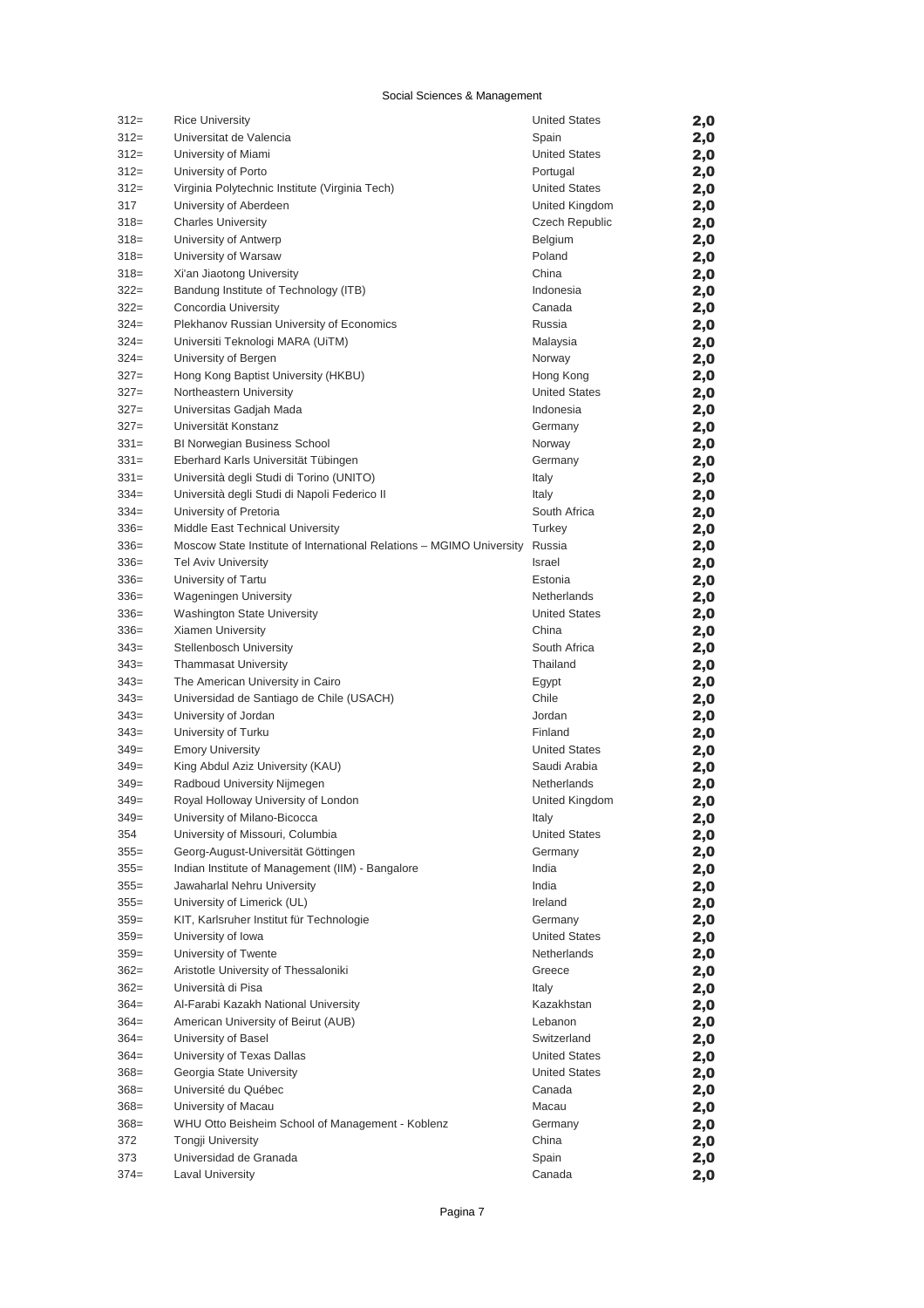| $374 =$ | Universidad Diego Portales                               | Chile                 | 2,0 |
|---------|----------------------------------------------------------|-----------------------|-----|
| $376=$  | Asian Institute of Technology, Thailand                  | Thailand              | 2,0 |
| $376=$  | Huazhong University of Science and Technology            | China                 | 2,0 |
| $376=$  | International Islamic University Malaysia (IIUM)         | Malaysia              | 2,0 |
| $376=$  | King Saud University (KSU)                               | Saudi Arabia          | 2,0 |
| $376=$  | Nankai University                                        | China                 | 2,0 |
| $376=$  | Shanghai University                                      | China                 | 2,0 |
| $376=$  | Universidad de Antioquia                                 | Colombia              | 2,0 |
| $376=$  | University of South Carolina at Columbia                 | <b>United States</b>  | 2,0 |
| $384=$  | Ewha Womans University                                   | South Korea           | 2,0 |
| $384=$  | Kazan Federal University                                 | Russia                | 2,0 |
| $384=$  | University of Tsukuba                                    | Japan                 | 2,0 |
| $384=$  | <b>Vilnius University</b>                                | Lithuania             | 2,0 |
| $388 =$ | Bogaziçi Üniversitesi                                    | Turkey                | 2,0 |
| $388 =$ | <b>Tomsk State University</b>                            | Russia                | 2,0 |
| $388 =$ | <b>Tufts University</b>                                  | <b>United States</b>  | 2,0 |
| $391=$  | Novosibirsk State University                             | Russia                | 2,0 |
| $391=$  | University at Buffalo SUNY                               | <b>United States</b>  | 2,0 |
| 393     | University of Economics, Prague                          | <b>Czech Republic</b> | 2,0 |
| 394     | Universitat Politècnica de Catalunya                     | Spain                 | 2,0 |
| $395=$  | Cairo University                                         | Egypt                 | 2,0 |
| $395=$  | Linköping University                                     | Sweden                | 2,0 |
| $395=$  | North Carolina State University                          | <b>United States</b>  | 2,0 |
| $395=$  | <b>Taylor's University</b>                               | Malaysia              | 2,0 |
| $395=$  | Universidade Catolica Portuguesa, Lisboa                 | Portugal              | 2,0 |
| $400=$  | <b>Mahidol University</b>                                | Thailand              | 2,0 |
| $400=$  | Ritsumeikan University                                   | Japan                 | 2,0 |
| $400=$  | Shanghai University of Finance and Economics             | China                 | 2,0 |
| $400=$  | Universidade de Brasilia                                 | <b>Brazil</b>         | 2,0 |
| 401-450 | American University of Sharjah                           | United Arab Emirates  | 2,0 |
| 401-450 | <b>Bilkent University</b>                                | Turkey                | 2,0 |
| 401-450 | <b>Brunel University</b>                                 | United Kingdom        | 2,0 |
| 401-450 | <b>Carleton University</b>                               | Canada                | 2,0 |
| 401-450 | Case Western Reserve University                          | <b>United States</b>  | 2,0 |
| 401-450 | <b>Chalmers University of Technology</b>                 | Sweden                | 2,0 |
| 401-450 | Chung-Ang University                                     | South Korea           | 2,0 |
| 401-450 | <b>EMLYON Business School</b>                            | France                | 2,0 |
| 401-450 | Grenoble Ecole de Management                             | France                | 2,0 |
| 401-450 | <b>Heriot-Watt University</b>                            | United Kingdom        | 2,0 |
| 401-450 | Indian Institute of Management (IIM)                     | India                 | 2,0 |
| 401-450 | Indian Institute of Technology Kharagpur (IITKGP)        | India                 | 2,0 |
| 401-450 | Indian Institute of Technology Madras (IITM)             | India                 | 2,0 |
| 401-450 | Instituto Politécnico Nacional (IPN)                     | Mexico                | 2,0 |
| 401-450 | Iowa State University                                    | <b>United States</b>  | 2,0 |
| 401-450 | ISCTE - Instituto Universitario de Lisboa                | Portugal              | 2,0 |
| 401-450 | Jagiellonian University                                  | Poland                | 2,0 |
| 401-450 | King Fahd University of Petroleum & Minerals (KFUPM)     | Saudi Arabia          | 2,0 |
| 401-450 | Kingston University, London                              | United Kingdom        | 2,0 |
| 401-450 | Koç University                                           | Turkey                | 2,0 |
| 401-450 | Loyola University Chicago                                | <b>United States</b>  | 2,0 |
| 401-450 | Murdoch University                                       | Australia             | 2,0 |
| 401-450 | National and Kapodistrian University of Athens           | Greece                | 2,0 |
| 401-450 | Norwegian University of Science and Technology           | Norway                | 2,0 |
| 401-450 | <b>Pusan National University</b>                         | South Korea           | 2,0 |
| 401-450 | Technische Universität Dresden                           | Germany               | 2,0 |
| 401-450 | <b>Temple University</b>                                 | <b>United States</b>  | 2,0 |
| 401-450 | The Open University                                      | United Kingdom        | 2,0 |
| 401-450 | Universidad de Salamanca                                 | Spain                 | 2,0 |
| 401-450 | Universidad de Sevilla                                   | Spain                 | 2,0 |
| 401-450 | Universidad Politécnica de Madrid                        | Spain                 | 2,0 |
| 401-450 | Universidade Estadual Paulista "Júlio de Mesquita Filho" | Brazil                | 2,0 |
| 401-450 | Universidade Federal de Minas Gerais                     | <b>Brazil</b>         | 2,0 |
| 401-450 | Universidade Federal do Rio Grande Do Sul                | Brazil                | 2,0 |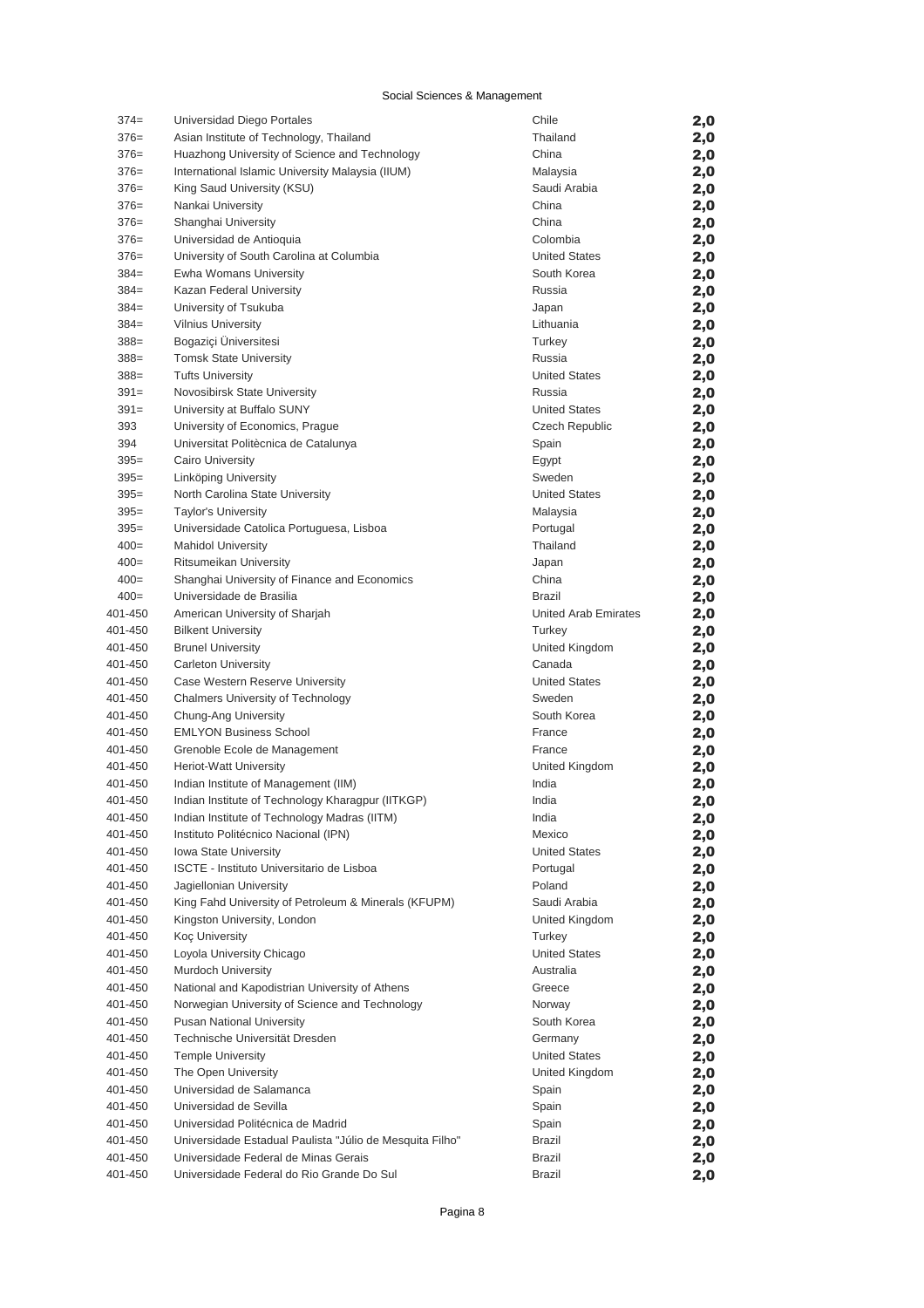| 401-450            | Universität Bremen                                   | Germany                           | 2,0        |
|--------------------|------------------------------------------------------|-----------------------------------|------------|
| 401-450            | Université Aix-Marseille                             | France                            | 2,0        |
| 401-450            | Universiti Utara Malaysia (UUM)                      | Malaysia                          | 2,0        |
| 401-450            | University at Albany SUNY                            | <b>United States</b>              | 2,0        |
| 401-450            | University of Alabama                                | <b>United States</b>              | 2,0        |
| 401-450            | University of Central Florida                        | <b>United States</b>              | 2,0        |
| 401-450            | University of Coimbra                                | Portugal                          | 2,0        |
| 401-450            | University of East Anglia (UEA)                      | United Kingdom                    | 2,0        |
| 401-450            | University of Ljubljana                              | Slovenia                          | 2,0        |
| 401-450            | University of Oregon                                 | <b>United States</b>              | 2,0        |
| 401-450            | University of Stirling                               | United Kingdom                    | 2,0        |
| 401-450            | University of Victoria                               | Canada                            | 2,0        |
| 401-450            | University of Westminster                            | United Kingdom                    | 2,0        |
| 451-500            | Ateneo de Manila University                          | Philippines                       | 2,0        |
| 451-500            | Babes-Bolyai University                              | Romania                           | 2,0        |
| 451-500            | Babson College, Olin                                 | <b>United States</b>              | 2,0        |
| 451-500            | Barcelona Graduate School of Economics               | Spain                             | 2,0        |
| 451-500            | Birkbeck College, University of London               | United Kingdom                    | 2,0        |
| 451-500            | <b>Brigham Young University</b>                      | <b>United States</b>              | 2,0        |
| 451-500            | CentraleSupélec                                      | France                            | 2,0        |
| 451-500            | Chiang Mai University                                | Thailand                          | 2,0        |
| 451-500            | Colorado State University                            | <b>United States</b>              | 2,0        |
| 451-500            | Corvinus University of Budapest                      | Hungary                           | 2,0        |
| 451-500            | <b>Coventry University</b>                           | United Kingdom                    | 2,0        |
| 451-500            | Dalhousie University                                 | Canada                            | 2,0        |
| 451-500            | De La Salle University                               | Philippines                       | 2,0        |
| 451-500            | George Mason University                              | <b>United States</b>              | 2,0        |
| 451-500            | Harbin Institute of Technology                       | China                             | 2,0        |
| 451-500            | <b>Hiroshima University</b>                          | Japan                             | 2,0        |
| 451-500            | HUFS - Hankuk (Korea) University of Foreign Studies  | South Korea                       | 2,0        |
| 451-500            | National Chung Hsing University                      | Taiwan                            | 2,0        |
| 451-500            | National Taipei University of Technology             | Taiwan                            | 2,0        |
| 451-500            | Nottingham Trent University                          | United Kingdom                    | 2,0        |
| 451-500            | Pontificia Universidad Católica de Valparaíso        | Chile                             | 2,0        |
| 451-500            | <b>Ryerson University</b>                            | Canada                            | 2,0        |
| 451-500            | Scuola Superiore Sant'Anna Pisa                      | Italy                             | 2,0        |
| 451-500            | <b>Shandong University</b>                           | China                             | 2,0        |
| 451-500            | Sophia University                                    | Japan                             | 2,0        |
| 451-500            | Technion - Israel Institute of Technology            | Israel                            | 2,0        |
| 451-500            | The Hong Kong Institute of Education                 | Hong Kong                         | 2,0        |
| 451-500            | United Arab Emirates University                      | <b>United Arab Emirates</b>       | 2,0        |
| 451-500            | Universidad Autónoma Metropolitana (UAM)             | Mexico                            | 2,0        |
| 451-500            | Universidad de Concepción                            | Chile                             | 2,0        |
| 451-500            | Universidad del Rosario                              | Colombia                          | 2,0        |
| 451-500            | Universidad EAFIT                                    | Colombia                          | 2,0        |
| 451-500            | Universidad Nacional de La Plata                     | Argentina                         | 2,0        |
| 451-500            | Universidad Politecnica de Valencia                  | Spain                             | 2,0        |
| 451-500            | Università degli Studi Roma Tre                      | Italy                             | 2,0        |
| 451-500            | Universität Bielefeld                                | Germany                           | 2,0        |
| 451-500            | Université de Strasbourg                             | France                            | 2,0        |
| 451-500            | University of Canberra<br>University of Cincinnati   | Australia<br><b>United States</b> | 2,0        |
| 451-500<br>451-500 | University of Connecticut                            | <b>United States</b>              | 2,0        |
|                    |                                                      | <b>United States</b>              | 2,0        |
| 451-500<br>451-500 | University of Houston<br>University of Kansas        | <b>United States</b>              | 2,0        |
| 451-500            | University of Kentucky                               | <b>United States</b>              | 2,0        |
| 451-500            | University of Liege                                  | Belgium                           | 2,0        |
| 451-500            |                                                      | <b>United States</b>              | 2,0        |
| 451-500            | University of South Florida<br>University of Tampere | Finland                           | 2,0        |
| 451-500            | University of Tasmania                               | Australia                         | 2,0<br>2,0 |
| 451-500            | University of Tennessee                              | <b>United States</b>              |            |
| 451-500            | University of Utah                                   | <b>United States</b>              | 2,0<br>2,0 |
| 451-500            | Ural Federal University                              | Russia                            | 2,0        |
|                    |                                                      |                                   |            |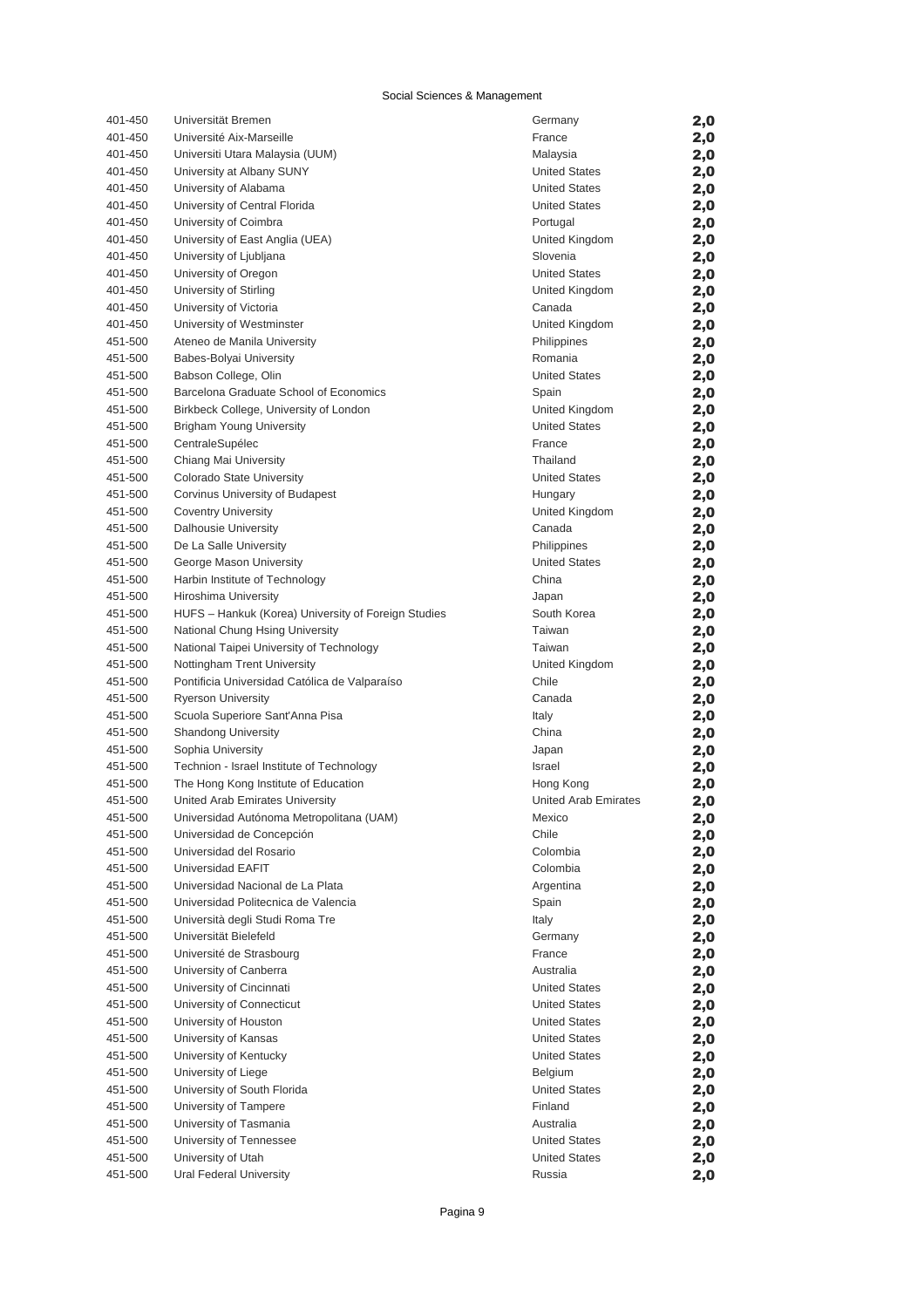# Accounting & Finance

| Top 300 Universities - Accounting & Finance |                                                                      |                            |              |
|---------------------------------------------|----------------------------------------------------------------------|----------------------------|--------------|
| 2019                                        | <b>Institution</b>                                                   | Location                   | <b>Score</b> |
| $\mathbf{1}$                                | <b>Harvard University</b>                                            | <b>United States</b>       | 14,0         |
| $\overline{c}$                              | Massachusetts Institute of Technology (MIT)                          | <b>United States</b>       | 14,0         |
| 3                                           | <b>Stanford University</b>                                           | <b>United States</b>       | 14,0         |
| 4                                           | University of Oxford                                                 | United Kingdom             | 14,0         |
| 5                                           | London School of Economics and Political Science (LSE)               | United Kingdom             | 14,0         |
| 6                                           | University of Chicago                                                | <b>United States</b>       | 14,0         |
| 7                                           | University of Pennsylvania                                           | <b>United States</b>       | 14,0         |
| 8                                           | University of Cambridge                                              | United Kingdom             | 14,0         |
| 9                                           | University of California, Berkeley (UCB)                             | <b>United States</b>       | 14,0         |
| 10                                          | Columbia University                                                  | <b>United States</b>       | 14,0         |
| 11                                          | <b>London Business School</b>                                        | United Kingdom             | 12,0         |
| 12                                          | New York University (NYU)                                            | <b>United States</b>       | 12,0         |
| 13                                          | <b>Yale University</b>                                               | <b>United States</b>       | 12,0         |
| 14                                          | National University of Singapore (NUS)                               | Singapore                  | 12,0         |
| 15                                          | The University of New South Wales (UNSW)                             | Australia                  | 12,0         |
| 16                                          | The University of Melbourne                                          | Australia                  | 12,0         |
| 17                                          | <b>HEC Paris</b>                                                     | France                     | 12,0         |
| $18=$                                       | The Hong Kong University of Science and Technology (HKUST)           | Hong Kong                  | 12,0         |
| $18=$                                       | Università Commerciale Luigi Bocconi                                 | Italy                      | 12,0         |
| 20                                          | University of California, Los Angeles (UCLA)                         | <b>United States</b>       | 12,0         |
| 21                                          | The University of Manchester                                         | United Kingdom             | 10,0         |
| $22=$                                       | <b>Princeton University</b>                                          | <b>United States</b>       | 10,0         |
| $22=$                                       | The University of Sydney                                             | Australia                  | 10,0         |
| 24                                          | <b>Peking University</b>                                             | China                      | 10,0         |
| 25                                          | University of Toronto                                                | Canada                     | 10,0         |
| 26                                          | University of Michigan                                               | <b>United States</b>       | 10,0         |
| $27=$                                       | Nanyang Technological University (NTU)                               | Singapore                  | 10,0         |
| $27=$                                       | <b>Tsinghua University</b>                                           | China                      | 10,0         |
| 29                                          | University of Hong Kong (HKU)                                        | Hong Kong                  | 10,0         |
| 30                                          | Northwestern University                                              | <b>United States</b>       | 10,0         |
| 31                                          | Imperial College London                                              | United Kingdom             | 8,0          |
| 32                                          | The Chinese University of Hong Kong (CUHK)                           | Hong Kong                  | 8,0          |
| 33                                          | <b>Monash University</b>                                             | Australia                  | 8,0          |
| 34                                          | INSEAD (France)                                                      | France                     | 8,0          |
| 35                                          | <b>Cornell University</b>                                            | <b>United States</b>       | 8,0          |
| 36                                          | The University of Warwick                                            | United Kingdom             | 8,0          |
| 37                                          | <b>Duke University</b>                                               | <b>United States</b>       | 8,0          |
| 38                                          | University of Texas at Austin                                        | <b>United States</b>       | 8,0          |
| $39=$                                       | Australian National University (ANU)                                 | Australia                  | 8,0          |
| $39=$                                       | University of British Columbia                                       | Canada                     | 8,0          |
| 41                                          | Shanghai Jiao Tong University                                        | China                      | 6,0          |
| 42                                          | The University of Tokyo                                              | Japan                      | 6,0          |
| 43<br>44                                    | The University of Queensland (UQ)<br>Seoul National University (SNU) | Australia                  | 6,0          |
| 45                                          |                                                                      | South Korea<br>South Korea | 6,0          |
|                                             | Korea University                                                     |                            | 6,0          |
| 46<br>47                                    | Université PSL (Paris Sciences & Lettres)                            | France                     | 6,0          |
| 48                                          | ETH Zurich (Swiss Federal Institute of Technology)                   | Switzerland<br>Netherlands | 6,0          |
| 49                                          | Erasmus University Rotterdam                                         | United Kingdom             | 6,0          |
| 50                                          | University of Edinburgh<br><b>Fudan University</b>                   | China                      | 6,0          |
| 51-100                                      | <b>Boston University</b>                                             | <b>United States</b>       | 6,0          |
| 51-100                                      | Carnegie Mellon University                                           | <b>United States</b>       | 4,0          |
| 51-100                                      | City University London                                               | United Kingdom             | 4,0          |
| 51-100                                      | City University of Hong Kong                                         | Hong Kong                  | 4,0<br>4,0   |
| 51-100                                      | Copenhagen Business School                                           | Denmark                    | 4,0          |
| 51-100                                      | Durham University                                                    | United Kingdom             | 4,0          |
| 51-100                                      | <b>ESSEC Business School, Paris</b>                                  | France                     | 4,0          |
| 51-100                                      | Hitotsubashi University                                              | Japan                      | 4,0          |
| 51-100                                      | Humboldt-Universität zu Berlin                                       | Germany                    | 4,0          |
|                                             |                                                                      |                            |              |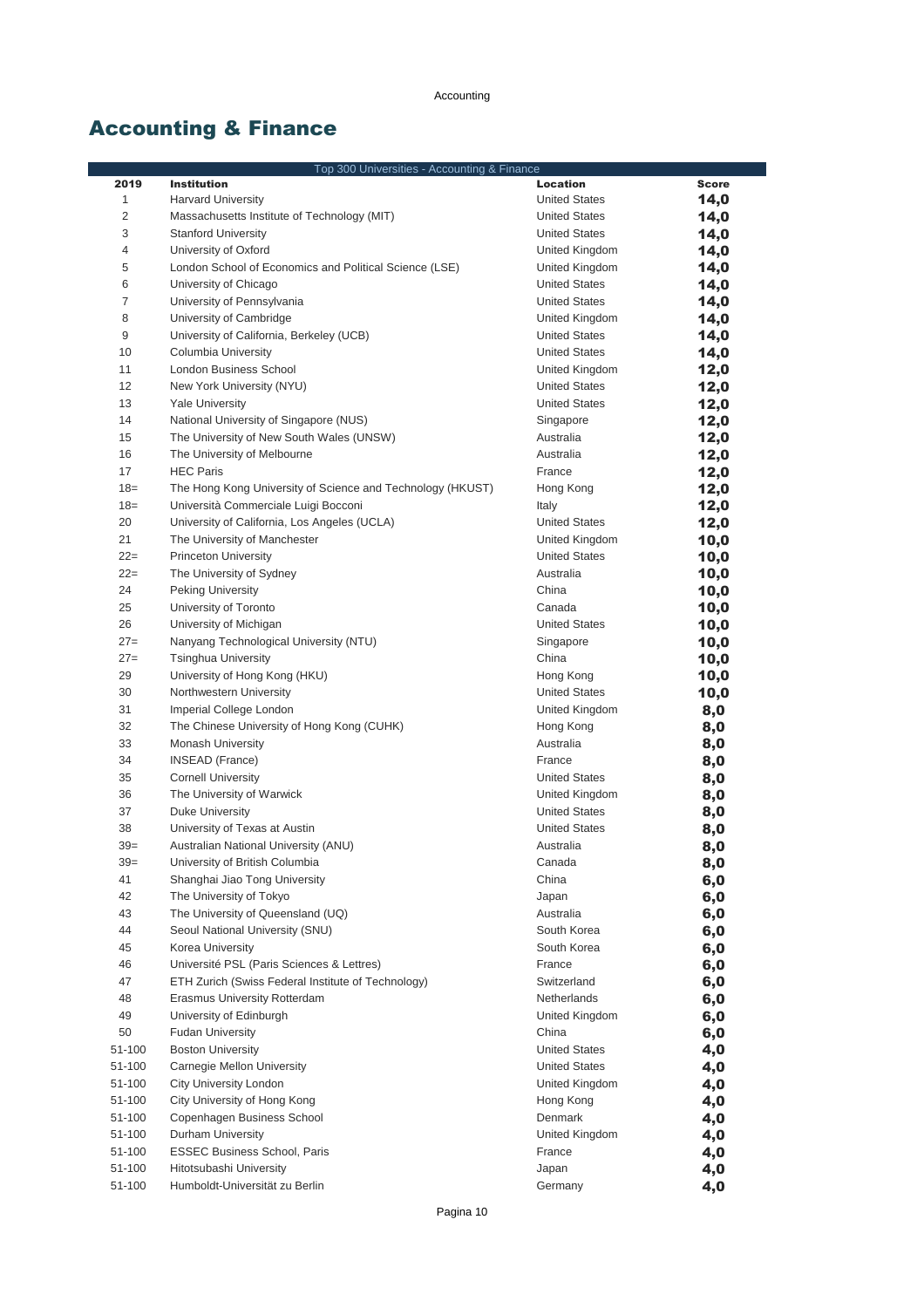| 51-100  | KAIST - Korea Advanced Institute of Science and Technology      | South Korea          | 4,0 |
|---------|-----------------------------------------------------------------|----------------------|-----|
| 51-100  | Katholieke Universiteit Leuven                                  | Belgium              | 4,0 |
| 51-100  | <b>Lancaster University</b>                                     | United Kingdom       | 4,0 |
| 51-100  | <b>Macquarie University</b>                                     | Australia            | 4,0 |
| 51-100  | <b>McGill University</b>                                        | Canada               | 4,0 |
| 51-100  | Michigan State University                                       | <b>United States</b> | 4,0 |
| 51-100  | National Taiwan University (NTU)                                | Taiwan               | 4,0 |
| 51-100  | Ohio State University, Columbus                                 | <b>United States</b> | 4,0 |
| 51-100  | Pennsylvania State University                                   | <b>United States</b> | 4,0 |
| 51-100  | Renmin (People's) University of China                           | China                | 4,0 |
| 51-100  | Singapore Management University                                 | Singapore            | 4,0 |
| 51-100  | Stockholm School of Economics                                   | Sweden               | 4,0 |
| 51-100  | Sungkyunkwan University                                         | South Korea          | 4,0 |
| 51-100  | Technische Universität München                                  | Germany              | 4,0 |
| 51-100  | <b>Texas A&amp;M University</b>                                 | <b>United States</b> | 4,0 |
| 51-100  | The Hong Kong Polytechnic University                            | Hong Kong            | 4,0 |
| 51-100  | The University of Adelaide                                      | Australia            | 4,0 |
| 51-100  | The University of Auckland                                      | New Zealand          | 4,0 |
| 51-100  | The University of Western Australia (UWA)                       | Australia            | 4,0 |
| 51-100  | <b>Tilburg University</b>                                       | Netherlands          | 4,0 |
| 51-100  | UCL (University College London)                                 | United Kingdom       | 4,0 |
| 51-100  | Universidad Carlos III de Madrid                                | Spain                | 4,0 |
| 51-100  | Universidad de Chile                                            | Chile                | 4,0 |
| 51-100  | Universidad de Navarra                                          | Spain                | 4,0 |
| 51-100  | Universidade de São Paulo (USP)                                 | <b>Brazil</b>        | 4,0 |
| 51-100  | Universität Frankfurt am Main                                   | Germany              | 4,0 |
| 51-100  | Universität Mannheim                                            | Germany              | 4,0 |
| 51-100  | University of Amsterdam                                         | Netherlands          | 4,0 |
| 51-100  | University of Birmingham                                        | United Kingdom       | 4,0 |
| 51-100  | University of Bristol                                           | United Kingdom       | 4,0 |
| 51-100  | University of Florida                                           | <b>United States</b> | 4,0 |
| 51-100  | University of Glasgow                                           | United Kingdom       | 4,0 |
| 51-100  | University of Illinois at Urbana-Champaign                      | <b>United States</b> | 4,0 |
| 51-100  | University of North Carolina, Chapel Hill                       | <b>United States</b> | 4,0 |
| 51-100  | University of Southern California                               | <b>United States</b> | 4,0 |
| 51-100  | University of St Gallen (HSG)                                   | Switzerland          | 4,0 |
| 51-100  | University of Technology Sydney (UTS)                           | Australia            | 4,0 |
| 51-100  | University of Washington                                        | <b>United States</b> | 4,0 |
| 51-100  | University of Zurich                                            | Switzerland          | 4,0 |
| 51-100  | Yonsei University                                               | South Korea          | 4,0 |
| 51-100  | <b>Zhejiang University</b>                                      | China                | 4,0 |
| 101-150 | <b>Aalto University</b>                                         | Finland              | 2,0 |
| 101-150 | Aarhus University                                               | Denmark              | 2,0 |
| 101-150 | Auckland University of Technology                               | New Zealand          | 2,0 |
| 101-150 | <b>Boston College</b>                                           | <b>United States</b> | 2,0 |
| 101-150 | <b>Cardiff University</b>                                       | United Kingdom       | 2,0 |
| 101-150 | Chulalongkorn University                                        | Thailand             | 2,0 |
| 101-150 | Deakin University                                               | Australia            | 2,0 |
| 101-150 | Georgia Institute of Technology (Georgia Tech)                  | <b>United States</b> | 2,0 |
| 101-150 | Indiana University Bloomington                                  | <b>United States</b> | 2,0 |
| 101-150 | Keio University                                                 | Japan                | 2,0 |
| 101-150 | <b>Maastricht University</b>                                    | Netherlands          | 2,0 |
| 101-150 | National Cheng Kung University                                  | Taiwan               | 2,0 |
| 101-150 | National Research University - Higher School of Economics (HSE) | Russia               | 2,0 |
| 101-150 | <b>Osaka University</b>                                         | Japan                | 2,0 |
| 101-150 | <b>Purdue University</b>                                        | <b>United States</b> | 2,0 |
| 101-150 | Queen's University                                              | Canada               | 2,0 |
| 101-150 | Queensland University of Technology (QUT)                       | Australia            | 2,0 |
| 101-150 | <b>RMIT University</b>                                          | Australia            | 2,0 |
| 101-150 | The University of Nottingham                                    | United Kingdom       | 2,0 |
| 101-150 | Trinity College Dublin (TCD)                                    | Ireland              | 2,0 |
| 101-150 | Universidade Nova de Lisboa                                     | Portugal             | 2,0 |
| 101-150 | Università di Bologna (UNIBO)                                   | Italy                | 2,0 |
|         |                                                                 |                      |     |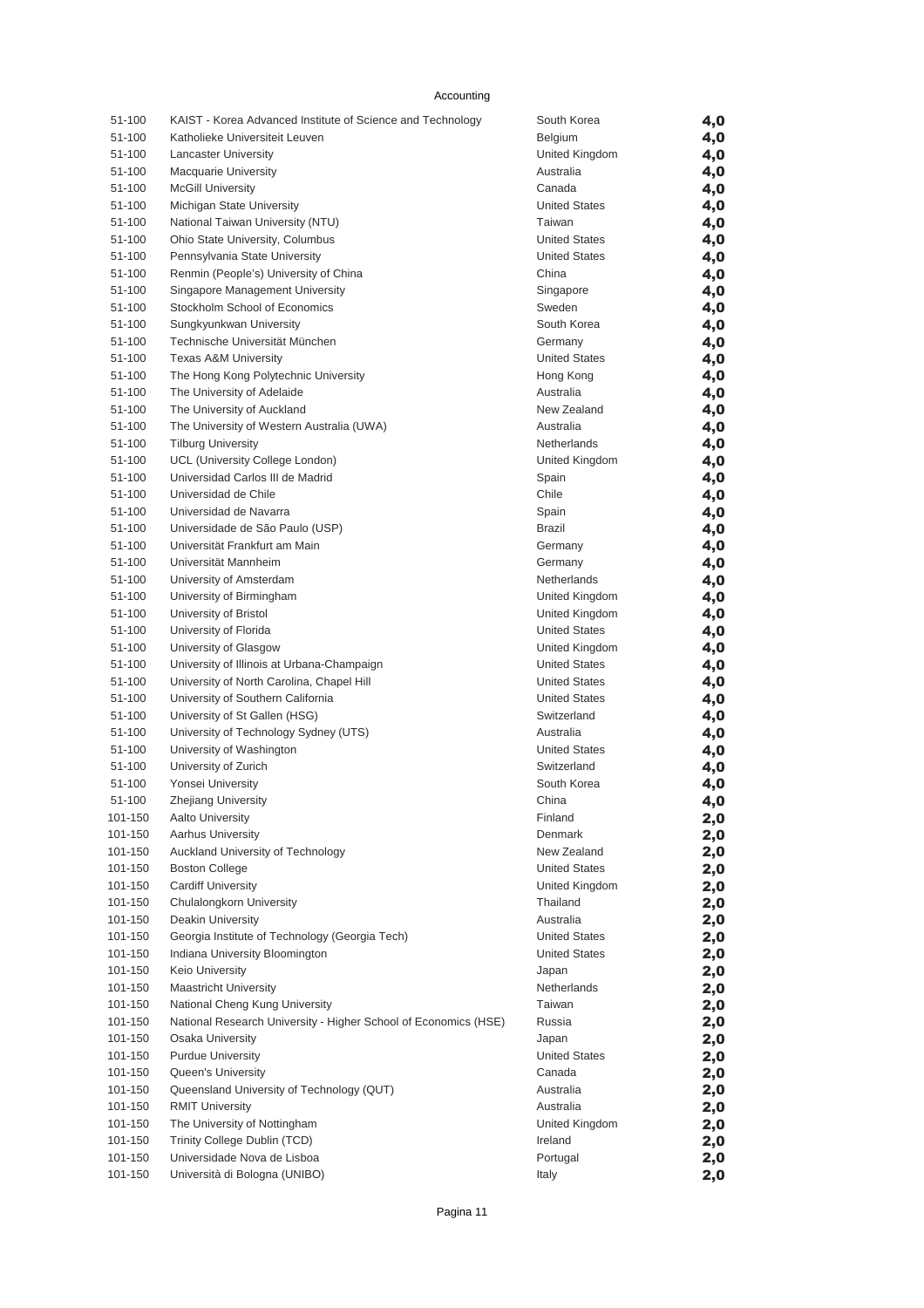| 101-150            | Universitat Pompeu Fabra                                                      | Spain                | 2,0        |
|--------------------|-------------------------------------------------------------------------------|----------------------|------------|
| 101-150            | Université de Montréal                                                        | Canada               | 2,0        |
| 101-150            | Université Paris 1 Panthéon-Sorbonne                                          | France               | 2,0        |
| 101-150            | Universiti Malaya (UM)                                                        | Malaysia             | 2,0        |
| 101-150            | University College Dublin (UCD)                                               | Ireland              | 2,0        |
| 101-150            | University of Alberta                                                         | Canada               | 2,0        |
| 101-150            | University of Bath                                                            | United Kingdom       | 2,0        |
| 101-150            | University of California, Davis (UCD)                                         | <b>United States</b> | 2,0        |
| 101-150            | University of California, San Diego (UCSD)                                    | <b>United States</b> | 2,0        |
| 101-150            | University of Exeter                                                          | United Kingdom       | 2,0        |
| 101-150            | University of Groningen                                                       | Netherlands          | 2,0        |
| 101-150            | University of Lausanne                                                        | Switzerland          | 2,0        |
| 101-150            | University of Leeds                                                           | United Kingdom       | 2,0        |
| 101-150            | University of Maryland, College Park                                          | <b>United States</b> | 2,0        |
| 101-150            | University of Minnesota                                                       | <b>United States</b> | 2,0        |
| 101-150            | University of Notre Dame                                                      | <b>United States</b> | 2,0        |
| 101-150            | University of Rochester                                                       | <b>United States</b> | 2,0        |
| 101-150            | University of South Australia (UniSA)                                         | Australia            | 2,0        |
| 101-150            | University of St Andrews                                                      | United Kingdom       | 2,0        |
| 101-150            | University of Virginia                                                        | <b>United States</b> | 2,0        |
| 101-150            | University of Waterloo                                                        | Canada               | 2,0        |
| 101-150            | University of Wisconsin-Madison                                               | <b>United States</b> | 2,0        |
| 101-150            | Victoria University of Wellington                                             | New Zealand          | 2,0        |
| 101-150            | Waseda University                                                             | Japan                | 2,0        |
| 101-150<br>101-150 | <b>Western University</b><br>WHU Otto Beisheim School of Management - Koblenz | Canada               | 2,0        |
| 101-150            | WU (Vienna University of Economics and Business)                              | Germany<br>Austria   | 2,0        |
| 101-150            | <b>York University</b>                                                        | Canada               | 2,0        |
| 151-200            | Arizona State University                                                      | <b>United States</b> | 2,0        |
| 151-200            | <b>Aston University</b>                                                       | United Kingdom       | 2,0<br>2,0 |
| 151-200            | Athens University of Economics and Business                                   | Greece               | 2,0        |
| 151-200            | <b>BI Norwegian Business School</b>                                           | Norway               | 2,0        |
| 151-200            | City University of New York                                                   | <b>United States</b> | 2,0        |
| 151-200            | <b>Curtin University</b>                                                      | Australia            | 2,0        |
| 151-200            | <b>Emory University</b>                                                       | <b>United States</b> | 2,0        |
| 151-200            | Freie Universität Berlin                                                      | Germany              | 2,0        |
| 151-200            | Georgetown University                                                         | <b>United States</b> | 2,0        |
| 151-200            | Hanyang University                                                            | South Korea          | 2,0        |
| 151-200            | Johns Hopkins University                                                      | <b>United States</b> | 2,0        |
| 151-200            | Kobe University                                                               | Japan                | 2,0        |
| 151-200            | La Trobe University                                                           | Australia            | 2,0        |
| 151-200            | Loughborough University                                                       | United Kingdom       | 2,0        |
| 151-200            | <b>Lund University</b>                                                        | Sweden               | 2,0        |
| 151-200            | <b>Massey University</b>                                                      | New Zealand          | 2,0        |
| 151-200            | Nanjing University                                                            | China                | 2,0        |
| 151-200            | National Chengchi University                                                  | Taiwan               | 2,0        |
| 151-200            | National Chiao Tung University                                                | Taiwan               | 2,0        |
| 151-200            | National Tsing Hua University                                                 | Taiwan               | 2,0        |
| 151-200            | Newcastle University                                                          | United Kingdom       | 2,0        |
| 151-200            | <b>Oxford Brookes University</b>                                              | United Kingdom       | 2,0        |
| 151-200            | <b>Rice University</b>                                                        | <b>United States</b> | 2,0        |
| 151-200            | Ruprecht-Karls-Universität Heidelberg                                         | Germany              | 2,0        |
| 151-200            | Shanghai University of Finance and Economics                                  | China                | 2,0        |
| 151-200            | Sorbonne University                                                           | France               | 2,0        |
| 151-200            | Stockholm University                                                          | Sweden               | 2,0        |
| 151-200            | Sun Yat-sen University                                                        | China                | 2,0        |
| 151-200            | The University of Georgia                                                     | <b>United States</b> | 2,0        |
| 151-200            | The University of Sheffield                                                   | United Kingdom       | 2,0        |
| 151-200            | Universidad Autónoma de Madrid                                                | Spain                | 2,0        |
| 151-200            | Universidad Complutense de Madrid (UCM)                                       | Spain                | 2,0        |
| 151-200            | Università Cattolica del Sacro Cuore                                          | Italy                | 2,0        |
| 151-200            | Universitat de Barcelona (UB)                                                 | Spain                | 2,0        |
| 151-200            | Universitat de Valencia                                                       | Spain                | 2,0        |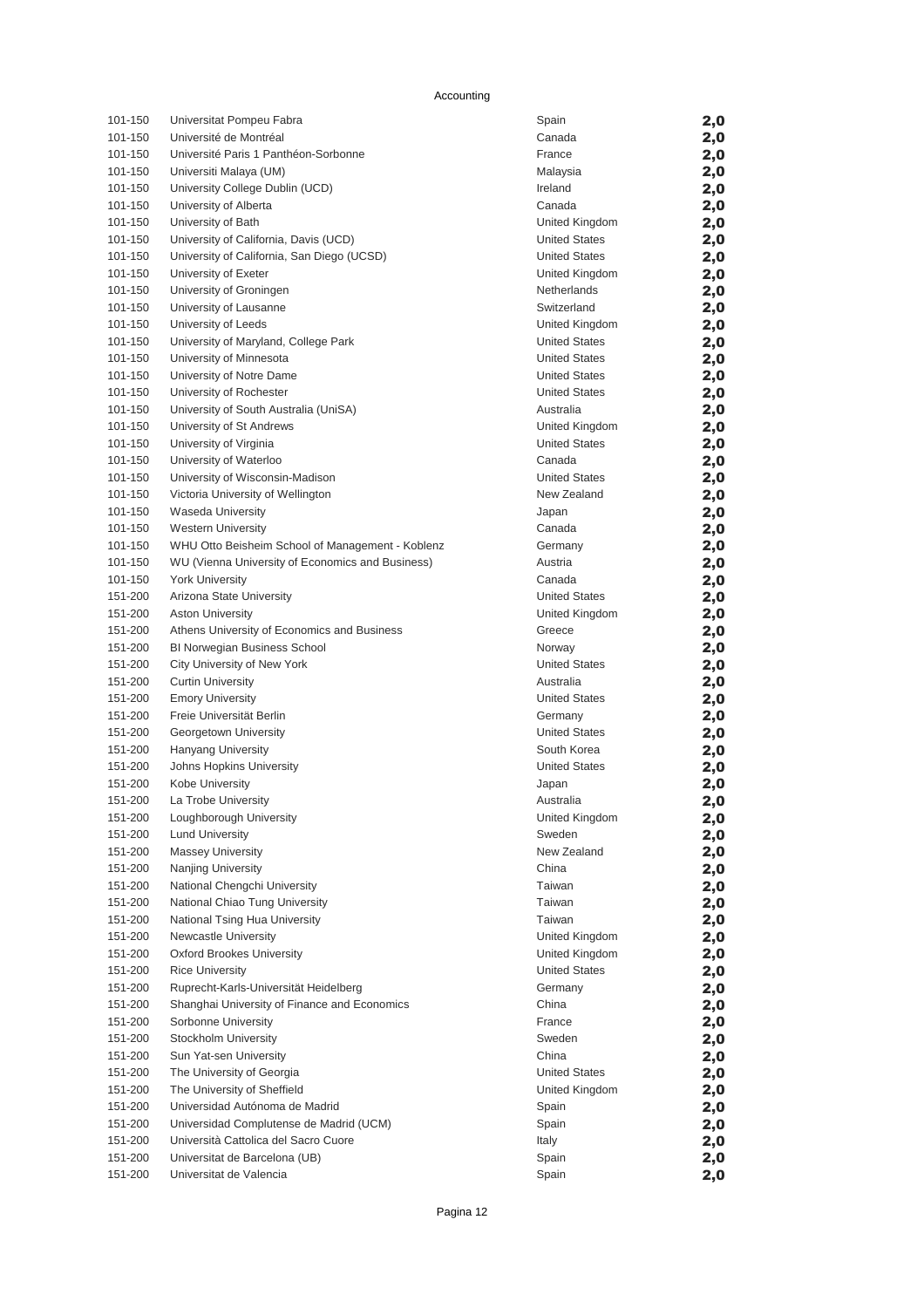| 151-200            | Universität Köln                                                           | Germany                     | 2,0        |
|--------------------|----------------------------------------------------------------------------|-----------------------------|------------|
| 151-200            | Universiti Kebangsaan Malaysia (UKM)                                       | Malaysia                    | 2,0        |
| 151-200            | Universiti Putra Malaysia (UPM)                                            | Malaysia                    | 2,0        |
| 151-200            | University of Arizona                                                      | <b>United States</b>        | 2,0        |
| 151-200            | University of Canterbury                                                   | New Zealand                 | 2,0        |
| 151-200            | University of Delhi                                                        | India                       | 2,0        |
| 151-200            | University of Essex                                                        | United Kingdom              | 2,0        |
| 151-200            | University of Ghent                                                        | Belgium                     | 2,0        |
| 151-200            | University of Illinois, Chicago (UIC)                                      | <b>United States</b>        | 2,0        |
| 151-200            | University of Otago                                                        | New Zealand                 | 2,0        |
| 151-200            | University of Strathclyde                                                  | United Kingdom              | 2,0        |
| 151-200            | University of Texas Dallas                                                 | <b>United States</b>        | 2,0        |
| 151-200            | University of Wollongong                                                   | Australia                   | 2,0        |
| 151-200            | Vrije Universiteit Amsterdam                                               | Netherlands                 | 2,0        |
| 151-200            | Washington University in St. Louis                                         | <b>United States</b>        | 2,0        |
| 151-200            | <b>Wuhan University</b>                                                    | China                       | 2,0        |
| 201-250            | American University in Cairo                                               | Egypt                       | 2,0        |
| 201-250            | American University of Beirut (AUB)                                        | Lebanon                     | 2,0        |
| 201-250            | American University of Sharjah                                             | United Arab Emirates        | 2,0        |
| 201-250            | <b>Beijing Normal University</b>                                           | China                       | 2,0        |
| 201-250            | <b>Brigham Young University</b>                                            | <b>United States</b>        | 2,0        |
| 201-250            | <b>Brunel University</b>                                                   | United Kingdom              | 2,0        |
| 201-250            | Cairo University                                                           | Egypt                       | 2,0        |
| 201-250            | Concordia University                                                       | Canada                      | 2,0        |
| 201-250            | <b>EMLYON Business School</b>                                              | France                      | 2,0        |
| 201-250            | Florida International University                                           | <b>United States</b>        | 2,0        |
| 201-250            | Florida State University                                                   | <b>United States</b>        | 2,0        |
| 201-250            | George Washington University                                               | <b>United States</b>        | 2,0        |
| 201-250            | Georgia State University                                                   | <b>United States</b>        | 2,0        |
| 201-250            | <b>Heriot-Watt University</b>                                              | United Kingdom              | 2,0        |
| 201-250            | Indian Institute of Management (IIM) - Bangalore                           | India                       | 2,0        |
| 201-250            | Indian Institute of Technology Kharagpur (IITKGP)                          | India                       | 2,0        |
| 201-250            | King Fahd University of Petroleum & Minerals (KFUPM)                       | Saudi Arabia                | 2,0        |
| 201-250            | KIT, Karlsruher Institut für Technologie                                   | Germany                     | 2,0        |
| 201-250            | <b>Laval University</b>                                                    | Canada                      | 2,0        |
| 201-250            | National Sun Yat-sen University                                            | Taiwan                      | 2,0        |
| 201-250            | Queen Mary University of London (QMUL)                                     | United Kingdom              | 2,0        |
| 201-250            | Sapienza - Università di Roma                                              | Italy                       | 2,0        |
| 201-250            | Sciences Po Paris                                                          | France                      | 2,0        |
| 201-250            | Sogang University                                                          | South Korea                 | 2,0        |
| 201-250            | Technische Universität Berlin                                              | Germany                     | 2,0        |
| 201-250            | Tel Aviv University                                                        | Israel                      | 2,0        |
| 201-250            | <b>Tohoku University</b>                                                   | Japan                       | 2,0        |
| 201-250            | United Arab Emirates University                                            | <b>United Arab Emirates</b> | 2,0        |
| 201-250            | Universidad Nacional de Colombia                                           | Colombia                    | 2,0        |
| 201-250<br>201-250 | Università Ca' Foscari Venezia<br>Università degli Studi di Padova (UNIPD) | Italy<br>Italy              | 2,0        |
| 201-250            | Universitat Autónoma de Barcelona                                          | Spain                       | 2,0        |
| 201-250            | University of Alabama                                                      | <b>United States</b>        | 2,0        |
| 201-250            | University of California, Irvine (UCI)                                     | <b>United States</b>        | 2,0        |
| 201-250            | University of Cape Town                                                    | South Africa                | 2,0<br>2,0 |
| 201-250            | University of Colorado at Boulder                                          | <b>United States</b>        | 2,0        |
| 201-250            | University of Economics, Prague                                            | Czech Republic              | 2,0        |
| 201-250            | University of Geneva                                                       | Switzerland                 | 2,0        |
| 201-250            | University of Indonesia                                                    | Indonesia                   | 2,0        |
| 201-250            | University of Lisbon                                                       | Portugal                    | 2,0        |
| 201-250            | University of Liverpool                                                    | United Kingdom              | 2,0        |
| 201-250            | University of Massachusetts, Amherst                                       | <b>United States</b>        | 2,0        |
| 201-250            | University of Newcastle                                                    | Australia                   | 2,0        |
| 201-250            | University of Pittsburgh                                                   | <b>United States</b>        | 2,0        |
| 201-250            | University of Pretoria                                                     | South Africa                | 2,0        |
| 201-250            | University of Reading                                                      | United Kingdom              | 2,0        |
| 201-250            | University of Southampton                                                  | United Kingdom              | 2,0        |
|                    |                                                                            |                             |            |

| Germany                                | 2,0        |
|----------------------------------------|------------|
| Malaysia                               | 2,0        |
| Malaysia                               | 2,0        |
| <b>United States</b>                   | 2,0        |
| New Zealand                            | 2,0        |
| India                                  | 2,0        |
| United Kingdom                         | 2,0        |
| Belgium                                | 2,0        |
| <b>United States</b>                   | 2,0        |
| New Zealand                            | 2,0        |
| United Kingdom<br><b>United States</b> | 2,0        |
| Australia                              | 2,0        |
| Netherlands                            | 2,0<br>2,0 |
| <b>United States</b>                   | 2,0        |
| China                                  | 2,0        |
| Egypt                                  | 2,0        |
| Lebanon                                | 2,0        |
| United Arab Emirates                   | 2,0        |
| China                                  | 2,0        |
| <b>United States</b>                   | 2,0        |
| United Kingdom                         | 2,0        |
| Egypt                                  | 2,0        |
| Canada                                 | 2,0        |
| France                                 | 2,0        |
| <b>United States</b>                   | 2,0        |
| <b>United States</b>                   | 2,0        |
| <b>United States</b>                   | 2,0        |
| <b>United States</b>                   | 2,0        |
| United Kingdom                         | 2,0        |
| India                                  | 2,0        |
| India                                  | 2,0        |
|                                        |            |
| Saudi Arabia                           | 2,0        |
| Germany                                | 2,0        |
| Canada                                 | 2,0        |
| Taiwan                                 | 2,0        |
| United Kingdom                         | 2,0        |
| Italy                                  | 2,0        |
| France                                 | 2,0        |
| South Korea                            | 2,0        |
| Germany                                | 2,0        |
| Israel                                 | 2,0        |
| Japan                                  | 2,0        |
| United Arab Emirates                   | 2,0        |
| Colombia                               | 2,0        |
| Italy                                  | 2,0        |
| Italy<br>Spain                         | 2,0        |
| <b>United States</b>                   | 2,0        |
| <b>United States</b>                   | 2,0        |
| South Africa                           | 2,0        |
| <b>United States</b>                   | 2,0<br>2,0 |
| <b>Czech Republic</b>                  | 2,0        |
| Switzerland                            | 2,0        |
| Indonesia                              | 2,0        |
| Portugal                               | 2,0        |
| United Kingdom                         | 2,0        |
| <b>United States</b>                   | 2,0        |
| Australia                              | 2,0        |
| <b>United States</b>                   | 2,0        |
| South Africa                           | 2,0        |
| United Kingdom<br>United Kingdom       | 2,0<br>2,0 |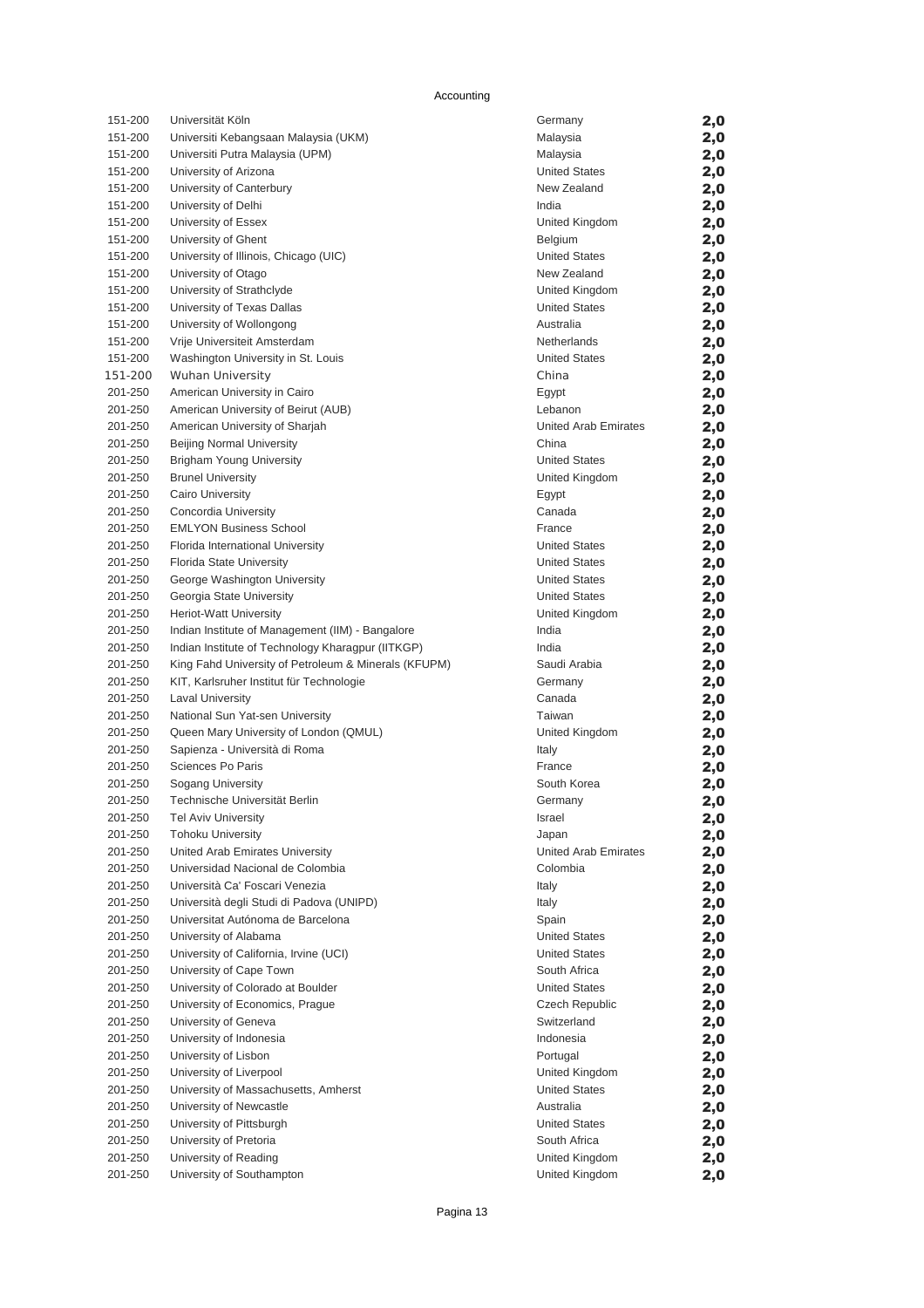| 201-250 | University of Stirling                                         | United Kingdom       | 2,0 |
|---------|----------------------------------------------------------------|----------------------|-----|
| 201-250 | University of Waikato                                          | New Zealand          | 2,0 |
| 201-250 | <b>Uppsala University</b>                                      | Sweden               | 2,0 |
| 201-250 | Xiamen University                                              | China                | 2,0 |
| 251-300 | Barcelona Graduate School of Economics                         | Spain                | 2,0 |
| 251-300 | Case Western Reserve University                                | <b>United States</b> | 2,0 |
| 251-300 | <b>Cranfield University</b>                                    | United Kingdom       | 2,0 |
| 251-300 | Delft University of Technology                                 | Netherlands          | 2,0 |
| 251-300 | Dublin City University (DCU)                                   | Ireland              | 2,0 |
| 251-300 | Hebrew University of Jerusalem                                 | Israel               | 2,0 |
| 251-300 | Hong Kong Baptist University (HKBU)                            | Hong Kong            | 2,0 |
| 251-300 | International Islamic University Malaysia (IIUM)               | Malaysia             | 2,0 |
| 251-300 | ISCTE - Instituto Universitario de Lisboa                      | Portugal             | 2,0 |
| 251-300 | King Abdul Aziz University (KAU)                               | Saudi Arabia         | 2,0 |
| 251-300 | King Saud University (KSU)                                     | Saudi Arabia         | 2,0 |
| 251-300 | <b>Koç University</b>                                          | Turkey               | 2,0 |
| 251-300 | Kyung Hee University                                           | South Korea          | 2,0 |
| 251-300 | Kyushu University                                              | Japan                | 2,0 |
| 251-300 | Luiss Guido Carli University                                   | Italy                | 2,0 |
| 251-300 | Nankai University                                              | China                | 2,0 |
| 251-300 | National and Kapodistrian University of Athens                 | Greece               | 2,0 |
| 251-300 | National Central University                                    | Taiwan               | 2,0 |
| 251-300 | National University of Ireland, Galway (NUIG)                  | Ireland              | 2,0 |
| 251-300 | Pontificia Universidade Católica do Rio de Janeiro - PUC - Rio | Brazil               | 2,0 |
| 251-300 | <b>Qatar University</b>                                        | Qatar                | 2,0 |
| 251-300 | <b>Oueen's University of Belfast</b>                           | United Kingdom       | 2,0 |
| 251-300 | Rutgers - The State University of New Jersey, New Brunswick    | <b>United States</b> | 2,0 |
| 251-300 | Simon Fraser University                                        | Canada               | 2,0 |
| 251-300 | <b>Stellenbosch University</b>                                 | South Africa         | 2,0 |
| 251-300 | <b>Thammasat University</b>                                    | Thailand             | 2,0 |
| 251-300 | Università degli Studi di Napoli Federico II                   | Italy                | 2,0 |
| 251-300 | Universitá degli Studi di Roma - Tor Vergata                   | Italy                | 2,0 |
| 251-300 | Università di Pisa                                             | Italy                | 2,0 |
| 251-300 | Universiti Teknologi MARA (UiTM)                               | Malaysia             | 2,0 |
| 251-300 | Universiti Utara Malaysia (UUM)                                | Malaysia             | 2,0 |
| 251-300 | University of Aberdeen                                         | United Kingdom       | 2,0 |
| 251-300 | University of Bern                                             | Switzerland          | 2,0 |
| 251-300 | University of Calgary                                          | Canada               | 2,0 |
| 251-300 | University of Central Florida                                  | <b>United States</b> | 2,0 |
| 251-300 | University of Iowa                                             | <b>United States</b> | 2,0 |
| 251-300 | University of Missouri, Columbia                               | <b>United States</b> | 2,0 |
| 251-300 | University of Oregon                                           | <b>United States</b> | 2,0 |
| 251-300 | University of Porto                                            | Portugal             | 2,0 |
| 251-300 | University of South Carolina at Columbia                       | <b>United States</b> | 2,0 |
| 251-300 | University of Surrey                                           | United Kingdom       | 2,0 |
| 251-300 | University of The Witwatersrand                                | South Africa         | 2,0 |
| 251-300 | University of Utah                                             | <b>United States</b> | 2,0 |
| 251-300 | University of York                                             | United Kingdom       | 2,0 |
| 251-300 | <b>Utrecht University</b>                                      | Netherlands          | 2,0 |
| 251-300 | <b>Vilnius University</b>                                      | Lithuania            | 2,0 |
| 251-300 | Virginia Polytechnic Institute (Virginia Tech)                 | <b>United States</b> | 2,0 |
| 251-300 | Western Sydney University                                      | Australia            | 2,0 |
| 251-300 | Xi'an Jiaotong University                                      | China                | 2,0 |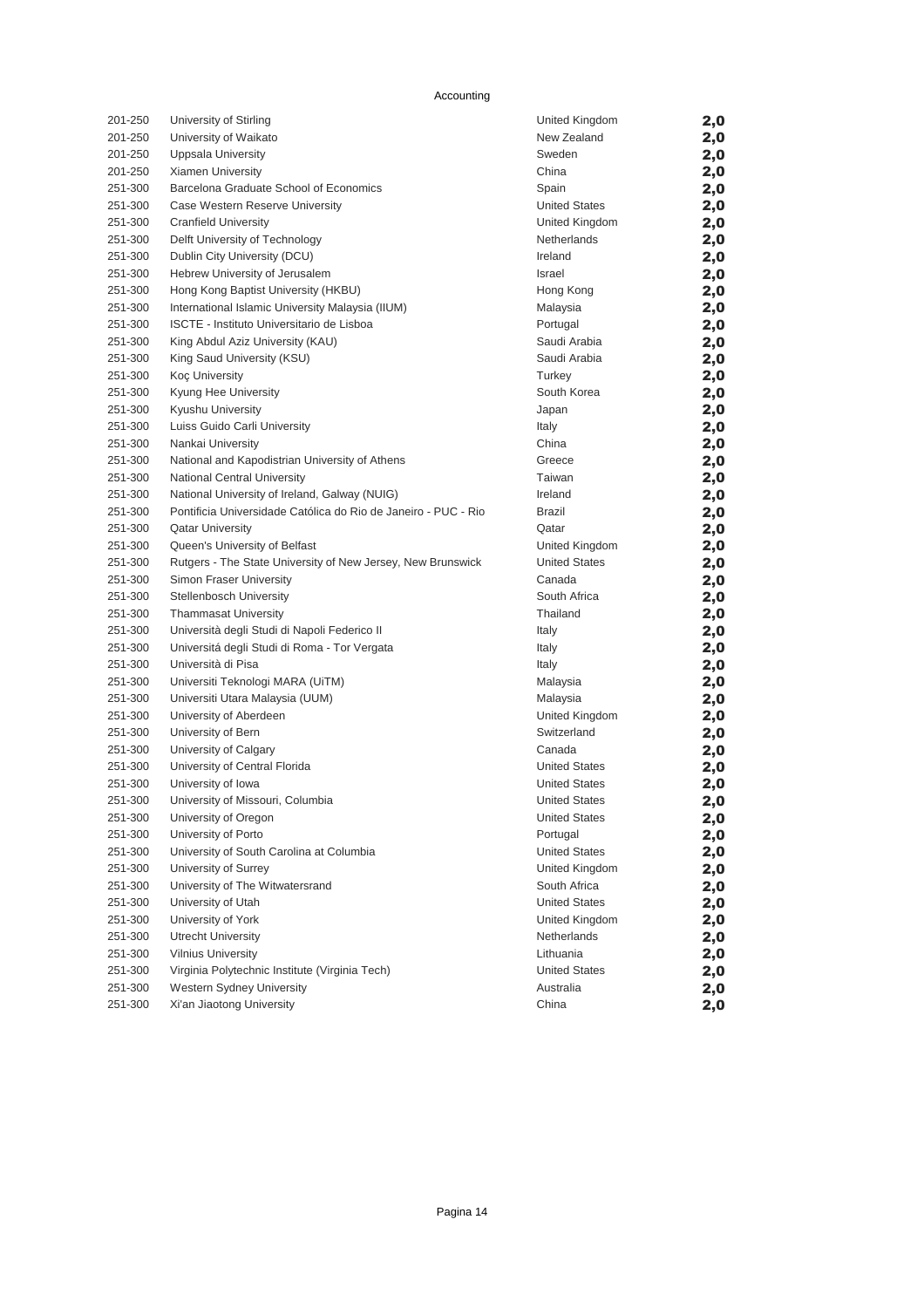# Anthropology

|                | Top 100 Universities - Anthropology                                 |                                 |              |  |
|----------------|---------------------------------------------------------------------|---------------------------------|--------------|--|
| 2019           | <b>Institution</b>                                                  | <b>Location</b>                 | <b>Score</b> |  |
| $\mathbf{1}$   | University of Oxford                                                | United Kingdom                  | 14,0         |  |
| 2              | University of Cambridge                                             | United Kingdom                  | 14,0         |  |
| 3              | <b>Harvard University</b>                                           | <b>United States</b>            | 14,0         |  |
| 4              | University of California, Berkeley (UCB)                            | <b>United States</b>            | 14,0         |  |
| 5              | UCL (University College London)                                     | United Kingdom                  | 14,0         |  |
| 6              | University of Michigan                                              | <b>United States</b>            | 14,0         |  |
| $\overline{7}$ | Australian National University (ANU)                                | Australia                       | 14,0         |  |
| 8              | University of Chicago                                               | <b>United States</b>            | 14,0         |  |
| 9              | London School of Economics and Political Science (LSE)              | United Kingdom                  | 14,0         |  |
| 10             | Columbia University                                                 | <b>United States</b>            | 14,0         |  |
| 11             | <b>Yale University</b>                                              | <b>United States</b>            | 12,0         |  |
| 12             | University of Toronto                                               | Canada                          | 12,0         |  |
| 13             | University of California, Los Angeles (UCLA)                        | <b>United States</b>            | 12,0         |  |
| 14             | The University of Manchester                                        | United Kingdom                  | 12,0         |  |
| 15             | <b>Stanford University</b>                                          | <b>United States</b>            | 12,0         |  |
| 16             | SOAS - School of Oriental and African Studies, University of London | United Kingdom                  | 10,0         |  |
| 17             | University of Amsterdam                                             | Netherlands                     | 10,0         |  |
| 18             | University of Copenhagen                                            | Denmark                         | 10,0         |  |
| 19             | The University of Melbourne                                         | Australia                       | 10,0         |  |
| 20             | National University of Singapore (NUS)                              | Singapore                       | 10,0         |  |
| 21             | <b>Princeton University</b>                                         | <b>United States</b>            | 10,0         |  |
| 22             | New York University (NYU)                                           | <b>United States</b>            | 10,0         |  |
| 23             | University of Edinburgh                                             | United Kingdom                  | 10,0         |  |
| 24             | Durham University                                                   | United Kingdom                  | 10,0         |  |
| 25             | University of Oslo                                                  | Norway                          | 10,0         |  |
| 26             | The University of Sydney                                            | Australia                       | 10,0         |  |
| $27=$          | Duke University                                                     | <b>United States</b>            | 10,0         |  |
| $27=$          | The University of Tokyo                                             | Japan                           | 10,0         |  |
| 29             | University of British Columbia                                      | Canada                          | 10,0         |  |
| 30<br>$31 =$   | Leiden University                                                   | Netherlands                     | 10,0         |  |
|                | Humboldt-Universität zu Berlin                                      | Germany                         | 8,0          |  |
| $31 =$         | <b>McGill University</b>                                            | Canada                          | 8,0          |  |
| 33<br>34       | Freie Universität Berlin                                            | Germany<br><b>United States</b> | 8,0          |  |
| 35             | University of Texas at Austin<br><b>Cornell University</b>          | <b>United States</b>            | 8,0          |  |
| 36             | Eberhard Karls Universität Tübingen                                 |                                 | 8,0          |  |
| 37             | University of Pennsylvania                                          | Germany<br><b>United States</b> | 8,0          |  |
| 38             | University of North Carolina, Chapel Hill                           | <b>United States</b>            | 8,0<br>8,0   |  |
| 39             | <b>Kyoto University</b>                                             | Japan                           |              |  |
| 40             | University of Wisconsin-Madison                                     | <b>United States</b>            | 8,0<br>8,0   |  |
| 41             | Goldsmiths, University of London                                    | United Kingdom                  | 6,0          |  |
| 42             | <b>Aarhus University</b>                                            | Denmark                         | 6,0          |  |
| 43             | The University of Queensland (UQ)                                   | Australia                       | 6,0          |  |
| 44             | Universidad Nacional Autónoma de México (UNAM)                      | Mexico                          | 6,0          |  |
| 45             | University of Arizona                                               | <b>United States</b>            | 6,0          |  |
| $46=$          | Arizona State University                                            | <b>United States</b>            | 6,0          |  |
| $46=$          | <b>Brown University</b>                                             | <b>United States</b>            | 6,0          |  |
| 48             | University of Helsinki                                              | Finland                         | 6,0          |  |
| 49             | The University of Auckland                                          | New Zealand                     | 6,0          |  |
| 50             | Indiana University Bloomington                                      | <b>United States</b>            | 6,0          |  |
| 51-100         | City University of New York                                         | <b>United States</b>            | 2,0          |  |
| 51-100         | Ecole des Hautes Etudes en Sciences Sociales (EHESS)                | France                          | 2,0          |  |
| 51-100         | Georg-August-Universität Göttingen                                  | Germany                         | 2,0          |  |
| 51-100         | Johns Hopkins University                                            | <b>United States</b>            | 2,0          |  |
| 51-100         | <b>Lund University</b>                                              | Sweden                          | 2,0          |  |
| 51-100         | Massachusetts Institute of Technology (MIT)                         | <b>United States</b>            | 2,0          |  |
| 51-100         | Monash University                                                   | Australia                       | 2,0          |  |
| 51-100         | Northwestern University                                             | <b>United States</b>            | 2,0          |  |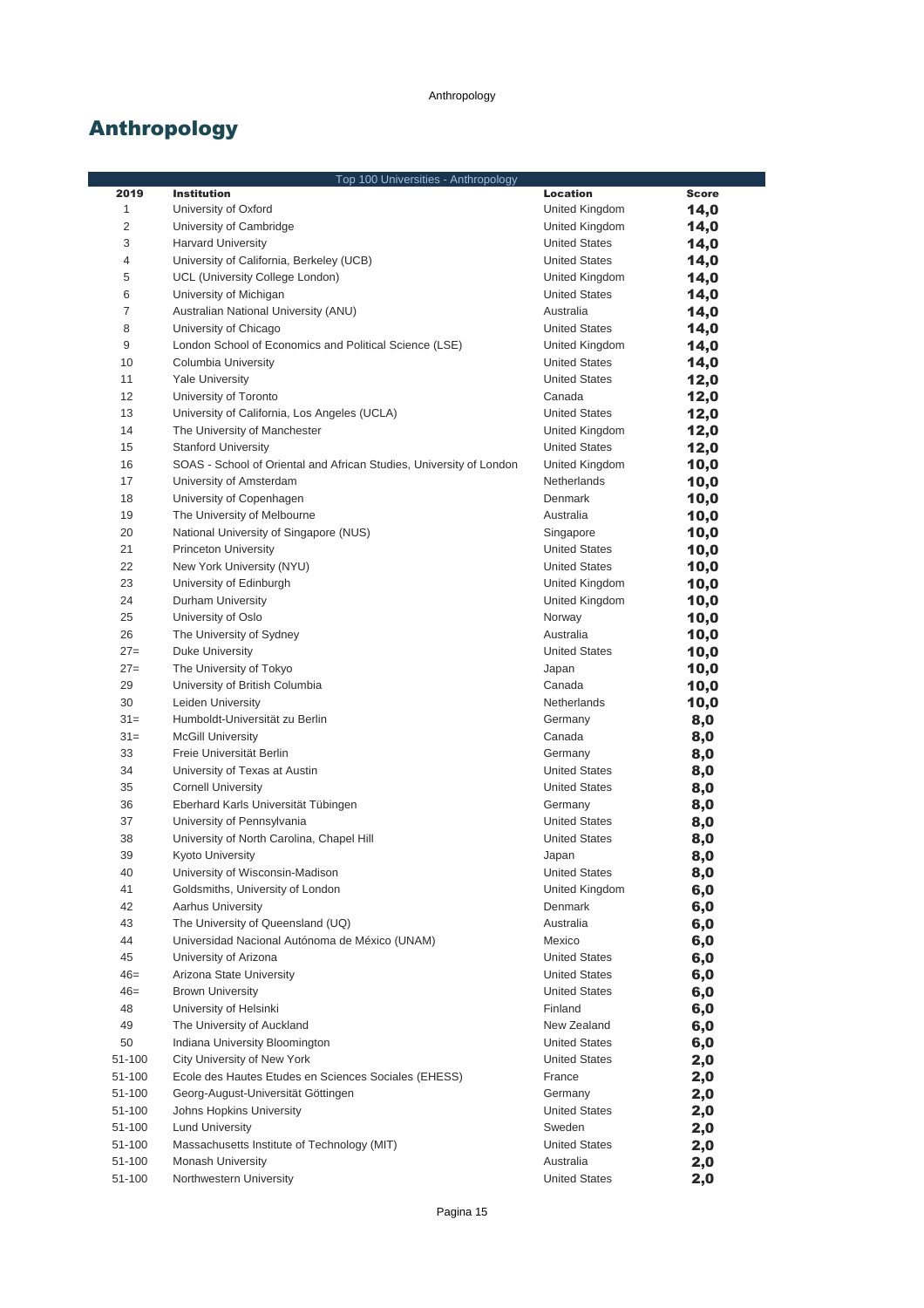#### Anthropology

| 51-100 | Ohio State University, Columbus             | <b>United States</b> | 2,0 |
|--------|---------------------------------------------|----------------------|-----|
| 51-100 | Université PSL (Paris Sciences & Lettres)   | France               | 2,0 |
| 51-100 | Peking University                           | China                | 2,0 |
| 51-100 | Pennsylvania State University               | <b>United States</b> | 2,0 |
| 51-100 | Ruprecht-Karls-Universität Heidelberg       | Germany              | 2,0 |
| 51-100 | Sapienza - Università di Roma               | Italy                | 2,0 |
| 51-100 | Seoul National University (SNU)             | South Korea          | 2,0 |
| 51-100 | Simon Fraser University                     | Canada               | 2,0 |
| 51-100 | Sorbonne University                         | France               | 2,0 |
| 51-100 | Stockholm University                        | Sweden               | 2,0 |
| 51-100 | The Chinese University of Hong Kong (CUHK)  | Hong Kong            | 2,0 |
| 51-100 | The University of Adelaide                  | Australia            | 2,0 |
| 51-100 | Universidad de Buenos Aires                 | Argentina            | 2,0 |
| 51-100 | Universidade de São Paulo (USP)             | Brazil               | 2,0 |
| 51-100 | Universidade Federal do Rio de Janeiro      | <b>Brazil</b>        | 2,0 |
| 51-100 | Università di Bologna (UNIBO)               | Italy                | 2,0 |
| 51-100 | Universitat de Barcelona (UB)               | Spain                | 2,0 |
| 51-100 | Universität Wien                            | Austria              | 2,0 |
| 51-100 | Université de Montréal                      | Canada               | 2,0 |
| 51-100 | Université Paris 1 Panthéon-Sorbonne        | France               | 2,0 |
| 51-100 | Université Paris Ouest Nanterre La Défense  | France               | 2,0 |
| 51-100 | University of Aberdeen                      | United Kingdom       | 2,0 |
| 51-100 | University of Alberta                       | Canada               | 2,0 |
| 51-100 | University of Bergen                        | Norway               | 2,0 |
| 51-100 | University of California, Irvine (UCI)      | <b>United States</b> | 2,0 |
| 51-100 | University of California, San Diego (UCSD)  | <b>United States</b> | 2,0 |
| 51-100 | University of California, Santa Cruz (UCSC) | <b>United States</b> | 2,0 |
| 51-100 | University of Cape Town                     | South Africa         | 2,0 |
| 51-100 | University of Delhi                         | India                | 2,0 |
| 51-100 | University of Florida                       | <b>United States</b> | 2,0 |
| 51-100 | University of Illinois at Urbana-Champaign  | <b>United States</b> | 2,0 |
| 51-100 | University of Massachusetts, Amherst        | <b>United States</b> | 2,0 |
| 51-100 | University of Otago                         | New Zealand          | 2,0 |
| 51-100 | University of St Andrews                    | United Kingdom       | 2,0 |
| 51-100 | University of Sussex                        | United Kingdom       | 2,0 |
| 51-100 | University of The Witwatersrand             | South Africa         | 2,0 |
| 51-100 | University of Washington                    | <b>United States</b> | 2,0 |
| 51-100 | University of Zurich                        | Switzerland          | 2,0 |
| 51-100 | <b>Uppsala University</b>                   | Sweden               | 2,0 |
| 51-100 | <b>Utrecht University</b>                   | <b>Netherlands</b>   | 2,0 |
| 51-100 | Vrije Universiteit Amsterdam                | Netherlands          | 2,0 |
| 51-100 | Washington University in St. Louis          | <b>United States</b> | 2,0 |
|        |                                             |                      |     |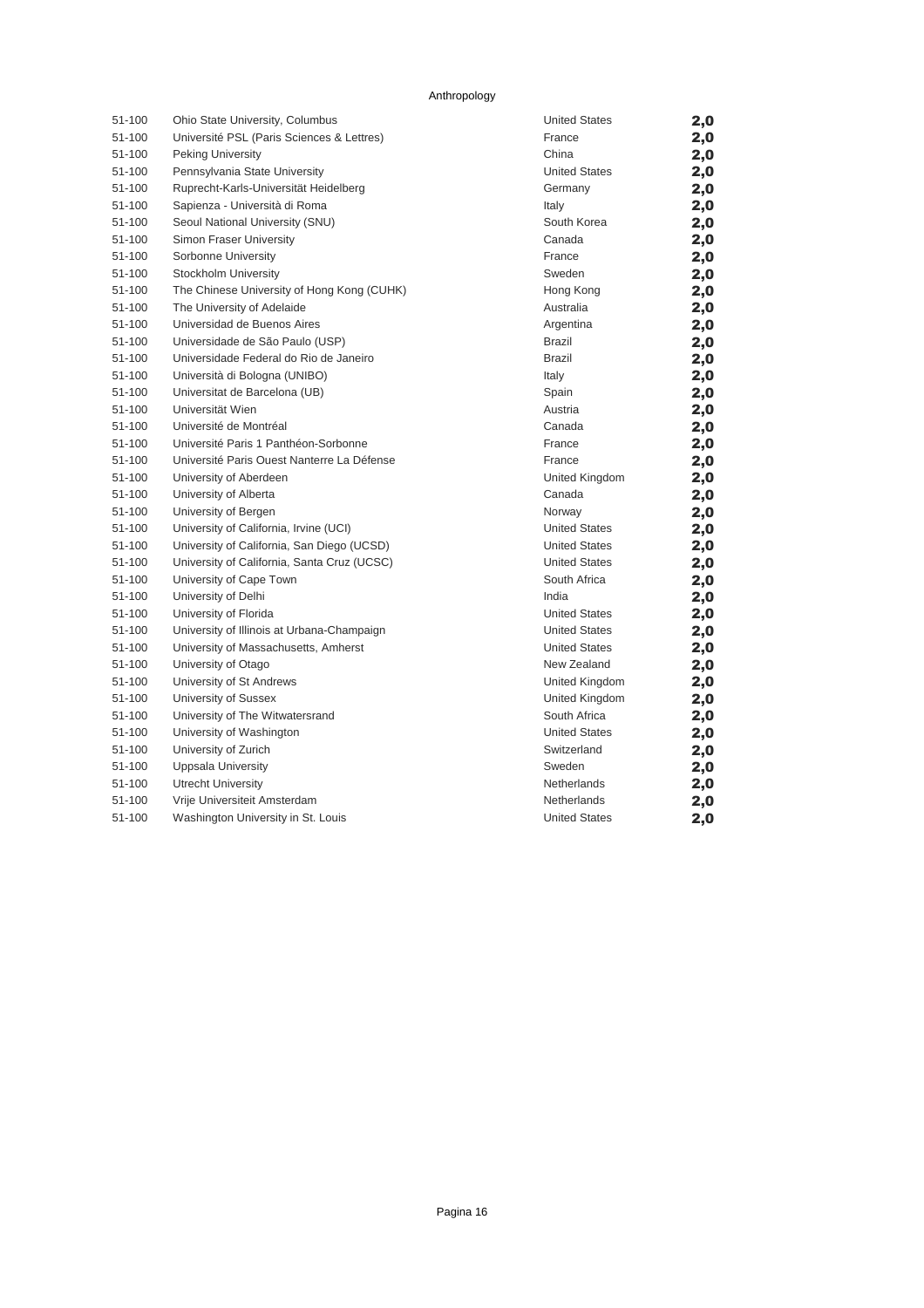# Business & Management Studies

|              | Top 500 Universities - Business & Management Studies                               |                      |              |
|--------------|------------------------------------------------------------------------------------|----------------------|--------------|
| 2019         | <b>Institution</b>                                                                 | <b>Location</b>      | <b>Score</b> |
| $\mathbf{1}$ | <b>Harvard University</b>                                                          | <b>United States</b> | 14,0         |
| 2            | <b>INSEAD</b> (France)                                                             | France               | 14,0         |
| 3            | London Business School                                                             | United Kingdom       | 14,0         |
| 4            | Massachusetts Institute of Technology (MIT)                                        | <b>United States</b> | 14,0         |
| 5            | University of Pennsylvania                                                         | <b>United States</b> | 14,0         |
| 6            | <b>Stanford University</b>                                                         | <b>United States</b> | 14,0         |
| 7            | University of Cambridge                                                            | United Kingdom       | 14,0         |
| $8=$         | London School of Economics and Political Science (LSE)                             | United Kingdom       | 14,0         |
| $8=$         | Università Commerciale Luigi Bocconi                                               | Italy                | 14,0         |
| 10           | University of Oxford                                                               | United Kingdom       | 14,0         |
| 11           | <b>HEC Paris</b>                                                                   | France               | 14,0         |
| 12           | University of California, Berkeley (UCB)                                           | <b>United States</b> | 14,0         |
| $13=$        | National University of Singapore (NUS)                                             | Singapore            | 14,0         |
| $13=$        | Northwestern University                                                            | <b>United States</b> | 14,0         |
| 15           | Copenhagen Business School                                                         | Denmark              | 14,0         |
| 16           | The Hong Kong University of Science and Technology (HKUST)                         | Hong Kong            | 12,0         |
| 17           | University of Chicago                                                              | <b>United States</b> | 12,0         |
| 18           | Columbia University                                                                | <b>United States</b> | 12,0         |
| 19           | The University of Warwick                                                          | United Kingdom       | 12,0         |
| 20           | The University of Melbourne                                                        | Australia            | 12,0         |
| 21           | Erasmus University Rotterdam                                                       | Netherlands          | 12,0         |
| $22 =$       | New York University (NYU)                                                          | <b>United States</b> | 12,0         |
| $22 =$       | University of Michigan                                                             | <b>United States</b> | 12,0         |
| 24<br>25     | <b>Yale University</b>                                                             | <b>United States</b> | 12,0         |
| 26           | ESADE Business School   Universitat Ramon Llull                                    | Spain<br>Australia   | 10,0         |
| $27=$        | The University of New South Wales (UNSW)<br>Nanyang Technological University (NTU) | Singapore            | 10,0         |
| $27=$        | University of Hong Kong (HKU)                                                      | Hong Kong            | 10,0<br>10,0 |
| 29           | University of California, Los Angeles (UCLA)                                       | <b>United States</b> | 10,0         |
| 30           | Imperial College London                                                            | United Kingdom       | 10,0         |
| 31           | IESE Business School   Universidad de Navarra                                      | Spain                | 10,0         |
| 32           | <b>Peking University</b>                                                           | China                | 10,0         |
| 33           | Seoul National University (SNU)                                                    | South Korea          | 10,0         |
| 34           | University of St Gallen (HSG)                                                      | Switzerland          | 10,0         |
| 35           | The University of Manchester                                                       | United Kingdom       | 10,0         |
| 36           | <b>Monash University</b>                                                           | Australia            | 10,0         |
| 37           | <b>ESSEC Business School, Paris</b>                                                | France               | 10,0         |
| 38           | WU (Vienna University of Economics and Business)                                   | Austria              | 10,0         |
| 39           | <b>Tsinghua University</b>                                                         | China                | 10,0         |
| 40           | University of Toronto                                                              | Canada               | 10,0         |
| 41           | Singapore Management University                                                    | Singapore            | 8,0          |
| 42           | The University of Sydney                                                           | Australia            | 8,0          |
| $43=$        | Duke University                                                                    | <b>United States</b> | 8,0          |
| $43=$        | The Chinese University of Hong Kong (CUHK)                                         | Hong Kong            | 8,0          |
| 45           | Shanghai Jiao Tong University                                                      | China                | 8,0          |
| 46           | University of British Columbia                                                     | Canada               | 8,0          |
| 47           | Universität Mannheim                                                               | Germany              | 8,0          |
| 48           | City University of Hong Kong                                                       | Hong Kong            | 8,0          |
| 49           | <b>Cornell University</b>                                                          | <b>United States</b> | 8,0          |
| $50=$        | <b>Fudan University</b>                                                            | China                | 8,0          |
| $50=$        | Korea University                                                                   | South Korea          | 8,0          |
| 51-100       | <b>Aalto University</b>                                                            | Finland              | 6,0          |
| 51-100       | <b>Aston University</b>                                                            | United Kingdom       | 6,0          |
| 51-100       | Australian National University (ANU)                                               | Australia            | 6,0          |
| 51-100       | BI Norwegian Business School                                                       | Norway               | 6,0          |
| 51-100       | <b>Boston University</b>                                                           | <b>United States</b> | 6,0          |
| 51-100       | Carnegie Mellon University                                                         | <b>United States</b> | 6,0          |
| 51-100       | City University London                                                             | United Kingdom       | 6,0          |
| 51-100       | <b>Cranfield University</b>                                                        | United Kingdom       | 6,0          |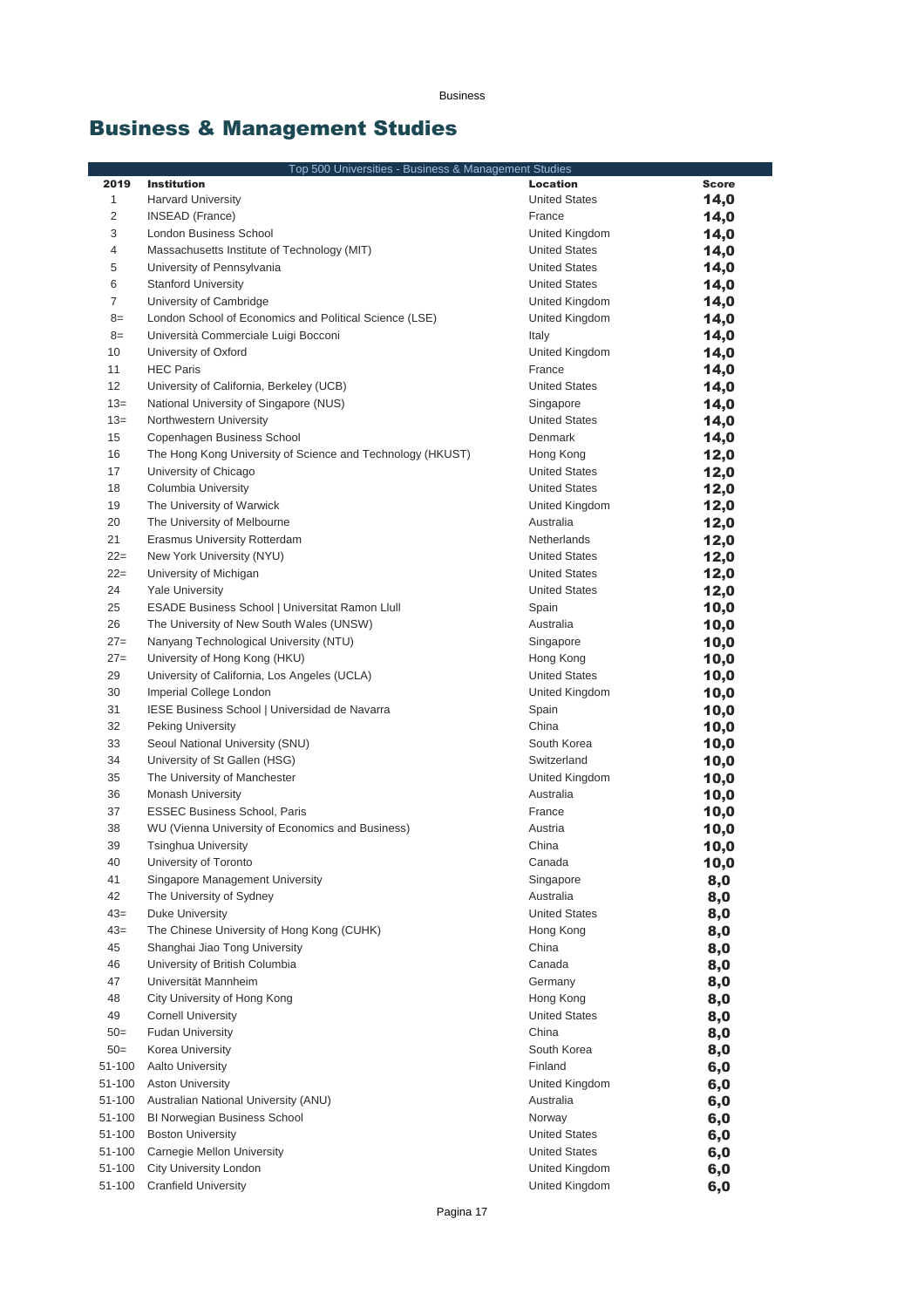| 51-100 | <b>EMLYON Business School</b>                                           | France               | 6,0 |
|--------|-------------------------------------------------------------------------|----------------------|-----|
| 51-100 | Georgia Institute of Technology (Georgia Tech)                          | <b>United States</b> | 6,0 |
| 51-100 | Hitotsubashi University                                                 | Japan                | 6,0 |
| 51-100 | <b>IMD</b>                                                              | Switzerland          | 6,0 |
| 51-100 | Indian Institute of Management (IIM) - Bangalore                        | India                | 6,0 |
| 51-100 | Indiana University Bloomington                                          | <b>United States</b> | 6,0 |
| 51-100 | KAIST - Korea Advanced Institute of Science and Technology              | South Korea          | 6,0 |
| 51-100 | Katholieke Universiteit Leuven                                          | <b>Belgium</b>       | 6,0 |
| 51-100 | <b>Lancaster University</b>                                             | United Kingdom       | 6,0 |
| 51-100 | <b>McGill University</b>                                                | Canada               | 6,0 |
| 51-100 | Michigan State University                                               | <b>United States</b> | 6,0 |
| 51-100 | National Taiwan University (NTU)                                        | Taiwan               | 6,0 |
| 51-100 | <b>Oxford Brookes University</b>                                        | United Kingdom       | 6,0 |
| 51-100 | Université PSL (Paris Sciences & Lettres)                               | France               | 6,0 |
| 51-100 | Pennsylvania State University                                           | <b>United States</b> | 6,0 |
| 51-100 | Politecnico di Milano                                                   | Italy                | 6,0 |
| 51-100 | Pontificia Universidad Católica de Chile                                | Chile                | 6,0 |
| 51-100 | <b>Princeton University</b>                                             | <b>United States</b> | 6,0 |
| 51-100 | Stockholm School of Economics                                           | Sweden               | 6,0 |
| 51-100 | Sungkyunkwan University                                                 | South Korea          | 6,0 |
| 51-100 | Technische Universität München                                          | Germany              | 6,0 |
| 51-100 | Tecnológico de Monterrey (ITESM)                                        | Mexico               | 6,0 |
| 51-100 | <b>Texas A&amp;M University</b>                                         | <b>United States</b> | 6,0 |
| 51-100 | The Hong Kong Polytechnic University                                    | Hong Kong            | 6,0 |
| 51-100 | The University of Auckland                                              | New Zealand          | 6,0 |
| 51-100 | The University of Queensland (UQ)                                       | Australia            | 6,0 |
| 51-100 | The University of Tokyo                                                 | Japan                | 6,0 |
| 51-100 | <b>Tilburg University</b>                                               | Netherlands          | 6,0 |
| 51-100 | UCL (University College London)                                         | United Kingdom       | 6,0 |
| 51-100 | Universidad de Los Andes Colombia                                       | Colombia             | 6,0 |
| 51-100 | Université de Montréal                                                  | Canada               | 6,0 |
| 51-100 | Universiti Malaya (UM)                                                  | Malaysia             | 6,0 |
| 51-100 | University of Amsterdam                                                 | Netherlands          | 6,0 |
| 51-100 | University of Bath                                                      | United Kingdom       | 6,0 |
| 51-100 | University of Leeds                                                     | United Kingdom       | 6,0 |
| 51-100 | University of North Carolina, Chapel Hill                               | <b>United States</b> | 6,0 |
| 51-100 | University of Southern California                                       | <b>United States</b> | 6,0 |
| 51-100 | University of Strathclyde                                               | United Kingdom       | 6,0 |
| 51-100 | University of Texas at Austin                                           | <b>United States</b> | 6,0 |
| 51-100 | <b>Waseda University</b>                                                | Japan                | 6,0 |
| 51-100 | <b>Western University</b>                                               | Canada               | 6,0 |
|        | 51-100 Yonsei University                                                | South Korea          | 6,0 |
|        | 101-150 Arizona State University                                        | <b>United States</b> | 4,0 |
|        | 101-150 Athens University of Economics and Business                     | Greece               | 4,0 |
|        | 101-150 Boston College                                                  | <b>United States</b> | 4,0 |
|        | 101-150 Cardiff University                                              | United Kingdom       | 4,0 |
|        | 101-150 Dartmouth College                                               | <b>United States</b> | 4,0 |
|        | 101-150 Durham University                                               | United Kingdom       | 4,0 |
|        | 101-150 ESCP Europe                                                     | France               | 4,0 |
|        | 101-150 Fundação Getulio Vargas                                         | Brazil               | 4,0 |
|        | 101-150 Hanyang University                                              | South Korea          | 4,0 |
|        | 101-150 Indian Institute of Technology Bombay (IITB)                    | India                | 4,0 |
|        | 101-150 Indian Institute of Technology Delhi (IITD)                     | India                | 4,0 |
|        | 101-150 Keio University                                                 | Japan                | 4,0 |
|        | 101-150 King's College London (KCL)                                     | United Kingdom       | 4,0 |
|        | 101-150 Kyoto University                                                | Japan                | 4,0 |
|        | 101-150 Loughborough University                                         | United Kingdom       | 4,0 |
|        | 101-150 Ludwig-Maximilians-Universität München                          | Germany              | 4,0 |
|        | 101-150 Lund University                                                 | Sweden               | 4,0 |
|        | 101-150 National Research University - Higher School of Economics (HSE) | Russia               | 4,0 |
|        | 101-150 Ohio State University, Columbus                                 | <b>United States</b> | 4,0 |
|        | 101-150 Purdue University                                               | <b>United States</b> | 4,0 |
|        | 101-150 Queen's University                                              | Canada               | 4,0 |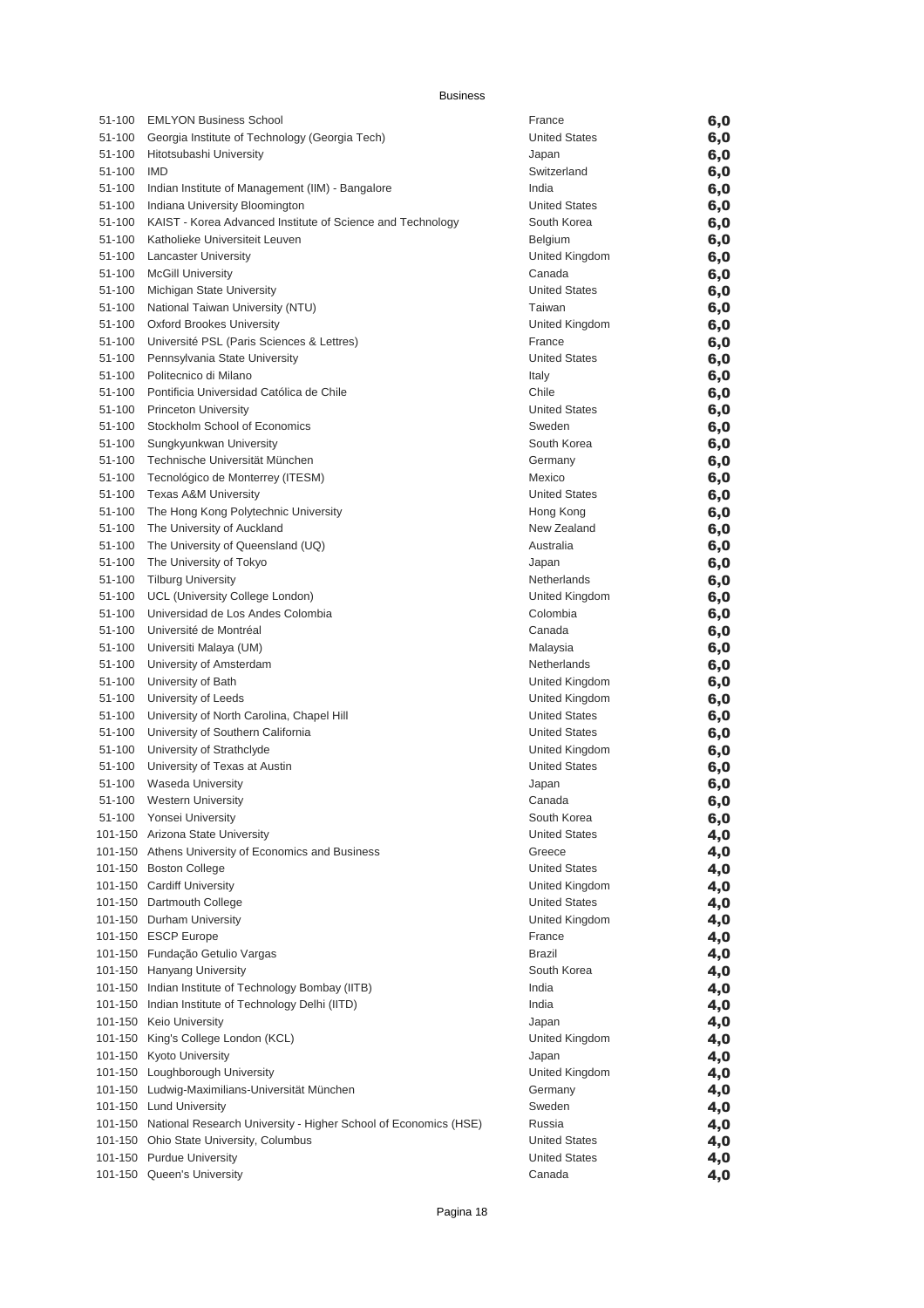| 101-150 Queensland University of Technology (QUT)                   | Australia            | 4,0 |
|---------------------------------------------------------------------|----------------------|-----|
| 101-150 Renmin (People's) University of China                       | China                | 4,0 |
| 101-150 RMIT University                                             | Australia            | 4,0 |
| 101-150 The University of Nottingham                                | United Kingdom       | 4,0 |
| 101-150 The University of Western Australia (UWA)                   | Australia            | 4,0 |
| 101-150 Universidad de Chile                                        | Chile                | 4,0 |
| 101-150 Universidad Nacional Autónoma de México (UNAM)              | Mexico               | 4,0 |
| 101-150 Universidade de São Paulo (USP)                             | Brazil               | 4,0 |
| 101-150 Università di Bologna (UNIBO)                               | Italy                | 4,0 |
| 101-150 Université Catholique de Louvain (UCL)                      | Belgium              | 4,0 |
| 101-150 Université Paris 1 Panthéon-Sorbonne                        | France               | 4,0 |
| 101-150 University College Dublin (UCD)                             | Ireland              | 4,0 |
| 101-150 University of Alberta                                       | Canada               | 4,0 |
| 101-150 University of Birmingham                                    | United Kingdom       | 4,0 |
| 101-150 University of Edinburgh                                     | United Kingdom       | 4,0 |
| 101-150 University of Florida                                       | <b>United States</b> | 4,0 |
| 101-150 University of Groningen                                     | Netherlands          | 4,0 |
| 101-150 University of Illinois at Urbana-Champaign                  | <b>United States</b> | 4,0 |
| 101-150 University of Maryland, College Park                        | <b>United States</b> | 4,0 |
| 101-150 University of Minnesota                                     | <b>United States</b> | 4,0 |
| 101-150 University of Technology Sydney (UTS)                       | Australia            | 4,0 |
| 101-150 University of Virginia                                      | <b>United States</b> | 4,0 |
| 101-150 University of Washington                                    | <b>United States</b> | 4,0 |
| 101-150 University of Zurich                                        | Switzerland          | 4,0 |
| 101-150 Vilnius Gediminas Technical University                      | Lithuania            | 4,0 |
| 101-150 WHU Otto Beisheim School of Management - Koblenz            | Germany              | 4,0 |
| 101-150 York University                                             | Canada               | 4,0 |
| 101-150 Zhejiang University                                         | China                | 4,0 |
| 151-200 Aarhus University                                           | Denmark              | 4,0 |
| 151-200 Auckland University of Technology                           | New Zealand          | 4,0 |
| 151-200 Babson College, Olin                                        | <b>United States</b> | 4,0 |
| 151-200 California Institute of Technology (Caltech)                | <b>United States</b> | 4,0 |
| 151-200 Chulalongkorn University                                    | Thailand             | 4,0 |
| 151-200 Curtin University                                           | Australia            | 4,0 |
| 151-200 Deakin University                                           | Australia            | 4,0 |
| 151-200 Freie Universität Berlin                                    | Germany              | 4,0 |
| 151-200 Georgetown University                                       | <b>United States</b> | 4,0 |
| 151-200 Georgia State University                                    | <b>United States</b> | 4,0 |
| 151-200 Grenoble Ecole de Management                                | France               | 4,0 |
| 151-200 Griffith University                                         | Australia            | 4,0 |
| 151-200 Instituto Tecnológico Autonomo de México (ITAM)             | Mexico               | 4,0 |
| 151-200 Kyung Hee University                                        | South Korea          | 4,0 |
| 151-200 Lomonosov Moscow State University                           | Russia               | 4,0 |
| 151-200 Luiss Guido Carli University                                | Italy                | 4,0 |
| 151-200 Macquarie University                                        | Australia            | 4,0 |
| 151-200 Nanjing University                                          | China                | 4,0 |
| 151-200 National Cheng Kung University                              | Taiwan               | 4,0 |
| 151-200 National Chengchi University                                | Taiwan               | 4,0 |
| 151-200 National Chiao Tung University                              | Taiwan               | 4,0 |
| 151-200 National Tsing Hua University                               | Taiwan               | 4,0 |
| 151-200 Northeastern University                                     | <b>United States</b> | 4,0 |
| 151-200 Rheinisch-Westfälische Technische Hochschule Aachen         | Germany              | 4,0 |
| 151-200 Rutgers - The State University of New Jersey, New Brunswick | <b>United States</b> | 4,0 |
| 151-200 Saint-Petersburg State University                           | Russia               | 4,0 |
| 151-200 Sun Yat-sen University                                      | China                | 4,0 |
| 151-200 The University of Adelaide                                  | Australia            | 4,0 |
| 151-200 The University of Sheffield                                 | United Kingdom       | 4,0 |
| 151-200 Trinity College Dublin (TCD)                                | Ireland              | 4,0 |
| 151-200 Universidad Adolfo Ibáñez                                   | Chile                | 4,0 |
| 151-200 Universidad Carlos III de Madrid                            | Spain                | 4,0 |
| 151-200 Universidad Nacional de Colombia                            | Colombia             | 4,0 |
| 151-200 Universidade Nova de Lisboa                                 | Portugal             | 4,0 |
| 151-200 Universität Köln                                            | Germany              | 4,0 |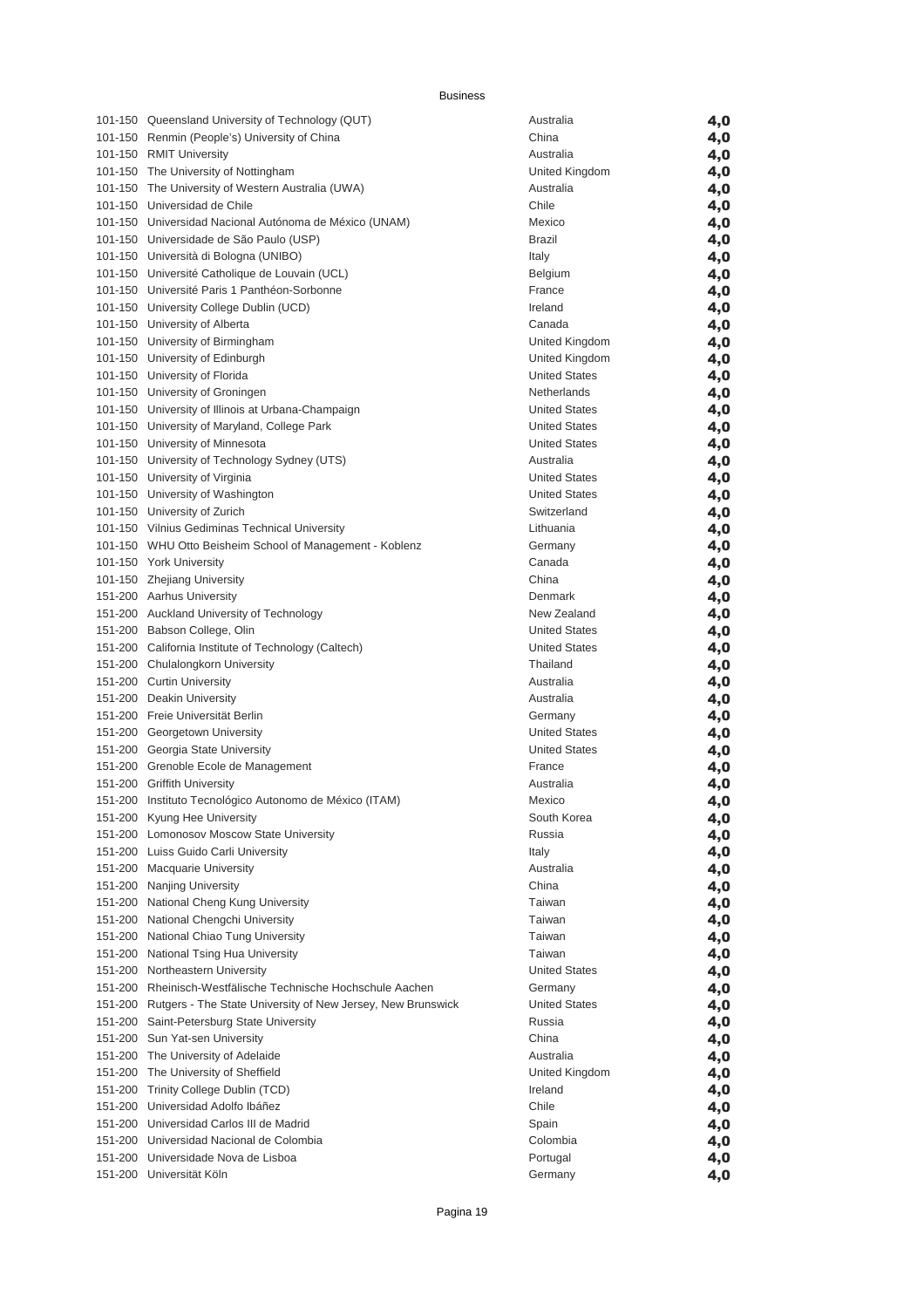| 151-200 Universitat Pompeu Fabra                             | Spain                | 4,0 |
|--------------------------------------------------------------|----------------------|-----|
| 151-200 Universität Wien                                     | Austria              | 4,0 |
| 151-200 Universiti Putra Malaysia (UPM)                      | Malaysia             |     |
|                                                              |                      | 4,0 |
| 151-200 University of California, San Diego (UCSD)           | <b>United States</b> | 4,0 |
| 151-200 University of Exeter                                 | United Kingdom       | 4,0 |
| 151-200 University of Glasgow                                | United Kingdom       | 4,0 |
| 151-200 University of Lausanne                               | Switzerland          | 4,0 |
| 151-200 University of Liverpool                              | United Kingdom       | 4,0 |
| 151-200 University of Otago                                  | New Zealand          | 4,0 |
| 151-200 University of Reading                                | United Kingdom       | 4,0 |
| 151-200 University of South Australia (UniSA)                | Australia            | 4,0 |
| 151-200 University of South Carolina at Columbia             | <b>United States</b> | 4,0 |
| 151-200 University of Wisconsin-Madison                      | <b>United States</b> | 4,0 |
| 151-200 University of Wollongong                             | Australia            |     |
|                                                              |                      | 4,0 |
| 151-200 Uppsala University                                   | Sweden               | 4,0 |
| 201-250 American University of Sharjah                       | United Arab Emirates | 2,0 |
| 201-250 Dublin City University (DCU)                         | Ireland              | 2,0 |
| 201-250 Eindhoven University of Technology                   | Netherlands          | 2,0 |
| 201-250 Emory University                                     | <b>United States</b> | 2,0 |
| 201-250 Florida State University                             | <b>United States</b> | 2,0 |
| 201-250 George Washington University                         | <b>United States</b> | 2,0 |
| 201-250 Hong Kong Baptist University (HKBU)                  | Hong Kong            | 2,0 |
| 201-250 Humboldt-Universität zu Berlin                       | Germany              | 2,0 |
| 201-250 IE University                                        | Spain                | 2,0 |
| 201-250 Indian Institute of Technology Kharagpur (IITKGP)    | India                | 2,0 |
| 201-250 Indian Institute of Technology Madras (IITM)         | India                | 2,0 |
| 201-250 Indian School of Business                            | India                | 2,0 |
| 201-250 Kobe University                                      | Japan                | 2,0 |
| 201-250 Linköping University                                 | Sweden               | 2,0 |
| 201-250 Maastricht University                                | Netherlands          | 2,0 |
| 201-250 Massey University                                    | New Zealand          |     |
|                                                              |                      | 2,0 |
| 201-250 McMaster University                                  | Canada               | 2,0 |
| 201-250 National Sun Yat-sen University                      | Taiwan               | 2,0 |
| 201-250 National Taiwan University of Science and Technology | Taiwan               | 2,0 |
| 201-250 Newcastle University                                 | United Kingdom       | 2,0 |
| 201-250 Osaka University                                     | Japan                | 2,0 |
| 201-250 Rice University                                      | <b>United States</b> | 2,0 |
| 201-250 Sogang University                                    | South Korea          | 2,0 |
| 201-250 Temple University                                    | <b>United States</b> | 2,0 |
| 201-250 The University of Georgia                            | <b>United States</b> | 2,0 |
| 201-250 Universidad Complutense de Madrid (UCM)              | Spain                | 2,0 |
| 201-250 Universidad de Buenos Aires                          | Argentina            | 2,0 |
| 201-250 Università Cattolica del Sacro Cuore                 | Italy                | 2,0 |
| 201-250 Universitat de Valencia                              | Spain                | 2,0 |
| 201-250 Universität Frankfurt am Main                        | Germany              | 2,0 |
| 201-250 Universiti Kebangsaan Malaysia (UKM)                 | Malaysia             | 2,0 |
| 201-250 Universiti Sains Malaysia (USM)                      | Malaysia             | 2,0 |
| 201-250 University of Arizona                                | <b>United States</b> |     |
|                                                              | United Kingdom       | 2,0 |
| 201-250 University of Bristol                                |                      | 2,0 |
| 201-250 University of California, Davis (UCD)                | <b>United States</b> | 2,0 |
| 201-250 University of Canterbury                             | New Zealand          | 2,0 |
| 201-250 University of Cape Town                              | South Africa         | 2,0 |
| 201-250 University of Delhi                                  | India                | 2,0 |
| 201-250 University of Miami                                  | <b>United States</b> | 2,0 |
| 201-250 University of Notre Dame                             | <b>United States</b> | 2,0 |
| 201-250 University of Science and Technology of China        | China                | 2,0 |
| 201-250 University of Surrey                                 | United Kingdom       | 2,0 |
| 201-250 University of Texas Dallas                           | <b>United States</b> | 2,0 |
| 201-250 University of Waterloo                               | Canada               | 2,0 |
|                                                              |                      |     |
| 201-250 Victoria University of Wellington                    | New Zealand          | 2,0 |
| 201-250 Virginia Polytechnic Institute (Virginia Tech)       | <b>United States</b> | 2,0 |
| 201-250 Vlerick Leuven Gent Management School                | Belgium              | 2,0 |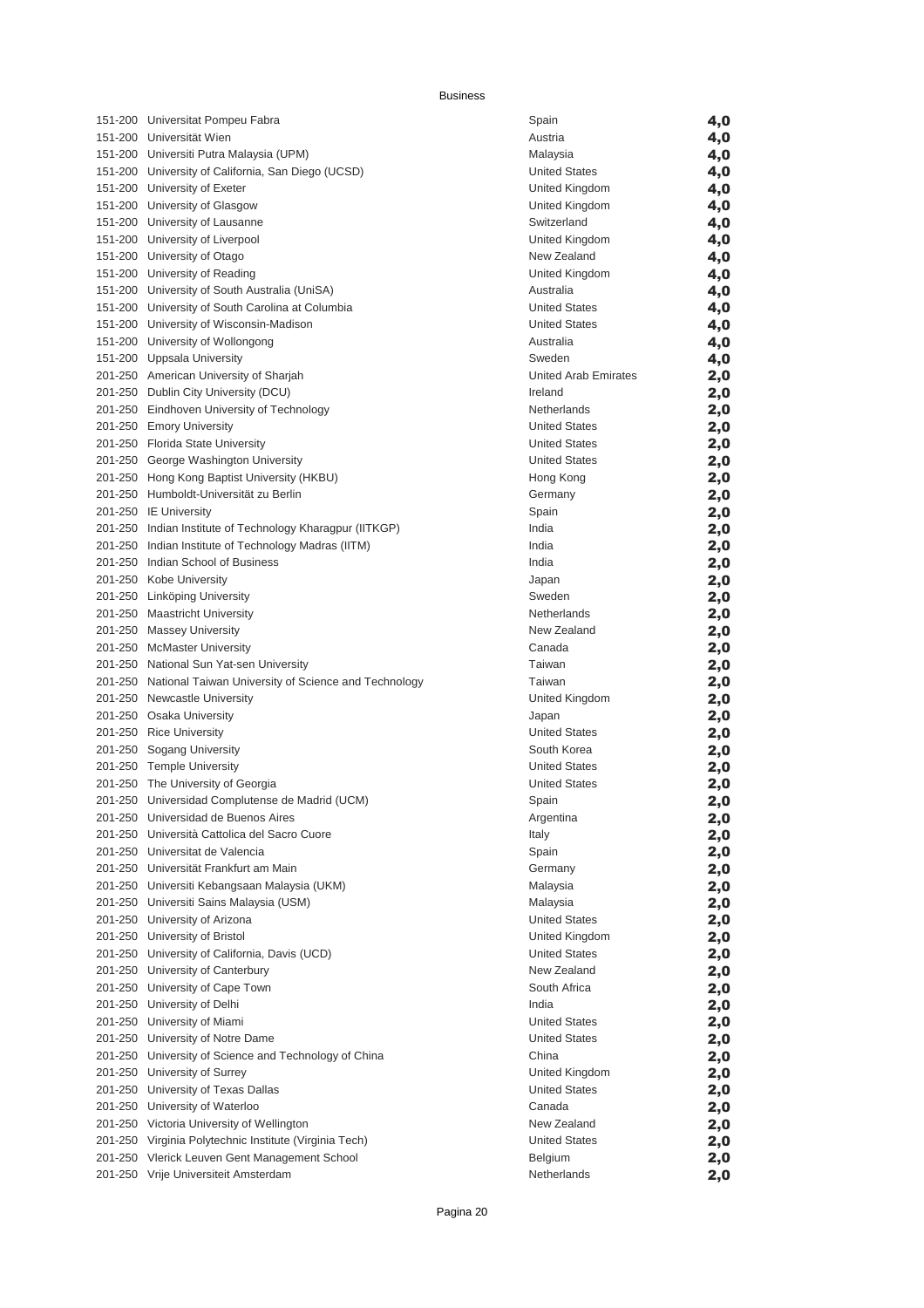| 201-250 Washington University in St. Louis                   | <b>United States</b> | 2,0        |
|--------------------------------------------------------------|----------------------|------------|
| 201-250 Xi'an Jiaotong University                            | China                | 2,0        |
| 251-300 Aalborg University                                   | Denmark              | 2,0        |
| 251-300 American University in Cairo                         | Egypt                | 2,0        |
| 251-300 American University of Beirut (AUB)                  | Lebanon              | 2,0        |
| 251-300 Bandung Institute of Technology (ITB)                | Indonesia            | 2,0        |
| 251-300 Beijing Normal University                            | China                | 2,0        |
| 251-300 Bilkent University                                   | Turkey               | 2,0        |
| 251-300 Brown University                                     | <b>United States</b> | 2,0        |
| 251-300 Brunel University                                    | United Kingdom       | 2,0        |
| 251-300 Case Western Reserve University                      | <b>United States</b> | 2,0        |
| 251-300 Concordia University                                 | Canada               | 2,0        |
| 251-300 Florida International University                     | <b>United States</b> | 2,0        |
| 251-300 Heriot-Watt University                               | United Kingdom       | 2,0        |
| 251-300 Indian Institute of Technology Kanpur (IITK)         | India                | 2,0        |
| 251-300 Johns Hopkins University                             | <b>United States</b> | 2,0        |
| 251-300 Koç University                                       | Turkey               | 2,0        |
| 251-300 Maastricht School of Management                      | Netherlands          | 2,0        |
| 251-300 National Central University                          | Taiwan               | 2,0        |
| 251-300 National Taipei University of Technology             | Taiwan               | 2,0        |
| 251-300 Plekhanov Russian University of Economics            | Russia               | 2,0        |
| 251-300 Queen Mary University of London (QMUL)               | United Kingdom       | 2,0        |
| 251-300 Simon Fraser University                              | Canada               | 2,0        |
| 251-300 Sorbonne University                                  | France               | 2,0        |
| 251-300 Stockholm University                                 | Sweden               | 2,0        |
| 251-300 Syracuse University                                  | <b>United States</b> | 2,0        |
| 251-300 Thammasat University                                 | Thailand             | 2,0        |
| 251-300 Tongji University                                    | China                | 2,0        |
| 251-300 Universidad Autónoma de Madrid                       | Spain                | 2,0        |
| 251-300 Università Ca' Foscari Venezia                       | Italy                | 2,0        |
| 251-300 Universitá degli Studi di Roma - Tor Vergata         | Italy                | 2,0        |
| 251-300 Universitas Gadjah Mada                              | Indonesia            | 2,0        |
| 251-300 Universitat Autónoma de Barcelona                    | Spain                | 2,0        |
| 251-300 Universitat de Barcelona (UB)                        | Spain                | 2,0        |
| 251-300 Université Libre de Bruxelles (ULB)                  | Belgium              | 2,0        |
| 251-300 University of Calgary                                | Canada               | 2,0        |
| 251-300 University of California, Irvine (UCI)               | <b>United States</b> | 2,0        |
| 251-300 University of Ghent                                  | Belgium              | 2,0        |
| 251-300 University of Gothenburg                             | Sweden               | 2,0        |
| 251-300 University of Illinois, Chicago (UIC)                | <b>United States</b> | 2,0        |
| 251-300 University of Leicester                              | United Kingdom       | 2,0        |
| 251-300 University of Lisbon                                 | Portugal             | 2,0        |
| 251-300 University of Newcastle                              | Australia            | 2,0        |
| 251-300 University of Pittsburgh                             | <b>United States</b> |            |
| 251-300 University of Rochester                              | <b>United States</b> | 2,0<br>2,0 |
| 251-300 University of Southampton                            | United Kingdom       | 2,0        |
| 251-300 University of Southern Denmark                       | Denmark              |            |
| 251-300 University of St Andrews                             | United Kingdom       | 2,0        |
| 251-300 University of Sussex                                 | United Kingdom       | 2,0        |
| 251-300 University of Turku                                  | Finland              | 2,0        |
| 251-300 University of Twente                                 | Netherlands          | 2,0        |
| 251-300 University of Waikato                                | New Zealand          | 2,0        |
| 251-300 Westfälische Wilhelms-Universität Münster            | Germany              | 2,0        |
| 301-350 Asian Institute of Technology, Thailand              | Thailand             | 2,0        |
|                                                              | <b>United States</b> | 2,0        |
| 301-350 Brigham Young University<br>301-350 Cairo University |                      | 2,0        |
|                                                              | Egypt                | 2,0        |
| 301-350 Coventry University                                  | United Kingdom       | 2,0        |
| 301-350 Ewha Womans University                               | South Korea          | 2,0        |
| 301-350 Hebrew University of Jerusalem                       | Israel               | 2,0        |
| 301-350 Huazhong University of Science and Technology        | China                | 2,0        |
| 301-350 Indian Institute of Management (IIM) - Ahmedabad     | India                | 2,0        |
| 301-350 Indian Institute of Management (IIM) - Lucknow       | India                | 2,0        |
| 301-350 ISCTE - Instituto Universitario de Lisboa            | Portugal             | 2,0        |

| <b>United States</b> | 2,0 |
|----------------------|-----|
| China                | 2,0 |
| Denmark              | 2,0 |
| Egypt                | 2,0 |
| Lebanon              | 2,0 |
| Indonesia            | 2,0 |
| China                | 2,0 |
|                      |     |
| Turkey               | 2,0 |
| <b>United States</b> | 2,0 |
| United Kingdom       | 2,0 |
| <b>United States</b> | 2,0 |
| Canada               | 2,0 |
| <b>United States</b> | 2,0 |
| United Kingdom       | 2,0 |
| India                | 2,0 |
| <b>United States</b> | 2,0 |
| Turkey               | 2,0 |
| Netherlands          | 2,0 |
| Taiwan               | 2,0 |
| Taiwan               | 2,0 |
| Russia               | 2,0 |
| United Kingdom       | 2,0 |
| Canada               | 2,0 |
| France               |     |
| Sweden               | 2,0 |
|                      | 2,0 |
| <b>United States</b> | 2,0 |
| Thailand             | 2,0 |
| China                | 2,0 |
| Spain                | 2,0 |
| Italy                | 2,0 |
| Italy                | 2,0 |
| Indonesia            | 2,0 |
| Spain                | 2,0 |
| Spain                | 2,0 |
| Belgium              | 2,0 |
| Canada               | 2,0 |
| <b>United States</b> | 2,0 |
| Belgium              | 2,0 |
| Sweden               | 2,0 |
| <b>United States</b> |     |
|                      | 2,0 |
| United Kingdom       | 2,0 |
| Portugal             | 2,0 |
| Australia            | 2,0 |
| <b>United States</b> | 2,0 |
| <b>United States</b> | 2,0 |
| United Kingdom       | 2,0 |
| Denmark              | 2,0 |
| United Kingdom       | 2,0 |
| United Kingdom       | 2,0 |
| Finland              | 2,0 |
| Netherlands          | 2,0 |
| New Zealand          | 2,0 |
| Germany              | 2,0 |
| Thailand             | 2,0 |
| <b>United States</b> | 2,0 |
| Egypt                | 2,0 |
| United Kingdom       |     |
|                      | 2,0 |
| South Korea          | 2,0 |
| Israel               | 2,0 |
| China                | 2,0 |
| India                | 2,0 |
| India                | 2,0 |
| Portugal             | 2,0 |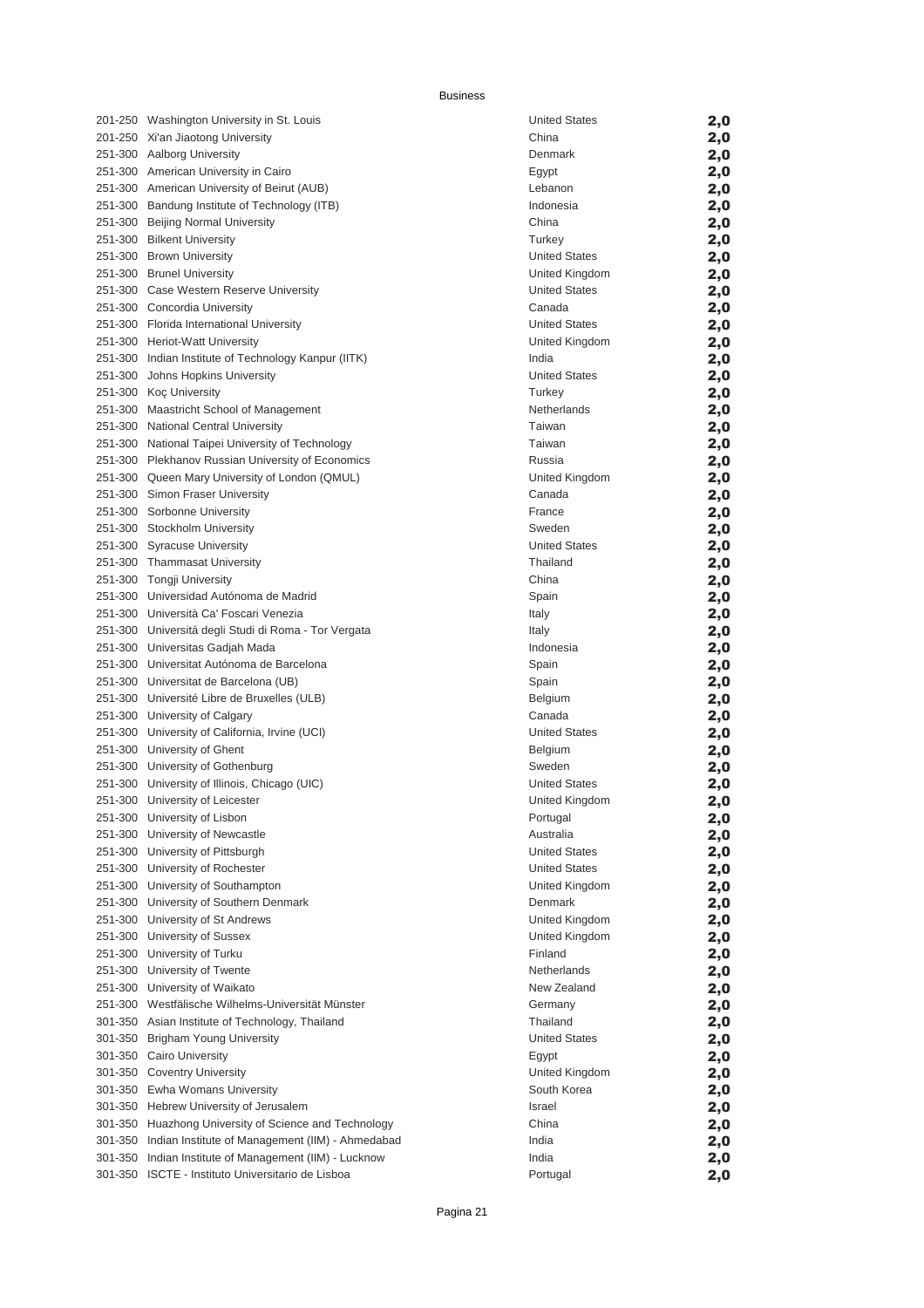| 301-350 King Saud University (KSU)                                          | Saudi Arabia                        | 2,0 |
|-----------------------------------------------------------------------------|-------------------------------------|-----|
| 301-350 Kingston University, London                                         | United Kingdom                      | 2,0 |
| 301-350 Lahore University of Management Sciences (LUMS)                     | Pakistan                            | 2,0 |
| 301-350 Lappeenranta University of Technology                               | Finland                             | 2,0 |
| 301-350 Mahidol University                                                  | Thailand                            | 2,0 |
| 301-350 Manchester Metropolitan University                                  | United Kingdom                      | 2,0 |
| 301-350 Middle East Technical University                                    | Turkey                              | 2,0 |
| 301-350 National University of Ireland, Galway (NUIG)                       | Ireland                             | 2,0 |
| 301-350 North Carolina State University                                     | <b>United States</b>                | 2,0 |
| 301-350 Norwegian School of Economics and Business Administration           | Norway                              | 2,0 |
| 301-350 Norwegian University of Science and Technology                      | Norway                              | 2,0 |
| 301-350 Pontificia Universidad Católica del Perú                            | Peru                                | 2,0 |
| 301-350 Pontificia Universidad Javeriana                                    | Colombia                            | 2,0 |
| 301-350 Queen's University of Belfast                                       | United Kingdom                      | 2,0 |
| 301-350 Royal Holloway University of London                                 | United Kingdom                      | 2,0 |
| 301-350 Shanghai University                                                 | China                               | 2,0 |
| 301-350 Stellenbosch University                                             | South Africa                        | 2,0 |
| 301-350 Taylor's University                                                 | Malaysia                            | 2,0 |
| 301-350 Technical University of Denmark                                     | Denmark                             | 2,0 |
| 301-350 Technion - Israel Institute of Technology                           | <b>Israel</b>                       | 2,0 |
| 301-350 Tel Aviv University                                                 | <b>Israel</b>                       | 2,0 |
| 301-350 Universidad EAFIT                                                   | Colombia                            | 2,0 |
| 301-350 Universitat Politècnica de Catalunya                                | Spain                               | 2,0 |
| 301-350 Université Toulouse 1, Capitole                                     | France                              | 2,0 |
| 301-350 Universiti Teknologi MARA (UiTM)                                    | Malaysia                            | 2,0 |
| 301-350 Universiti Utara Malaysia (UUM)                                     | Malaysia                            | 2,0 |
| 301-350 University College Cork (UCC)                                       | Ireland                             | 2,0 |
| 301-350 University of Alabama                                               | <b>United States</b>                | 2,0 |
| 301-350 University of Colorado at Boulder                                   | <b>United States</b>                | 2,0 |
| 301-350 University of Geneva                                                | Switzerland                         | 2,0 |
| 301-350 University of Jordan                                                | Jordan                              | 2,0 |
| 301-350 University of Limerick (UL)                                         | Ireland                             | 2,0 |
| 301-350 University of Ljubljana                                             | Slovenia                            | 2,0 |
| 301-350 University of Massachusetts, Boston                                 | <b>United States</b>                | 2,0 |
| 301-350 University of Porto                                                 | Portugal                            | 2,0 |
| 301-350 University of Tennessee                                             | <b>United States</b>                | 2,0 |
| 301-350 Vanderbilt University                                               | <b>United States</b>                | 2,0 |
| 301-350 Warsaw School of Economics (SGH)                                    | Poland                              | 2,0 |
| 301-350 Washington State University                                         | United States                       | 2,0 |
| 351-400 Aristotle University of Thessaloniki                                | Greece                              | 2,0 |
| 351-400 Central European University                                         | Hungary                             | 2,0 |
| 351-400 Chung-Ang University                                                | South Korea                         |     |
| 351-400 Colorado State University                                           | <b>United States</b>                | 2,0 |
| 351-400 Corvinus University of Budapest                                     |                                     | 2,0 |
|                                                                             | Hungary                             | 2,0 |
| 351-400 De La Salle University                                              | Philippines                         | 2,0 |
| 351-400 Dongguk University                                                  | South Korea<br><b>United States</b> | 2,0 |
| 351-400 Drexel University                                                   |                                     | 2,0 |
| 351-400 Financial University under the Government of the Russian Federation | Russia                              | 2,0 |
| 351-400 Harbin Institute of Technology                                      | China                               | 2,0 |
| 351-400 Hokkaido University                                                 | Japan                               | 2,0 |
| 351-400 Indian Institute of Technology Roorkee (IITR)                       | India                               | 2,0 |
| 351-400 Instituto Politécnico Nacional (IPN)                                | Mexico                              | 2,0 |
| 351-400 King Abdul Aziz University (KAU)                                    | Saudi Arabia                        | 2,0 |
| 351-400 King Fahd University of Petroleum & Minerals (KFUPM)                | Saudi Arabia                        | 2,0 |
| 351-400 La Trobe University                                                 | Australia                           | 2,0 |
| 351-400 Laval University                                                    | Canada                              | 2,0 |
| 351-400 Nagoya University                                                   | Japan                               | 2,0 |
| 351-400 Nankai University                                                   | China                               | 2,0 |
| 351-400 Nottingham Trent University                                         | United Kingdom                      | 2,0 |
| 351-400 Radboud University Nijmegen                                         | Netherlands                         | 2,0 |
| 351-400 Scuola Superiore Sant'Anna Pisa                                     | Italy                               | 2,0 |
| 351-400 Singapore Institute of Management                                   | Singapore                           | 2,0 |
| 351-400 Swinburne University of Technology                                  | Australia                           | 2,0 |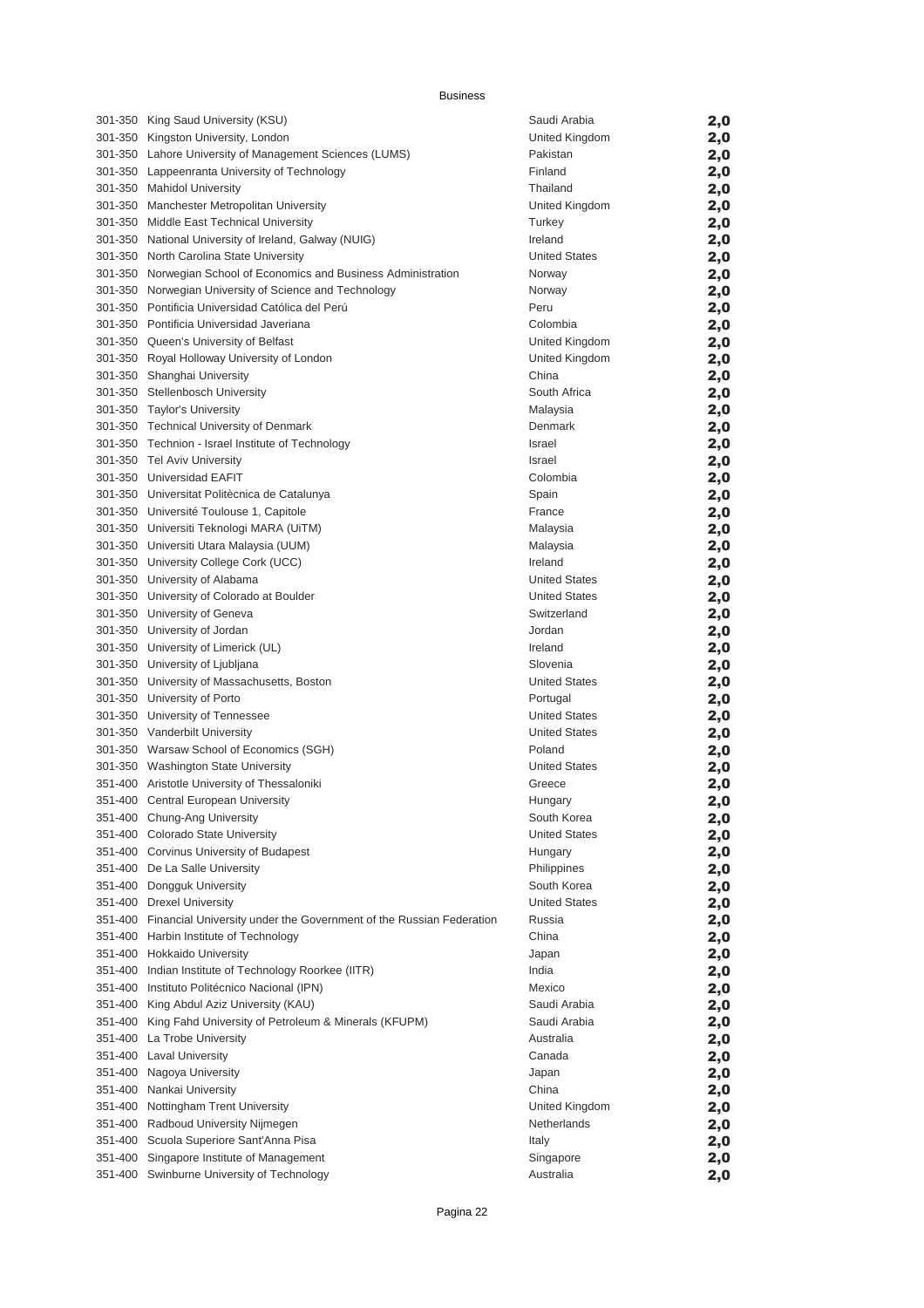| 351-400 Technische Universität Dresden                                  | Germany              | 2,0        |
|-------------------------------------------------------------------------|----------------------|------------|
| 351-400 Technische Universität Hamburg-Harburg                          | Germany              | 2,0        |
| 351-400 Technische Universität Wien                                     | Austria              | 2,0        |
| 351-400 Texas Christian University                                      | <b>United States</b> | 2,0        |
| 351-400 United Arab Emirates University                                 | United Arab Emirates | 2,0        |
| 351-400 Universidad de Granada                                          | Spain                | 2,0        |
| 351-400 Universidad de Santiago de Chile (USACH)                        | Chile                | 2,0        |
| 351-400 Universidad de Sevilla                                          | Spain                | 2,0        |
| 351-400 Universidad Politecnica de Valencia                             | Spain                | 2,0        |
| 351-400 Università di Pisa                                              | Italy                | 2,0        |
| 351-400 Universität Innsbruck                                           | Austria              | 2,0        |
| 351-400 Université du Québec                                            | Canada               | 2,0        |
| 351-400 University at Albany SUNY                                       | <b>United States</b> | 2,0        |
| 351-400 University at Buffalo SUNY                                      | <b>United States</b> | 2,0        |
| 351-400 University of Aberdeen                                          | United Kingdom       | 2,0        |
| 351-400 University of Bern                                              | Switzerland          | 2,0        |
| 351-400 University of Connecticut                                       | <b>United States</b> | 2,0        |
| 351-400 University of Deusto                                            | Spain                | 2,0        |
| 351-400 University of Essex                                             | United Kingdom       | 2,0        |
| 351-400 University of Huddersfield                                      | United Kingdom       | 2,0        |
| 351-400 University of Ottawa                                            | Canada               | 2,0        |
| 351-400 University of South Florida                                     | <b>United States</b> | 2,0        |
| 351-400 University of Stirling                                          | United Kingdom       | 2,0        |
| 351-400 University of the Philippines                                   | Philippines          | 2,0        |
| 351-400 University of York                                              | United Kingdom       | 2,0        |
| 351-400 Wageningen University                                           | Netherlands          | 2,0        |
| 351-400 Xiamen University                                               | China                | 2,0        |
| 401-450 American University                                             | <b>United States</b> | 2,0        |
| 401-450 Beijing Institute of Technology                                 | China                | 2,0        |
| 401-450 City University of New York                                     | <b>United States</b> | 2,0        |
| 401-450 Clemson University                                              | <b>United States</b> | 2,0        |
| 401-450 Dublin Institute of Technology (DIT)                            | Ireland              | 2,0        |
| 401-450 Georg-August-Universität Göttingen                              | Germany              |            |
| 401-450 Indian Institue of Management (IIM) - Calcutta                  | India                | 2,0<br>2,0 |
| 401-450 Indian Institute of Science (IISc) Bangalore                    | India                |            |
| 401-450 Iowa State University                                           | <b>United States</b> | 2,0        |
| 401-450 Istanbul Technical University                                   | Turkey               | 2,0        |
| 401-450 Johannes Kepler Universität Linz (JKU)                          | Austria              | 2,0        |
| 401-450 Kazan Federal University                                        | Russia               | 2,0        |
|                                                                         |                      | 2,0        |
| 401-450 Kyushu University                                               | Japan                | 2,0        |
| 401-450 Lingnan University (Hong Kong)                                  | Hong Kong            | 2,0        |
| 401-450 Middlesex University                                            | United Kingdom       | 2,0        |
| 401-450 Multimedia University (MMU)                                     | Malaysia             | 2,0        |
| 401-450 National Taiwan Normal University                               | Taiwan               | 2,0        |
| 401-450 National University of Sciences and Technology (NUST) Islamabad | Pakistan             | 2,0        |
| 401-450 Qatar University                                                | Qatar                | 2,0        |
| 401-450 Rutgers - The State University of New Jersey, Newark            | <b>United States</b> | 2,0        |
| 401-450 Ryerson University                                              | Canada               | 2,0        |
| 401-450 Sabanci University                                              | Turkey               | 2,0        |
| 401-450 Southern Methodist University                                   | <b>United States</b> | 2,0        |
| 401-450 Symbiosis International University                              | India                | 2,0        |
| 401-450 Technische Universität Darmstadt                                | Germany              | 2,0        |
| 401-450 Texas Tech University                                           | <b>United States</b> | 2,0        |
| 401-450 Universidad de Antioquia                                        | Colombia             | 2,0        |
| 401-450 Universidad de La Sabana                                        | Colombia             | 2,0        |
| 401-450 Universidad Pontificia Comillas                                 | Spain                | 2,0        |
| 401-450 Università degli Studi di Napoli Federico II                    | Italy                | 2,0        |
| 401-450 Universität Erlangen-Nürnberg                                   | Germany              | 2,0        |
| 401-450 Universität Freiburg                                            | Germany              | 2,0        |
| 401-450 University of Antwerp                                           | Belgium              | 2,0        |
| 401-450 University of Bergen                                            | Norway               | 2,0        |
| 401-450 University of Bradford                                          | United Kingdom       | 2,0        |
| 401-450 University of Cincinnati                                        | <b>United States</b> | 2,0        |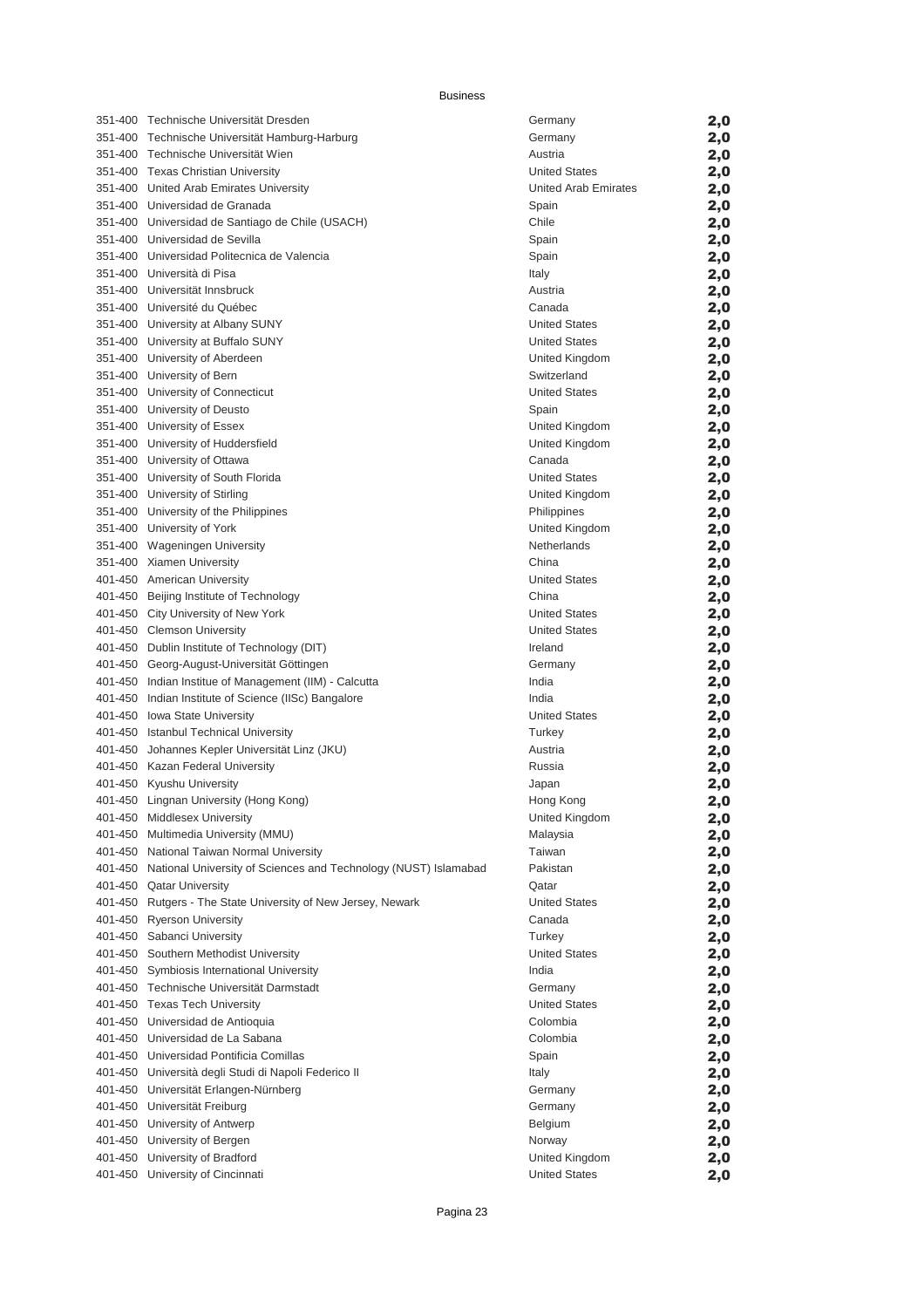| 401-450 University of Houston                                               | <b>United States</b> | 2,0 |
|-----------------------------------------------------------------------------|----------------------|-----|
| 401-450 University of Hull                                                  | United Kingdom       | 2,0 |
| 401-450 University of Iowa                                                  | <b>United States</b> | 2,0 |
| 401-450 University of Kentucky                                              | <b>United States</b> | 2,0 |
| 401-450 University of Milano-Bicocca                                        | Italy                | 2,0 |
| 401-450 University of Oregon                                                | <b>United States</b> | 2,0 |
| 401-450 University of Patras                                                | Greece               | 2,0 |
| 401-450 University of Tartu                                                 | Estonia              | 2,0 |
| 401-450 University of The Witwatersrand                                     | South Africa         | 2,0 |
| 401-450 University of Utah                                                  | <b>United States</b> | 2,0 |
| 401-450 Vilnius University                                                  | Lithuania            | 2,0 |
| 401-450 Warsaw University of Technology                                     | Poland               | 2,0 |
| 401-450 Western Sydney University                                           | Australia            | 2,0 |
| 451-500 Auburn University                                                   | <b>United States</b> | 2,0 |
| 451-500 Babes-Bolyai University                                             | Romania              | 2,0 |
| 451-500 Beijing Jiaotong University                                         | China                | 2,0 |
| 451-500 Ben Gurion University of The Negev                                  | <b>Israel</b>        | 2,0 |
| 451-500 Bond University                                                     | Australia            | 2,0 |
| 451-500 Doshisha University                                                 | Japan                | 2,0 |
| 451-500 Eberhard Karls Universität Tübingen                                 | Germany              | 2,0 |
| 451-500 EDHEC Business School                                               | France               | 2,0 |
| 451-500 European Business School                                            | Germany              | 2,0 |
| 451-500 Feng Chia University                                                | Taiwan               | 2,0 |
| 451-500 Jilin University                                                    | China                | 2,0 |
| 451-500 Kasetsart University                                                | Thailand             | 2,0 |
| 451-500 Kaunas University of Technology                                     | Lithuania            | 2,0 |
| 451-500 Lebanese American University                                        | Lebanon              | 2,0 |
| 451-500 National and Kapodistrian University of Athens                      | Greece               | 2,0 |
| 451-500 Oklahoma State University                                           | <b>United States</b> | 2,0 |
| 451-500 Ritsumeikan University                                              | Japan                | 2,0 |
| 451-500 San Diego State University                                          | <b>United States</b> | 2,0 |
| 451-500 SOAS - School of Oriental and African Studies, University of London | United Kingdom       | 2,0 |
| 451-500 Sultan Qaboos University                                            | Oman                 |     |
| 451-500 Tallinn University of Technology                                    | Estonia              | 2,0 |
| 451-500 The Open University                                                 | United Kingdom       | 2,0 |
| 451-500 Tomsk Polytechnic University                                        | Russia               | 2,0 |
| 451-500 Universidad de Alcalá                                               | Spain                | 2,0 |
| 451-500 Universidad de Salamanca                                            | Spain                | 2,0 |
|                                                                             |                      | 2,0 |
| 451-500 Universidad de Zaragoza                                             | Spain                | 2,0 |
| 451-500 Universidad Diego Portales                                          | Chile                | 2,0 |
| 451-500 Universidade Estadual Paulista "Júlio de Mesquita Filho"            | <b>Brazil</b>        | 2,0 |
| 451-500 Universidade Federal do Rio Grande Do Sul                           | <b>Brazil</b>        | 2,0 |
| 451-500 Università degli Studi di Firenze (UNIFI)                           | Italy                | 2,0 |
| 451-500 Universität Stuttgart                                               | Germany              | 2,0 |
| 451-500 Université de Montpellier                                           | France               | 2,0 |
| 451-500 Universiti Tunku Abdul Rahman (UTAR)                                | Malaysia             | 2,0 |
| 451-500 University of Basel                                                 | Switzerland          | 2,0 |
| 451-500 University of Coimbra                                               | Portugal             | 2,0 |
| 451-500 University of Dhaka                                                 | Bangladesh           | 2,0 |
| 451-500 University of Hawaii at Mānoa                                       | <b>United States</b> | 2,0 |
| 451-500 University of Johannesburg                                          | South Africa         | 2,0 |
| 451-500 University of Kansas                                                | <b>United States</b> | 2,0 |
| 451-500 University of Kent                                                  | United Kingdom       | 2,0 |
| 451-500 University of Macau                                                 | Macau                | 2,0 |
| 451-500 University of Missouri, Columbia                                    | <b>United States</b> | 2,0 |
| 451-500 University of Oklahoma                                              | <b>United States</b> | 2,0 |
| 451-500 University of Oulu                                                  | Finland              | 2,0 |
| 451-500 University of Plymouth                                              | United Kingdom       | 2,0 |
| 451-500 University of Seoul                                                 | South Korea          | 2,0 |
| 451-500 University of Southern Queensland                                   | Australia            | 2,0 |
| 451-500 University of Tsukuba                                               | Japan                | 2,0 |
| 451-500 University of Ulster                                                | United Kingdom       | 2,0 |
| 451-500 University of Victoria                                              | Canada               | 2,0 |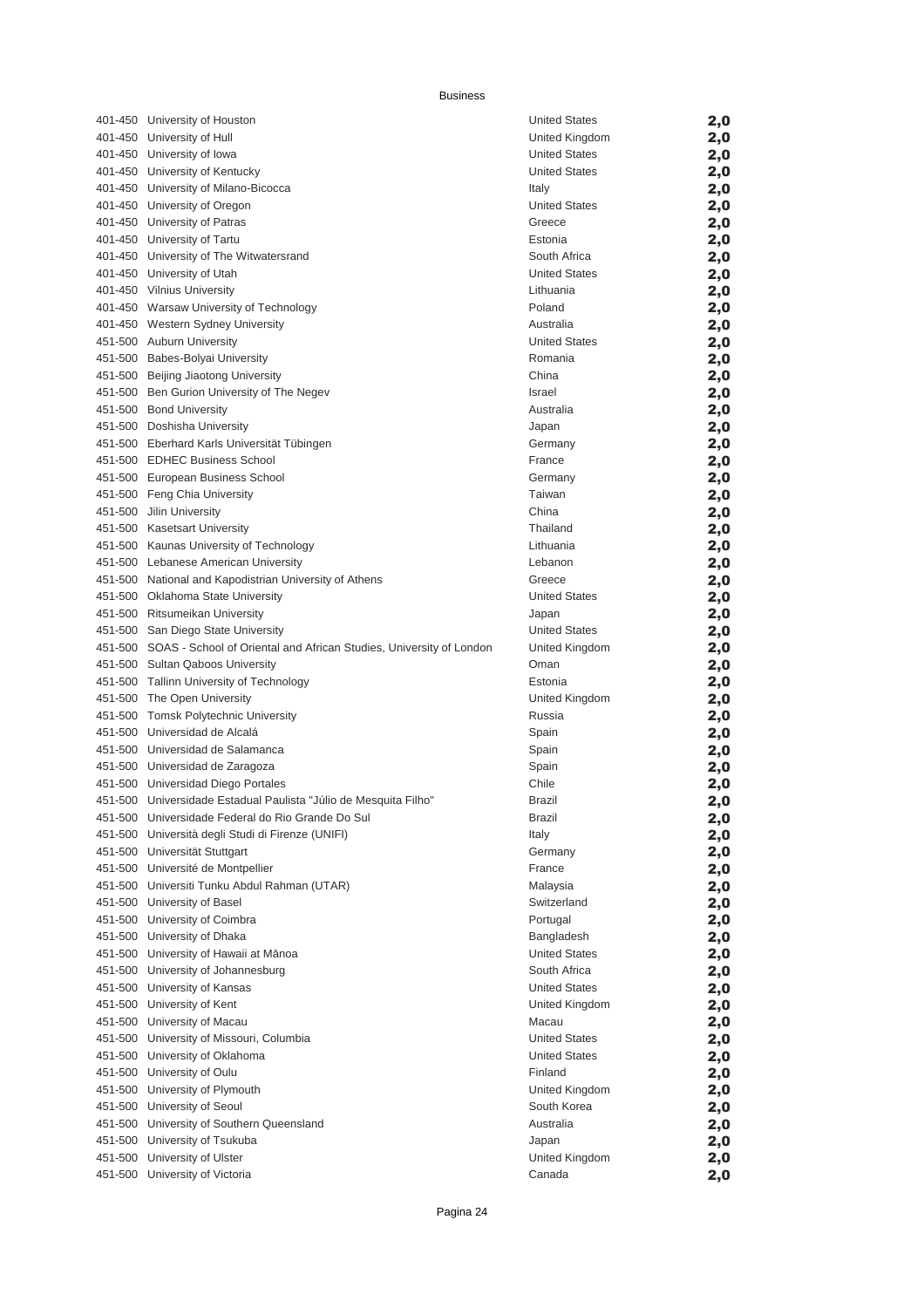| 451-500 University of Warsaw         |
|--------------------------------------|
| 451-500 University of Westminster    |
| 451-500 Victoria University          |
| 451-500 Yokohama National University |

| 451-500 University of Warsaw         | Poland         | 2,0 |
|--------------------------------------|----------------|-----|
| 451-500 University of Westminster    | United Kingdom | 2,0 |
| 451-500 Victoria University          | Australia      | 2.0 |
| 451-500 Yokohama National University | Japan          | 2,0 |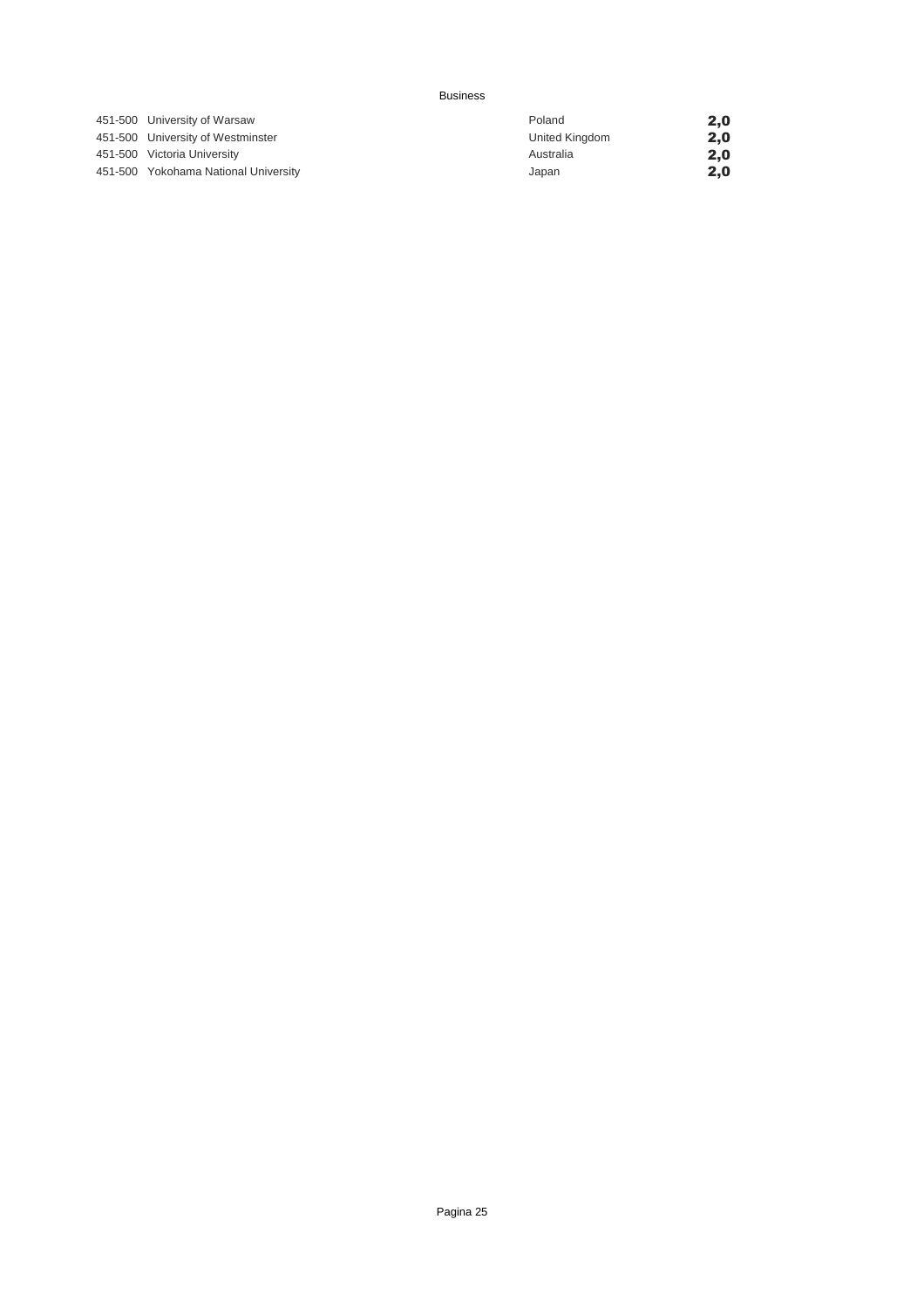### Communication & Media Studies

| Top 200 Universities - Communication & Media Studies |                                                        |                      |              |
|------------------------------------------------------|--------------------------------------------------------|----------------------|--------------|
| 2019                                                 | <b>Institution</b>                                     | <b>Location</b>      | <b>Score</b> |
| $\mathbf{1}$                                         | University of Amsterdam                                | Netherlands          | 14,0         |
| $\overline{2}$                                       | <b>Stanford University</b>                             | <b>United States</b> | 14,0         |
| 3                                                    | University of Southern California                      | <b>United States</b> | 14,0         |
| 4                                                    | London School of Economics and Political Science (LSE) | United Kingdom       | 14,0         |
| 5                                                    | University of Texas at Austin                          | <b>United States</b> | 14,0         |
| 6                                                    | University of California, Berkeley (UCB)               | <b>United States</b> | 14,0         |
| 7                                                    | Goldsmiths, University of London                       | United Kingdom       | 14,0         |
| 8                                                    | Nanyang Technological University (NTU)                 | Singapore            | 14,0         |
| 9                                                    | University of California, Los Angeles (UCLA)           | <b>United States</b> | 14,0         |
| 10                                                   | University of Pennsylvania                             | <b>United States</b> | 14,0         |
| 11                                                   | Columbia University                                    | <b>United States</b> | 12,0         |
| 12                                                   | University of Wisconsin-Madison                        | <b>United States</b> | 12,0         |
| 13                                                   | Michigan State University                              | <b>United States</b> | 12,0         |
| 14                                                   | National University of Singapore (NUS)                 | Singapore            | 12,0         |
| 15                                                   | The Chinese University of Hong Kong (CUHK)             | Hong Kong            | 12,0         |
| $16=$                                                | New York University (NYU)                              | <b>United States</b> | 12,0         |
| $16=$                                                | Queensland University of Technology (QUT)              | Australia            | 12,0         |
| 18                                                   | Northwestern University                                | <b>United States</b> | 12,0         |
| 19                                                   | University of California, Santa Barbara (UCSB)         | <b>United States</b> | 12,0         |
| $20=$                                                | The University of Sydney                               | Australia            | 12,0         |
| $20=$                                                | University of Zurich                                   | Switzerland          | 12,0         |
| 22                                                   | University of Leeds                                    | United Kingdom       | 10,0         |
| 23                                                   | University of Michigan                                 | <b>United States</b> | 10,0         |
| 24                                                   | University of Hong Kong (HKU)                          | Hong Kong            | 10,0         |
| 25                                                   | <b>Cardiff University</b>                              | United Kingdom       | 10,0         |
| 26                                                   | Ludwig-Maximilians-Universität München                 | Germany              | 10,0         |
| $27=$                                                | City University of Hong Kong                           | Hong Kong            | 10,0         |
| $27=$                                                | Ohio State University, Columbus                        | <b>United States</b> | 10,0         |
| $27=$                                                | University of Illinois at Urbana-Champaign             | <b>United States</b> | 10,0         |
| 30                                                   | Massachusetts Institute of Technology (MIT)            | <b>United States</b> | 10,0         |
| 31                                                   | King's College London (KCL)                            | United Kingdom       | 8,0          |
| $32=$                                                | <b>Cornell University</b>                              | <b>United States</b> | 8,0          |
| $32=$                                                | Pennsylvania State University                          | <b>United States</b> | 8,0          |
| $32=$                                                | <b>Yale University</b>                                 | <b>United States</b> | 8,0          |
| $35=$                                                | The University of Melbourne                            | Australia            | 8,0          |
| $35=$                                                | Universität Wien                                       | Austria              | 8,0          |
| $37=$                                                | <b>RMIT University</b>                                 | Australia            | 8,0          |
| $37=$                                                | Seoul National University (SNU)                        | South Korea          | 8,0          |
| $37=$                                                | The University of Tokyo                                | Japan                | 8,0          |
| $40=$                                                | The University of New South Wales (UNSW)               | Australia            | 8,0          |
| $40=$                                                | University of Westminster                              | United Kingdom       | 8,0          |
| 42                                                   | <b>Aarhus University</b>                               | Denmark              | 6,0          |
| $43=$                                                | University of Leicester                                | United Kingdom       | 6,0          |
| $43=$                                                | University of Missouri, Columbia                       | <b>United States</b> | 6,0          |
| 45                                                   | University of Oslo                                     | Norway               | 6,0          |
| 46                                                   | <b>McGill University</b>                               | Canada               | 6,0          |
| 47                                                   | University of Copenhagen                               | Denmark              | 6,0          |
| 48                                                   | The University of Oueensland (UO)                      | Australia            | 6,0          |
| 49                                                   | Loughborough University                                | United Kingdom       | 6,0          |
| 50                                                   | Freie Universität Berlin                               | Germany              | 6,0          |
| 51-100                                               | <b>Boston University</b>                               | <b>United States</b> | 4,0          |
| 51-100                                               | City University London                                 | United Kingdom       | 4,0          |
| 51-100                                               | City University of New York                            | <b>United States</b> | 4,0          |
| 51-100                                               | Deakin University                                      | Australia            | 4,0          |
| 51-100                                               | Erasmus University Rotterdam                           | Netherlands          | 4,0          |
| 51-100                                               | <b>Fudan University</b>                                | China                | 4,0          |
| 51-100                                               | <b>Hanyang University</b>                              | South Korea          | 4,0          |
| 51-100                                               | Hebrew University of Jerusalem                         | Israel               | 4,0          |
| 51-100                                               | Hong Kong Baptist University (HKBU)                    | Hong Kong            | 4,0          |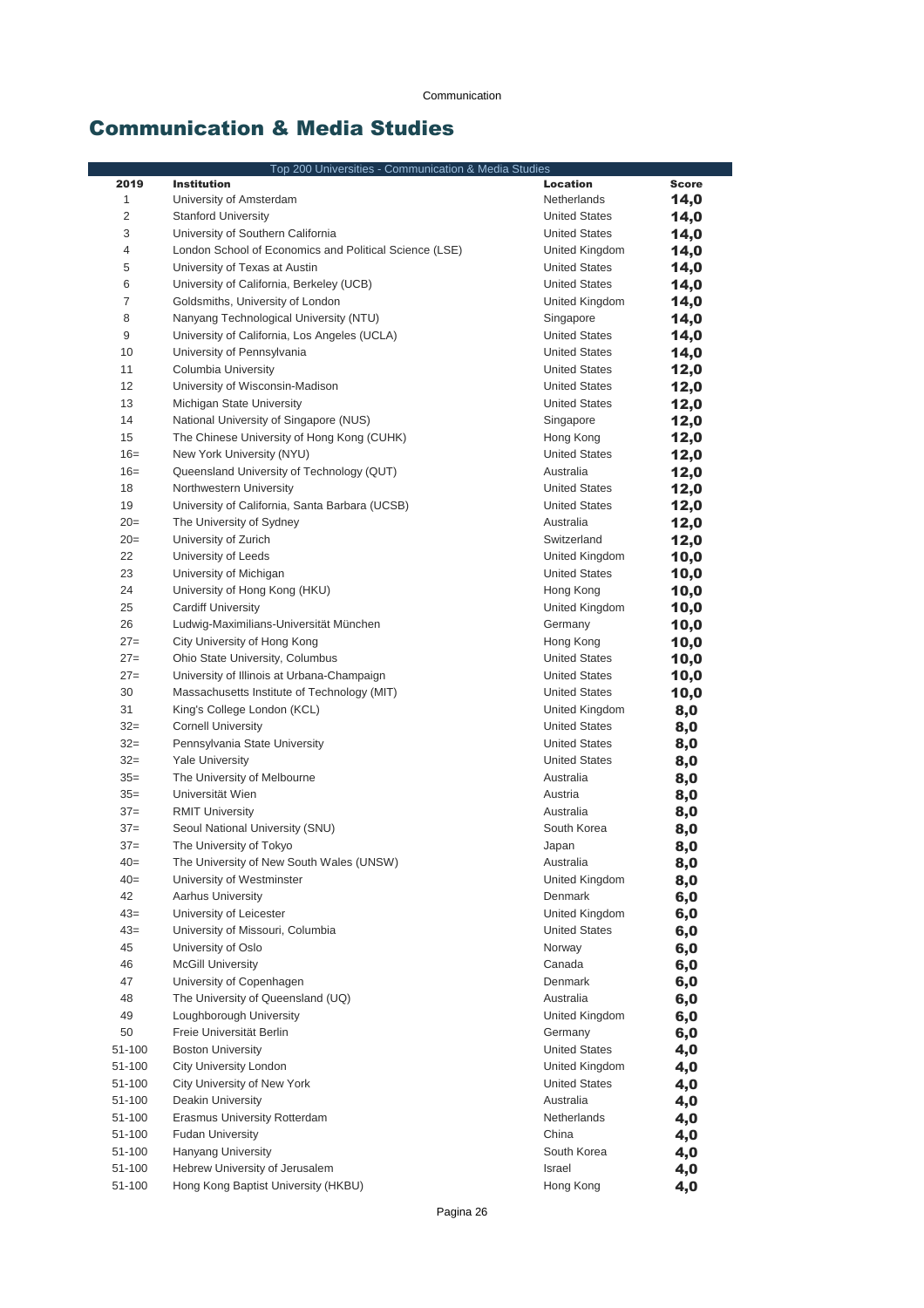#### Communication

| 51-100           | Humboldt-Universität zu Berlin                                      | Germany                          | 4,0        |
|------------------|---------------------------------------------------------------------|----------------------------------|------------|
| 51-100           | Indiana University Bloomington                                      | <b>United States</b>             | 4,0        |
| 51-100           | Korea University                                                    | South Korea                      | 4,0        |
| 51-100           | <b>Lund University</b>                                              | Sweden                           | 4,0        |
| 51-100           | <b>Monash University</b>                                            | Australia                        | 4,0        |
| 51-100           | National Taiwan University (NTU)                                    | Taiwan                           | 4,0        |
| 51-100           | <b>Peking University</b>                                            | China                            | 4,0        |
| 51-100           | Pontificia Universidad Católica de Chile                            | Chile                            | 4,0        |
| 51-100           | <b>Purdue University</b>                                            | <b>United States</b>             | 4,0        |
| 51-100           | Royal Holloway University of London                                 | United Kingdom                   | 4,0        |
| 51-100           | Shanghai Jiao Tong University                                       | China                            | 4,0        |
| 51-100           | SOAS - School of Oriental and African Studies, University of London | United Kingdom                   | 4,0        |
| 51-100           | Stockholm University                                                | Sweden                           | 4,0        |
| 51-100           | Sungkyunkwan University                                             | South Korea                      | 4,0        |
| 51-100           | <b>Syracuse University</b>                                          | <b>United States</b>             | 4,0        |
| 51-100           | The University of Auckland                                          | New Zealand                      | 4,0        |
| 51-100           | The University of Nottingham                                        | United Kingdom                   | 4,0        |
| 51-100           | The University of Sheffield                                         | United Kingdom                   | 4,0        |
| 51-100           | The University of Warwick                                           | United Kingdom                   | 4,0        |
| 51-100           | <b>Tsinghua University</b>                                          | China                            | 4,0        |
| 51-100           | Universidad Complutense de Madrid (UCM)                             | Spain                            | 4,0        |
| 51-100           | Universidad de Navarra                                              | Spain                            | 4,0        |
| 51-100           | Universidad Nacional Autónoma de México (UNAM)                      | Mexico                           | 4,0        |
| 51-100           | Universitat Autónoma de Barcelona                                   | Spain                            | 4,0        |
| 51-100           | Université de Montréal                                              | Canada                           | 4,0        |
| 51-100           | Universiti Malaya (UM)                                              | Malaysia<br><b>United States</b> | 4,0        |
| 51-100           | University of California, San Diego (UCSD)                          | <b>United States</b>             | 4,0        |
| 51-100<br>51-100 | University of Chicago                                               | <b>United States</b>             | 4,0        |
| 51-100           | University of Florida<br>University of Glasgow                      | United Kingdom                   | 4,0        |
| 51-100           | University of Helsinki                                              | Finland                          | 4,0        |
| 51-100           | University of Illinois, Chicago (UIC)                               | <b>United States</b>             | 4,0<br>4,0 |
| 51-100           | University of Minnesota                                             | <b>United States</b>             | 4,0        |
| 51-100           | University of North Carolina, Chapel Hill                           | <b>United States</b>             | 4,0        |
| 51-100           | University of Sussex                                                | United Kingdom                   | 4,0        |
| 51-100           | University of Tampere                                               | Finland                          | 4,0        |
| 51-100           | University of Technology Sydney (UTS)                               | Australia                        | 4,0        |
| 51-100           | University of Washington                                            | <b>United States</b>             | 4,0        |
| 51-100           | <b>Uppsala University</b>                                           | Sweden                           | 4,0        |
| 51-100           | <b>Utrecht University</b>                                           | <b>Netherlands</b>               | 4,0        |
| 51-100           | Victoria University of Wellington                                   | New Zealand                      | 4,0        |
| 51-100           | Vrije Universiteit Amsterdam                                        | Netherlands                      | 4,0        |
| 51-100           | Western Sydney University                                           | Australia                        | 4,0        |
| 51-100           | Yonsei University                                                   | South Korea                      | 4,0        |
| 101-150          | Aalto University                                                    | Finland                          | 2,0        |
| 101-150          | Arizona State University                                            | <b>United States</b>             | 2,0        |
| 101-150          | <b>Brown University</b>                                             | <b>United States</b>             | 2,0        |
| 101-150          | <b>Charles University</b>                                           | Czech Republic                   | 2,0        |
| 101-150          | <b>Curtin University</b>                                            | Australia                        | 2,0        |
| 101-150          | George Washington University                                        | <b>United States</b>             | 2,0        |
| 101-150          | <b>Griffith University</b>                                          | Australia                        | 2,0        |
| 101-150          | Johannes Gutenberg Universität Mainz                                | Germany                          | 2,0        |
| 101-150          | Katholieke Universiteit Leuven                                      | Belgium                          | 2,0        |
| 101-150          | Kyoto University                                                    | Japan                            | 2,0        |
| 101-150          | Leiden University                                                   | Netherlands                      | 2,0        |
| 101-150          | <b>Macquarie University</b>                                         | Australia                        | 2,0        |
| 101-150          | Nanjing University                                                  | China                            | 2,0        |
| 101-150          | National Chengchi University                                        | Taiwan                           | 2,0        |
| 101-150          | Queen Mary University of London (QMUL)                              | United Kingdom                   | 2,0        |
| 101-150          | Radboud University Nijmegen                                         | Netherlands                      | 2,0        |
| 101-150          | Renmin (People's) University of China                               | China                            | 2,0        |
| 101-150          | Rutgers - The State University of New Jersey, New Brunswick         | <b>United States</b>             | 2,0        |
| 101-150          | Sapienza - Università di Roma                                       | Italy                            | 2,0        |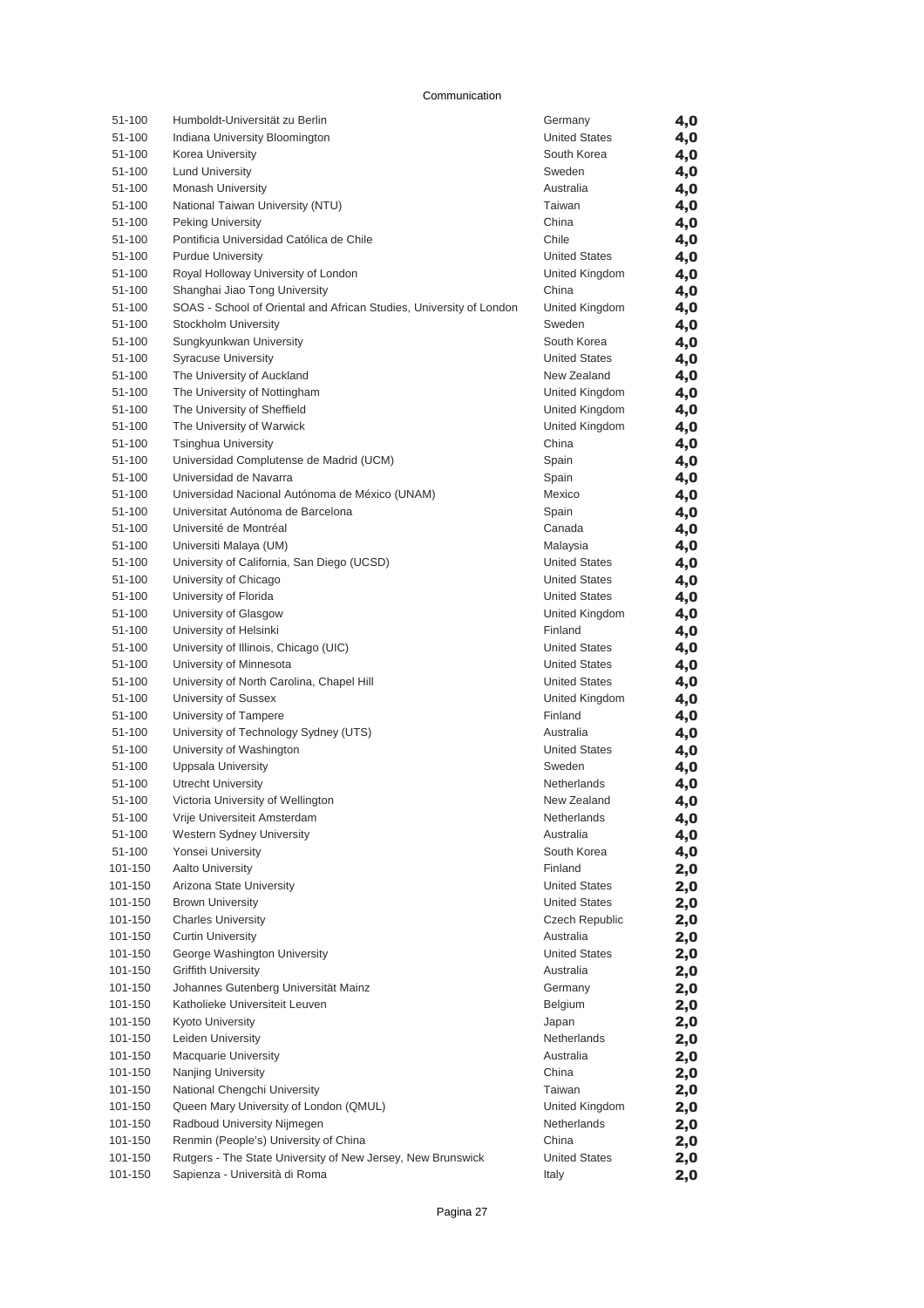#### Communication

| 101-150 | Simon Fraser University                                         | Canada               | 2,0 |
|---------|-----------------------------------------------------------------|----------------------|-----|
| 101-150 | The University of Georgia                                       | <b>United States</b> | 2,0 |
| 101-150 | Universidad de Buenos Aires                                     | Argentina            | 2,0 |
| 101-150 | Universidade de São Paulo (USP)                                 | Brazil               | 2,0 |
| 101-150 | Università degli Studi di Milano                                | Italy                | 2,0 |
| 101-150 | Università di Bologna (UNIBO)                                   | Italy                | 2,0 |
| 101-150 | Universitat de Barcelona (UB)                                   | Spain                | 2,0 |
| 101-150 | Universität Hamburg                                             | Germany              | 2,0 |
| 101-150 | Universitat Pompeu Fabra                                        | Spain                | 2,0 |
| 101-150 | University of Alberta                                           | Canada               | 2,0 |
| 101-150 | University of Antwerp                                           | Belgium              | 2,0 |
| 101-150 | University of Arizona                                           | <b>United States</b> | 2,0 |
| 101-150 | University of Bergen                                            | Norway               | 2,0 |
| 101-150 | University of Birmingham                                        | United Kingdom       | 2,0 |
| 101-150 | University of Bristol                                           | United Kingdom       | 2,0 |
| 101-150 | University of Cape Town                                         | South Africa         | 2,0 |
| 101-150 | University of East Anglia (UEA)                                 | United Kingdom       | 2,0 |
| 101-150 | University of Gothenburg                                        | Sweden               | 2,0 |
| 101-150 | University of Groningen                                         | Netherlands          | 2,0 |
| 101-150 | University of Iowa                                              | <b>United States</b> | 2,0 |
| 101-150 | University of Maryland, College Park                            | <b>United States</b> | 2,0 |
| 101-150 | University of Massachusetts, Amherst                            | <b>United States</b> | 2,0 |
| 101-150 | University of Southern Denmark                                  | Denmark              | 2,0 |
| 101-150 | University of Wollongong                                        | Australia            | 2,0 |
| 101-150 | University of York                                              | United Kingdom       | 2,0 |
| 101-150 | Vrije Universiteit Brussel (VUB)                                | Belgium              | 2,0 |
| 101-150 | <b>Waseda University</b>                                        | Japan                | 2,0 |
| 101-150 | <b>Washington State University</b>                              | <b>United States</b> | 2,0 |
| 101-150 | Westfälische Wilhelms-Universität Münster                       | Germany              | 2,0 |
| 101-150 | <b>York University</b>                                          | Canada               | 2,0 |
| 101-150 | <b>Zhejiang University</b>                                      | China                | 2,0 |
| 151-200 | Auckland University of Technology                               | New Zealand          | 2,0 |
| 151-200 | Birkbeck College, University of London                          | United Kingdom       | 2,0 |
| 151-200 | Carnegie Mellon University                                      | <b>United States</b> | 2,0 |
| 151-200 | Concordia University                                            | Canada               | 2,0 |
| 151-200 | Dublin City University (DCU)                                    | Ireland              | 2,0 |
| 151-200 | Florida State University                                        | <b>United States</b> | 2,0 |
| 151-200 | Georgetown University                                           | <b>United States</b> | 2,0 |
| 151-200 | Johns Hopkins University                                        | <b>United States</b> | 2,0 |
| 151-200 | <b>Lancaster University</b>                                     | United Kingdom       | 2,0 |
| 151-200 | Lomonosov Moscow State University                               | Russia               | 2,0 |
| 151-200 | <b>Massey University</b>                                        | New Zealand          | 2,0 |
| 151-200 | National Chiao Tung University                                  | Taiwan               | 2,0 |
| 151-200 | National Research University - Higher School of Economics (HSE) | Russia               | 2,0 |
| 151-200 | Ohio University                                                 | <b>United States</b> | 2,0 |
| 151-200 | Université PSL (Paris Sciences & Lettres)                       | France               | 2,0 |
| 151-200 | Rheinisch-Westfälische Technische Hochschule Aachen             | Germany              | 2,0 |
| 151-200 | Roskilde University                                             | Denmark              | 2,0 |
| 151-200 | Sorbonne University                                             | France               | 2,0 |
| 151-200 | Swinburne University of Technology                              | Australia            | 2,0 |
| 151-200 | <b>Temple University</b>                                        | <b>United States</b> | 2,0 |
| 151-200 | The University of Adelaide                                      | Australia            | 2,0 |
| 151-200 | The University of Western Australia (UWA)                       | Australia            | 2,0 |
| 151-200 | Università Cattolica del Sacro Cuore                            | Italy                | 2,0 |
| 151-200 | Universität Bremen                                              | Germany              | 2,0 |
| 151-200 | Université du Québec                                            | Canada               | 2,0 |
| 151-200 | Université Libre de Bruxelles (ULB)                             | Belgium              | 2,0 |
| 151-200 | Universiti Kebangsaan Malaysia (UKM)                            | Malaysia             | 2,0 |
| 151-200 | Universiti Sains Malaysia (USM)                                 | Malaysia             | 2,0 |
| 151-200 | University at Buffalo SUNY                                      | <b>United States</b> | 2,0 |
| 151-200 | University of Alabama                                           | <b>United States</b> | 2,0 |
| 151-200 | University of California, Davis (UCD)                           | <b>United States</b> | 2,0 |
| 151-200 | University of California, Irvine (UCI)                          | <b>United States</b> | 2,0 |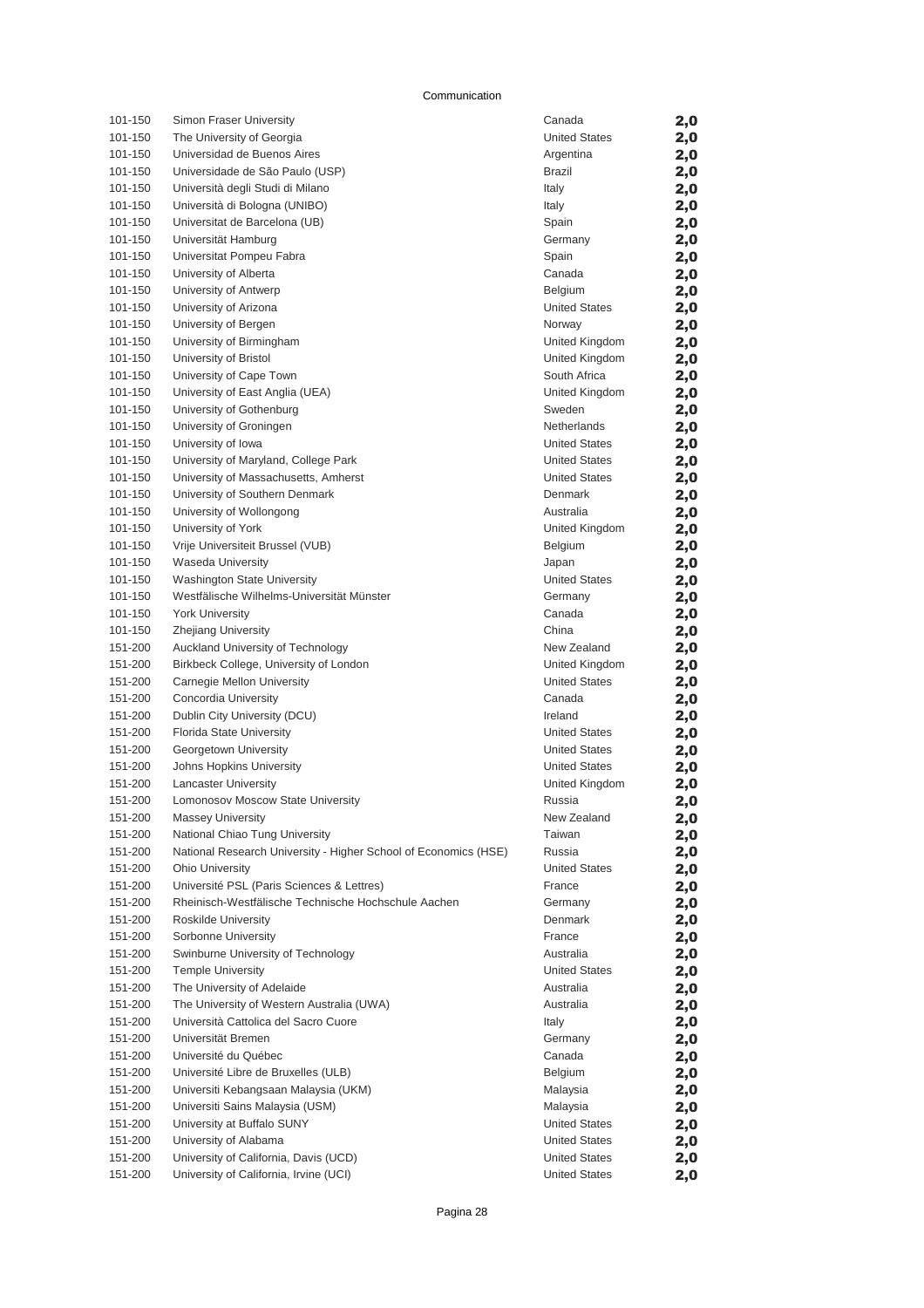#### Communication

| 151-200 | University of California, Santa Cruz (UCSC) | <b>United States</b> | 2,0 |
|---------|---------------------------------------------|----------------------|-----|
| 151-200 | University of Colorado at Boulder           | <b>United States</b> | 2,0 |
| 151-200 | University of Ghent                         | <b>Belgium</b>       | 2,0 |
| 151-200 | University of Hawaii at Mānoa               | <b>United States</b> | 2,0 |
| 151-200 | University of Kentucky                      | <b>United States</b> | 2,0 |
| 151-200 | University of Oklahoma                      | <b>United States</b> | 2,0 |
| 151-200 | University of Oregon                        | <b>United States</b> | 2,0 |
| 151-200 | University of Otago                         | New Zealand          | 2,0 |
| 151-200 | University of Pittsburgh                    | <b>United States</b> | 2,0 |
| 151-200 | University of South Florida                 | <b>United States</b> | 2,0 |
| 151-200 | University of Tartu                         | Estonia              | 2,0 |
| 151-200 | University of Tennessee                     | <b>United States</b> | 2,0 |
| 151-200 | University of Waikato                       | New Zealand          | 2,0 |
| 151-200 | University of Warsaw                        | Poland               | 2,0 |
| 151-200 | <b>Wuhan University</b>                     | China                | 2,0 |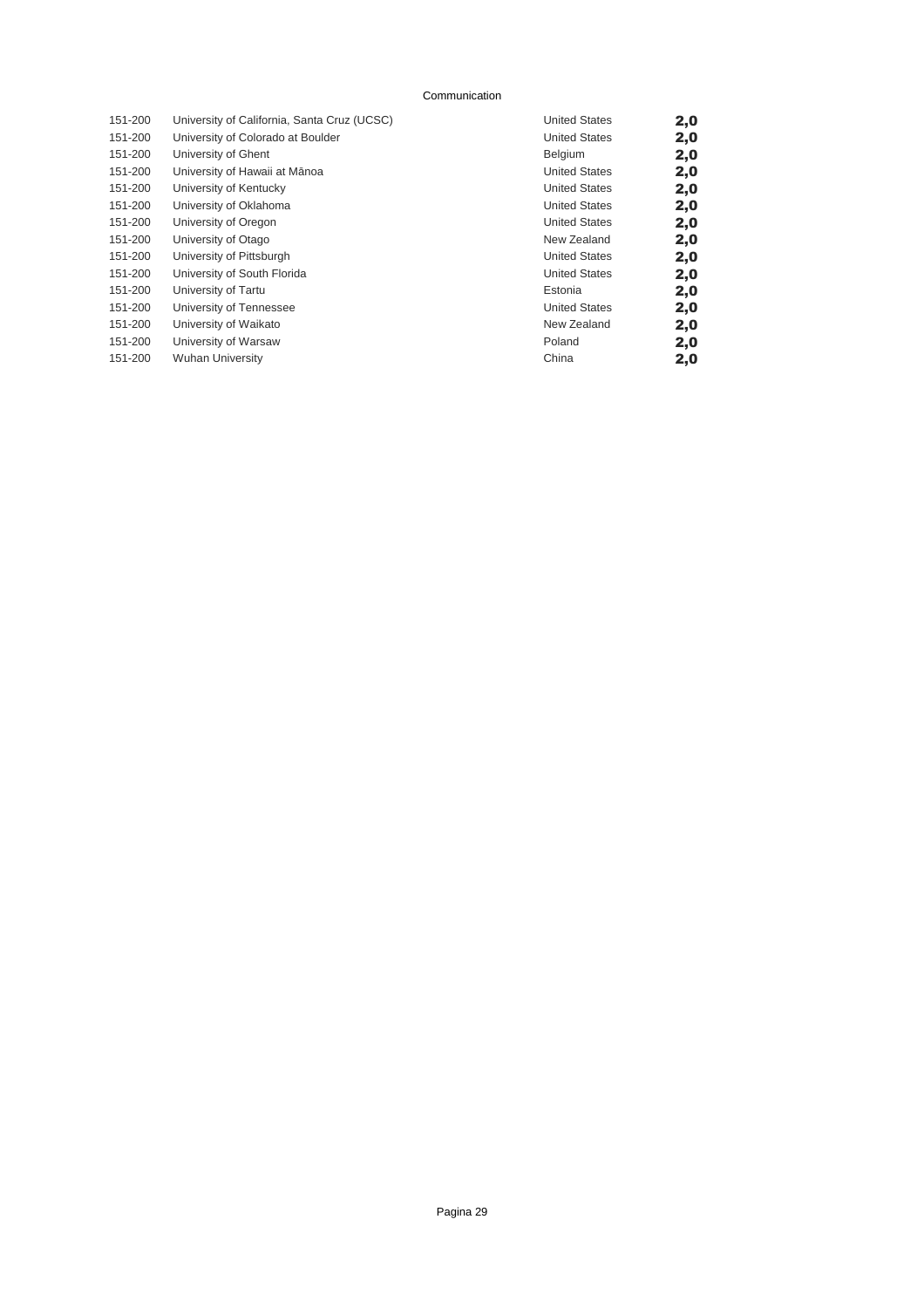# Development Studies

|                  | Top 100 Universities - Development Studies                          |                                   |              |
|------------------|---------------------------------------------------------------------|-----------------------------------|--------------|
| 2019             | <b>Institution</b>                                                  | Location                          | <b>Score</b> |
| 1                | University of Sussex                                                | United Kingdom                    | 14,0         |
| $\overline{c}$   | <b>Harvard University</b>                                           | <b>United States</b>              | 14,0         |
| 3                | University of Oxford                                                | United Kingdom                    | 14,0         |
| 4                | London School of Economics and Political Science (LSE)              | United Kingdom                    | 14,0         |
| 5                | University of Cambridge                                             | United Kingdom                    | 14,0         |
| 6                | University of California, Berkeley (UCB)                            | <b>United States</b>              | 14,0         |
| 7                | <b>Stanford University</b>                                          | <b>United States</b>              | 14,0         |
| 8                | SOAS - School of Oriental and African Studies, University of London | United Kingdom                    | 14,0         |
| 9                | University of Cape Town                                             | South Africa                      | 14,0         |
| 10               | The University of Manchester                                        | United Kingdom                    | 14,0         |
| 11               | University of East Anglia (UEA)                                     | United Kingdom                    | 12,0         |
| 12               | Australian National University (ANU)                                | Australia                         | 12,0         |
| 13               | University of Copenhagen                                            | Denmark                           | 12,0         |
| 14               | University of Toronto                                               | Canada                            | 12,0         |
| 15               | Wageningen University                                               | Netherlands                       | 12,0         |
| 16               | University of California, Los Angeles (UCLA)                        | United States                     | 10,0         |
| 17               | <b>Princeton University</b>                                         | <b>United States</b>              | 10,0         |
| $18=$            | The University of Melbourne                                         | Australia                         | 10,0         |
| $18=$            | The University of Sydney                                            | Australia                         | 10,0         |
| $18=$            | University of The Witwatersrand                                     | South Africa                      | 10,0         |
| 21               | University of California, Davis (UCD)                               | <b>United States</b>              | 10,0         |
| 22               | University of Amsterdam                                             | <b>Netherlands</b>                | 10,0         |
| 23               | Uppsala University                                                  | Sweden                            | 10,0         |
| 24               | University of Chicago                                               | <b>United States</b>              | 10,0         |
| $25=$            | Duke University                                                     | <b>United States</b>              | 10,0         |
| $25=$            | The University of Tokyo                                             | Japan                             | 10,0         |
| 27               | <b>Lund University</b>                                              | Sweden                            | 10,0         |
| 28               | University of Edinburgh                                             | United Kingdom                    | 10,0         |
| 29               | Erasmus University Rotterdam                                        | Netherlands                       | 10,0         |
| 30               | King's College London (KCL)                                         | United Kingdom                    | 10,0         |
| $31 =$           | National Taiwan University (NTU)                                    | Taiwan                            | 8,0          |
| $31 =$           | Université Paris 1 Panthéon-Sorbonne                                | France                            | 8,0          |
| 33               | <b>Brown University</b>                                             | <b>United States</b>              | 8,0          |
| 34               | <b>McGill University</b>                                            | Canada                            | 8,0          |
| 35               | Universidad Nacional Autónoma de México (UNAM)                      | Mexico                            | 8,0          |
| 36               | University of Birmingham                                            | United Kingdom                    | 8,0          |
| 37               | University of Delhi                                                 | India                             | 8,0          |
| 38               | Universiti Malaya (UM)                                              | Malaysia                          | 8,0          |
| 39               | The University of Sheffield                                         | United Kingdom                    | 8,0          |
| 40               | University of Hong Kong (HKU)                                       | Hong Kong                         | 8,0          |
| 41               | University of Leeds                                                 | United Kingdom                    | 6,0          |
| 42               | Johns Hopkins University                                            | <b>United States</b>              | 6,0          |
| $43=$            | Katholieke Universiteit Leuven                                      | Belgium                           | 6,0          |
| $43=$            | Kyung Hee University                                                | South Korea                       | 6,0          |
| 45               | Georg-August-Universität Göttingen                                  | Germany                           | 6,0          |
| 46               | <b>Purdue University</b>                                            | <b>United States</b>              | 6,0          |
| 47               | The University of Warwick                                           | United Kingdom                    | 6,0          |
| 48               | The University of Queensland (UQ)                                   | Australia                         | 6,0          |
| 49               | University of Ottawa                                                | Canada                            | 6,0          |
| 50<br>51-100     | Universidad de Los Andes Colombia<br>Arizona State University       | Colombia<br><b>United States</b>  | 6,0          |
|                  |                                                                     |                                   | 2,0          |
| 51-100           | Beijing Normal University                                           | China                             | 2,0          |
| 51-100           | <b>Boston University</b><br>Chulalongkorn University                | <b>United States</b><br>Thailand  | 2,0          |
| 51-100<br>51-100 | City University of Hong Kong                                        |                                   | 2,0          |
| 51-100           | <b>Clark University</b>                                             | Hong Kong<br><b>United States</b> | 2,0          |
| 51-100           | <b>Fudan University</b>                                             | China                             | 2,0          |
| 51-100           | Georgetown University                                               | <b>United States</b>              | 2,0          |
| 51-100           | <b>Griffith University</b>                                          | Australia                         | 2,0          |
|                  |                                                                     |                                   | 2,0          |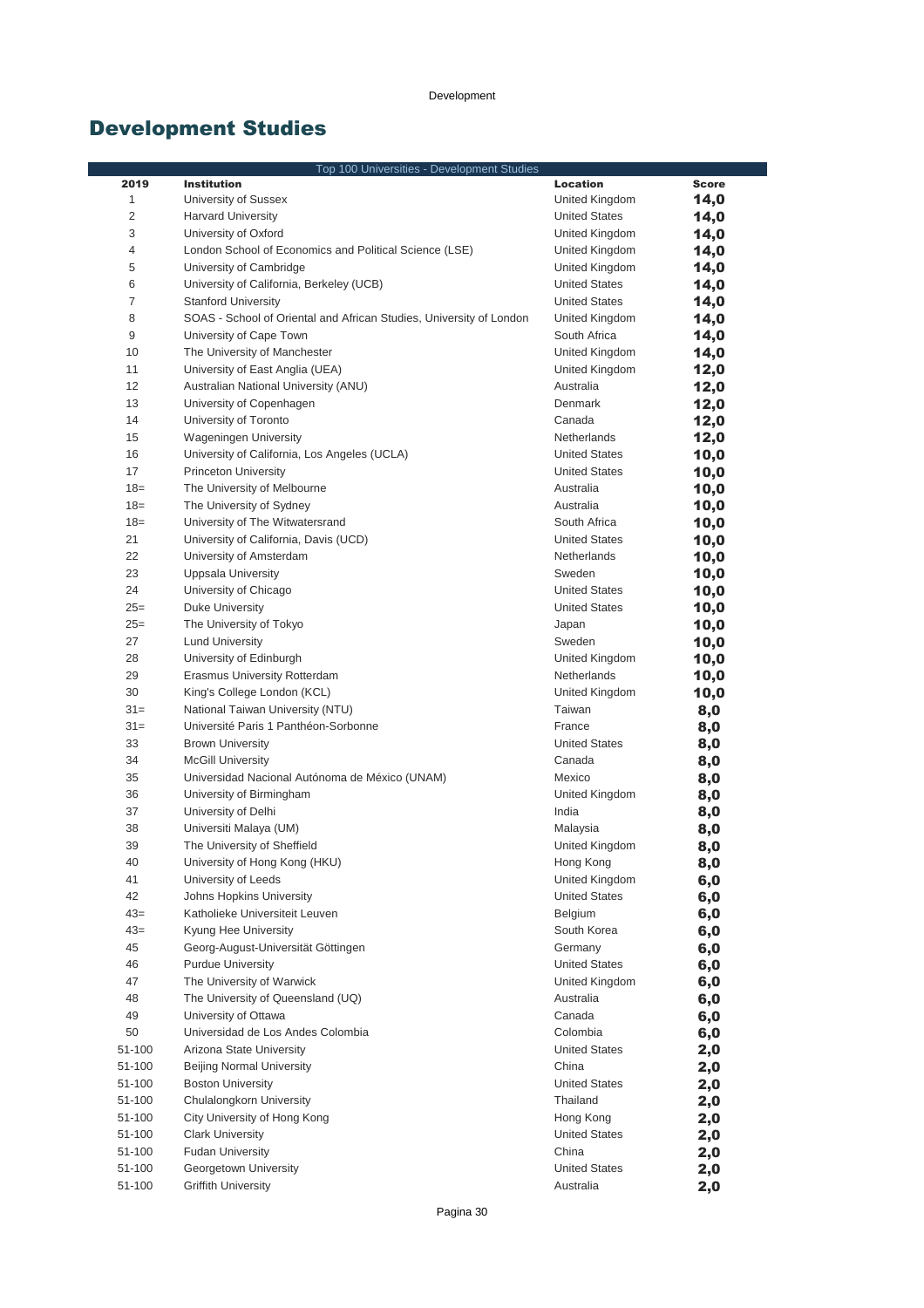Development

| 51-100 | Korea University                                               | South Korea          | 2,0 |
|--------|----------------------------------------------------------------|----------------------|-----|
| 51-100 | Leiden University                                              | Netherlands          | 2,0 |
| 51-100 | <b>Makerere University</b>                                     | Uganda               | 2,0 |
| 51-100 | <b>Massey University</b>                                       | New Zealand          | 2,0 |
| 51-100 | Michigan State University                                      | <b>United States</b> | 2,0 |
| 51-100 | Monash University                                              | Australia            | 2,0 |
| 51-100 | Newcastle University                                           | United Kingdom       | 2,0 |
| 51-100 | Pontificia Universidade Católica do Rio de Janeiro - PUC - Rio | <b>Brazil</b>        | 2,0 |
| 51-100 | <b>RMIT University</b>                                         | Australia            | 2,0 |
| 51-100 | Roskilde University                                            | Denmark              | 2,0 |
| 51-100 | Sapienza - Università di Roma                                  | Italy                | 2,0 |
| 51-100 | Sciences Po Paris                                              | France               | 2,0 |
| 51-100 | Stellenbosch University                                        | South Africa         | 2,0 |
| 51-100 | <b>Syracuse University</b>                                     | <b>United States</b> | 2,0 |
| 51-100 | The Open University                                            | United Kingdom       | 2,0 |
| 51-100 | The University of Auckland                                     | New Zealand          | 2,0 |
| 51-100 | The University of New South Wales (UNSW)                       | Australia            | 2,0 |
| 51-100 | Universidade Federal do Rio de Janeiro                         | <b>Brazil</b>        | 2,0 |
| 51-100 | Università degli Studi di Padova (UNIPD)                       | Italy                | 2,0 |
| 51-100 | University of Antwerp                                          | Belgium              | 2,0 |
| 51-100 | University of Bath                                             | United Kingdom       | 2,0 |
| 51-100 | University of Bern                                             | Switzerland          | 2,0 |
| 51-100 | University of Bristol                                          | United Kingdom       | 2,0 |
| 51-100 | University of Geneva                                           | Switzerland          | 2,0 |
| 51-100 | University of Ghana                                            | Ghana                | 2,0 |
| 51-100 | University of Ghent                                            | Belgium              | 2,0 |
| 51-100 | University of Glasgow                                          | United Kingdom       | 2,0 |
| 51-100 | University of Helsinki                                         | Finland              | 2,0 |
| 51-100 | University of Minnesota                                        | <b>United States</b> | 2,0 |
| 51-100 | University of Nairobi                                          | Kenya                | 2,0 |
| 51-100 | University of Oslo                                             | Norway               | 2,0 |
| 51-100 | University of Otago                                            | New Zealand          | 2,0 |
| 51-100 | University of Pennsylvania                                     | <b>United States</b> | 2,0 |
| 51-100 | University of Pretoria                                         | South Africa         | 2,0 |
| 51-100 | University of the Philippines                                  | Philippines          | 2,0 |
| 51-100 | University of Waterloo                                         | Canada               | 2,0 |
| 51-100 | University of Wisconsin-Madison                                | <b>United States</b> | 2,0 |
| 51-100 | <b>Utrecht University</b>                                      | Netherlands          | 2,0 |
| 51-100 | Victoria University of Wellington                              | New Zealand          | 2,0 |
| 51-100 | Vrije Universiteit Amsterdam                                   | Netherlands          | 2,0 |
| 51-100 | Yonsei University                                              | South Korea          | 2,0 |
| 51-100 | <b>York University</b>                                         | Canada               | 2,0 |
| 51-100 | <b>Zhejiang University</b>                                     | China                | 2,0 |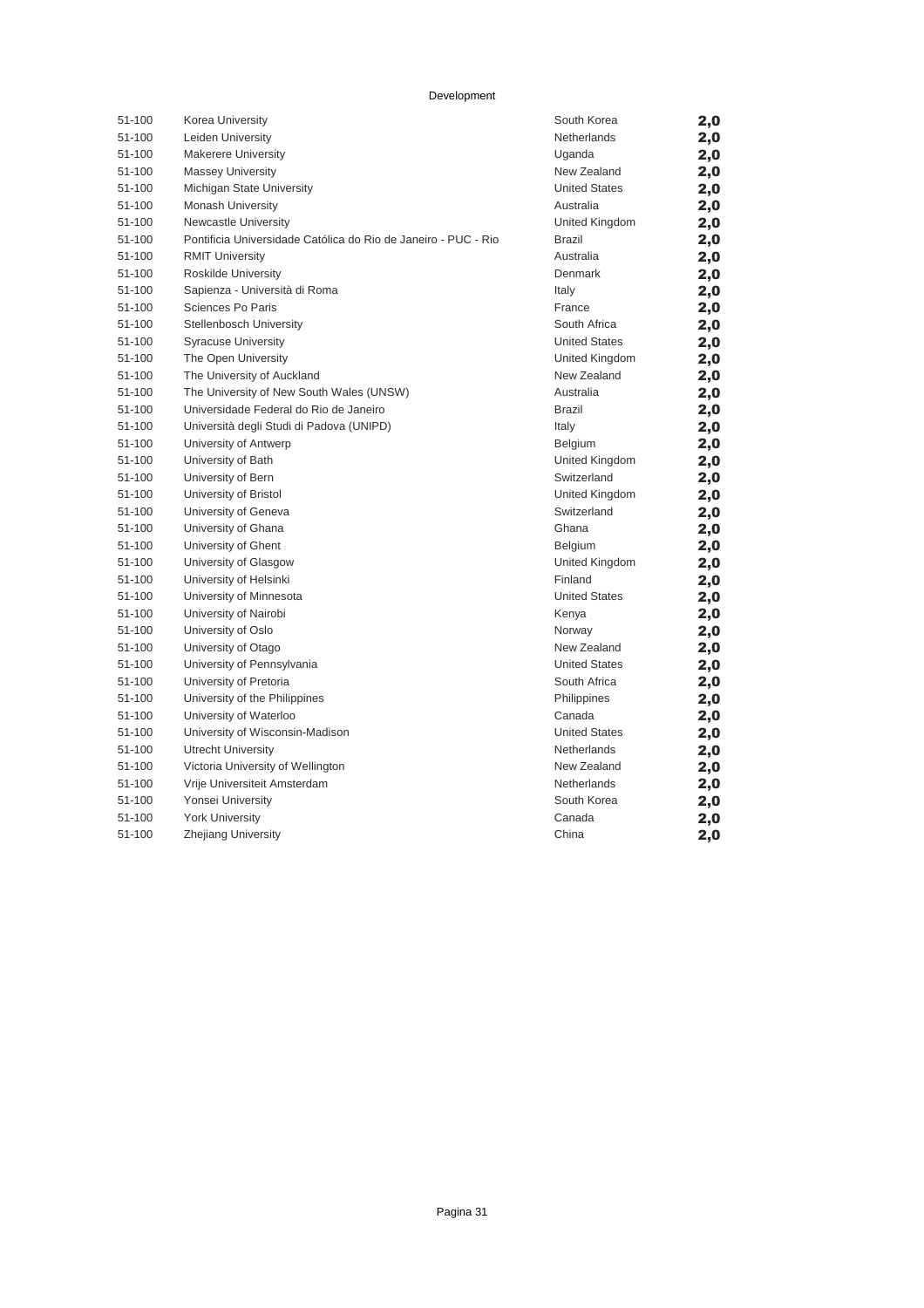| Top 500 Universities - Economics & Econometrics |                                                              |                                     |              |
|-------------------------------------------------|--------------------------------------------------------------|-------------------------------------|--------------|
| 2019                                            | <b>Institution</b>                                           | <b>Location</b>                     | <b>Score</b> |
| $\mathbf{1}$                                    | <b>Harvard University</b>                                    | <b>United States</b>                | 14,0         |
| $\overline{2}$                                  | Massachusetts Institute of Technology (MIT)                  | <b>United States</b>                | 14,0         |
| 3                                               | <b>Stanford University</b>                                   | <b>United States</b>                | 14,0         |
| $\overline{4}$                                  | University of California, Berkeley (UCB)                     | <b>United States</b>                | 14,0         |
| 5                                               | University of Chicago                                        | <b>United States</b>                | 14,0         |
| 6                                               | London School of Economics and Political Science (LSE)       | United Kingdom                      | 14,0         |
| $\overline{7}$                                  | <b>Princeton University</b>                                  | <b>United States</b>                | 14,0         |
| 8                                               | <b>Yale University</b>                                       | <b>United States</b>                | 14,0         |
| 9                                               | University of Oxford                                         | United Kingdom                      | 14,0         |
| 10                                              | University of Cambridge                                      | United Kingdom                      | 14,0         |
| 11                                              | Columbia University                                          | <b>United States</b>                | 14,0         |
| 12                                              | Northwestern University                                      | <b>United States</b>                | 14,0         |
| 13                                              | University of Pennsylvania                                   | <b>United States</b>                | 14,0         |
| 14                                              | University of California, Los Angeles (UCLA)                 | <b>United States</b>                | 14,0         |
| 15                                              | New York University (NYU)                                    | <b>United States</b>                | 14,0         |
| 16                                              | Università Commerciale Luigi Bocconi                         | Italy                               | 12,0         |
| 17                                              | UCL (University College London)                              | United Kingdom                      | 12,0         |
| 18                                              | National University of Singapore (NUS)                       | Singapore                           | 12,0         |
| 19                                              | University of Michigan                                       | <b>United States</b>                | 12,0         |
| 20                                              | University of California, San Diego (UCSD)                   | <b>United States</b>                | 12,0         |
| 21                                              | University of Toronto                                        | Canada                              | 12,0         |
| 22                                              | Duke University                                              | <b>United States</b>                | 12,0         |
| 23                                              | The University of Tokyo                                      | Japan                               | 12,0         |
| 24                                              | The University of Melbourne                                  | Australia                           | 12,0         |
| 25                                              | Australian National University (ANU)                         | Australia                           | 10,0         |
| $26=$                                           | <b>Cornell University</b>                                    | <b>United States</b>                | 10,0         |
| $26=$                                           | The Hong Kong University of Science and Technology (HKUST)   | Hong Kong                           | 10,0         |
| 28                                              | The University of Warwick                                    | United Kingdom                      | 10,0         |
| 29                                              | University of British Columbia                               | Canada                              | 10,0         |
| 30                                              | <b>Peking University</b>                                     | China                               | 10,0         |
| $31 =$                                          | The University of New South Wales (UNSW)                     | Australia                           | 10,0         |
| $31 =$                                          | <b>Tsinghua University</b>                                   | China                               | 10,0         |
| 33                                              | University of Zurich                                         | Switzerland                         | 10,0         |
| 34                                              | <b>Brown University</b>                                      | <b>United States</b>                | 10,0         |
| 35                                              | ETH Zurich (Swiss Federal Institute of Technology)           | Switzerland                         |              |
| 36                                              | London Business School                                       | United Kingdom                      | 10,0         |
| $37=$                                           | Stockholm School of Economics                                | Sweden                              | 10,0         |
| $37=$                                           | The University of Sydney                                     | Australia                           | 10,0         |
| 39                                              | The Chinese University of Hong Kong (CUHK)                   |                                     | 10,0         |
| 40                                              | University of Minnesota                                      | Hong Kong<br><b>United States</b>   | 10,0         |
| $41 =$                                          |                                                              |                                     | 10,0         |
| $41 =$                                          | <b>Boston University</b><br><b>Tilburg University</b>        | <b>United States</b><br>Netherlands | 8,0          |
| 43                                              | University of Hong Kong (HKU)                                |                                     | 8,0          |
| 44                                              | Universität Mannheim                                         | Hong Kong<br>Germany                | 8,0          |
| 45                                              | <b>Monash University</b>                                     | Australia                           | 8,0          |
|                                                 | Seoul National University (SNU)                              |                                     | 8,0          |
| 46<br>47                                        | Nanyang Technological University (NTU)                       | South Korea                         | 8,0          |
|                                                 | California Institute of Technology (Caltech)                 | Singapore                           | 8,0          |
| 48<br>49                                        |                                                              | <b>United States</b>                | 8,0          |
| 50                                              | University of Wisconsin-Madison                              | <b>United States</b>                | 8,0          |
| 51-100                                          | Universidad Carlos III de Madrid<br><b>Aarhus University</b> | Spain<br>Denmark                    | 8,0          |
|                                                 | Barcelona Graduate School of Economics                       |                                     | 6,0          |
| 51-100                                          |                                                              | Spain                               | 6,0          |
| 51-100                                          | Carnegie Mellon University                                   | <b>United States</b>                | 6,0          |
| 51-100<br>51-100                                | City University of Hong Kong                                 | Hong Kong                           | 6,0          |
|                                                 | Dartmouth College                                            | <b>United States</b>                | 6,0          |
| 51-100                                          | Ecole Polytechnique                                          | France                              | 6,0          |
| 51-100                                          | Erasmus University Rotterdam                                 | Netherlands                         | 6,0          |
| 51-100                                          | <b>Fudan University</b>                                      | China                               | 6,0          |
| 51-100                                          | Hitotsubashi University                                      | Japan                               | 6,0          |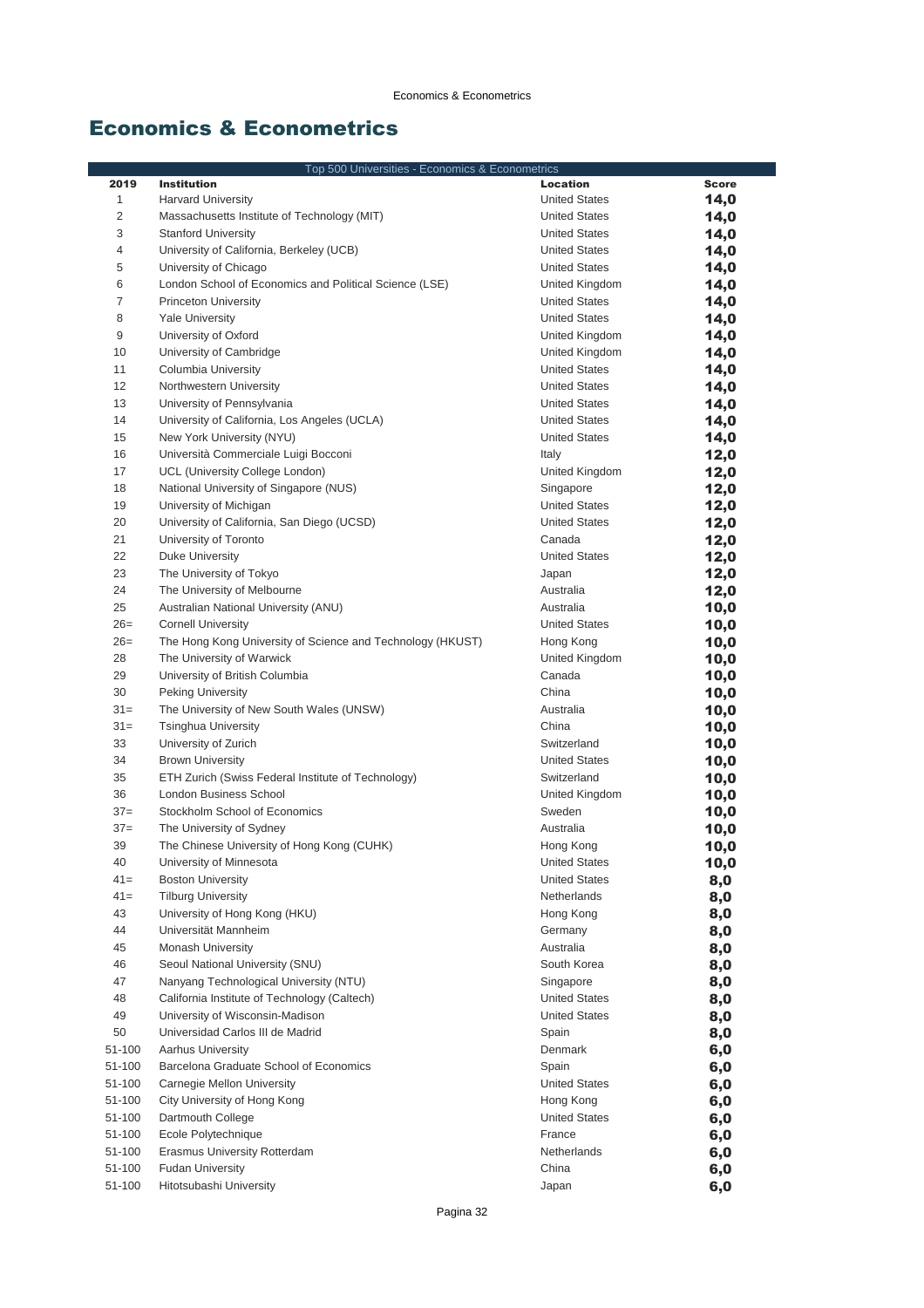| 51-100           | Johns Hopkins University                                        | <b>United States</b>                         | 6,0        |
|------------------|-----------------------------------------------------------------|----------------------------------------------|------------|
| 51-100           | Katholieke Universiteit Leuven                                  | Belgium                                      | 6,0        |
| 51-100           | Korea University                                                | South Korea                                  | 6,0        |
| 51-100           | <b>Kyoto University</b>                                         | Japan                                        | 6,0        |
| 51-100           | Ludwig-Maximilians-Universität München                          | Germany                                      | 6,0        |
| 51-100           | <b>McGill University</b>                                        | Canada                                       | 6,0        |
| 51-100           | Michigan State University                                       | <b>United States</b>                         | 6,0        |
| 51-100           | National Research University - Higher School of Economics (HSE) | Russia                                       | 6,0        |
| 51-100           | National Taiwan University (NTU)                                | Taiwan                                       | 6,0        |
| 51-100           | Osaka University                                                | Japan                                        | 6,0        |
| 51-100           | Université PSL (Paris Sciences & Lettres)                       | France                                       | 6,0        |
| 51-100           | Pennsylvania State University                                   | <b>United States</b>                         | 6,0        |
| 51-100           | Pontificia Universidad Católica de Chile                        | Chile                                        | 6,0        |
| 51-100           | Rheinische Friedrich-Wilhelms-Universität Bonn                  | Germany                                      | 6,0        |
| 51-100           | Shanghai Jiao Tong University                                   | China                                        | 6,0        |
| 51-100           | Singapore Management University                                 | Singapore                                    | 6,0        |
| 51-100           | Stockholm University                                            | Sweden                                       | 6,0        |
| 51-100           | The University of Auckland                                      | New Zealand                                  | 6,0        |
| 51-100           | The University of Manchester                                    | United Kingdom                               | 6,0        |
| 51-100           | The University of Nottingham                                    | United Kingdom                               | 6,0        |
| 51-100           | The University of Queensland (UQ)                               | Australia                                    | 6,0        |
| 51-100           | Università di Bologna (UNIBO)                                   | Italy                                        | 6,0        |
| 51-100           | Universitat Autónoma de Barcelona                               | Spain                                        | 6,0        |
| 51-100           | Universitat Pompeu Fabra                                        | Spain                                        | 6,0        |
| 51-100           | Université Catholique de Louvain (UCL)                          | Belgium                                      | 6,0        |
| 51-100           | Université Libre de Bruxelles (ULB)                             | Belgium                                      | 6,0        |
| 51-100           | Université Paris 1 Panthéon-Sorbonne                            | France                                       | 6,0        |
| 51-100           | University of Amsterdam                                         | Netherlands                                  | 6,0        |
| 51-100           | University of California, Davis (UCD)                           | <b>United States</b>                         | 6,0        |
| 51-100           | University of Copenhagen                                        | Denmark                                      | 6,0        |
| 51-100           | University of Edinburgh                                         | United Kingdom                               | 6,0        |
| 51-100           | University of Illinois at Urbana-Champaign                      | <b>United States</b>                         | 6,0        |
| 51-100           | University of Lausanne                                          | Switzerland                                  | 6,0        |
| 51-100           | University of Maryland, College Park                            | United States                                | 6,0        |
| 51-100           | University of Rochester                                         | <b>United States</b>                         | 6,0        |
| 51-100           | University of Southern California                               | <b>United States</b><br><b>United States</b> | 6,0        |
| 51-100<br>51-100 | University of Texas at Austin<br>University of Virginia         | <b>United States</b>                         | 6,0        |
| 51-100           | University of Washington                                        | <b>United States</b>                         | 6,0        |
| 51-100           | Washington University in St. Louis                              | <b>United States</b>                         | 6,0<br>6,0 |
| 51-100           | <b>Western University</b>                                       | Canada                                       | 6,0        |
| 51-100           | <b>Zhejiang University</b>                                      | China                                        |            |
| 101-150          | Arizona State University                                        | <b>United States</b>                         | 6,0<br>4,0 |
| 101-150          | <b>Boston College</b>                                           | <b>United States</b>                         | 4,0        |
| 101-150          | Deakin University                                               | Australia                                    | 4,0        |
| 101-150          | Freie Universität Berlin                                        | Germany                                      | 4,0        |
| 101-150          | Georg-August-Universität Göttingen                              | Germany                                      | 4,0        |
| 101-150          | Georgetown University                                           | <b>United States</b>                         | 4,0        |
| 101-150          | Hebrew University of Jerusalem                                  | Israel                                       | 4,0        |
| 101-150          | Humboldt-Universität zu Berlin                                  | Germany                                      | 4,0        |
| 101-150          | Indiana University Bloomington                                  | <b>United States</b>                         | 4,0        |
| 101-150          | Keio University                                                 | Japan                                        | 4,0        |
| 101-150          | <b>Maastricht University</b>                                    | Netherlands                                  | 4,0        |
| 101-150          | Ohio State University, Columbus                                 | <b>United States</b>                         | 4,0        |
| 101-150          | <b>Purdue University</b>                                        | <b>United States</b>                         | 4,0        |
| 101-150          | Queen Mary University of London (QMUL)                          | United Kingdom                               | 4,0        |
| 101-150          | Queen's University                                              | Canada                                       | 4,0        |
| 101-150          | Renmin (People's) University of China                           | China                                        | 4,0        |
| 101-150          | Sciences Po Paris                                               | France                                       | 4,0        |
| 101-150          | Shanghai University of Finance and Economics                    | China                                        | 4,0        |
| 101-150          | Sungkyunkwan University                                         | South Korea                                  | 4,0        |
| 101-150          | <b>Tel Aviv University</b>                                      | Israel                                       | 4,0        |
| 101-150          | <b>Texas A&amp;M University</b>                                 | <b>United States</b>                         | 4,0        |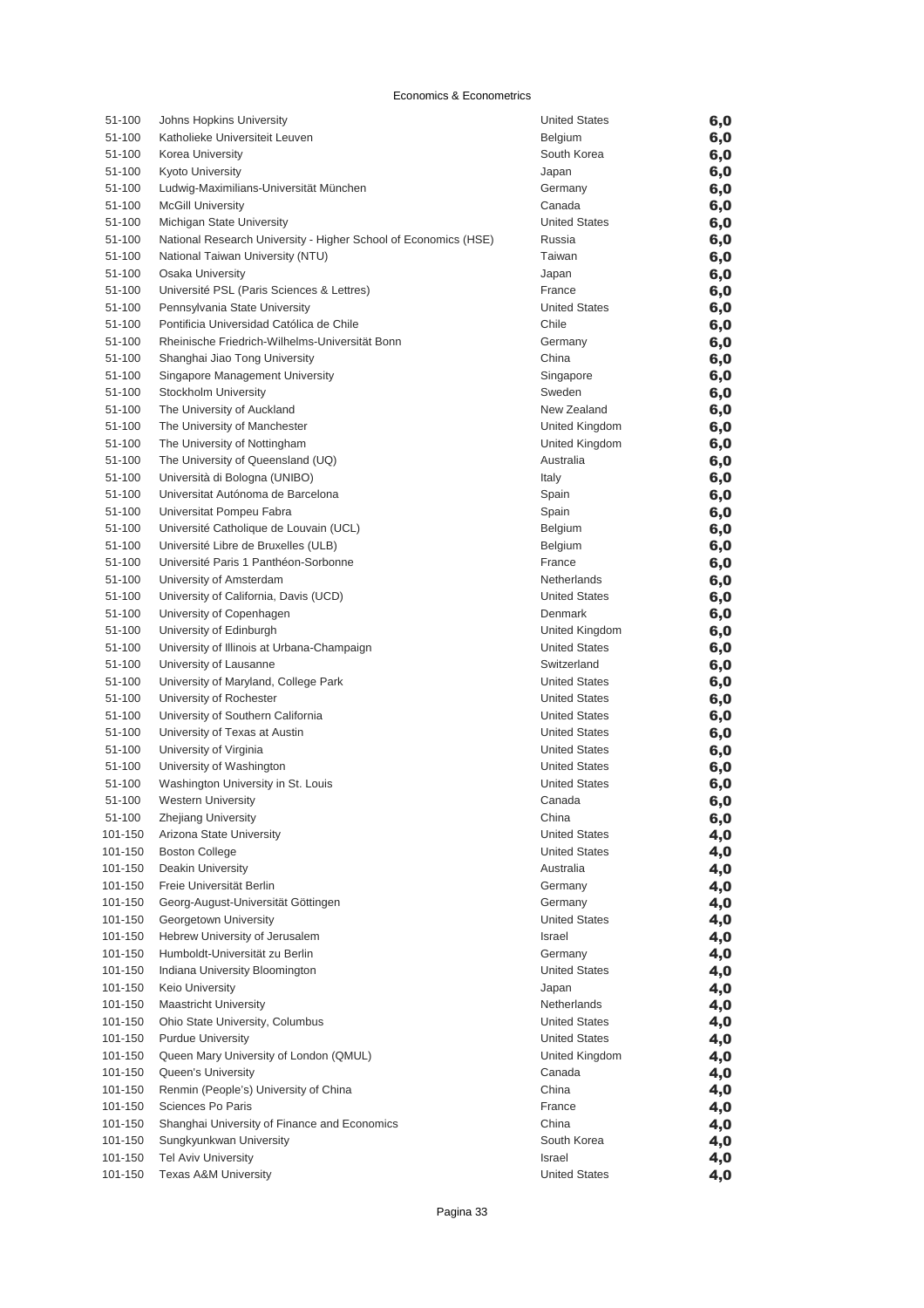| 101-150 | The Hong Kong Polytechnic University                      | Hong Kong            | 4,0        |
|---------|-----------------------------------------------------------|----------------------|------------|
| 101-150 | The University of Adelaide                                | Australia            | 4,0        |
| 101-150 | Trinity College Dublin (TCD)                              | Ireland              | 4,0        |
| 101-150 | Universidad de Los Andes Colombia                         | Colombia             | 4,0        |
| 101-150 | Universidad Nacional Autónoma de México (UNAM)            | Mexico               | 4,0        |
| 101-150 | Universidade de São Paulo (USP)                           | Brazil               | 4,0        |
| 101-150 | Università degli Studi di Padova (UNIPD)                  | Italy                | 4,0        |
| 101-150 | Universitá degli Studi di Roma - Tor Vergata              | Italy                |            |
|         |                                                           |                      | 4,0        |
| 101-150 | Universität Frankfurt am Main                             | Germany              | 4,0        |
| 101-150 | Universität Wien                                          | Austria              | 4,0        |
| 101-150 | Universiti Malaya (UM)                                    | Malaysia             | 4,0        |
| 101-150 | University College Dublin (UCD)                           | Ireland              | 4,0        |
| 101-150 | University of Arizona                                     | <b>United States</b> | 4,0        |
| 101-150 | University of Birmingham                                  | United Kingdom       | 4,0        |
| 101-150 | University of Bristol                                     | United Kingdom       | 4,0        |
| 101-150 | University of Delhi                                       | India                | 4,0        |
| 101-150 | University of Essex                                       | United Kingdom       | 4,0        |
| 101-150 | University of Glasgow                                     | United Kingdom       | 4,0        |
| 101-150 | University of Groningen                                   | Netherlands          | 4,0        |
| 101-150 | University of North Carolina, Chapel Hill                 | <b>United States</b> | 4,0        |
| 101-150 | University of Oslo                                        | Norway               | 4,0        |
| 101-150 | University of St Gallen (HSG)                             | Switzerland          | 4,0        |
| 101-150 | University of Sussex                                      | United Kingdom       |            |
| 101-150 | University of Technology Sydney (UTS)                     | Australia            | 4,0        |
|         |                                                           |                      | 4,0        |
| 101-150 | Vrije Universiteit Amsterdam                              | Netherlands          | 4,0        |
| 101-150 | <b>Waseda University</b>                                  | Japan                | 4,0        |
| 101-150 | WU (Vienna University of Economics and Business)          | Austria              | 4,0        |
| 101-150 | Yonsei University                                         | South Korea          | 4,0        |
| 151-200 | <b>Aalto University</b>                                   | Finland              | 4,0        |
| 151-200 | Athens University of Economics and Business               | Greece               | 4,0        |
| 151-200 | Central European University                               | Hungary              | 4,0        |
| 151-200 | City University London                                    | United Kingdom       | 4,0        |
| 151-200 | Durham University                                         | United Kingdom       | 4,0        |
| 151-200 | European University Institute                             | Italy                | 4,0        |
| 151-200 | Fundação Getulio Vargas                                   | Brazil               | 4,0        |
| 151-200 | George Washington University                              | <b>United States</b> | 4,0        |
| 151-200 | Georgia Institute of Technology (Georgia Tech)            | <b>United States</b> | 4,0        |
| 151-200 | Kobe University                                           | Japan                | 4,0        |
| 151-200 | Lomonosov Moscow State University                         | Russia               | 4,0        |
| 151-200 | <b>Lund University</b>                                    | Sweden               | 4,0        |
| 151-200 | Nagoya University                                         | Japan                | 4,0        |
| 151-200 | National Chengchi University                              | Taiwan               |            |
|         |                                                           |                      | 4,0        |
| 151-200 | New Economic School, Russia                               | Russia               | 4,0        |
| 151-200 | Norwegian School of Economics and Business Administration | Norway               | 4,0        |
| 151-200 | Ruprecht-Karls-Universität Heidelberg                     | Germany              | 4,0        |
| 151-200 | Sapienza - Università di Roma                             | Italy                | 4,0        |
| 151-200 | Sorbonne University                                       | France               | 4,0        |
| 151-200 | Sun Yat-sen University                                    | China                | 4,0        |
| 151-200 | Tecnológico de Monterrey (ITESM)                          | Mexico               | 4,0        |
| 151-200 | The University of Western Australia (UWA)                 | Australia            | 4,0        |
| 151-200 | <b>Tohoku University</b>                                  | Japan                | 4,0        |
| 151-200 | Universidad de Navarra                                    | Spain                | 4,0        |
| 151-200 | Universidad Torcuato Di Tella                             | Argentina            | 4,0        |
| 151-200 | Università Cattolica del Sacro Cuore                      | Italy                | 4,0        |
| 151-200 | Universitat de Barcelona (UB)                             | Spain                | 4,0        |
| 151-200 | Universität Köln                                          | Germany              | 4,0        |
| 151-200 | Université de Montréal                                    | Canada               | 4,0        |
| 151-200 | Université Toulouse 1, Capitole                           | France               | 4,0        |
| 151-200 | University of Bath                                        | United Kingdom       | 4,0        |
| 151-200 | University of California, Irvine (UCI)                    | <b>United States</b> | 4,0        |
| 151-200 | University of California, Santa Barbara (UCSB)            | <b>United States</b> |            |
| 151-200 | University of Exeter                                      | United Kingdom       | 4,0<br>4,0 |
| 151-200 | University of Florida                                     | <b>United States</b> |            |
|         |                                                           |                      | 4,0        |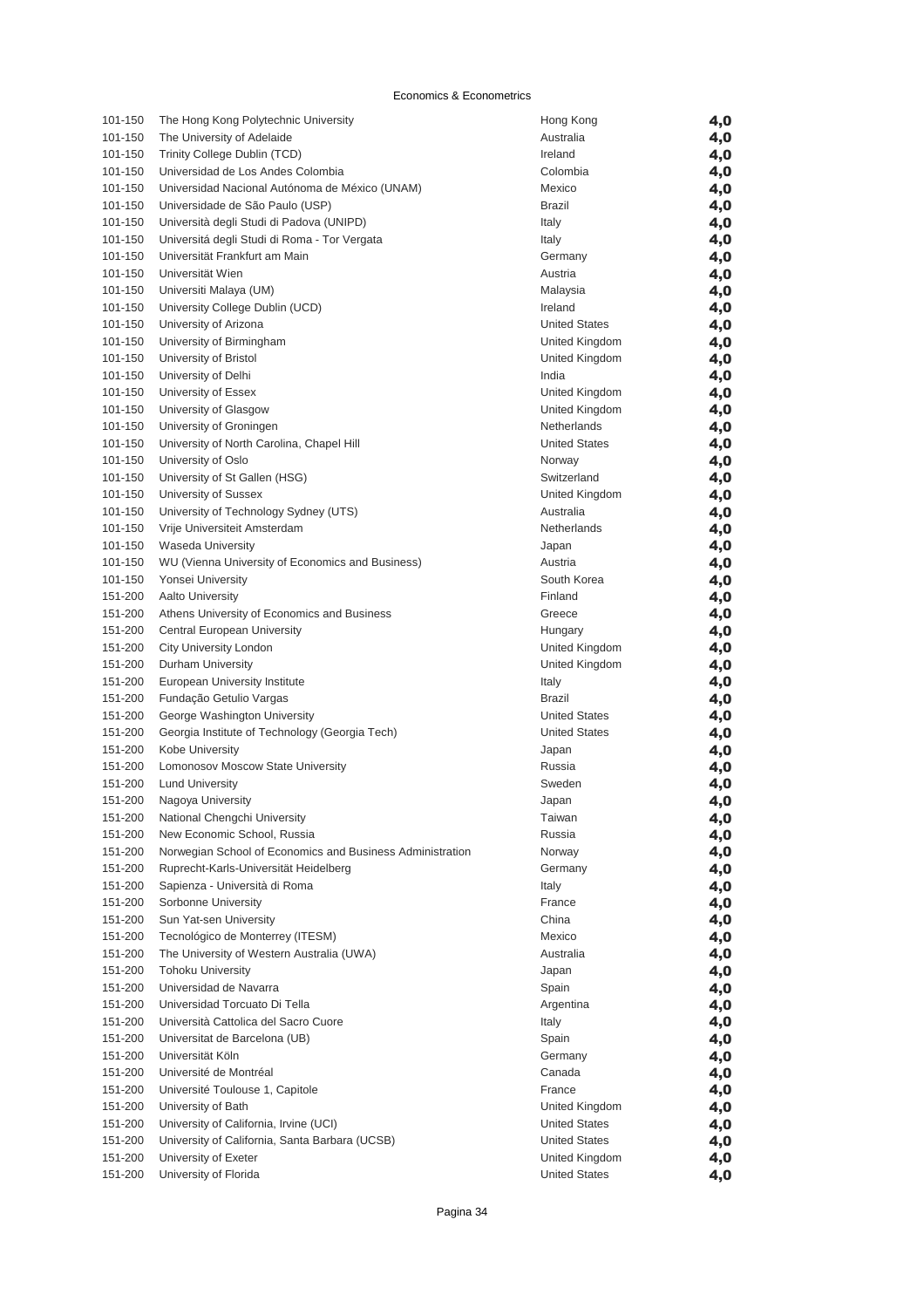| 151-200 | University of Geneva                                | Switzerland           | 4,0 |
|---------|-----------------------------------------------------|-----------------------|-----|
| 151-200 | University of Gothenburg                            | Sweden                | 4,0 |
| 151-200 | University of Illinois, Chicago (UIC)               | <b>United States</b>  | 4,0 |
| 151-200 | University of Leeds                                 | United Kingdom        | 4,0 |
| 151-200 | University of Massachusetts, Amherst                | <b>United States</b>  | 4,0 |
| 151-200 | University of Notre Dame                            | <b>United States</b>  | 4,0 |
| 151-200 | University of Otago                                 | New Zealand           | 4,0 |
| 151-200 | University of Reading                               | United Kingdom        | 4,0 |
| 151-200 | University of Southampton                           | United Kingdom        | 4,0 |
| 151-200 | University of Surrey                                | United Kingdom        | 4,0 |
| 151-200 | University of Wollongong                            | Australia             | 4,0 |
| 151-200 | University of York                                  | United Kingdom        | 4,0 |
| 151-200 | <b>Uppsala University</b>                           | Sweden                | 4,0 |
| 151-200 | <b>Utrecht University</b>                           | Netherlands           | 4,0 |
| 151-200 | Victoria University of Wellington                   | New Zealand           | 4,0 |
| 151-200 | <b>Wageningen University</b>                        | Netherlands           | 4,0 |
| 151-200 | Xiamen University                                   | China                 | 4,0 |
| 201-250 | <b>Charles University</b>                           | <b>Czech Republic</b> | 2,0 |
| 201-250 | Chulalongkorn University                            | Thailand              | 2,0 |
| 201-250 | <b>Curtin University</b>                            | Australia             | 2,0 |
| 201-250 | <b>ESSEC Business School, Paris</b>                 | France                | 2,0 |
| 201-250 | <b>Hanyang University</b>                           | South Korea           | 2,0 |
| 201-250 | Instituto Tecnológico Autonomo de México (ITAM)     | Mexico                | 2,0 |
| 201-250 | <b>Iowa State University</b>                        | <b>United States</b>  | 2,0 |
| 201-250 | <b>Koç University</b>                               | Turkey                | 2,0 |
| 201-250 | La Trobe University                                 | Australia             | 2,0 |
| 201-250 | <b>Lancaster University</b>                         | United Kingdom        | 2,0 |
| 201-250 | Luiss Guido Carli University                        | Italy                 | 2,0 |
| 201-250 | <b>Massey University</b>                            | New Zealand           | 2,0 |
| 201-250 | <b>McMaster University</b>                          | Canada                | 2,0 |
| 201-250 | Nanjing University                                  | China                 | 2,0 |
| 201-250 | National Cheng Kung University                      | Taiwan                | 2,0 |
| 201-250 | National Sun Yat-sen University                     | Taiwan                | 2,0 |
| 201-250 | National Tsing Hua University                       | Taiwan                | 2,0 |
| 201-250 | Newcastle University                                | United Kingdom        | 2,0 |
| 201-250 | Queensland University of Technology (QUT)           | Australia             | 2,0 |
| 201-250 | Rheinisch-Westfälische Technische Hochschule Aachen | Germany               | 2,0 |
| 201-250 | Simon Fraser University                             | Canada                | 2,0 |
| 201-250 | Sogang University                                   | South Korea           | 2,0 |
| 201-250 | Technische Universität Berlin                       | Germany               | 2,0 |
| 201-250 | Universidad Autónoma de Madrid                      | Spain                 | 2,0 |
| 201-250 | Universidad Complutense de Madrid (UCM)             | Spain                 | 2,0 |
| 201-250 | Universidad de Buenos Aires                         | Argentina             | 2,0 |
| 201-250 | Universidade Estadual de Campinas (Unicamp)         | Brazil                | 2,0 |
| 201-250 | Universidade Federal do Rio de Janeiro              | Brazil                | 2,0 |
| 201-250 | Università Ca' Foscari Venezia                      | Italy                 | 2,0 |
| 201-250 | Università degli Studi di Milano                    | Italy                 |     |
| 201-250 | Università degli Studi di Napoli Federico II        | Italy                 | 2,0 |
| 201-250 | Universität Hamburg                                 | Germany               | 2,0 |
| 201-250 | Universiti Kebangsaan Malaysia (UKM)                | Malaysia              | 2,0 |
| 201-250 |                                                     |                       | 2,0 |
| 201-250 | Universiti Putra Malaysia (UPM)                     | Malaysia              | 2,0 |
| 201-250 | Universiti Sains Malaysia (USM)                     | Malaysia              | 2,0 |
|         | University of Alberta                               | Canada                | 2,0 |
| 201-250 | University of Cape Town                             | South Africa          | 2,0 |
| 201-250 | University of Colorado at Boulder                   | <b>United States</b>  | 2,0 |
| 201-250 | University of Economics, Prague                     | Czech Republic        | 2,0 |
| 201-250 | University of Ghent                                 | Belgium               | 2,0 |
| 201-250 | University of Helsinki                              | Finland               | 2,0 |
| 201-250 | University of Lisbon                                | Portugal              | 2,0 |
| 201-250 | University of Pittsburgh                            | <b>United States</b>  | 2,0 |
| 201-250 | University of St Andrews                            | United Kingdom        | 2,0 |
| 201-250 | University of Texas Dallas                          | <b>United States</b>  | 2,0 |
| 201-250 | Vanderbilt University                               | <b>United States</b>  | 2,0 |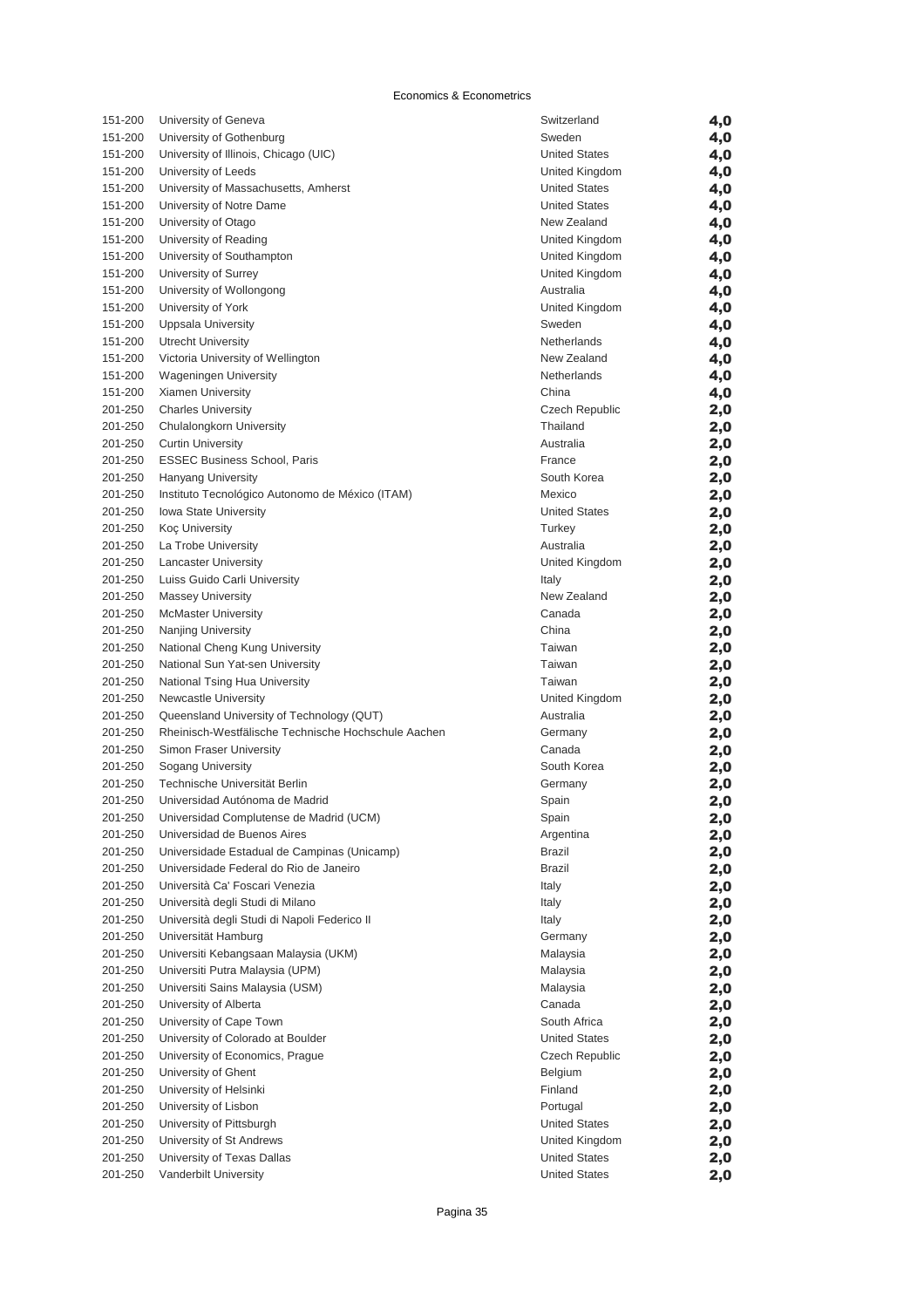| 201-250            | Vilnius Gediminas Technical University                              | Lithuania            | 2,0 |
|--------------------|---------------------------------------------------------------------|----------------------|-----|
| 201-250            | <b>Wuhan University</b>                                             | China                | 2,0 |
| 251-300            | <b>American University</b>                                          | <b>United States</b> | 2,0 |
| 251-300            | Aristotle University of Thessaloniki                                | Greece               | 2,0 |
| 251-300            | Auckland University of Technology                                   | New Zealand          | 2,0 |
| 251-300            | <b>Beijing Normal University</b>                                    | China                | 2,0 |
| 251-300            | Bogaziçi Üniversitesi                                               | Turkey               | 2,0 |
| 251-300            | <b>Cardiff University</b>                                           | United Kingdom       | 2,0 |
| 251-300            | Christian-Albrechts-Universität zu Kiel                             | Germany              | 2,0 |
| 251-300            | City University of New York                                         | <b>United States</b> | 2,0 |
| 251-300            | Eberhard Karls Universität Tübingen                                 | Germany              | 2,0 |
| 251-300            | <b>Emory University</b>                                             | <b>United States</b> | 2,0 |
| 251-300            | Florida State University                                            | <b>United States</b> | 2,0 |
| 251-300            | Heriot-Watt University                                              | United Kingdom       | 2,0 |
| 251-300            | Indian Institute of Technology Bombay (IITB)                        | India                | 2,0 |
| 251-300            | Indian Statistical Institute                                        | India                | 2,0 |
| 251-300            | Jawaharlal Nehru University                                         | India                | 2,0 |
| 251-300            | KIT, Karlsruher Institut für Technologie                            | Germany              | 2,0 |
| 251-300            | KTH, Royal Institute of Technology                                  | Sweden               | 2,0 |
| 251-300            | Kyushu University                                                   | Japan                | 2,0 |
| 251-300            | <b>Macquarie University</b>                                         | Australia            | 2,0 |
| 251-300            | Nankai University                                                   | China                | 2,0 |
| 251-300            | North Carolina State University                                     | <b>United States</b> | 2,0 |
| 251-300            | Norwegian University of Science and Technology                      | Norway               | 2,0 |
| 251-300            | <b>Oxford Brookes University</b>                                    | United Kingdom       | 2,0 |
| 251-300            | Plekhanov Russian University of Economics                           | Russia               | 2,0 |
| 251-300            | Pontificia Universidade Católica do Rio de Janeiro - PUC - Rio      | <b>Brazil</b>        | 2,0 |
| 251-300            | <b>Rice University</b>                                              | <b>United States</b> | 2,0 |
| 251-300            | <b>RMIT University</b>                                              | Australia            | 2,0 |
| 251-300            | Royal Holloway University of London                                 | United Kingdom       | 2,0 |
| 251-300            | Rutgers - The State University of New Jersey, New Brunswick         | <b>United States</b> | 2,0 |
| 251-300            | Saint-Petersburg State University                                   | Russia               | 2,0 |
| 251-300            | SOAS - School of Oriental and African Studies, University of London | United Kingdom       | 2,0 |
| 251-300            | Tokyo Institute of Technology                                       | Japan                | 2,0 |
| 251-300            | Universidad Adolfo Ibáñez                                           | Chile                | 2,0 |
| 251-300            | Universidad Nacional de Colombia                                    | Colombia             | 2,0 |
| 251-300            | Università degli Studi di Torino (UNITO)                            | Italy                | 2,0 |
| 251-300            | Università degli Studi di Trento                                    | Italy                | 2,0 |
| 251-300            | Universität Innsbruck                                               | Austria              | 2,0 |
| 251-300            | Universität Konstanz                                                | Germany              | 2,0 |
| 251-300            | Université Aix-Marseille                                            | France               | 2,0 |
| 251-300            | University of Antwerp                                               | Belgium              |     |
| 251-300            | University of Bergen                                                | Norway               | 2,0 |
|                    | University of Bern                                                  | Switzerland          | 2,0 |
| 251-300            | University of Calgary                                               |                      | 2,0 |
| 251-300<br>251-300 |                                                                     | Canada               | 2,0 |
|                    | University of Canterbury                                            | New Zealand          | 2,0 |
| 251-300            | University of Houston                                               | <b>United States</b> | 2,0 |
| 251-300            | University of Ottawa                                                | Canada               | 2,0 |
| 251-300            | University of Porto                                                 | Portugal             | 2,0 |
| 251-300            | University of Southern Denmark                                      | Denmark              | 2,0 |
| 251-300            | University of Strathclyde                                           | United Kingdom       | 2,0 |
| 251-300            | University of Waikato                                               | New Zealand          | 2,0 |
| 251-300            | Virginia Polytechnic Institute (Virginia Tech)                      | <b>United States</b> | 2,0 |
| 251-300            | Warsaw School of Economics (SGH)                                    | Poland               | 2,0 |
| 251-300            | <b>York University</b>                                              | Canada               | 2,0 |
| 301-350            | Aalborg University                                                  | Denmark              | 2,0 |
| 301-350            | <b>Bilkent University</b>                                           | Turkey               | 2,0 |
| 301-350            | Brigham Young University                                            | <b>United States</b> | 2,0 |
| 301-350            | <b>Brunel University</b>                                            | United Kingdom       | 2,0 |
| 301-350            | Colorado State University                                           | <b>United States</b> | 2,0 |
| 301-350            | Corvinus University of Budapest                                     | Hungary              | 2,0 |
| 301-350            | George Mason University                                             | <b>United States</b> | 2,0 |
| 301-350            | Georgia State University                                            | <b>United States</b> | 2,0 |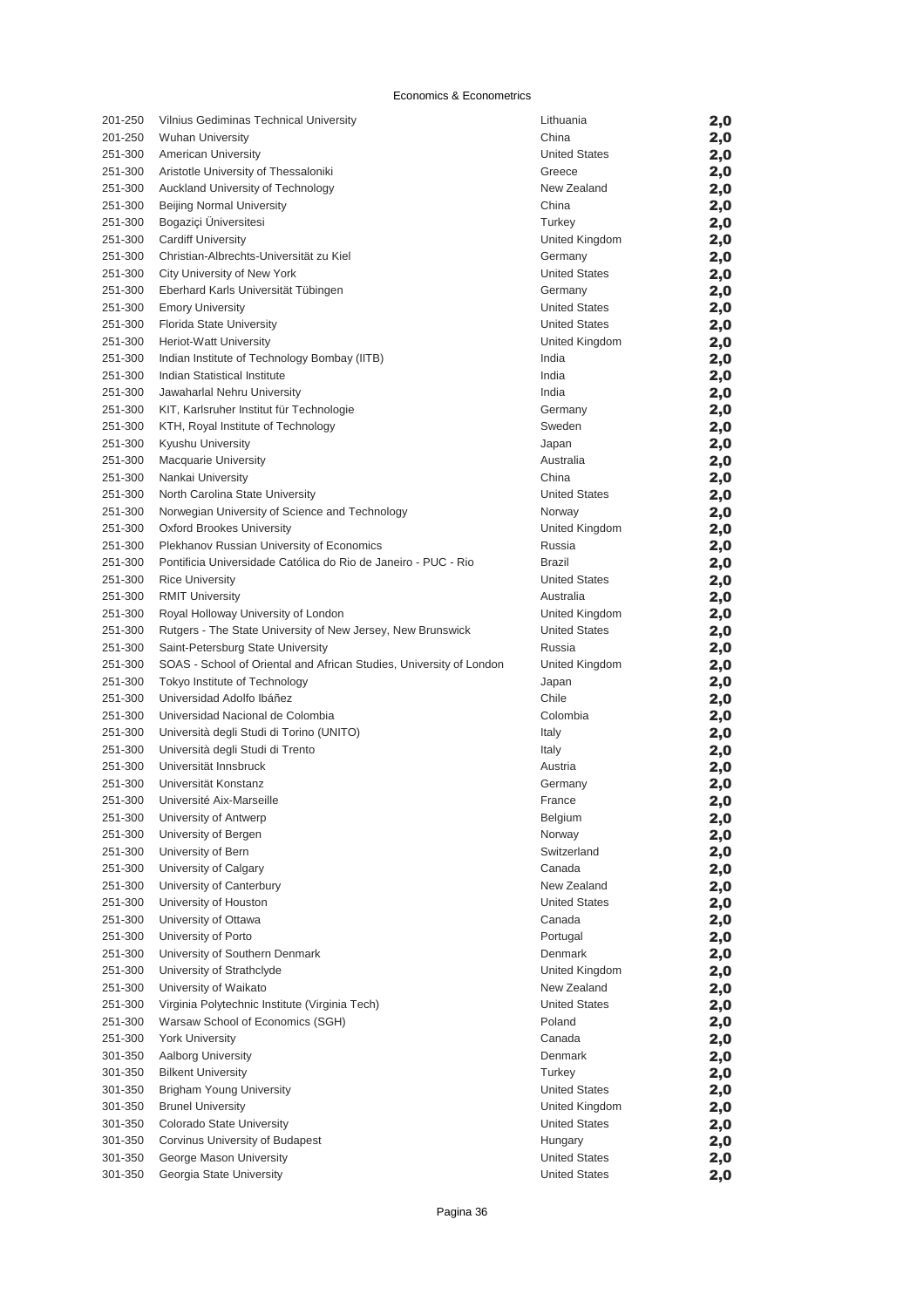| 301-350 | Hokkaido University                                | Japan                | 2,0        |
|---------|----------------------------------------------------|----------------------|------------|
| 301-350 | Johannes Kepler Universität Linz (JKU)             | Austria              | 2,0        |
| 301-350 | <b>Laval University</b>                            | Canada               | 2,0        |
| 301-350 | Loughborough University                            | United Kingdom       | 2,0        |
| 301-350 | Middle East Technical University                   | Turkey               | 2,0        |
| 301-350 | National and Kapodistrian University of Athens     | Greece               | 2,0        |
| 301-350 | National Central University                        | Taiwan               | 2,0        |
| 301-350 | Northeastern University                            | <b>United States</b> | 2,0        |
| 301-350 | Pontificia Universidad Católica del Perú           | Peru                 | 2,0        |
| 301-350 | Scuola Superiore Sant'Anna Pisa                    | Italy                | 2,0        |
| 301-350 | Southwestern University of Finance and Economics   | China                | 2,0        |
| 301-350 | <b>Syracuse University</b>                         | <b>United States</b> | 2,0        |
| 301-350 | Technische Universität Dresden                     | Germany              | 2,0        |
| 301-350 | The University of Georgia                          | <b>United States</b> | 2,0        |
| 301-350 | The University of Sheffield                        | United Kingdom       | 2,0        |
| 301-350 | <b>Tufts University</b>                            | <b>United States</b> | 2,0        |
| 301-350 | Università degli Studi di Firenze (UNIFI)          | Italy                | 2,0        |
| 301-350 | Università degli Studi di Siena (UNISI)            | Italy                | 2,0        |
| 301-350 | Università di Pisa                                 | Italy                | 2,0        |
| 301-350 | Universitat de Valencia                            | Spain                | 2,0        |
| 301-350 | Université du Québec                               | Canada               | 2,0        |
| 301-350 | University of Basel                                | Switzerland          | 2,0        |
| 301-350 | University of East Anglia (UEA)                    | United Kingdom       | 2,0        |
| 301-350 | University of Indonesia                            | Indonesia            | 2,0        |
| 301-350 | University of International Business and Economics | China                | 2,0        |
| 301-350 | University of Iowa                                 | <b>United States</b> | 2,0        |
| 301-350 | University of Kent                                 | United Kingdom       | 2,0        |
| 301-350 | University of Leicester                            | United Kingdom       | 2,0        |
| 301-350 | University of Macau                                | Macau                | 2,0        |
| 301-350 | University of Milano-Bicocca                       | Italy                | 2,0        |
| 301-350 | University of Pretoria                             | South Africa         | 2,0        |
| 301-350 | University of South Australia (UniSA)              | Australia            | 2,0        |
| 301-350 | University of Stirling                             | United Kingdom       |            |
| 301-350 | University of the Philippines                      | Philippines          | 2,0<br>2,0 |
| 301-350 |                                                    | Finland              |            |
| 301-350 | University of Turku<br>University of Utah          | <b>United States</b> | 2,0        |
| 301-350 |                                                    | Poland               | 2,0        |
| 301-350 | University of Warsaw                               | Canada               | 2,0        |
|         | University of Waterloo                             |                      | 2,0        |
| 301-350 | Xi'an Jiaotong University                          | China                | 2,0        |
| 351-400 | American University of Beirut (AUB)                | Lebanon              | 2,0        |
| 351-400 | Beijing Institute of Technology                    | China                | 2,0        |
| 351-400 | Ben Gurion University of The Negev                 | Israel               | 2,0        |
| 351-400 | <b>Cairo University</b>                            | Egypt                | 2,0        |
| 351-400 | Central University of Finance and Economics        | China                | 2,0        |
| 351-400 | <b>Cranfield University</b>                        | United Kingdom       | 2,0        |
| 351-400 | Florida International University                   | <b>United States</b> | 2,0        |
| 351-400 | Fordham University                                 | <b>United States</b> | 2,0        |
| 351-400 | <b>Griffith University</b>                         | Australia            | 2,0        |
| 351-400 | Harbin Institute of Technology                     | China                | 2,0        |
| 351-400 | Hong Kong Baptist University (HKBU)                | Hong Kong            | 2,0        |
| 351-400 | Huazhong University of Science and Technology      | China                | 2,0        |
| 351-400 | Indian Institute of Technology Kharagpur (IITKGP)  | India                | 2,0        |
| 351-400 | International Islamic University Malaysia (IIUM)   | Malaysia             | 2,0        |
| 351-400 | Jadavpur University                                | India                | 2,0        |
| 351-400 | King Saud University (KSU)                         | Saudi Arabia         | 2,0        |
| 351-400 | Kingston University, London                        | United Kingdom       | 2,0        |
| 351-400 | Lahore University of Management Sciences (LUMS)    | Pakistan             | 2,0        |
| 351-400 | Leiden University                                  | Netherlands          | 2,0        |
| 351-400 | Pontificia Universidad Javeriana                   | Colombia             | 2,0        |
| 351-400 | Sabanci University                                 | Turkey               | 2,0        |
| 351-400 | <b>Stellenbosch University</b>                     | South Africa         | 2,0        |
| 351-400 | <b>Technical University of Denmark</b>             | Denmark              | 2,0        |
| 351-400 | Technische Universität Dortmund                    | Germany              | 2,0        |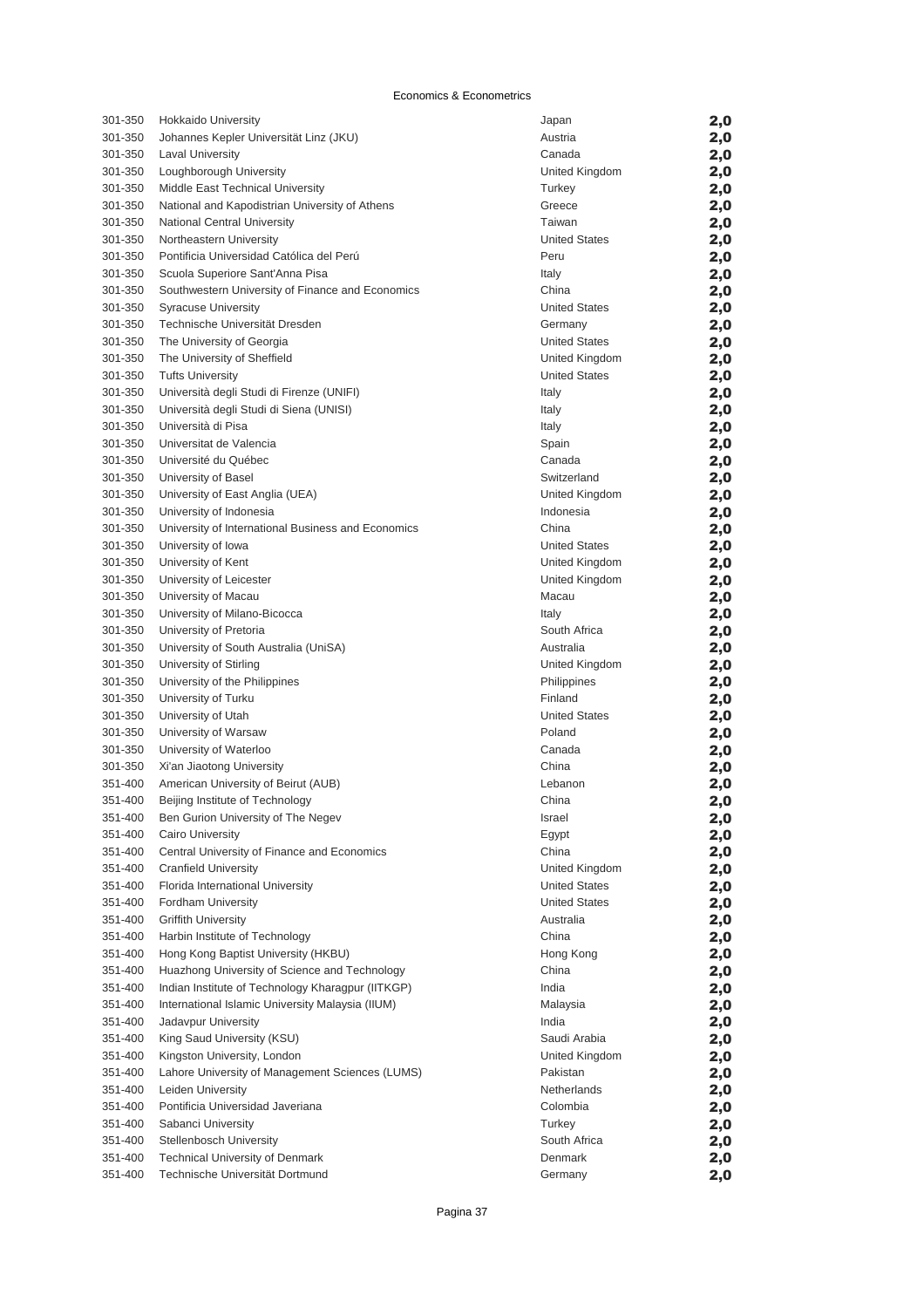| 351-400 | <b>Temple University</b>                                            | <b>United States</b>        | 2,0 |
|---------|---------------------------------------------------------------------|-----------------------------|-----|
| 351-400 | <b>Tongji University</b>                                            | China                       | 2,0 |
| 351-400 | Universidad de Alicante                                             | Spain                       | 2,0 |
| 351-400 | Universidad de San Andrés                                           | Argentina                   | 2,0 |
| 351-400 | Universidad del Rosario                                             | Colombia                    | 2,0 |
| 351-400 | Universidad EAFIT                                                   | Colombia                    | 2,0 |
| 351-400 | Universidade de Brasilia                                            | <b>Brazil</b>               | 2,0 |
| 351-400 | Universidade Federal do Rio Grande Do Sul                           | <b>Brazil</b>               | 2,0 |
| 351-400 | Universität Freiburg                                                | Germany                     | 2,0 |
| 351-400 | Universität Hohenheim                                               | Germany                     | 2,0 |
| 351-400 | Université de Montpellier                                           | France                      | 2,0 |
| 351-400 | Université de Strasbourg                                            | France                      | 2,0 |
| 351-400 | Université Grenoble-Alpes (UGA)                                     | France                      | 2,0 |
| 351-400 | Universiti Teknologi MARA (UiTM)                                    | Malaysia                    | 2,0 |
| 351-400 | Universiti Utara Malaysia (UUM)                                     | Malaysia                    | 2,0 |
| 351-400 | University at Buffalo SUNY                                          | <b>United States</b>        | 2,0 |
| 351-400 | University of Aberdeen                                              | United Kingdom              | 2,0 |
| 351-400 | University of Calcutta                                              | India                       | 2,0 |
| 351-400 | University of California, Riverside (UCR)                           | <b>United States</b>        | 2,0 |
| 351-400 | University of California, Santa Cruz (UCSC)                         | <b>United States</b>        | 2,0 |
| 351-400 | University of Guelph                                                | Canada                      | 2,0 |
| 351-400 | University of Liverpool                                             | United Kingdom              | 2,0 |
| 351-400 | University of Ljubljana                                             | Slovenia                    | 2,0 |
| 351-400 | University of Missouri, Columbia                                    | <b>United States</b>        | 2,0 |
| 351-400 | University of Tasmania                                              | Australia                   | 2,0 |
| 351-400 | University of Tennessee                                             | <b>United States</b>        | 2,0 |
| 351-400 | University of Tsukuba                                               | Japan                       | 2,0 |
| 351-400 | Vrije Universiteit Brussel (VUB)                                    | Belgium                     | 2,0 |
| 351-400 | Westfälische Wilhelms-Universität Münster                           | Germany                     | 2,0 |
| 401-450 | Birkbeck College, University of London                              | United Kingdom              | 2,0 |
| 401-450 | Chalmers University of Technology                                   | Sweden                      | 2,0 |
| 401-450 | <b>EMLYON Business School</b>                                       | France                      | 2,0 |
| 401-450 | Financial University under the Government of the Russian Federation | Russia                      | 2,0 |
| 401-450 | Grenoble Ecole de Management                                        | France                      |     |
| 401-450 | Indian Institute of Technology Madras (IITM)                        | India                       | 2,0 |
| 401-450 | Indira Gandhi Institute of Development and Research                 | India                       | 2,0 |
| 401-450 | ISCTE - Instituto Universitario de Lisboa                           | Portugal                    | 2,0 |
| 401-450 | Karl-Franzens-Universität Graz                                      | Austria                     | 2,0 |
|         |                                                                     | Russia                      | 2,0 |
| 401-450 | Kazan Federal University                                            |                             | 2,0 |
| 401-450 | King Abdul Aziz University (KAU)                                    | Saudi Arabia<br>South Korea | 2,0 |
| 401-450 | Kyung Hee University                                                |                             | 2,0 |
| 401-450 | Leibniz Universität Hannover                                        | Germany                     | 2,0 |
| 401-450 | Lingnan University (Hong Kong)                                      | Hong Kong                   | 2,0 |
| 401-450 | National Chung Cheng University                                     | Taiwan                      | 2,0 |
| 401-450 | National Chung Hsing University                                     | Taiwan                      | 2,0 |
| 401-450 | National Technical University of Athens                             | Greece                      | 2,0 |
| 401-450 | National University of Ireland, Galway (NUIG)                       | Ireland                     | 2,0 |
| 401-450 | <b>New School University</b>                                        | <b>United States</b>        | 2,0 |
| 401-450 | Northumbria University at Newcastle                                 | United Kingdom              | 2,0 |
| 401-450 | Nottingham Trent University                                         | United Kingdom              | 2,0 |
| 401-450 | Quaid-i-azam University                                             | Pakistan                    | 2,0 |
| 401-450 | Ritsumeikan University                                              | Japan                       | 2,0 |
| 401-450 | <b>Shandong University</b>                                          | China                       | 2,0 |
| 401-450 | Tallinn University of Technology                                    | Estonia                     | 2,0 |
| 401-450 | <b>Tamkang University</b>                                           | Taiwan                      | 2,0 |
| 401-450 | <b>Thammasat University</b>                                         | Thailand                    | 2,0 |
| 401-450 | United Arab Emirates University                                     | United Arab Emirates        | 2,0 |
| 401-450 | Universidad de Granada                                              | Spain                       | 2,0 |
| 401-450 | Universidad de Zaragoza                                             | Spain                       | 2,0 |
| 401-450 | Universidad Diego Portales                                          | Chile                       | 2,0 |
| 401-450 | Universidad Nacional de La Plata                                    | Argentina                   | 2,0 |
| 401-450 | Universidade Catolica Portuguesa, Lisboa                            | Portugal                    | 2,0 |
| 401-450 | Universidade Federal de Minas Gerais                                | <b>Brazil</b>               | 2,0 |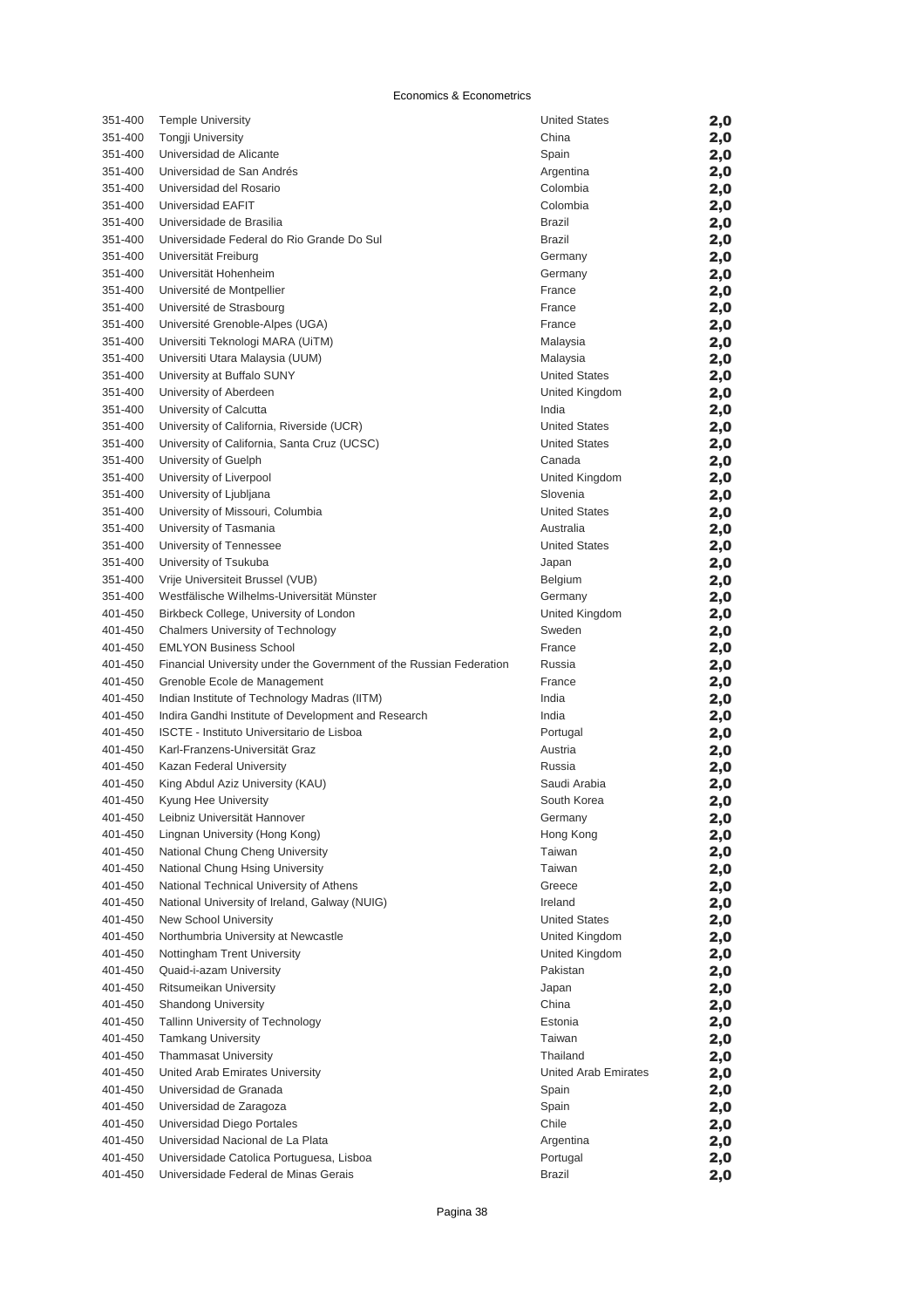| 401-450 | Università degli Studi di Pavia (UNIPV)             | Italy                                        | 2,0 |
|---------|-----------------------------------------------------|----------------------------------------------|-----|
| 401-450 | Università degli Studi Roma Tre                     | Italy                                        | 2,0 |
| 401-450 | Universitö della Svizzera italiana                  | Switzerland                                  | 2,0 |
| 401-450 | University of Central Florida                       | <b>United States</b>                         | 2,0 |
| 401-450 | University of Dhaka                                 | Bangladesh                                   | 2,0 |
| 401-450 | University of Minho                                 | Portugal                                     | 2,0 |
| 401-450 | University of Newcastle                             | Australia                                    | 2,0 |
| 401-450 | University of Patras                                | Greece                                       | 2,0 |
| 401-450 | University of South Carolina at Columbia            | <b>United States</b>                         | 2,0 |
| 401-450 | University of The Witwatersrand                     | South Africa                                 | 2,0 |
| 401-450 | University of Victoria                              | Canada                                       | 2,0 |
| 401-450 | Victoria University                                 | Australia                                    | 2,0 |
| 401-450 | Washington State University                         | <b>United States</b>                         | 2,0 |
| 451-500 | Asian Institute of Technology, Thailand             | Thailand                                     | 2,0 |
| 451-500 | Babes-Bolyai University                             | Romania                                      | 2,0 |
| 451-500 | Case Western Reserve University                     | <b>United States</b>                         | 2,0 |
| 451-500 | Chung-Ang University                                | South Korea                                  | 2,0 |
| 451-500 | <b>Clemson University</b>                           | <b>United States</b>                         | 2,0 |
| 451-500 | <b>COMSATS Institute of Information Technology</b>  | Pakistan                                     | 2,0 |
| 451-500 | <b>Drexel University</b>                            | <b>United States</b>                         | 2,0 |
| 451-500 | Ewha Womans University                              | South Korea                                  | 2,0 |
| 451-500 | Feng Chia University                                | Taiwan                                       | 2,0 |
| 451-500 | Hiroshima University                                | Japan                                        | 2,0 |
| 451-500 | HUFS - Hankuk (Korea) University of Foreign Studies | South Korea                                  | 2,0 |
| 451-500 | Indian Institute of Management (IIM)                | India                                        | 2,0 |
| 451-500 | Indian School of Business                           | India                                        | 2,0 |
| 451-500 | <b>Istanbul Technical University</b>                | Turkey                                       | 2,0 |
| 451-500 | Linköping University                                | Sweden                                       | 2,0 |
| 451-500 | National Taipei University                          | Taiwan                                       | 2,0 |
| 451-500 | Oklahoma State University                           | <b>United States</b>                         | 2,0 |
| 451-500 | Oregon State University                             | <b>United States</b>                         | 2,0 |
| 451-500 | <b>Pusan National University</b>                    | South Korea                                  | 2,0 |
| 451-500 | <b>Qatar University</b>                             | Qatar                                        | 2,0 |
| 451-500 | Queen's University of Belfast                       | United Kingdom                               | 2,0 |
| 451-500 | Radboud University Nijmegen                         | Netherlands                                  | 2,0 |
| 451-500 | Rensselaer Polytechnic Institute                    | <b>United States</b>                         | 2,0 |
| 451-500 | Shanghai University                                 | China                                        | 2,0 |
| 451-500 | Southern Methodist University                       | <b>United States</b>                         | 2,0 |
| 451-500 | Technion - Israel Institute of Technology           | Israel                                       | 2,0 |
| 451-500 | Universidad de la República (UdelaR)                | Uruguay                                      | 2,0 |
| 451-500 | Universidad de Santiago de Chile (USACH)            | Chile                                        | 2,0 |
| 451-500 | Universidad del Pais Vasco                          | Spain                                        | 2,0 |
| 451-500 | Universidad Rey Juan Carlos                         | Spain                                        | 2,0 |
| 451-500 | Universidade de Santiago de Compostela              | Spain                                        | 2,0 |
| 451-500 | Università degli Studi di Salerno                   | Italy                                        |     |
| 451-500 | Universitas Gadjah Mada                             | Indonesia                                    | 2,0 |
| 451-500 | Universität Bremen                                  | Germany                                      | 2,0 |
| 451-500 | Universität Jena                                    | Germany                                      | 2,0 |
|         | Université Nice Sophia-Antipolis                    |                                              | 2,0 |
| 451-500 |                                                     | France                                       | 2,0 |
| 451-500 | Université Paris Ouest Nanterre La Défense          | France                                       | 2,0 |
| 451-500 | University of Alabama                               | <b>United States</b><br><b>United States</b> | 2,0 |
| 451-500 | University of Connecticut                           |                                              | 2,0 |
| 451-500 | University of Cyprus                                | Cyprus                                       | 2,0 |
| 451-500 | University of Hawaii at Mānoa                       | <b>United States</b>                         | 2,0 |
| 451-500 | University of Johannesburg                          | South Africa                                 | 2,0 |
| 451-500 | University of Kentucky                              | <b>United States</b>                         | 2,0 |
| 451-500 | University of Luxembourg                            | Luxembourg                                   | 2,0 |
| 451-500 | University of Manitoba                              | Canada                                       | 2,0 |
| 451-500 | University of Massachusetts, Boston                 | <b>United States</b>                         | 2,0 |
| 451-500 | University of New England                           | Australia                                    | 2,0 |
| 451-500 | University of Oregon                                | <b>United States</b>                         | 2,0 |
| 451-500 | Verona University                                   | Italy                                        | 2,0 |
| 451-500 | Yokohama National University                        | Japan                                        | 2,0 |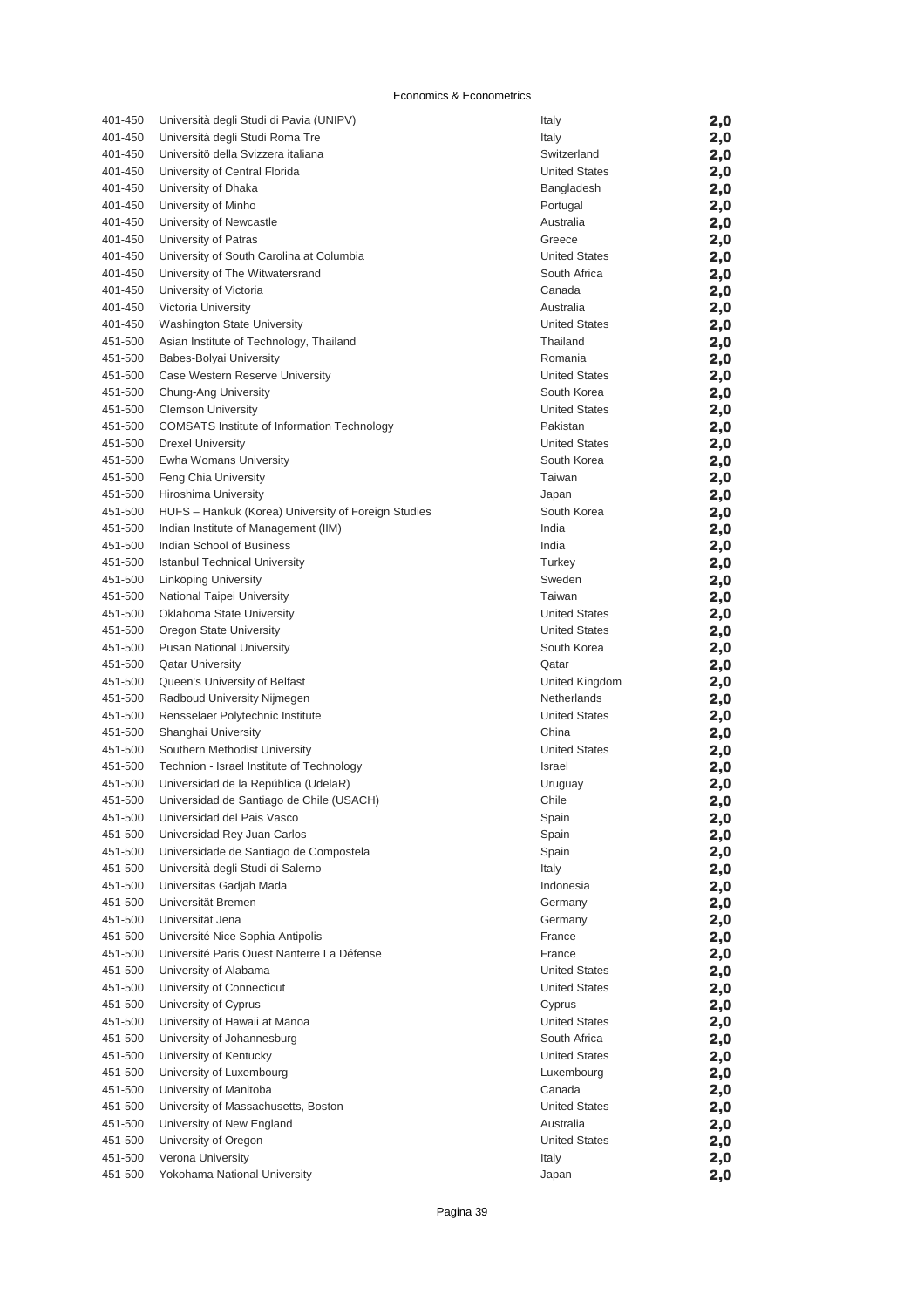|                | Top 300 Universities - Education                         |                      |              |
|----------------|----------------------------------------------------------|----------------------|--------------|
| 2019           | <b>Institution</b>                                       | <b>Location</b>      | <b>Score</b> |
| 1              | UCL Institute of Education   University College London   | United Kingdom       | 14,0         |
| $\overline{c}$ | <b>Harvard University</b>                                | <b>United States</b> | 14,0         |
| 3              | <b>Stanford University</b>                               | <b>United States</b> | 14,0         |
| 4              | University of Oxford                                     | United Kingdom       | 14,0         |
| 5              | University of Cambridge                                  | United Kingdom       | 14,0         |
| 6              | University of Hong Kong (HKU)                            | Hong Kong            | 14,0         |
| $\overline{7}$ | University of Toronto                                    | Canada               | 14,0         |
| 8              | University of California, Berkeley (UCB)                 | <b>United States</b> | 14,0         |
| 9              | Columbia University                                      | <b>United States</b> | 14,0         |
| 10             | University of California, Los Angeles (UCLA)             | <b>United States</b> | 14,0         |
| 11             | University of Michigan                                   | <b>United States</b> | 12,0         |
| 12             | The University of Sydney                                 | Australia            | 12,0         |
| 13             | University of British Columbia                           | Canada               | 12,0         |
| $14 =$         | Nanyang Technological University (NTU)                   | Singapore            | 12,0         |
| $14=$          | The University of Melbourne                              | Australia            | 12,0         |
| 16             | <b>Monash University</b>                                 | Australia            | 12,0         |
| 17             | University of Wisconsin-Madison                          | <b>United States</b> | 12,0         |
| 18             | Michigan State University                                | <b>United States</b> | 12,0         |
| 19             | The University of Queensland (UQ)                        | Australia            | 12,0         |
| 20             | The Hong Kong Institute of Education                     | Hong Kong            | 12,0         |
| 21             | University of Edinburgh                                  | United Kingdom       | 10,0         |
| 22             | King's College London (KCL)                              | United Kingdom       | 10,0         |
| 23             | Vanderbilt University                                    | <b>United States</b> | 10,0         |
| 24             | Johns Hopkins University                                 | <b>United States</b> | 10,0         |
| 25             | <b>McGill University</b>                                 | Canada               | 10,0         |
| 26             | The University of Auckland                               | New Zealand          | 10,0         |
| 27             | <b>Deakin University</b>                                 | Australia            | 10,0         |
| 28             | Pennsylvania State University                            | <b>United States</b> | 10,0         |
| 29             | <b>Beijing Normal University</b>                         | China                | 10,0         |
| 30             | University of Helsinki                                   | Finland              | 10,0         |
| 31             | University of Illinois at Urbana-Champaign               | <b>United States</b> | 8,0          |
| 32             | <b>Boston College</b>                                    | <b>United States</b> |              |
| 33             | <b>Utrecht University</b>                                | Netherlands          | 8,0          |
| $34 =$         |                                                          | United Kingdom       | 8,0          |
| $34 =$         | The University of Manchester<br>University of Washington | <b>United States</b> | 8,0          |
| $36=$          | Katholieke Universiteit Leuven                           |                      | 8,0          |
|                |                                                          | <b>Belgium</b>       | 8,0          |
| $36=$          | University of Amsterdam                                  | Netherlands          | 8,0          |
| $36=$          | University of Birmingham                                 | United Kingdom       | 8,0          |
| $36=$          | University of Pennsylvania                               | <b>United States</b> | 8,0          |
| 40             | University of Oslo                                       | Norway               | 8,0          |
| $41 =$         | University of Chicago                                    | <b>United States</b> | 6,0          |
| $41 =$         | University of Twente                                     | Netherlands          | 6,0          |
| $43=$          | National Taiwan Normal University                        | Taiwan               | 6,0          |
| $43=$          | The Chinese University of Hong Kong (CUHK)               | Hong Kong            | 6,0          |
| $43=$          | The University of Nottingham                             | United Kingdom       | 6,0          |
| 46             | University of Texas at Austin                            | <b>United States</b> | 6,0          |
| 47             | University of Alberta                                    | Canada               | 6,0          |
| 48             | New York University (NYU)                                | <b>United States</b> | 6,0          |
| $49=$          | University of Bristol                                    | United Kingdom       | 6,0          |
| $49=$          | University of Glasgow                                    | United Kingdom       | 6,0          |
| 51-100         | <b>Aarhus University</b>                                 | Denmark              | 4,0          |
| 51-100         | Arizona State University                                 | <b>United States</b> | 4,0          |
| 51-100         | Australian National University (ANU)                     | Australia            | 4,0          |
| 51-100         | <b>Boston University</b>                                 | <b>United States</b> | 4,0          |
| 51-100         | <b>Brown University</b>                                  | <b>United States</b> | 4,0          |
| 51-100         | <b>Cornell University</b>                                | <b>United States</b> | 4,0          |
| 51-100         | <b>Curtin University</b>                                 | Australia            | 4,0          |
| 51-100         | Durham University                                        | United Kingdom       | 4,0          |
| 51-100         | Florida State University                                 | <b>United States</b> | 4,0          |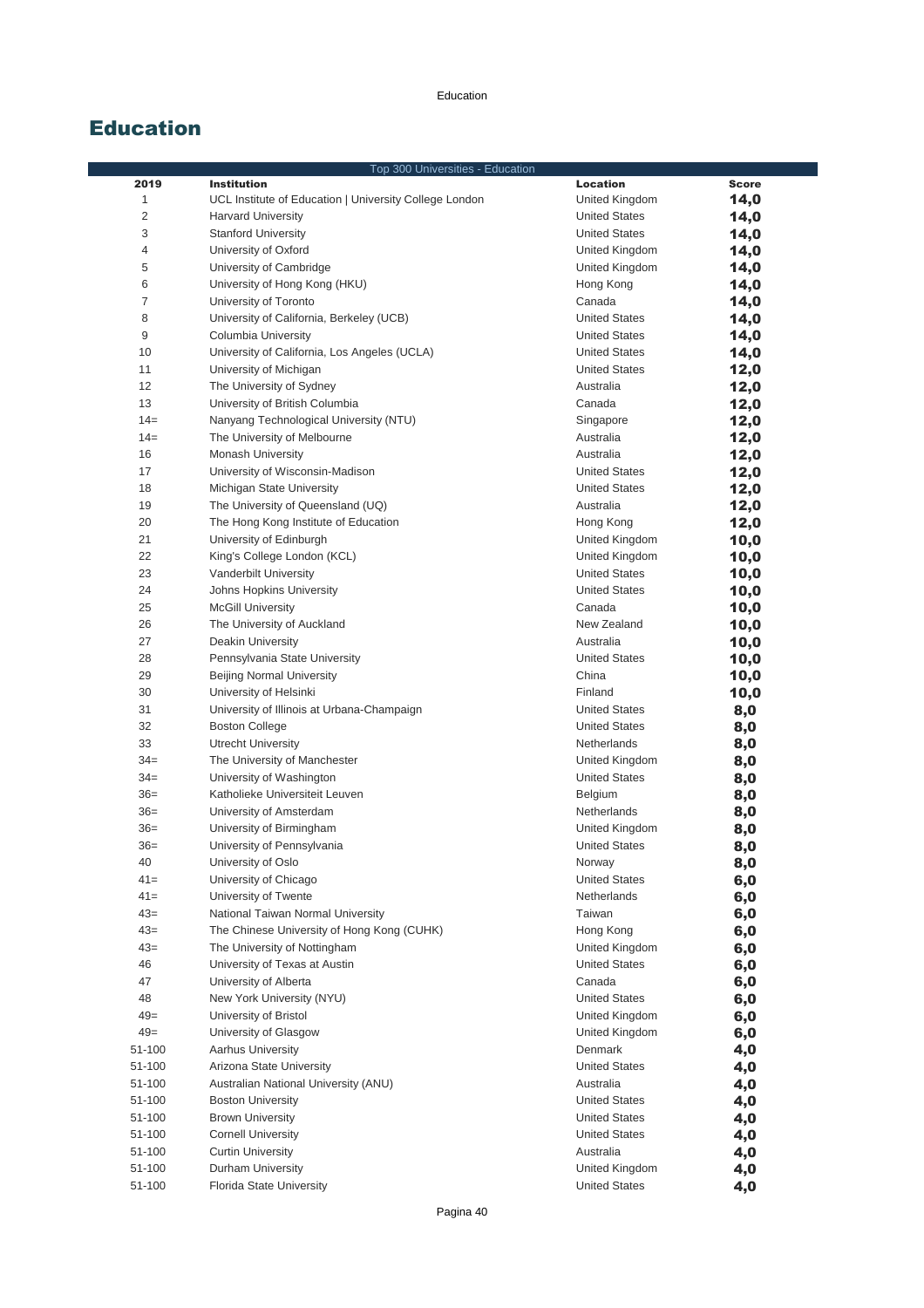| 51-100             | Freie Universität Berlin                                        | Germany                             | 4,0        |
|--------------------|-----------------------------------------------------------------|-------------------------------------|------------|
| 51-100             | Humboldt-Universität zu Berlin                                  | Germany                             | 4,0        |
| 51-100             | Indiana University Bloomington                                  | <b>United States</b>                | 4,0        |
| 51-100             | Korea University                                                | South Korea                         | 4,0        |
| 51-100             | Leiden University                                               | Netherlands                         | 4,0        |
| 51-100             | <b>Maastricht University</b>                                    | Netherlands                         | 4,0        |
| 51-100             | <b>Macquarie University</b>                                     | Australia                           | 4,0        |
| 51-100             | National Taiwan University of Science and Technology            | Taiwan                              | 4,0        |
| 51-100             | Northwestern University                                         | <b>United States</b>                | 4,0        |
| 51-100             | Ohio State University, Columbus                                 | <b>United States</b>                | 4,0        |
| 51-100             | <b>Peking University</b>                                        | China                               | 4,0        |
| 51-100             | Pontificia Universidad Católica de Chile                        | Chile                               | 4,0        |
| 51-100             | Queensland University of Technology (QUT)                       | Australia                           | 4,0        |
| 51-100             | <b>RMIT University</b>                                          | Australia                           | 4,0        |
| 51-100             | Seoul National University (SNU)                                 | South Korea                         | 4,0        |
| 51-100             | Stockholm University                                            | Sweden                              | 4,0        |
| 51-100             | The Open University                                             | United Kingdom                      | 4,0        |
| 51-100             | The University of Georgia                                       | <b>United States</b>                | 4,0        |
| 51-100             | The University of New South Wales (UNSW)                        | Australia                           | 4,0        |
| 51-100<br>51-100   | The University of Tokyo<br>The University of Warwick            | Japan                               | 4,0        |
| 51-100             | The University of Western Australia (UWA)                       | United Kingdom<br>Australia         | 4,0        |
| 51-100             | Trinity College Dublin (TCD)                                    | Ireland                             | 4,0<br>4,0 |
| 51-100             | Universidad Nacional Autónoma de México (UNAM)                  | Mexico                              | 4,0        |
| 51-100             | Universitat Autónoma de Barcelona                               | Spain                               | 4,0        |
| 51-100             | Universitat de Barcelona (UB)                                   | Spain                               | 4,0        |
| 51-100             | Universiti Malaya (UM)                                          | Malaysia                            | 4,0        |
| 51-100             | University of California, San Diego (UCSD)                      | <b>United States</b>                | 4,0        |
| 51-100             | University of Cape Town                                         | South Africa                        | 4,0        |
| 51-100             | University of Ghent                                             | <b>Belgium</b>                      | 4,0        |
| 51-100             | University of Groningen                                         | Netherlands                         | 4,0        |
| 51-100             | University of Illinois, Chicago (UIC)                           | <b>United States</b>                | 4,0        |
| 51-100             | University of Iowa                                              | <b>United States</b>                | 4,0        |
| 51-100             | University of Leeds                                             | United Kingdom                      | 4,0        |
| 51-100             | University of Minnesota                                         | <b>United States</b>                | 4,0        |
| 51-100             | University of Newcastle                                         | Australia                           | 4,0        |
| 51-100             | University of North Carolina, Chapel Hill                       | <b>United States</b>                | 4,0        |
| 51-100             | University of Otago                                             | New Zealand                         | 4,0        |
| 51-100             | University of Southampton                                       | United Kingdom                      | 4,0        |
| 51-100             | University of Southern California                               | <b>United States</b>                | 4,0        |
| 51-100             | University of Virginia                                          | <b>United States</b>                | 4,0        |
| 101-150            | <b>Cardiff University</b>                                       | United Kingdom                      | 2,0        |
| 101-150            | Delft University of Technology                                  | Netherlands                         | 2,0        |
| 101-150            | <b>Duke University</b>                                          | <b>United States</b>                | 2,0        |
| 101-150            | East China Normal University                                    | China                               | 2,0        |
| 101-150            | <b>Flinders University</b>                                      | Australia                           | 2,0        |
| 101-150            | George Washington University                                    | <b>United States</b>                | 2,0        |
| 101-150            | <b>Griffith University</b>                                      | Australia                           | 2,0        |
| 101-150            | <b>Lancaster University</b>                                     | United Kingdom                      | 2,0        |
| 101-150            | Ludwig-Maximilians-Universität München                          | Germany                             | 2,0        |
| 101-150            | <b>Massey University</b>                                        | New Zealand                         | 2,0        |
| 101-150            | Middle East Technical University                                | Turkey                              | 2,0        |
| 101-150            | National Research University - Higher School of Economics (HSE) | Russia                              | 2,0        |
| 101-150            | <b>Purdue University</b><br>Radboud University Nijmegen         | <b>United States</b><br>Netherlands | 2,0        |
| 101-150<br>101-150 | Ruprecht-Karls-Universität Heidelberg                           | Germany                             | 2,0        |
| 101-150            | Rutgers - The State University of New Jersey, New Brunswick     | <b>United States</b>                | 2,0        |
| 101-150            | <b>Simon Fraser University</b>                                  | Canada                              | 2,0        |
| 101-150            | The University of Adelaide                                      | Australia                           | 2,0<br>2,0 |
| 101-150            | The University of Sheffield                                     | United Kingdom                      | 2,0        |
| 101-150            | Universidad de Buenos Aires                                     | Argentina                           | 2,0        |
| 101-150            | Universidad de Chile                                            | Chile                               | 2,0        |
| 101-150            | Universidade de São Paulo (USP)                                 | Brazil                              | 2,0        |
|                    |                                                                 |                                     |            |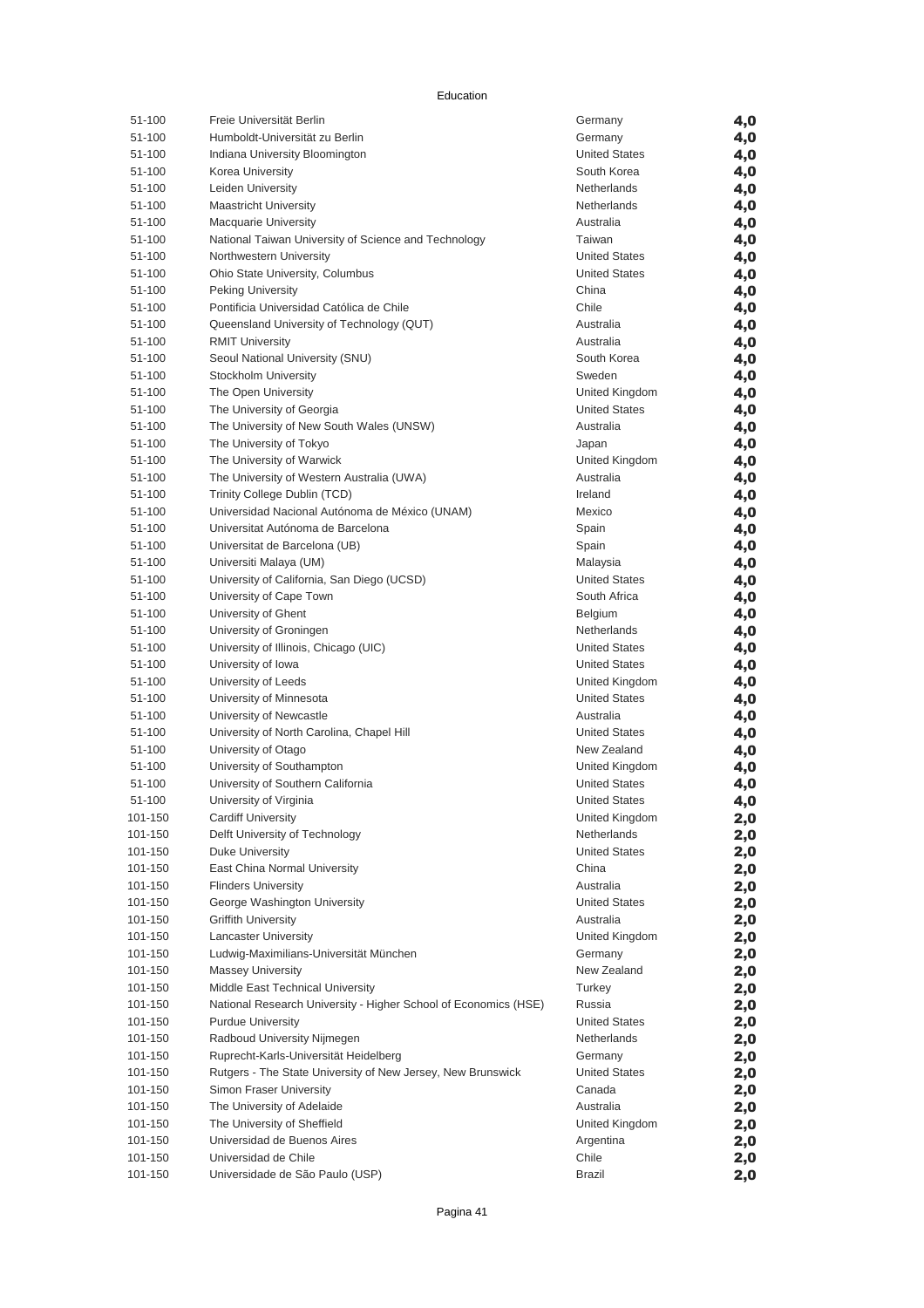| 101-150 | Universität Hamburg                                 | Germany              | 2,0 |
|---------|-----------------------------------------------------|----------------------|-----|
| 101-150 | Université de Montréal                              | Canada               | 2,0 |
| 101-150 | Universiti Kebangsaan Malaysia (UKM)                | Malaysia             | 2,0 |
| 101-150 | University College Dublin (UCD)                     | Ireland              | 2,0 |
| 101-150 | University of Aberdeen                              | United Kingdom       | 2,0 |
| 101-150 | University of Arizona                               | <b>United States</b> | 2,0 |
| 101-150 | University of Bath                                  | United Kingdom       | 2,0 |
| 101-150 | University of Calgary                               | Canada               | 2,0 |
| 101-150 | University of California, Davis (UCD)               | <b>United States</b> | 2,0 |
| 101-150 | University of Colorado at Boulder                   | <b>United States</b> | 2,0 |
| 101-150 | University of Copenhagen                            | Denmark              | 2,0 |
| 101-150 | University of Exeter                                | United Kingdom       | 2,0 |
| 101-150 | University of Florida                               | <b>United States</b> | 2,0 |
| 101-150 | University of Gothenburg                            | Sweden               | 2,0 |
| 101-150 | University of Jyväskylä                             | Finland              | 2,0 |
| 101-150 | University of Leicester                             | United Kingdom       | 2,0 |
| 101-150 | University of Limerick (UL)                         | Ireland              | 2,0 |
| 101-150 | University of Maryland, College Park                | <b>United States</b> | 2,0 |
| 101-150 | University of Ottawa                                | Canada               | 2,0 |
| 101-150 | University of Pittsburgh                            | <b>United States</b> | 2,0 |
| 101-150 | University of Porto                                 | Portugal             | 2,0 |
| 101-150 | University of South Australia (UniSA)               | Australia            | 2,0 |
| 101-150 | University of Technology Sydney (UTS)               | Australia            | 2,0 |
| 101-150 | University of Turku                                 | Finland              | 2,0 |
| 101-150 | University of Waikato                               | New Zealand          | 2,0 |
| 101-150 | University of Wollongong                            | Australia            | 2,0 |
| 101-150 | University of York                                  | United Kingdom       | 2,0 |
| 101-150 | University of Zurich                                | Switzerland          | 2,0 |
| 101-150 | Uppsala University                                  | Sweden               | 2,0 |
| 101-150 | Victoria University of Wellington                   | New Zealand          | 2,0 |
| 101-150 | <b>Western Sydney University</b>                    | Australia            | 2,0 |
| 151-200 | Australian Catholic University                      | Australia            | 2,0 |
| 151-200 | City University of New York                         | <b>United States</b> | 2,0 |
| 151-200 | Eberhard Karls Universität Tübingen                 | Germany              | 2,0 |
| 151-200 | Georgetown University                               | <b>United States</b> | 2,0 |
| 151-200 | Hebrew University of Jerusalem                      | Israel               | 2,0 |
| 151-200 | King Saud University (KSU)                          | Saudi Arabia         | 2,0 |
| 151-200 | Kyoto University                                    | Japan                | 2,0 |
| 151-200 | La Trobe University                                 | Australia            | 2,0 |
| 151-200 | Linköping University                                | Sweden               | 2,0 |
| 151-200 | Lomonosov Moscow State University                   | Russia               | 2,0 |
| 151-200 | Manchester Metropolitan University                  | United Kingdom       | 2,0 |
| 151-200 | National Cheng Kung University                      | Taiwan               | 2,0 |
| 151-200 | <b>Newcastle University</b>                         | United Kingdom       | 2,0 |
| 151-200 | <b>Oxford Brookes University</b>                    | United Kingdom       | 2,0 |
| 151-200 | Rheinisch-Westfälische Technische Hochschule Aachen | Germany              | 2,0 |
| 151-200 | Sapienza - Università di Roma                       | Italy                | 2,0 |
| 151-200 | <b>Temple University</b>                            | <b>United States</b> | 2,0 |
| 151-200 | <b>Texas A&amp;M University</b>                     | <b>United States</b> | 2,0 |
| 151-200 | <b>Tsinghua University</b>                          | China                | 2,0 |
| 151-200 | Universidad Autónoma de Madrid                      | Spain                | 2,0 |
| 151-200 | Universidad Complutense de Madrid (UCM)             | Spain                | 2,0 |
| 151-200 | Universidad de Granada                              | Spain                | 2,0 |
| 151-200 | Universidade Estadual de Campinas (Unicamp)         | Brazil               | 2,0 |
| 151-200 | Università degli Studi di Padova (UNIPD)            | Italy                | 2,0 |
| 151-200 | Università di Bologna (UNIBO)                       | Italy                | 2,0 |
| 151-200 | Universität Wien                                    | Austria              | 2,0 |
| 151-200 | Université Catholique de Louvain (UCL)              | Belgium              | 2,0 |
| 151-200 | Université du Québec                                | Canada               | 2,0 |
| 151-200 | Universiti Putra Malaysia (UPM)                     | Malaysia             | 2,0 |
| 151-200 | Universiti Sains Malaysia (USM)                     | Malaysia             | 2,0 |
| 151-200 | University College Cork (UCC)                       | Ireland              | 2,0 |
| 151-200 | University of Antwerp                               | Belgium              | 2,0 |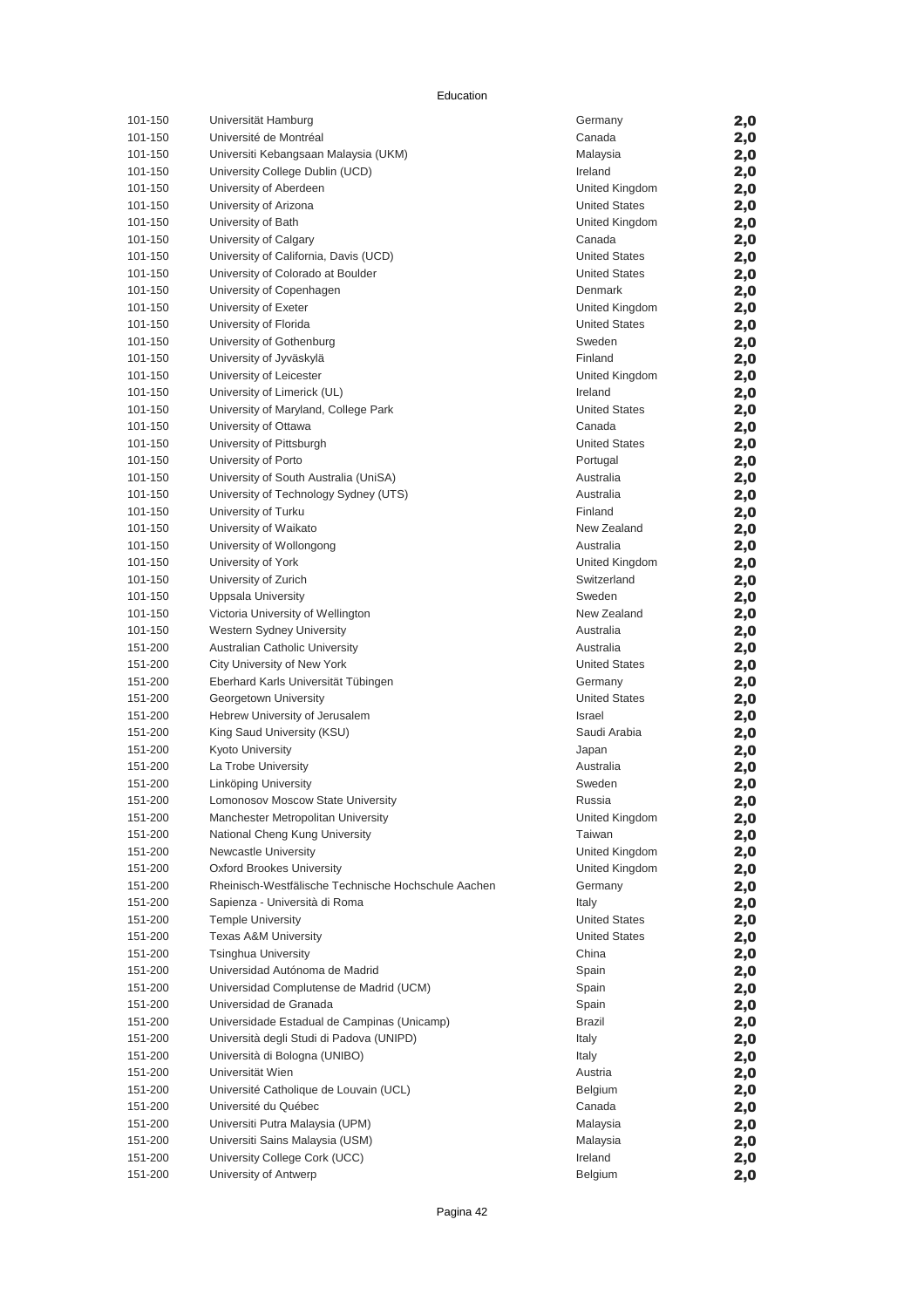| 151-200            | University of California, Irvine (UCI)                                      | <b>United States</b>                         | 2,0        |
|--------------------|-----------------------------------------------------------------------------|----------------------------------------------|------------|
| 151-200            | University of Canterbury                                                    | New Zealand                                  | 2,0        |
| 151-200            | University of Cyprus                                                        | Cyprus                                       | 2,0        |
| 151-200            | University of Dundee                                                        | United Kingdom                               | 2,0        |
| 151-200            | University of Geneva                                                        | Switzerland                                  | 2,0        |
| 151-200            | University of Kansas                                                        | <b>United States</b>                         | 2,0        |
| 151-200            | University of Lisbon                                                        | Portugal                                     | 2,0        |
| 151-200            | University of Notre Dame                                                    | <b>United States</b>                         | 2,0        |
| 151-200            | University of Reading                                                       | United Kingdom                               | 2,0        |
| 151-200            | University of Strathclyde                                                   | United Kingdom                               | 2,0        |
| 151-200            | University of Sussex                                                        | United Kingdom                               | 2,0        |
| 151-200            | Virginia Polytechnic Institute (Virginia Tech)                              | <b>United States</b>                         | 2,0        |
| 151-200            | Washington State University                                                 | <b>United States</b>                         | 2,0        |
| 151-200            | <b>Western University</b>                                                   | Canada                                       | 2,0        |
| 151-200            | Yonsei University                                                           | South Korea                                  | 2,0        |
| 201-250            | <b>Aalborg University</b>                                                   | Denmark                                      | 2,0        |
| 201-250            | <b>Brigham Young University</b>                                             | <b>United States</b>                         | 2,0        |
| 201-250            | Dublin City University (DCU)                                                | Ireland                                      | 2,0        |
| 201-250            | Ewha Womans University                                                      | South Korea                                  | 2,0        |
| 201-250            | <b>Iowa State University</b>                                                | <b>United States</b>                         | 2,0        |
| 201-250            | <b>Laval University</b>                                                     | Canada                                       | 2,0        |
| 201-250            | Loughborough University                                                     | United Kingdom                               | 2,0        |
| 201-250            | Loyola University Chicago                                                   | <b>United States</b>                         | 2,0        |
| 201-250            | Murdoch University                                                          | Australia                                    | 2,0        |
| 201-250            | National Chengchi University                                                | Taiwan                                       | 2,0        |
| 201-250            | National Chiao Tung University                                              | Taiwan                                       | 2,0        |
| 201-250            | National Sun Yat-sen University                                             | Taiwan                                       | 2,0        |
| 201-250            | National University of Ireland, Galway (NUIG)                               | Ireland                                      | 2,0        |
| 201-250            | North Carolina State University                                             | <b>United States</b>                         | 2,0        |
| 201-250            | Norwegian University of Science and Technology                              | Norway                                       | 2,0        |
| 201-250            | Politecnico di Milano                                                       | Italy                                        | 2,0        |
| 201-250            | Queen's University                                                          | Canada                                       | 2,0        |
| 201-250            | Queen's University of Belfast                                               | United Kingdom                               | 2,0        |
| 201-250            | San Diego State University                                                  | <b>United States</b>                         | 2,0        |
| 201-250            | Sorbonne University                                                         | France                                       | 2,0        |
| 201-250            | Stellenbosch University                                                     | South Africa                                 | 2,0        |
| 201-250            | Sungkyunkwan University                                                     | South Korea                                  | 2,0        |
| 201-250            | <b>Tufts University</b>                                                     | <b>United States</b>                         | 2,0        |
| 201-250            | Universidad de Salamanca                                                    | Spain                                        | 2,0        |
| 201-250            | Universidad de Sevilla                                                      | Spain                                        | 2,0        |
| 201-250            | Universidad Nacional de Colombia                                            | Colombia                                     | 2,0        |
| 201-250            | Universitat de Valencia<br>Universität Frankfurt am Main                    | Spain                                        | 2,0        |
| 201-250            |                                                                             | Germany                                      | 2,0        |
| 201-250            | Universiti Teknologi Malaysia (UTM)                                         | Malaysia                                     | 2,0        |
| 201-250<br>201-250 | University at Albany SUNY<br>University at Buffalo SUNY                     | <b>United States</b><br><b>United States</b> | 2,0        |
| 201-250            |                                                                             |                                              | 2,0        |
| 201-250            | University of Bergen<br>University of Bern                                  | Norway<br>Switzerland                        | 2,0        |
| 201-250            |                                                                             | <b>United States</b>                         | 2,0        |
| 201-250            | University of California, Santa Barbara (UCSB)<br>University of Connecticut | <b>United States</b>                         | 2,0        |
| 201-250            | University of East Anglia (UEA)                                             | United Kingdom                               | 2,0        |
| 201-250            | University of Haifa                                                         | Israel                                       | 2,0        |
| 201-250            | University of Hawaii at Mānoa                                               | <b>United States</b>                         | 2,0        |
| 201-250            | University of Miami                                                         | <b>United States</b>                         | 2,0        |
| 201-250            | University of Oregon                                                        | <b>United States</b>                         | 2,0<br>2,0 |
| 201-250            | University of Pretoria                                                      | South Africa                                 | 2,0        |
| 201-250            | University of Stirling                                                      | United Kingdom                               |            |
| 201-250            | University of Tampere                                                       | Finland                                      | 2,0<br>2,0 |
| 201-250            | University of The Witwatersrand                                             | South Africa                                 | 2,0        |
| 201-250            | University of Utah                                                          | <b>United States</b>                         | 2,0        |
| 201-250            | University of Victoria                                                      | Canada                                       | 2,0        |
| 201-250            | Vrije Universiteit Amsterdam                                                | Netherlands                                  | 2,0        |
| 201-250            | Washington University in St. Louis                                          | <b>United States</b>                         | 2,0        |
|                    |                                                                             |                                              |            |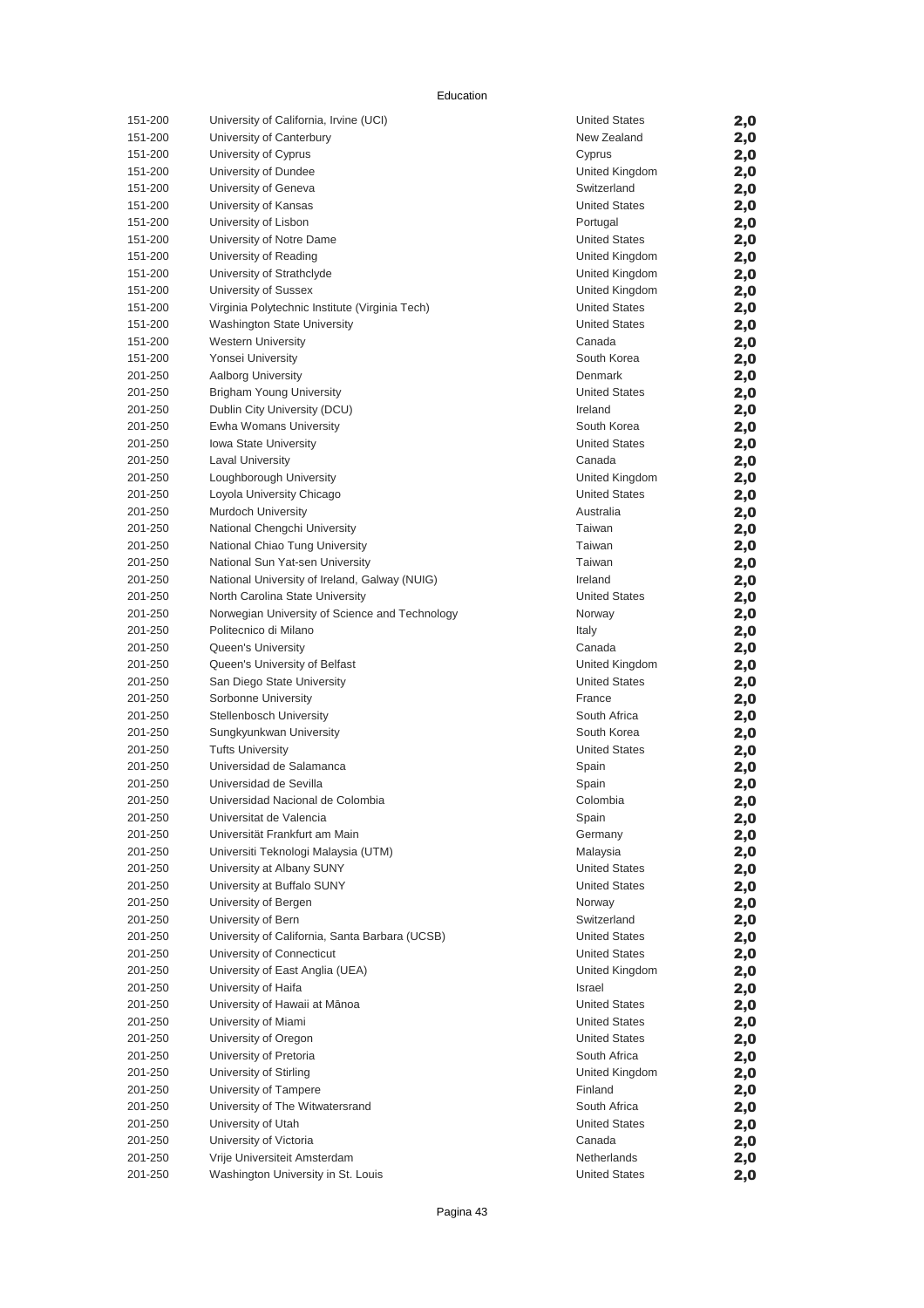| 201-250 | Weizmann Institute of Science             | Israel               | 2,0 |
|---------|-------------------------------------------|----------------------|-----|
| 201-250 | <b>Zhejiang University</b>                | China                | 2,0 |
| 251-300 | American University of Beirut (AUB)       | Lebanon              | 2,0 |
| 251-300 | Ankara Üniversitesi                       | Turkey               | 2,0 |
| 251-300 | Aristotle University of Thessaloniki      | Greece               | 2,0 |
| 251-300 | <b>Charles Sturt University</b>           | Australia            | 2,0 |
| 251-300 | <b>Charles University</b>                 | Czech Republic       | 2,0 |
| 251-300 | Chulalongkorn University                  | Thailand             | 2,0 |
| 251-300 | Concordia University                      | Canada               | 2,0 |
| 251-300 | Edith Cowan University (ECU)              | Australia            | 2,0 |
| 251-300 | Fordham University                        | <b>United States</b> | 2,0 |
| 251-300 | Georg-August-Universität Göttingen        | Germany              | 2,0 |
| 251-300 | George Mason University                   | <b>United States</b> | 2,0 |
| 251-300 | Goldsmiths, University of London          | United Kingdom       | 2,0 |
| 251-300 | <b>Hacettepe University</b>               | Turkey               | 2,0 |
| 251-300 | Hanyang University                        | South Korea          | 2,0 |
| 251-300 | Hiroshima University                      | Japan                | 2,0 |
| 251-300 | Hong Kong Baptist University (HKBU)       | Hong Kong            | 2,0 |
| 251-300 | James Cook University (JCU)               | Australia            | 2,0 |
| 251-300 | Kazan Federal University                  | Russia               | 2,0 |
| 251-300 | <b>Malmo University</b>                   | Sweden               | 2,0 |
| 251-300 | Nagoya University                         | Japan                | 2,0 |
| 251-300 | Osaka University                          | Japan                | 2,0 |
| 251-300 | <b>Rice University</b>                    | <b>United States</b> | 2,0 |
| 251-300 | Sheffield Hallam University               | United Kingdom       | 2,0 |
| 251-300 | <b>Syracuse University</b>                | <b>United States</b> | 2,0 |
| 251-300 | Technion - Israel Institute of Technology | Israel               | 2,0 |
| 251-300 | <b>Tel Aviv University</b>                | Israel               | 2,0 |
| 251-300 | Universidad de Alcalá                     | Spain                | 2,0 |
| 251-300 | Universidade Federal do Rio de Janeiro    | <b>Brazil</b>        | 2,0 |
| 251-300 | Università Cattolica del Sacro Cuore      | Italy                | 2,0 |
| 251-300 | Università degli Studi di Firenze (UNIFI) | Italy                | 2,0 |
| 251-300 | Universität Freiburg                      | Germany              | 2,0 |
| 251-300 | University of Alabama                     | <b>United States</b> | 2,0 |
| 251-300 | University of Canberra                    | Australia            | 2,0 |
| 251-300 | University of Colorado at Denver          | <b>United States</b> | 2,0 |
| 251-300 | University of Delaware                    | <b>United States</b> | 2,0 |
| 251-300 | University of Eastern Finland             | Finland              | 2,0 |
| 251-300 | University of Houston                     | <b>United States</b> | 2,0 |
| 251-300 | University of Kentucky                    | <b>United States</b> | 2,0 |
| 251-300 | University of Massachusetts, Boston       | <b>United States</b> | 2,0 |
| 251-300 | University of Missouri, Columbia          | <b>United States</b> | 2,0 |
| 251-300 | University of Nebraska                    | <b>United States</b> | 2,0 |
| 251-300 | University of New England                 | Australia            | 2,0 |
| 251-300 | University of Oulu                        | Finland              | 2,0 |
| 251-300 | University of South Carolina at Columbia  | <b>United States</b> | 2,0 |
| 251-300 | University of South Florida               | <b>United States</b> | 2,0 |
| 251-300 | University of Tartu                       | Estonia              | 2,0 |
| 251-300 | University of Tasmania                    | Australia            | 2,0 |
| 251-300 | University of Tennessee                   | <b>United States</b> | 2,0 |
| 251-300 | Waseda University                         | Japan                | 2,0 |
| 251-300 | Westfälische Wilhelms-Universität Münster | Germany              | 2,0 |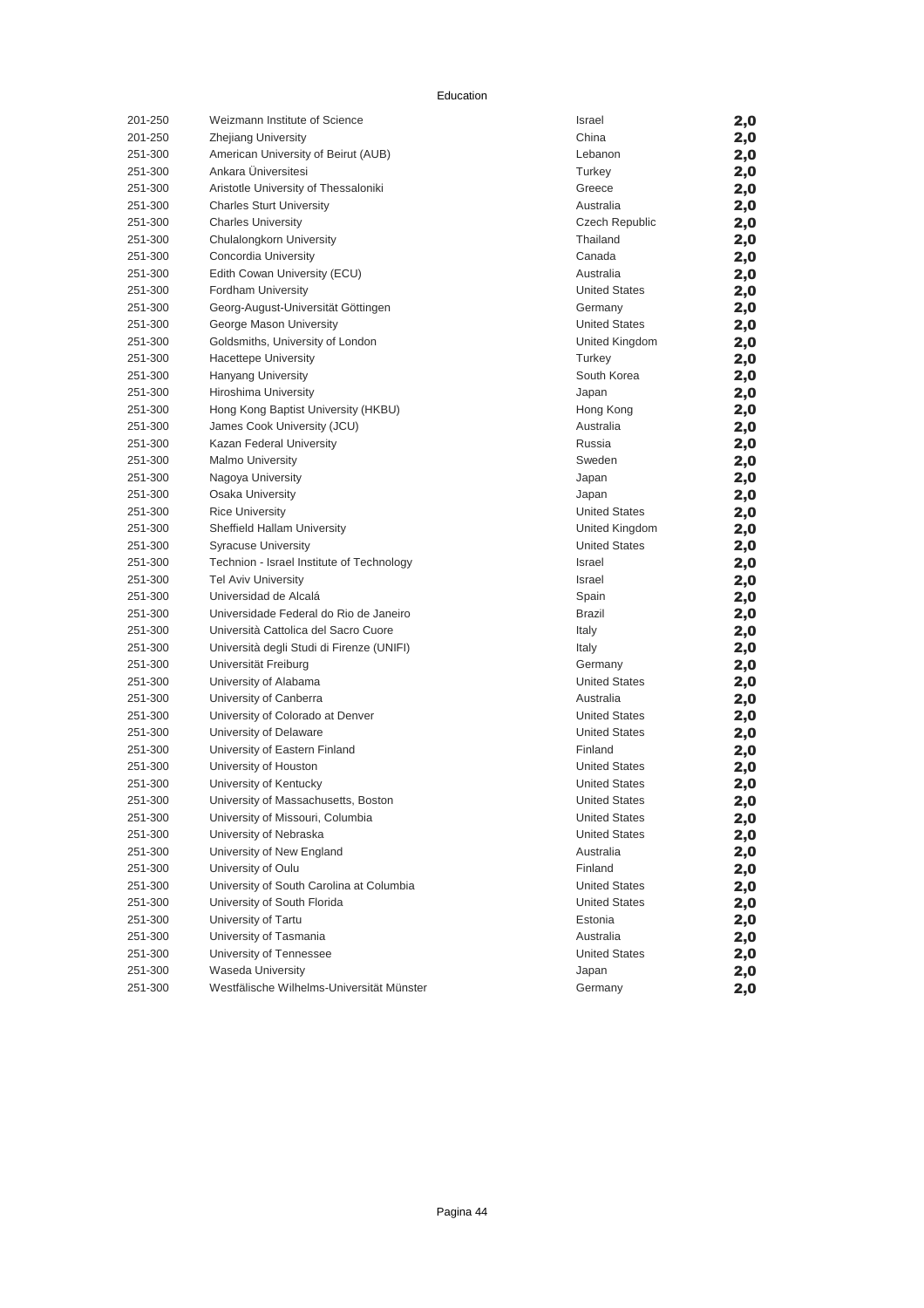# Hospitality & Leisure Management

|                | Top 50 Universities - Hospitality & Leisure Management           |                      |              |
|----------------|------------------------------------------------------------------|----------------------|--------------|
| 2019           | <b>Institution</b>                                               | <b>Location</b>      | <b>Score</b> |
| $\mathbf{1}$   | Ecole hôtelière de Lausanne                                      | Switzerland          | 14,0         |
| $\overline{c}$ | University of Nevada - Las Vegas                                 | <b>United States</b> | 14,0         |
| 3              | Les Roches International School of Hotel Management              | Switzerland          | 14,0         |
| 4              | Glion Institute of Higher Education                              | Switzerland          | 14,0         |
| 5              | The Hong Kong Polytechnic University                             | Hong Kong            | 14,0         |
| 6              | Hotelschool The Hague                                            | Netherlands          | 14,0         |
| $\overline{7}$ | SHMS - Swiss Hotel Management School                             | Switzerland          | 14,0         |
| 8              | University of Surrey                                             | United Kingdom       | 14,0         |
| 9              | <b>Oxford Brookes University</b>                                 | United Kingdom       | 14,0         |
| 10             | <b>Bournemouth University</b>                                    | United Kingdom       | 14,0         |
| 11             | Cornell University   School of Hotel Administration              | <b>United States</b> | 12,0         |
| 12             | IMI-Luzern - International Hotel Management School, Switzerland  | Switzerland          | 12,0         |
| 13             | Les Roches Marbella                                              | Spain                | 12,0         |
| 14             | <b>Taylor's University</b>                                       | Malaysia             | 12,0         |
| 15             | Hotel Institute Montreux - HIM                                   | Switzerland          | 12,0         |
| 16             | Cesar Ritz Colleges                                              | Switzerland          | 12,0         |
| 17             | IHTTI, School of Hotel Management                                | Switzerland          | 12,0         |
| 18             | Blue Mountains International Hotel Management School (BMIHMS)    | Australia            | 10,0         |
| 19             | Escuela Universitaria de hosteleria y turismo de Sant Pol de Mar | Spain                | 10,0         |
| 20             | <b>Griffith University</b>                                       | Australia            | 10,0         |
| 21             | Culinary Arts Academy Switzerland                                | Switzerland          | 10,0         |
| 22             | <b>Texas A&amp;M University</b>                                  | <b>United States</b> | 10,0         |
| 23             | Pennsylvania State University   School of Hospitality Management | <b>United States</b> | 10,0         |
| 24             | Virginia Polytechnic Institute (Virginia Tech)                   | <b>United States</b> | 10,0         |
| $25=$          | Hotel and Tourism Management Institute, Switzerland              | Switzerland          | 10,0         |
| $25=$          | University of Florida                                            | <b>United States</b> | 10,0         |
| 27             | The University of Queensland (UQ)                                | Australia            | 10,0         |
| $28=$          | Sun Yat-sen University                                           | China                | 10,0         |
| $28=$          | University of Central Florida                                    | <b>United States</b> | 10,0         |
| 30             | <b>Purdue University</b>                                         | <b>United States</b> | 10,0         |
| 31             | Nanyang Technological University (NTU)                           | Singapore            | 8,0          |
| 32             | University of Waterloo                                           | Canada               | 8,0          |
| 33             | Institute For Tourism Studies                                    | China                | 8,0          |
| 34             | Sejong University                                                | South Korea          | 8,0          |
| 35             | SAIT Polytechnic - School of Hospitality and Tourism             | Canada               | 8,0          |
| 36             | New York University (NYU)                                        | <b>United States</b> | 6,0          |
| 37             | Kyung Hee University                                             | South Korea          | 6,0          |
| 38             | The Chinese University of Hong Kong (CUHK)                       | Hong Kong            | 6,0          |
| 39             | University of Hong Kong (HKU)                                    | Hong Kong            | 6,0          |
| 40             | Sheffield Hallam University                                      | United Kingdom       | 6,0          |
| 41             | University of Macau                                              | Macau                | 4,0          |
| $42=$          | <b>Hotel School Vatel</b>                                        | France               | 4,0          |
| $42=$          | Michigan State University                                        | <b>United States</b> | 4,0          |
| $42 =$         | University of South Florida                                      | <b>United States</b> | 4,0          |
| 45             | The Emirates Academy of Hospitality Management (EAHM)            | United Arab Emirates | 4,0          |
| $46=$          | <b>Clemson University</b>                                        | <b>United States</b> | 4,0          |
| $46=$          | Monash University                                                | Australia            | 4,0          |
| $46=$          | Universitat Ramon Llull                                          | Spain                | 4,0          |
| 49             | <b>Washington State University</b>                               | <b>United States</b> | 4,0          |
| $50=$          | Business and hotel management school - bhms                      | Switzerland          | 4,0          |
| $50=$          | Florida International University                                 | <b>United States</b> | 4,0          |
| $50=$          | Hanyang University                                               | South Korea          | 4,0          |
|                |                                                                  |                      |              |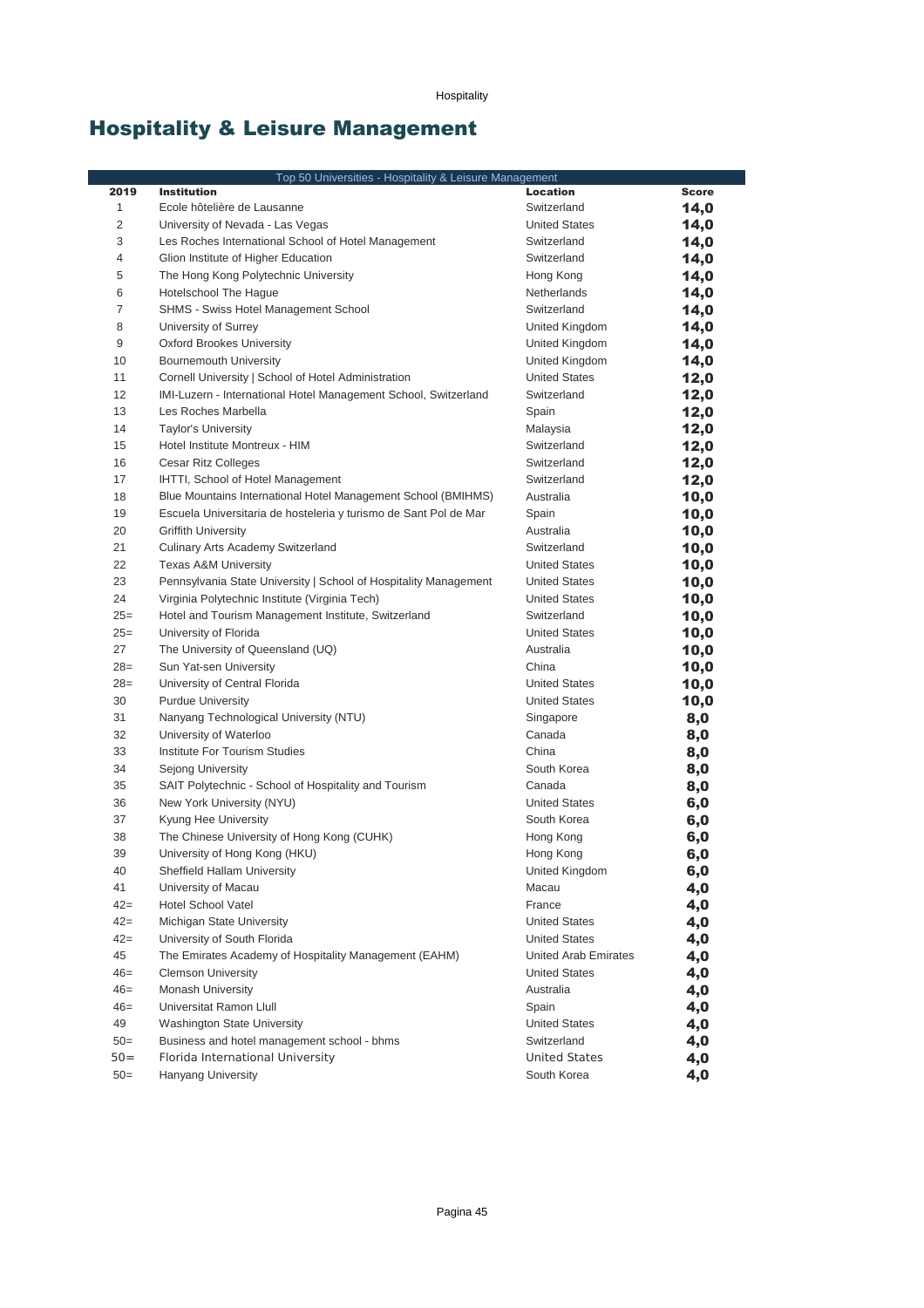### Law

|                | Top 300 Universities - Law                             |                             |              |
|----------------|--------------------------------------------------------|-----------------------------|--------------|
| 2019           | <b>Institution</b>                                     | <b>Location</b>             | <b>Score</b> |
| 1              | <b>Harvard University</b>                              | <b>United States</b>        | 14,0         |
| $\overline{2}$ | University of Oxford                                   | United Kingdom              | 14,0         |
| 3              | University of Cambridge                                | United Kingdom              | 14,0         |
| 4              | <b>Yale University</b>                                 | <b>United States</b>        | 14,0         |
| 5              | <b>Stanford University</b>                             | <b>United States</b>        | 14,0         |
| 6              | The University of Melbourne                            | Australia                   | 14,0         |
| $\overline{7}$ | London School of Economics and Political Science (LSE) | United Kingdom              | 14,0         |
| 8              | University of California, Berkeley (UCB)               | <b>United States</b>        | 14,0         |
| 9              | Columbia University                                    | <b>United States</b>        | 14,0         |
| 10             | New York University (NYU)                              | <b>United States</b>        | 14,0         |
| 11             | University of Chicago                                  | <b>United States</b>        | 12,0         |
| 12             | The University of Sydney                               | Australia                   | 12,0         |
| 13             | National University of Singapore (NUS)                 | Singapore                   | 12,0         |
| 14             | The University of New South Wales (UNSW)               | Australia                   | 12,0         |
| $15=$          | Australian National University (ANU)                   | Australia                   | 12,0         |
| $15 =$         | UCL (University College London)                        | United Kingdom              | 12,0         |
| 17             | Georgetown University                                  | <b>United States</b>        |              |
| 18             |                                                        |                             | 12,0         |
| 19             | University of Hong Kong (HKU)                          | Hong Kong<br>United Kingdom | 12,0         |
|                | King's College London (KCL)                            |                             | 12,0         |
| 20             | University of Toronto                                  | Canada                      | 12,0         |
| 21             | The University of Tokyo                                | Japan                       | 10,0         |
| 22             | <b>McGill University</b>                               | Canada                      | 10,0         |
| $23=$          | Peking University                                      | China                       | 10,0         |
| $23=$          | University of California, Los Angeles (UCLA)           | <b>United States</b>        | 10,0         |
| 25             | Université Paris 1 Panthéon-Sorbonne                   | France                      | 10,0         |
| 26             | Leiden University                                      | Netherlands                 | 10,0         |
| 27             | University of Michigan                                 | <b>United States</b>        | 10,0         |
| 28             | <b>Tsinghua University</b>                             | China                       | 10,0         |
| 29             | University of Edinburgh                                | United Kingdom              | 10,0         |
| 30             | University of Pennsylvania                             | <b>United States</b>        | 10,0         |
| 31             | <b>Monash University</b>                               | Australia                   | 8,0          |
| 32             | Queen Mary University of London (QMUL)                 | United Kingdom              | 8,0          |
| $33=$          | Duke University                                        | <b>United States</b>        | 8,0          |
| $33=$          | Seoul National University (SNU)                        | South Korea                 | 8,0          |
| $35=$          | <b>Cornell University</b>                              | <b>United States</b>        | 8,0          |
| $35=$          | Ludwig-Maximilians-Universität München                 | Germany                     | 8,0          |
| $37=$          | Katholieke Universiteit Leuven                         | Belgium                     | 8,0          |
| $37=$          | University of British Columbia                         | Canada                      | 8,0          |
| 39             | The Chinese University of Hong Kong (CUHK)             | Hong Kong                   | 8,0          |
| $40=$          | Pontificia Universidad Católica de Chile               | Chile                       | 8,0          |
| $40=$          | University of Amsterdam                                | Netherlands                 | 8,0          |
| 42             | Humboldt-Universität zu Berlin                         | Germany                     | 6,0          |
| 43             | The University of Queensland (UQ)                      | Australia                   | 6,0          |
| 44             | The University of Auckland                             | New Zealand                 | 6,0          |
| 45             | Universidade de São Paulo (USP)                        | Brazil                      | 6,0          |
| $46=$          | Kyoto University                                       | Japan                       | 6,0          |
| $46=$          | National Taiwan University (NTU)                       | Taiwan                      | 6,0          |
| $48=$          | Durham University                                      | United Kingdom              | 6,0          |
| $48 =$         | Universidad Nacional Autónoma de México (UNAM)         | Mexico                      | 6,0          |
| $50=$          | Northwestern University                                | <b>United States</b>        | 6,0          |
| $50=$          | Universidad de Buenos Aires                            | Argentina                   | 6,0          |
| 51-100         | <b>American University</b>                             | <b>United States</b>        | 4,0          |
| 51-100         | <b>Boston University</b>                               | <b>United States</b>        | 4,0          |
| 51-100         | City University of Hong Kong                           | Hong Kong                   | 4,0          |
| 51-100         | ETH Zurich (Swiss Federal Institute of Technology)     | Switzerland                 |              |
| 51-100         |                                                        |                             | 4,0          |
|                | European University Institute                          | Italy                       | 4,0          |
| 51-100         | Freie Universität Berlin                               | Germany                     | 4,0          |
| 51-100         | <b>Fudan University</b>                                | China                       | 4,0          |
| 51-100         | George Washington University                           | <b>United States</b>        | 4,0          |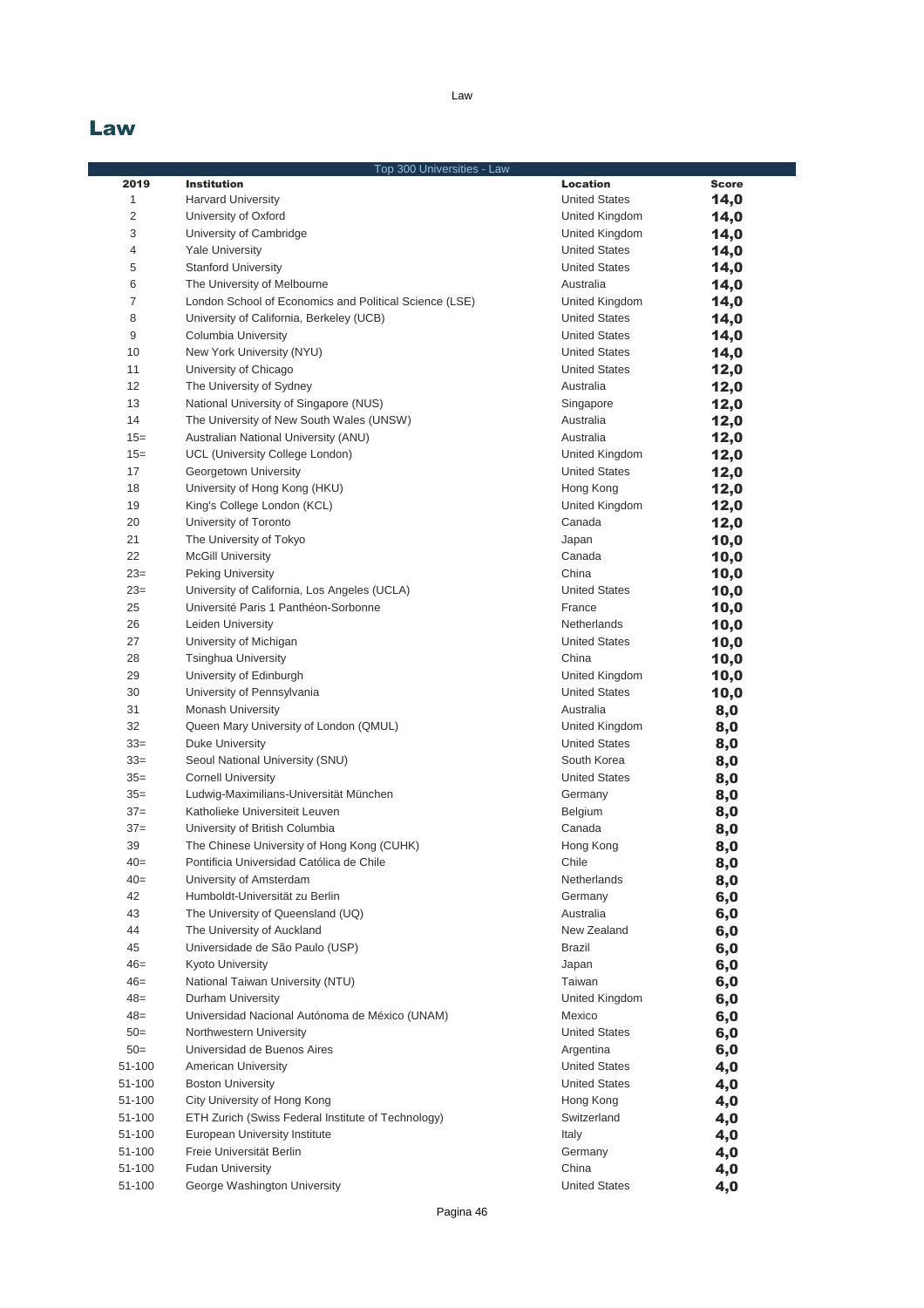| 51-100            | Korea University                                 | South Korea             | 4,0        |
|-------------------|--------------------------------------------------|-------------------------|------------|
| 51-100            | Lomonosov Moscow State University                | Russia                  | 4,0        |
| 51-100            | <b>Maastricht University</b>                     | Netherlands             | 4,0        |
| 51-100            | Renmin (People's) University of China            | China                   | 4,0        |
| 51-100            | Ruprecht-Karls-Universität Heidelberg            | Germany                 | 4,0        |
| 51-100            | Sapienza - Università di Roma                    | Italy                   | 4,0        |
| 51-100            | Sciences Po Paris                                | France                  | 4,0        |
| 51-100            | Shanghai Jiao Tong University                    | China                   | 4,0        |
| 51-100            | The University of Adelaide                       | Australia               | 4,0        |
| 51-100            | The University of Manchester                     | United Kingdom          | 4,0        |
| 51-100            | The University of Nottingham                     | United Kingdom          | 4,0        |
| 51-100            | The University of Warwick                        | United Kingdom          | 4,0        |
| 51-100            | The University of Western Australia (UWA)        | Australia               | 4,0        |
| 51-100            | <b>Tilburg University</b>                        | Netherlands             | 4,0        |
| 51-100            | Trinity College Dublin (TCD)                     | Ireland                 | 4,0        |
| 51-100            | Universidad Carlos III de Madrid                 | Spain                   | 4,0        |
| 51-100            | Universidad Complutense de Madrid (UCM)          | Spain                   | 4,0        |
| 51-100            | Universidad de Chile                             | Chile                   | 4,0        |
| 51-100            | Universidad de Los Andes Colombia                | Colombia                | 4,0        |
| 51-100            | Università di Bologna (UNIBO)                    | Italy                   | 4,0        |
| 51-100            | Universität Frankfurt am Main                    | Germany                 | 4,0        |
| 51-100            | Universität Freiburg                             | Germany                 | 4,0        |
| 51-100            | Universität Wien                                 | Austria                 | 4,0        |
| 51-100            | Université Catholique de Louvain (UCL)           | Belgium                 | 4,0        |
| 51-100            | Université Libre de Bruxelles (ULB)              | Belgium                 | 4,0        |
| 51-100            | Université Panthéon-Assas (Paris 2)              | France                  | 4,0        |
| 51-100            | University College Dublin (UCD)                  | Ireland                 | 4,0        |
| 51-100            | University of Bristol                            | United Kingdom          | 4,0        |
| 51-100            | University of Geneva                             | Switzerland             | 4,0        |
| 51-100            | University of Ghent                              | Belgium                 |            |
| 51-100            | University of Glasgow                            | United Kingdom          | 4,0        |
| 51-100            | University of Oslo                               | Norway                  | 4,0        |
| 51-100            | University of Technology Sydney (UTS)            | Australia               | 4,0<br>4,0 |
| 51-100            | University of Texas at Austin                    | <b>United States</b>    |            |
| 51-100            | University of Virginia                           | <b>United States</b>    | 4,0        |
| 51-100            | University of Zurich                             | Switzerland             | 4,0        |
| 51-100            | Utrecht University                               | Netherlands             | 4,0        |
| 51-100            | Victoria University of Wellington                | New Zealand             | 4,0        |
| 51-100            | <b>Wuhan University</b>                          | China                   | 4,0        |
| 51-100            | Yonsei University                                | South Korea             | 4,0<br>4,0 |
|                   |                                                  |                         |            |
| 51-100<br>101-150 | Zhejiang University<br><b>Cardiff University</b> | China                   | 4,0        |
| 101-150           |                                                  | United Kingdom<br>China | 2,0        |
|                   | China University of Political Science and Law    |                         | 2,0        |
| 101-150           | Erasmus University Rotterdam                     | Netherlands             | 2,0        |
| 101-150           | Fordham University                               | <b>United States</b>    | 2,0        |
| 101-150           | Fundação Getulio Vargas                          | Brazil                  | 2,0        |
| 101-150           | Hebrew University of Jerusalem                   | Israel                  | 2,0        |
| 101-150           | <b>Lund University</b>                           | Sweden                  | 2,0        |
| 101-150           | <b>Macquarie University</b>                      | Australia               | 2,0        |
| 101-150           | Michigan State University                        | <b>United States</b>    | 2,0        |
| 101-150           | Nagoya University                                | Japan                   | 2,0        |
| 101-150           | Nanyang Technological University (NTU)           | Singapore               | 2,0        |
| 101-150           | National Chiao Tung University                   | Taiwan                  | 2,0        |
| 101-150           | <b>Osaka University</b>                          | Japan                   | 2,0        |
| 101-150           | Pontificia Universidad Católica de Valparaíso    | Chile                   | 2,0        |
| 101-150           | Pontificia Universidad Católica del Perú         | Peru                    | 2,0        |
| 101-150           | Pontificia Universidad Javeriana                 | Colombia                | 2,0        |
| 101-150           | Queen's University of Belfast                    | United Kingdom          | 2,0        |
| 101-150           | Queensland University of Technology (QUT)        | Australia               | 2,0        |
| 101-150           | Singapore Management University                  | Singapore               | 2,0        |
| 101-150           | Sorbonne University                              | France                  | 2,0        |
| 101-150           | Stockholm University                             | Sweden                  | 2,0        |
| 101-150           | Universidad Autónoma de Madrid                   | Spain                   | 2,0        |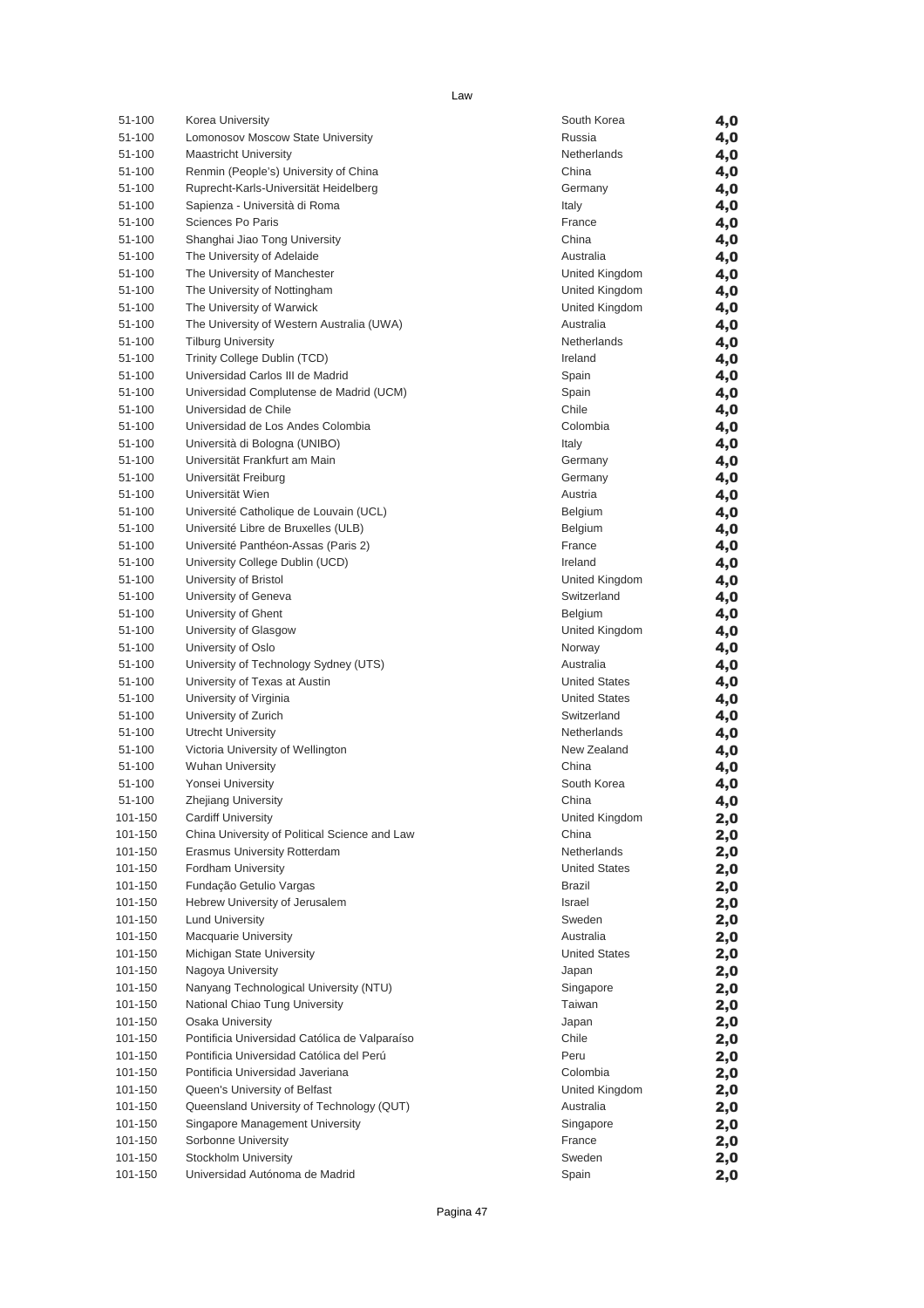| 101-150 | Universidad de Navarra                                              | Spain                | 2,0 |
|---------|---------------------------------------------------------------------|----------------------|-----|
| 101-150 | Universidad Externado de Colombia                                   | Colombia             | 2,0 |
| 101-150 | Universidad Nacional de Colombia                                    | Colombia             | 2,0 |
| 101-150 | Università Cattolica del Sacro Cuore                                | Italy                | 2,0 |
| 101-150 | Università degli Studi di Milano                                    | Italy                | 2,0 |
| 101-150 | Universitat de Barcelona (UB)                                       | Spain                | 2,0 |
| 101-150 | Universität Hamburg                                                 | Germany              | 2,0 |
| 101-150 | Universitat Pompeu Fabra                                            | Spain                |     |
|         |                                                                     |                      | 2,0 |
| 101-150 | Université de Montréal                                              | Canada               | 2,0 |
| 101-150 | Universiti Malaya (UM)                                              | Malaysia             | 2,0 |
| 101-150 | University College Cork (UCC)                                       | Ireland              | 2,0 |
| 101-150 | University of Birmingham                                            | United Kingdom       | 2,0 |
| 101-150 | University of California, Irvine (UCI)                              | <b>United States</b> | 2,0 |
| 101-150 | University of Canterbury                                            | New Zealand          | 2,0 |
| 101-150 | University of Cape Town                                             | South Africa         | 2,0 |
| 101-150 | University of Groningen                                             | Netherlands          | 2,0 |
| 101-150 | University of Helsinki                                              | Finland              | 2,0 |
| 101-150 | University of Leeds                                                 | United Kingdom       | 2,0 |
| 101-150 | University of Notre Dame                                            | <b>United States</b> | 2,0 |
| 101-150 | University of Otago                                                 | New Zealand          | 2,0 |
| 101-150 | University of Ottawa                                                | Canada               |     |
| 101-150 |                                                                     | Switzerland          | 2,0 |
|         | University of St Gallen (HSG)                                       |                      | 2,0 |
| 101-150 | University of Washington                                            | <b>United States</b> | 2,0 |
| 101-150 | University of Wisconsin-Madison                                     | <b>United States</b> | 2,0 |
| 101-150 | Uppsala University                                                  | Sweden               | 2,0 |
| 101-150 | Vrije Universiteit Amsterdam                                        | Netherlands          | 2,0 |
| 101-150 | Washington University in St. Louis                                  | <b>United States</b> | 2,0 |
| 101-150 | Westfälische Wilhelms-Universität Münster                           | Germany              | 2,0 |
| 101-150 | <b>York University</b>                                              | Canada               | 2,0 |
| 151-200 | <b>Beijing Normal University</b>                                    | China                | 2,0 |
| 151-200 | <b>Boston College</b>                                               | <b>United States</b> | 2,0 |
| 151-200 | Central European University                                         | Hungary              | 2,0 |
| 151-200 | Chulalongkorn University                                            | Thailand             | 2,0 |
| 151-200 | Deakin University                                                   | Australia            | 2,0 |
| 151-200 | <b>Griffith University</b>                                          | Australia            | 2,0 |
| 151-200 | <b>Hanyang University</b>                                           | South Korea          | 2,0 |
| 151-200 | Kyushu University                                                   | Japan                |     |
| 151-200 | Nanjing University                                                  | China                | 2,0 |
| 151-200 | National Chengchi University                                        | Taiwan               | 2,0 |
|         |                                                                     |                      | 2,0 |
| 151-200 | National Research University - Higher School of Economics (HSE)     | Russia               | 2,0 |
| 151-200 | Université PSL (Paris Sciences & Lettres)                           | France               | 2,0 |
| 151-200 | Pennsylvania State University                                       | <b>United States</b> | 2,0 |
| 151-200 | <b>Oueen's University</b>                                           | Canada               | 2,0 |
| 151-200 | Saint-Petersburg State University                                   | Russia               | 2,0 |
| 151-200 | SOAS - School of Oriental and African Studies, University of London | United Kingdom       | 2,0 |
| 151-200 | Sun Yat-sen University                                              | China                | 2,0 |
| 151-200 | Sungkyunkwan University                                             | South Korea          | 2,0 |
| 151-200 | <b>Tel Aviv University</b>                                          | Israel               | 2,0 |
| 151-200 | <b>Thammasat University</b>                                         | Thailand             | 2,0 |
| 151-200 | The University of Sheffield                                         | United Kingdom       | 2,0 |
| 151-200 | Universidad de Sevilla                                              | Spain                | 2,0 |
| 151-200 | Universidad del Rosario                                             | Colombia             | 2,0 |
| 151-200 | Universidad Diego Portales                                          | Chile                | 2,0 |
| 151-200 | Universidade Federal do Rio de Janeiro                              | <b>Brazil</b>        | 2,0 |
| 151-200 | Università degli Studi di Padova (UNIPD)                            | Italy                | 2,0 |
| 151-200 | Universitá degli Studi di Roma - Tor Vergata                        | Italy                |     |
|         | Università degli Studi di Trento                                    |                      | 2,0 |
| 151-200 |                                                                     | Italy                | 2,0 |
| 151-200 | Universität Köln                                                    | Germany              | 2,0 |
| 151-200 | Université de Fribourg                                              | Switzerland          | 2,0 |
| 151-200 | Université de Strasbourg                                            | France               | 2,0 |
| 151-200 | University of Alberta                                               | Canada               | 2,0 |
| 151-200 | University of Antwerp                                               | Belgium              | 2,0 |
| 151-200 | University of Basel                                                 | Switzerland          | 2,0 |

Law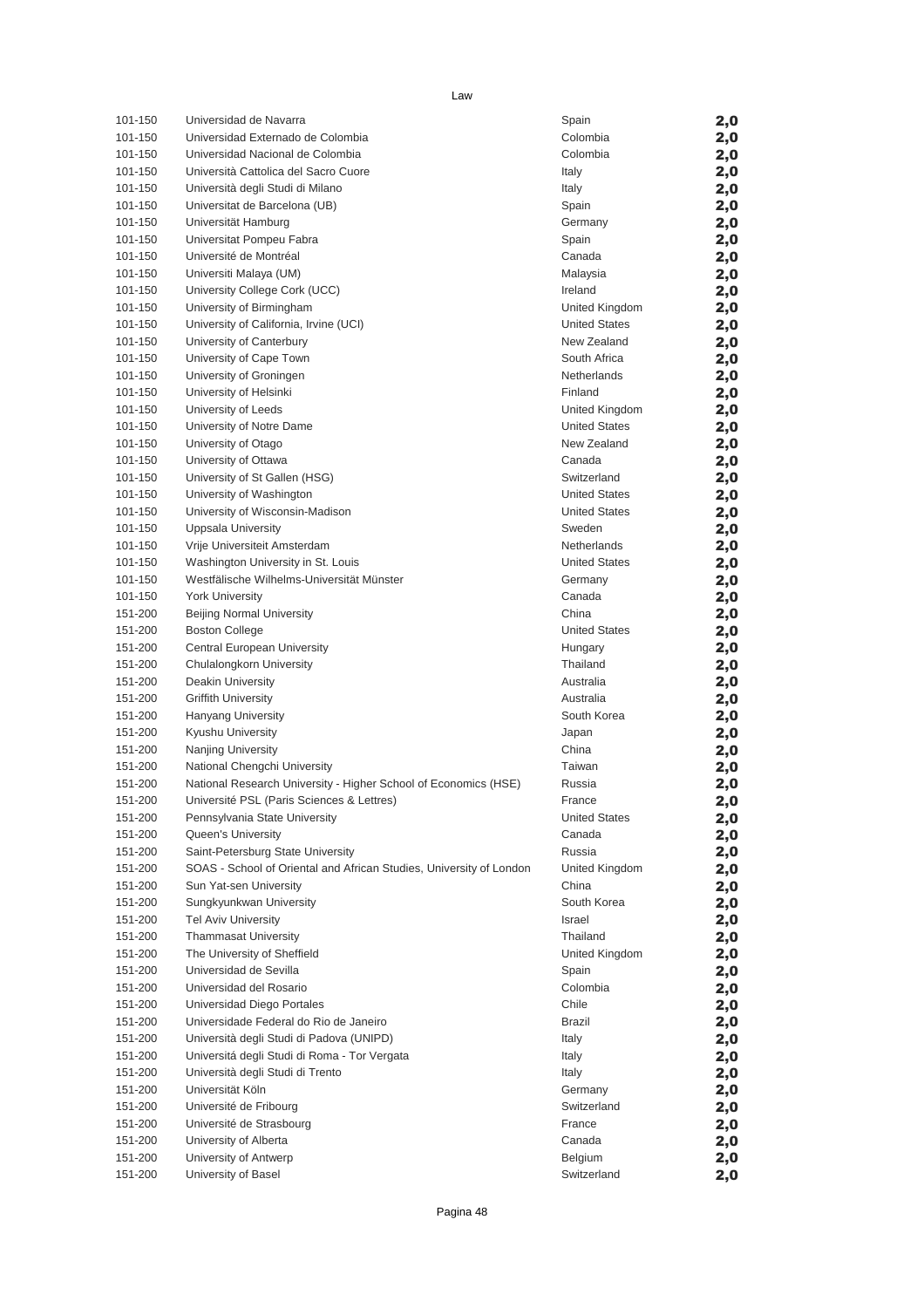| 151-200 | University of Bern                                                   | Switzerland          | 2,0 |
|---------|----------------------------------------------------------------------|----------------------|-----|
| 151-200 | University of California, Davis (UCD)                                | <b>United States</b> | 2,0 |
| 151-200 | University of Essex                                                  | United Kingdom       | 2,0 |
| 151-200 | University of Florida                                                | <b>United States</b> | 2,0 |
| 151-200 | University of Illinois at Urbana-Champaign                           | <b>United States</b> | 2,0 |
| 151-200 | University of Kent                                                   | United Kingdom       | 2,0 |
| 151-200 | University of Lausanne                                               | Switzerland          | 2,0 |
| 151-200 | University of Leicester                                              | United Kingdom       | 2,0 |
| 151-200 | University of Lisbon                                                 | Portugal             | 2,0 |
| 151-200 | University of Liverpool                                              | United Kingdom       | 2,0 |
| 151-200 | University of Minnesota                                              | <b>United States</b> | 2,0 |
| 151-200 | University of Southern California                                    | <b>United States</b> | 2,0 |
| 151-200 | University of Wollongong                                             | Australia            | 2,0 |
| 151-200 | University of York                                                   | United Kingdom       | 2,0 |
| 151-200 | Vrije Universiteit Brussel (VUB)                                     | Belgium              | 2,0 |
| 151-200 | <b>Western University</b>                                            | Canada               | 2,0 |
| 201-250 | <b>Aarhus University</b>                                             | Denmark              | 2,0 |
| 201-250 | Arizona State University                                             | <b>United States</b> | 2,0 |
| 201-250 | Cairo University                                                     | Egypt                | 2,0 |
| 201-250 | Copenhagen Business School                                           | Denmark              | 2,0 |
| 201-250 | Eberhard Karls Universität Tübingen                                  | Germany              | 2,0 |
| 201-250 | <b>Emory University</b>                                              | <b>United States</b> | 2,0 |
| 201-250 | Georg-August-Universität Göttingen                                   | Germany              | 2,0 |
| 201-250 | Jagiellonian University                                              | Poland               | 2,0 |
| 201-250 | Kobe University                                                      | Japan                | 2,0 |
| 201-250 | Kyung Hee University                                                 | South Korea          | 2,0 |
| 201-250 | La Trobe University                                                  | Australia            | 2,0 |
| 201-250 | Loyola University Chicago                                            | <b>United States</b> | 2,0 |
| 201-250 | Luiss Guido Carli University                                         | Italy                | 2,0 |
| 201-250 | Moscow State Institute of International Relations - MGIMO University | Russia               | 2,0 |
| 201-250 | National Tsing Hua University                                        | Taiwan               | 2,0 |
| 201-250 | National University of Ireland, Galway (NUIG)                        | Ireland              | 2,0 |
| 201-250 | <b>Newcastle University</b>                                          | United Kingdom       | 2,0 |
| 201-250 | Ohio State University, Columbus                                      | <b>United States</b> | 2,0 |
| 201-250 | <b>Oxford Brookes University</b>                                     | United Kingdom       | 2,0 |
| 201-250 | Rheinische Friedrich-Wilhelms-Universität Bonn                       | Germany              | 2,0 |
| 201-250 | <b>Stellenbosch University</b>                                       | South Africa         | 2,0 |
| 201-250 | Swansea University                                                   | United Kingdom       | 2,0 |
| 201-250 | Tecnológico de Monterrey (ITESM)                                     | Mexico               | 2,0 |
| 201-250 | Universidad Adolfo Ibáñez                                            | Chile                | 2,0 |
| 201-250 | Universidad Austral                                                  | Argentina            | 2,0 |
| 201-250 | Universidad de Antioquia                                             | Colombia             | 2,0 |
| 201-250 | Universidad de Granada                                               | Spain                | 2,0 |
| 201-250 | Universidad de los Andes Chile                                       | Chile                | 2,0 |
| 201-250 | Universidad de Salamanca                                             | Spain                | 2,0 |
| 201-250 | Università degli Studi di Firenze (UNIFI)                            | Italy                | 2,0 |
| 201-250 | Università degli Studi di Torino (UNITO)                             | Italy                | 2,0 |
| 201-250 | Università degli Studi Roma Tre                                      | Italy                | 2,0 |
| 201-250 | Universitat Autónoma de Barcelona                                    | Spain                | 2,0 |
| 201-250 | Universitat de Valencia                                              | Spain                | 2,0 |
| 201-250 | Université Aix-Marseille                                             | France               | 2,0 |
| 201-250 | Université de Montpellier                                            | France               | 2,0 |
| 201-250 | Université Paris Ouest Nanterre La Défense                           | France               | 2,0 |
| 201-250 | Universiti Kebangsaan Malaysia (UKM)                                 | Malaysia             | 2,0 |
| 201-250 | University of Aberdeen                                               | United Kingdom       | 2,0 |
| 201-250 | University of Arizona                                                | <b>United States</b> | 2,0 |
| 201-250 | University of Bergen                                                 | Norway               | 2,0 |
| 201-250 | University of Calgary                                                | Canada               | 2,0 |
| 201-250 | University of Coimbra                                                | Portugal             | 2,0 |
| 201-250 | University of Exeter                                                 | United Kingdom       | 2,0 |
| 201-250 | University of North Carolina, Chapel Hill                            | <b>United States</b> | 2,0 |
| 201-250 | University of Southampton                                            | United Kingdom       | 2,0 |
| 201-250 | University of Warsaw                                                 | Poland               | 2,0 |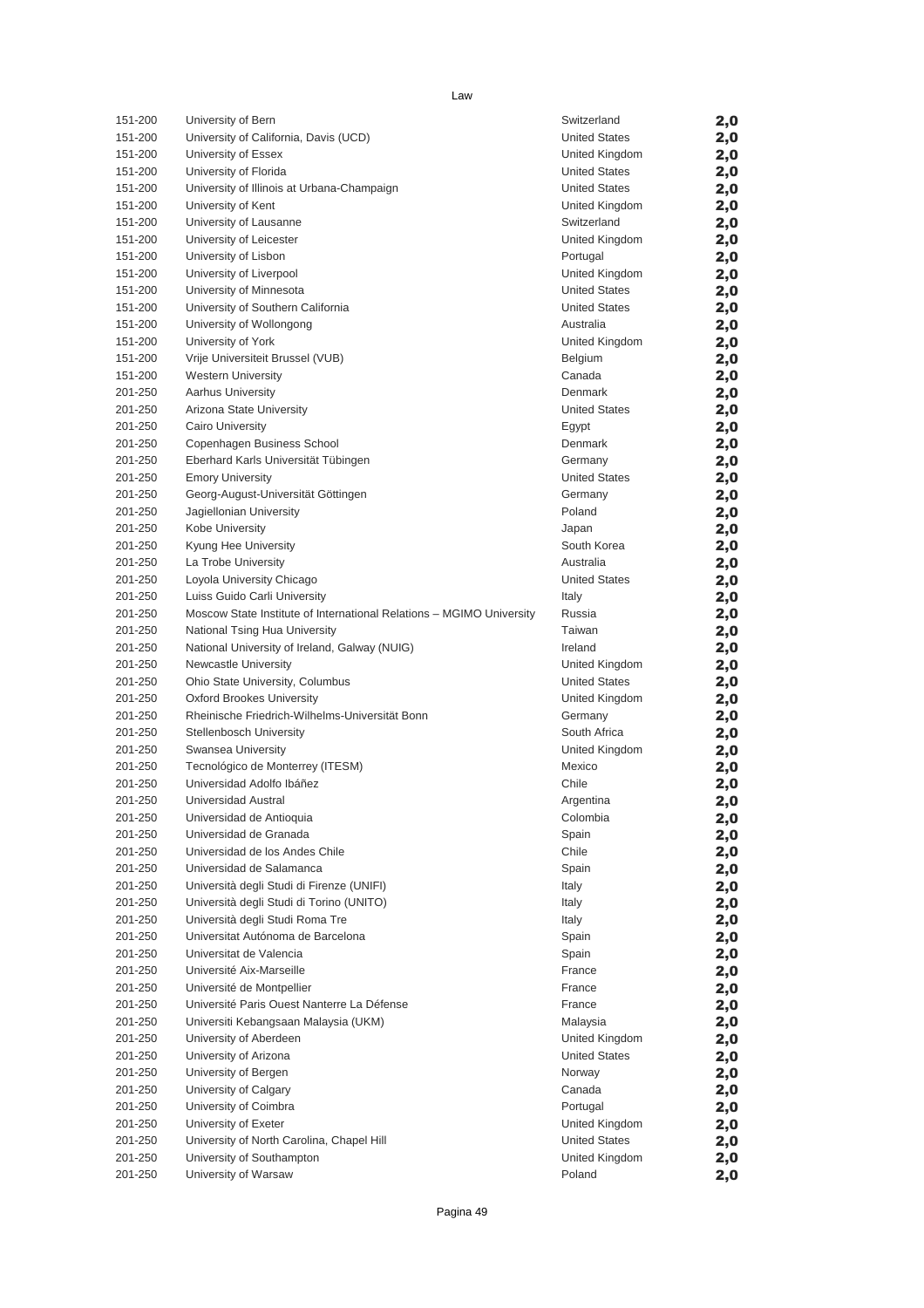| 201-250 | Vanderbilt University                                          | <b>United States</b> | 2,0 |
|---------|----------------------------------------------------------------|----------------------|-----|
| 201-250 | WU (Vienna University of Economics and Business)               | Austria              | 2,0 |
| 201-250 | <b>Xiamen University</b>                                       | China                | 2,0 |
| 251-300 | Al-Farabi Kazakh National University                           | Kazakhstan           | 2,0 |
| 251-300 | Aristotle University of Thessaloniki                           | Greece               | 2,0 |
| 251-300 | Birkbeck College, University of London                         | United Kingdom       | 2,0 |
| 251-300 | <b>Bond University</b>                                         | Australia            | 2,0 |
| 251-300 | <b>Charles University</b>                                      | Czech Republic       | 2,0 |
| 251-300 | City University London                                         | United Kingdom       | 2,0 |
| 251-300 | City University of New York                                    | <b>United States</b> | 2,0 |
| 251-300 | Dalhousie University                                           | Canada               | 2,0 |
| 251-300 | Florida State University                                       | <b>United States</b> | 2,0 |
| 251-300 | George Mason University                                        | <b>United States</b> | 2,0 |
| 251-300 | Georgia Institute of Technology (Georgia Tech)                 | <b>United States</b> | 2,0 |
| 251-300 | Indiana University Bloomington                                 | <b>United States</b> | 2,0 |
| 251-300 | Jilin University                                               | China                | 2,0 |
| 251-300 | <b>Laval University</b>                                        | Canada               | 2,0 |
| 251-300 | <b>Mykolas Romeris University</b>                              | Lithuania            | 2,0 |
| 251-300 | National and Kapodistrian University of Athens                 | Greece               | 2,0 |
| 251-300 | Pontificia Universidade Católica do Rio de Janeiro - PUC - Rio | Brazil               | 2,0 |
| 251-300 | Radboud University Nijmegen                                    | Netherlands          | 2,0 |
| 251-300 | Shanghai University                                            | China                | 2,0 |
| 251-300 | The University of Georgia                                      | <b>United States</b> | 2,0 |
| 251-300 | Universidad Austral de Chile                                   | Chile                | 2,0 |
| 251-300 | Universidad de Concepción                                      | Chile                | 2,0 |
| 251-300 | Universidad Pontificia Comillas                                | Spain                | 2,0 |
| 251-300 | Universidade de Brasilia                                       | <b>Brazil</b>        | 2,0 |
| 251-300 | Universidade Federal de Minas Gerais                           | Brazil               | 2,0 |
| 251-300 | Università degli Studi di Genova                               | Italy                | 2,0 |
| 251-300 | Università degli Studi di Napoli Federico II                   | Italy                | 2,0 |
| 251-300 | Università di Pisa                                             | Italy                | 2,0 |
| 251-300 | Universität Erlangen-Nürnberg                                  | Germany              | 2,0 |
| 251-300 | Universität Mannheim                                           | Germany              | 2,0 |
| 251-300 | University of Canberra                                         | Australia            | 2,0 |
| 251-300 | University of Colorado at Boulder                              | <b>United States</b> | 2,0 |
| 251-300 | University of Deusto                                           | Spain                | 2,0 |
| 251-300 | University of Illinois, Chicago (UIC)                          | <b>United States</b> | 2,0 |
| 251-300 | University of Iowa                                             | <b>United States</b> | 2,0 |
| 251-300 | University of Liege                                            | Belgium              | 2,0 |
| 251-300 | University of Limerick (UL)                                    | Ireland              | 2,0 |
| 251-300 | University of Ljubljana                                        | Slovenia             | 2,0 |
| 251-300 | University of Luxembourg                                       | Luxembourg           | 2,0 |
| 251-300 | University of Pittsburgh                                       | <b>United States</b> | 2,0 |
| 251-300 | University of Pretoria                                         | South Africa         | 2,0 |
| 251-300 | University of Strathclyde                                      | United Kingdom       | 2,0 |
| 251-300 | University of Sussex                                           | United Kingdom       | 2,0 |
| 251-300 | University of Tartu                                            | Estonia              | 2,0 |
| 251-300 | University of Tasmania                                         | Australia            | 2,0 |
| 251-300 | University of the Philippines                                  | Philippines          | 2,0 |
| 251-300 | University of The Witwatersrand                                | South Africa         | 2,0 |
| 251-300 | University of Turku                                            | Finland              | 2,0 |
| 251-300 | University of Victoria                                         | Canada               | 2,0 |
| 251-300 | Western Sydney University                                      | Australia            | 2,0 |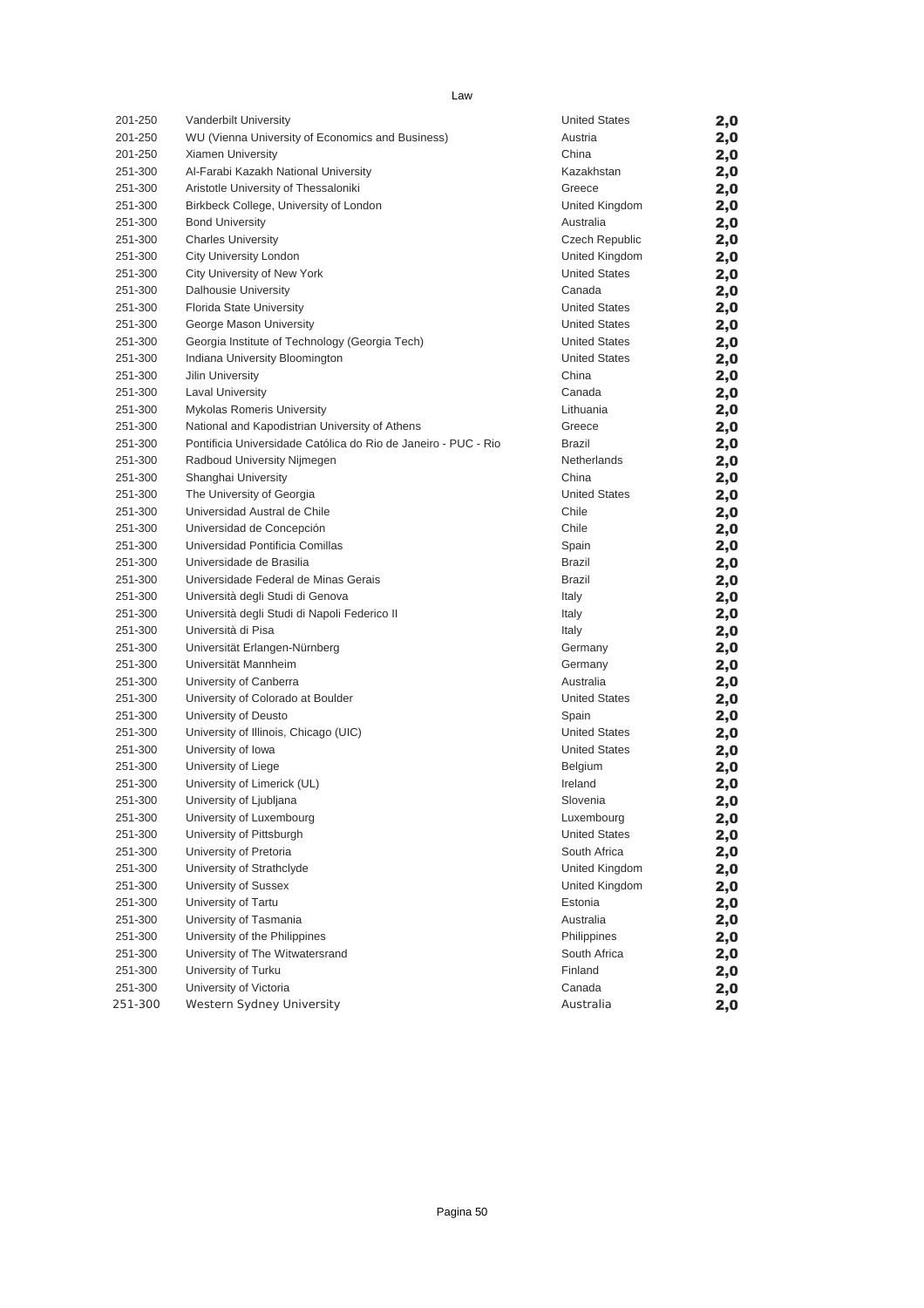Library

# Library & Information Management

|                | Top 50 Universities - Library & Information Management      |                      |              |
|----------------|-------------------------------------------------------------|----------------------|--------------|
| 2019           | <b>Institution</b>                                          | <b>Location</b>      | <b>Score</b> |
| $\mathbf{1}$   | University of British Columbia                              | Canada               | 14,0         |
| 2              | The University of Sheffield                                 | United Kingdom       | 14,0         |
| 3              | University of Toronto                                       | Canada               | 14,0         |
| 4              | University of Illinois at Urbana-Champaign                  | <b>United States</b> | 14,0         |
| 5              | University of North Carolina, Chapel Hill                   | <b>United States</b> | 14,0         |
| 6              | <b>Syracuse University</b>                                  | <b>United States</b> | 14,0         |
| $\overline{7}$ | University of Washington                                    | <b>United States</b> | 14,0         |
| 8              | Indiana University Bloomington                              | <b>United States</b> | 14,0         |
| 9              | Loughborough University                                     | United Kingdom       | 14,0         |
| 10             | University of California, Berkeley (UCB)                    | <b>United States</b> | 14,0         |
| 11             | Rutgers - The State University of New Jersey, New Brunswick | <b>United States</b> | 12,0         |
| 12             | <b>McGill University</b>                                    | Canada               | 12,0         |
| $13=$          | University of California, Los Angeles (UCLA)                | <b>United States</b> | 12,0         |
| $13=$          | <b>Western University</b>                                   | Canada               | 12,0         |
| 15             | University of Pittsburgh                                    | <b>United States</b> | 12,0         |
| 16             | University of Michigan                                      | <b>United States</b> | 12,0         |
| 17             | University of Texas at Austin                               | <b>United States</b> | 12,0         |
| 18             | Nanyang Technological University (NTU)                      | Singapore            | 10,0         |
| 19             | University of Amsterdam                                     | <b>Netherlands</b>   | 10,0         |
| 20             | University at Buffalo SUNY                                  | <b>United States</b> | 10,0         |
| 21             | University of Southern California                           | <b>United States</b> | 10,0         |
| 22             | National Taiwan University (NTU)                            | Taiwan               | 10,0         |
| 23             | Katholieke Universiteit Leuven                              | Belgium              | 10,0         |
| 24             | Victoria University of Wellington                           | New Zealand          | 10,0         |
| 25             | <b>RMIT University</b>                                      | Australia            | 10,0         |
| 26             | Nanjing University                                          | China                | 10,0         |
| 27             | Universitat de Barcelona (UB)                               | Spain                | 10,0         |
| 28             | Sungkyunkwan University                                     | South Korea          | 10,0         |
| 29             | Rheinisch-Westfälische Technische Hochschule Aachen         | Germany              | 10,0         |
| 30             | National Taiwan Normal University                           | Taiwan               | 10,0         |
| $31 =$         | UCL (University College London)                             | United Kingdom       | 8,0          |
| $31 =$         | Universiti Malaya (UM)                                      | Malaysia             | 8,0          |
| $33=$          | Humboldt-Universität zu Berlin                              | Germany              | 8,0          |
| $33=$          | <b>McMaster University</b>                                  | Canada               | 8,0          |
| 35             | <b>Peking University</b>                                    | China                | 8,0          |
| 36             | University of Technology Sydney (UTS)                       | Australia            | 6,0          |
| 37             | Vrije Universiteit Amsterdam                                | Netherlands          | 6,0          |
| $38=$          | University College Dublin (UCD)                             | Ireland              | 6,0          |
| $38=$          | University of Wisconsin-Madison                             | <b>United States</b> | 6,0          |
| $40=$          | <b>Fudan University</b>                                     | China                | 6,0          |
| $40=$          | Université de Montréal                                      | Canada               | 6,0          |
| 42             | KIT, Karlsruher Institut für Technologie                    | Germany              | 4,0          |
| 43             | Sapienza - Università di Roma                               | Italy                | 4,0          |
| 44             | University of Arizona                                       | <b>United States</b> | 4,0          |
| 45             | <b>Monash University</b>                                    | Australia            | 4,0          |
| 46             | <b>Cornell University</b>                                   | <b>United States</b> | 4,0          |
| 47             | <b>Wuhan University</b>                                     | China                | 4,0          |
| $48=$          | <b>Drexel University</b>                                    | <b>United States</b> | 4,0          |
| $48=$          | The Open University                                         | United Kingdom       | 4,0          |
| 50             | Università di Pisa                                          | Italy                | 4,0          |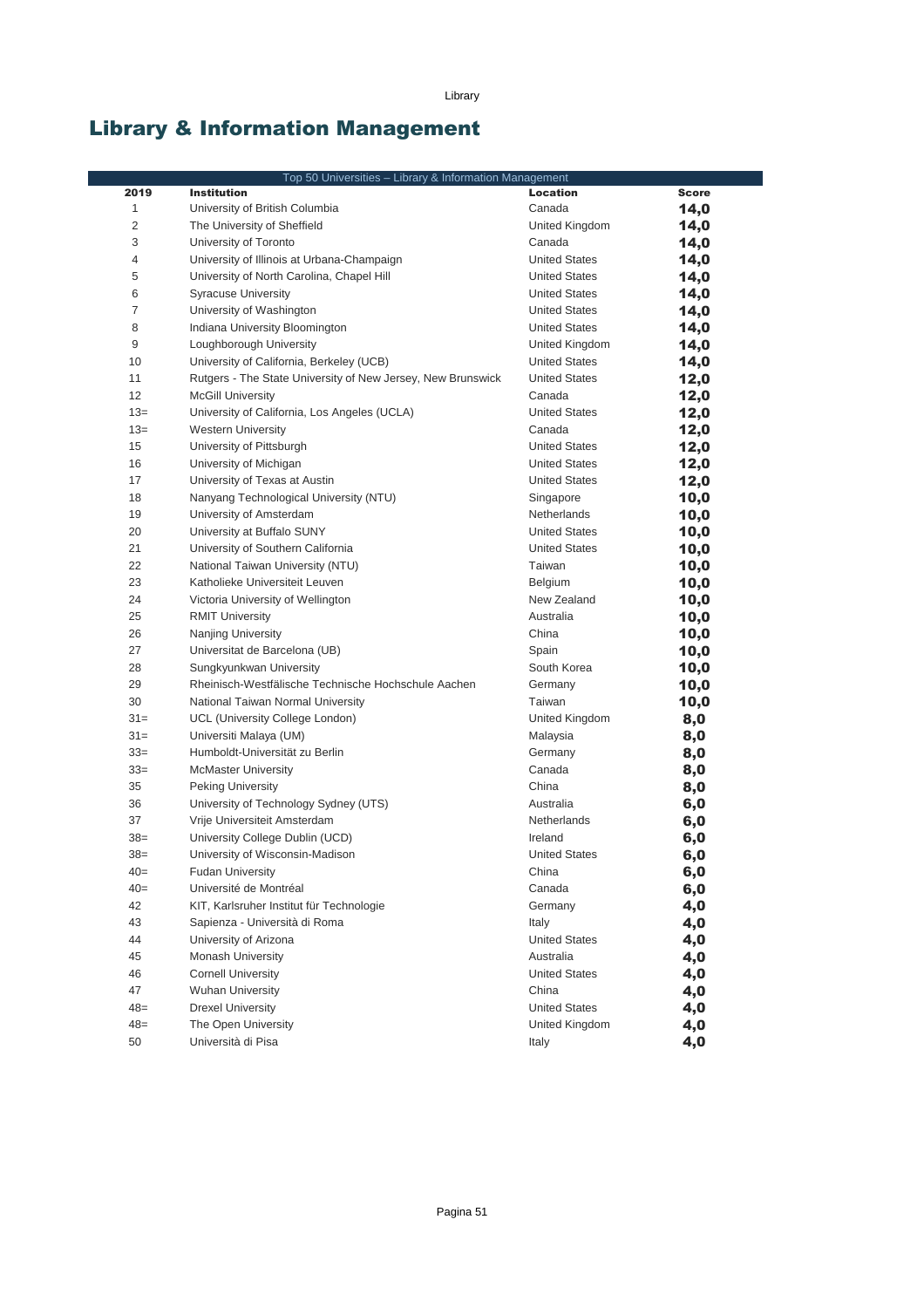Politics

### Politics & International Studies

|        | Top 200 Universities - Politics & International Studies             |                      |              |
|--------|---------------------------------------------------------------------|----------------------|--------------|
| 2019   | <b>Institution</b>                                                  | <b>Location</b>      | <b>Score</b> |
| 1      | <b>Harvard University</b>                                           | <b>United States</b> | 14,0         |
| 2      | University of Oxford                                                | United Kingdom       | 14,0         |
| 3      | Sciences Po Paris                                                   | France               | 14,0         |
| 4      | London School of Economics and Political Science (LSE)              | United Kingdom       | 14,0         |
| 5      | University of Cambridge                                             | United Kingdom       | 14,0         |
| 6      | <b>Stanford University</b>                                          | <b>United States</b> | 14,0         |
| 7      | <b>Princeton University</b>                                         | <b>United States</b> | 14,0         |
| 8      | University of California, Berkeley (UCB)                            | <b>United States</b> | 14,0         |
| 9      | <b>Yale University</b>                                              | <b>United States</b> | 14,0         |
| 10     | Australian National University (ANU)                                | Australia            | 14,0         |
| 11     | Columbia University                                                 | <b>United States</b> | 12,0         |
| 12     | National University of Singapore (NUS)                              | Singapore            | 12,0         |
| 13     | University of Chicago                                               | <b>United States</b> | 12,0         |
| 14     | University of California, Los Angeles (UCLA)                        | <b>United States</b> | 12,0         |
| 15     | Georgetown University                                               | <b>United States</b> | 12,0         |
| $16=$  | University of California, San Diego (UCSD)                          | <b>United States</b> |              |
| $16=$  |                                                                     |                      | 12,0         |
|        | University of Hong Kong (HKU)                                       | Hong Kong            | 12,0         |
| 18     | King's College London (KCL)                                         | United Kingdom       | 12,0         |
| 19     | Freie Universität Berlin                                            | Germany              | 12,0         |
| $20=$  | Massachusetts Institute of Technology (MIT)                         | <b>United States</b> | 12,0         |
| $20=$  | University of Toronto                                               | Canada               | 12,0         |
| 22     | The University of Sydney                                            | Australia            | 10,0         |
| $23=$  | SOAS - School of Oriental and African Studies, University of London | United Kingdom       | 10,0         |
| $23=$  | The University of Tokyo                                             | Japan                | 10,0         |
| 25     | The University of Melbourne                                         | Australia            | 10,0         |
| 26     | University of Amsterdam                                             | Netherlands          | 10,0         |
| 27     | University of Michigan                                              | <b>United States</b> | 10,0         |
| 28     | New York University (NYU)                                           | <b>United States</b> | 10,0         |
| 29     | Leiden University                                                   | Netherlands          | 10,0         |
| 30     | <b>Tsinghua University</b>                                          | China                | 10,0         |
| $31 =$ | ETH Zurich (Swiss Federal Institute of Technology)                  | Switzerland          | 8,0          |
| $31 =$ | Seoul National University (SNU)                                     | South Korea          | 8,0          |
| $33=$  | <b>Peking University</b>                                            | China                | 8,0          |
| $33=$  | University of Essex                                                 | United Kingdom       | 8,0          |
| $35=$  | <b>Cornell University</b>                                           | <b>United States</b> | 8,0          |
| $35=$  | European University Institute                                       | Italy                | 8,0          |
| $35=$  | <b>Fudan University</b>                                             | China                | 8,0          |
| 38     | University of Copenhagen                                            | Denmark              | 8,0          |
| 39     | George Washington University                                        | <b>United States</b> | 8,0          |
| 40     | University of Edinburgh                                             | United Kingdom       | 8,0          |
| 41     | Central European University                                         | Hungary              | 6,0          |
| 42     | The University of Warwick                                           | United Kingdom       | 6,0          |
| 43     | University of British Columbia                                      | Canada               | 6,0          |
| 44     | Duke University                                                     | <b>United States</b> | 6,0          |
| 45     | UCL (University College London)                                     | United Kingdom       | 6,0          |
| $46=$  | Johns Hopkins University                                            | <b>United States</b> | 6,0          |
| $46=$  | National Taiwan University (NTU)                                    | Taiwan               | 6,0          |
| $46=$  | Waseda University                                                   | Japan                | 6,0          |
| $49=$  | Katholieke Universiteit Leuven                                      | Belgium              | 6,0          |
| $49=$  | <b>McGill University</b>                                            | Canada               | 6,0          |
| 51-100 | Aarhus University                                                   | Denmark              | 4,0          |
| 51-100 | <b>American University</b>                                          | <b>United States</b> | 4,0          |
| 51-100 | <b>Brown University</b>                                             | <b>United States</b> | 4,0          |
| 51-100 | City University of Hong Kong                                        | Hong Kong            | 4,0          |
| 51-100 | Durham University                                                   | United Kingdom       | 4,0          |
| 51-100 | Humboldt-Universität zu Berlin                                      | Germany              | 4,0          |
| 51-100 | <b>Keio University</b>                                              | Japan                | 4,0          |
| 51-100 | Korea University                                                    | South Korea          | 4,0          |
| 51-100 | Kyoto University                                                    | Japan                | 4,0          |
|        |                                                                     |                      |              |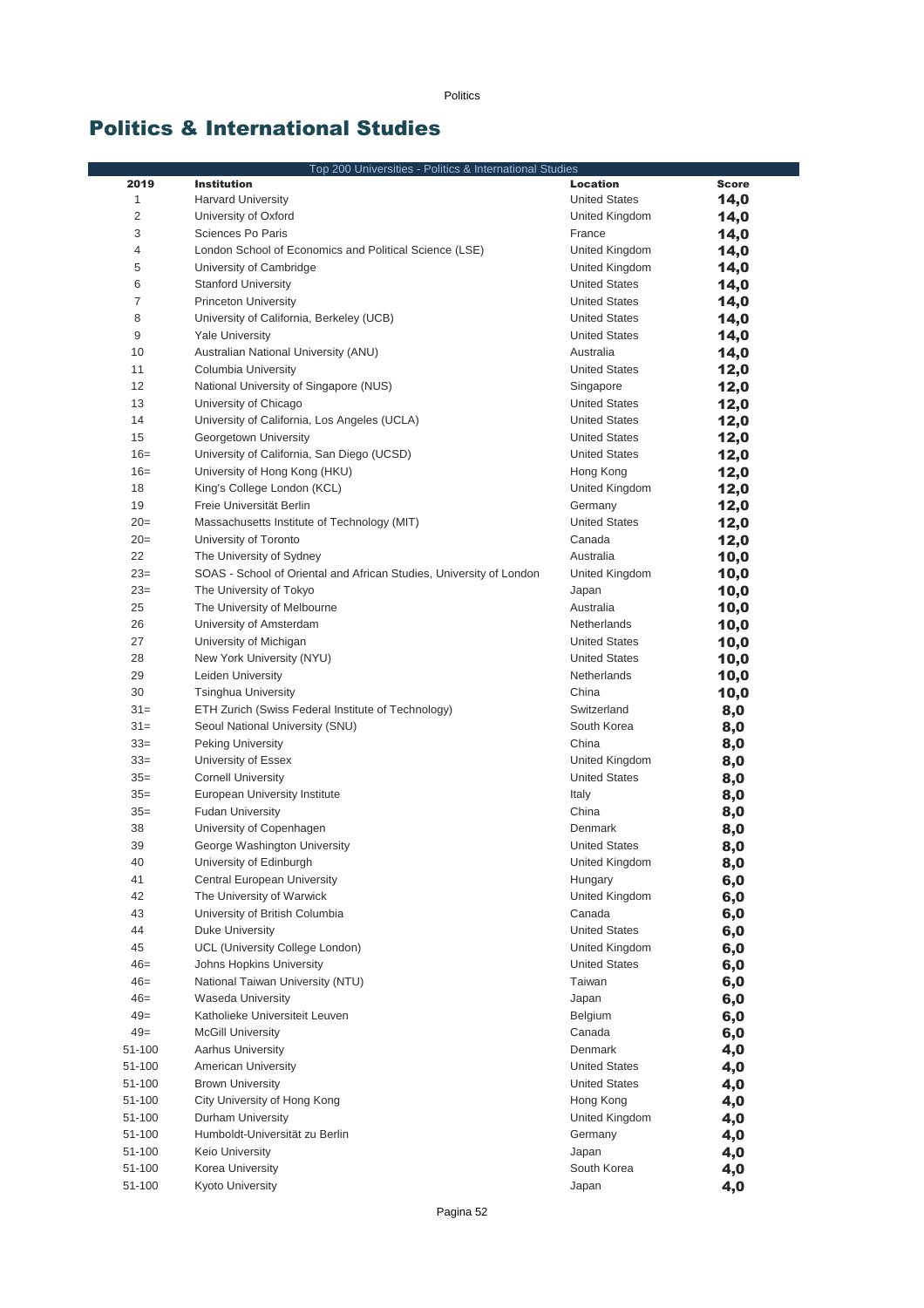| ılıtıd |  |
|--------|--|
|--------|--|

| 51-100  | Lomonosov Moscow State University                                    | Russia                 | 4,0        |
|---------|----------------------------------------------------------------------|------------------------|------------|
| 51-100  | Luiss Guido Carli University                                         | Italy                  | 4,0        |
| 51-100  | <b>Lund University</b>                                               | Sweden                 | 4,0        |
| 51-100  | <b>Monash University</b>                                             | Australia              | 4,0        |
| 51-100  | Moscow State Institute of International Relations - MGIMO University | Russia                 | 4,0        |
| 51-100  | Nanyang Technological University (NTU)                               | Singapore              | 4,0        |
| 51-100  | National Chengchi University                                         | Taiwan                 | 4,0        |
| 51-100  | National Research University - Higher School of Economics (HSE)      | Russia                 | 4,0        |
| 51-100  | Northwestern University                                              | <b>United States</b>   | 4,0        |
| 51-100  | Pontificia Universidad Católica de Chile                             | Chile                  | 4,0        |
| 51-100  | Renmin (People's) University of China                                | China                  | 4,0        |
| 51-100  | The Chinese University of Hong Kong (CUHK)                           | Hong Kong              | 4,0        |
| 51-100  | The University of Auckland                                           | New Zealand            | 4,0        |
| 51-100  | The University of Manchester                                         | United Kingdom         | 4,0        |
| 51-100  | The University of New South Wales (UNSW)                             | Australia              | 4,0        |
| 51-100  | The University of Queensland (UQ)                                    | Australia              | 4,0        |
| 51-100  | The University of Sheffield                                          | United Kingdom         | 4,0        |
| 51-100  | Trinity College Dublin (TCD)                                         | Ireland                | 4,0        |
| 51-100  | Universidad de Los Andes Colombia                                    | Colombia               | 4,0        |
| 51-100  | Universidad Nacional Autónoma de México (UNAM)                       | Mexico                 | 4,0        |
| 51-100  | Universidade de São Paulo (USP)                                      | <b>Brazil</b>          | 4,0        |
| 51-100  | Università di Bologna (UNIBO)                                        | Italy                  | 4,0        |
| 51-100  | Universität Mannheim                                                 | Germany                | 4,0        |
| 51-100  | Université de Montréal                                               | Canada                 | 4,0        |
| 51-100  | Université Libre de Bruxelles (ULB)                                  | Belgium                | 4,0        |
| 51-100  | Université Paris 1 Panthéon-Sorbonne                                 | France                 | 4,0        |
| 51-100  | University College Dublin (UCD)                                      | Ireland                | 4,0        |
| 51-100  | University of Birmingham                                             | United Kingdom         | 4,0        |
| 51-100  | University of Exeter                                                 | United Kingdom         | 4,0        |
| 51-100  | University of Geneva                                                 | Switzerland            | 4,0        |
| 51-100  | University of Gothenburg                                             | Sweden                 | 4,0        |
| 51-100  | University of North Carolina, Chapel Hill                            | <b>United States</b>   | 4,0        |
| 51-100  | University of Oslo                                                   | Norway                 | 4,0        |
| 51-100  | University of Pennsylvania                                           | <b>United States</b>   | 4,0        |
| 51-100  | University of St Andrews                                             | United Kingdom         | 4,0        |
| 51-100  | University of Sussex                                                 | United Kingdom         | 4,0        |
| 51-100  | University of Texas at Austin                                        | <b>United States</b>   | 4,0        |
| 51-100  | University of Zurich                                                 | Switzerland            | 4,0        |
| 51-100  | <b>Uppsala University</b>                                            | Sweden                 | 4,0        |
| 51-100  | Victoria University of Wellington                                    | New Zealand            | 4,0        |
| 51-100  | Yonsei University                                                    | South Korea            | 4,0        |
| 101-150 | Aberystwyth University                                               | United Kingdom         | 2,0        |
| 101-150 | <b>Carleton University</b>                                           | Canada                 | 2,0        |
| 101-150 | <b>Charles University</b>                                            | <b>Czech Republic</b>  | 2,0        |
| 101-150 | Chulalongkorn University                                             | Thailand               |            |
| 101-150 | Copenhagen Business School                                           | Denmark                | 2,0<br>2,0 |
| 101-150 | Fundação Getulio Vargas                                              | <b>Brazil</b>          |            |
| 101-150 | Hitotsubashi University                                              | Japan                  | 2,0        |
|         | Jawaharlal Nehru University                                          | India                  | 2,0        |
| 101-150 |                                                                      |                        | 2,0        |
| 101-150 | Kyung Hee University<br>Ludwig-Maximilians-Universität München       | South Korea            | 2,0        |
| 101-150 |                                                                      | Germany<br>Netherlands | 2,0        |
| 101-150 | <b>Maastricht University</b>                                         |                        | 2,0        |
| 101-150 | Ohio State University, Columbus                                      | <b>United States</b>   | 2,0        |
| 101-150 | Osaka University                                                     | Japan                  | 2,0        |
| 101-150 | <b>Oxford Brookes University</b>                                     | United Kingdom         | 2,0        |
| 101-150 | Queen Mary University of London (QMUL)                               | United Kingdom         | 2,0        |
| 101-150 | Ruprecht-Karls-Universität Heidelberg                                | Germany                | 2,0        |
| 101-150 | Saint-Petersburg State University                                    | Russia                 | 2,0        |
| 101-150 | Sapienza - Università di Roma                                        | Italy                  | 2,0        |
| 101-150 | Stockholm University                                                 | Sweden                 | 2,0        |
| 101-150 | Sungkyunkwan University                                              | South Korea            | 2,0        |
| 101-150 | <b>Syracuse University</b>                                           | <b>United States</b>   | 2,0        |
| 101-150 | <b>Texas A&amp;M University</b>                                      | <b>United States</b>   | 2,0        |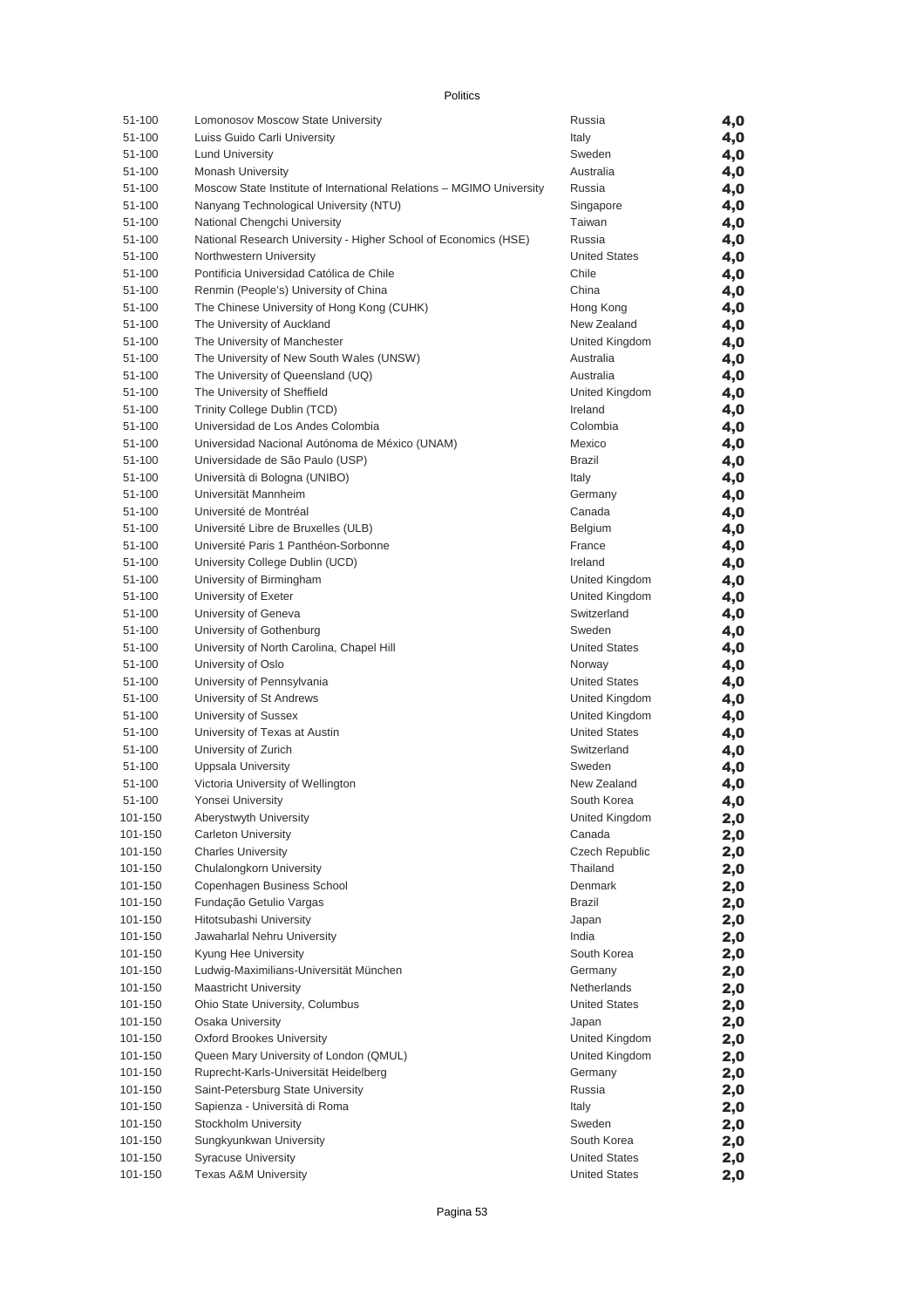#### Politics

| 101-150 | The University of Nottingham                                   | United Kingdom       | 2,0 |
|---------|----------------------------------------------------------------|----------------------|-----|
| 101-150 | Universidad Complutense de Madrid (UCM)                        | Spain                | 2,0 |
| 101-150 | Universidad de Buenos Aires                                    | Argentina            | 2,0 |
| 101-150 | Universidade Estadual de Campinas (Unicamp)                    | Brazil               | 2,0 |
| 101-150 | Università degli Studi di Milano                               | Italy                | 2,0 |
| 101-150 | Universität Frankfurt am Main                                  | Germany              | 2,0 |
| 101-150 | Universität Konstanz                                           | Germany              | 2,0 |
| 101-150 | Universitat Pompeu Fabra                                       | Spain                | 2,0 |
| 101-150 | Universität Wien                                               | Austria              | 2,0 |
| 101-150 | Université Catholique de Louvain (UCL)                         | Belgium              | 2,0 |
| 101-150 | Universiti Malaya (UM)                                         | Malaysia             | 2,0 |
| 101-150 | University of Bristol                                          | United Kingdom       | 2,0 |
| 101-150 | University of Cape Town                                        | South Africa         | 2,0 |
| 101-150 | University of Glasgow                                          | United Kingdom       | 2,0 |
| 101-150 | University of Helsinki                                         | Finland              | 2,0 |
| 101-150 | University of Kent                                             | United Kingdom       | 2,0 |
| 101-150 | University of Leeds                                            | United Kingdom       | 2,0 |
| 101-150 | University of Maryland, College Park                           | <b>United States</b> | 2,0 |
| 101-150 | University of Minnesota                                        | <b>United States</b> | 2,0 |
| 101-150 | University of Notre Dame                                       | <b>United States</b> | 2,0 |
| 101-150 | University of Ottawa                                           | Canada               | 2,0 |
| 101-150 | University of Tartu                                            | Estonia              | 2,0 |
| 101-150 | University of the Philippines                                  | Philippines          | 2,0 |
| 101-150 | University of Washington                                       | <b>United States</b> | 2,0 |
| 101-150 | University of Wisconsin-Madison                                | <b>United States</b> | 2,0 |
| 101-150 | University of York                                             | United Kingdom       | 2,0 |
| 101-150 | <b>Utrecht University</b>                                      | Netherlands          | 2,0 |
| 101-150 | Vrije Universiteit Amsterdam                                   | Netherlands          | 2,0 |
| 101-150 | Vrije Universiteit Brussel (VUB)                               | Belgium              | 2,0 |
| 101-150 | Zhejiang University                                            | China                | 2,0 |
| 151-200 | Arizona State University                                       | <b>United States</b> | 2,0 |
| 151-200 | <b>Boston University</b>                                       | <b>United States</b> | 2,0 |
| 151-200 | <b>Cardiff University</b>                                      | United Kingdom       | 2,0 |
| 151-200 | Dartmouth College                                              | <b>United States</b> | 2,0 |
| 151-200 | Deakin University                                              | Australia            | 2,0 |
| 151-200 | Dublin City University (DCU)                                   | Ireland              | 2,0 |
| 151-200 | Eberhard Karls Universität Tübingen                            | Germany              | 2,0 |
| 151-200 | <b>Griffith University</b>                                     | Australia            | 2,0 |
| 151-200 | Hebrew University of Jerusalem                                 | <b>Israel</b>        | 2,0 |
| 151-200 | Indiana University Bloomington                                 | <b>United States</b> | 2,0 |
| 151-200 | La Trobe University                                            | Australia            | 2,0 |
| 151-200 | Murdoch University                                             | Australia            | 2,0 |
| 151-200 | Université PSL (Paris Sciences & Lettres)                      | France               | 2,0 |
| 151-200 | Pennsylvania State University                                  | <b>United States</b> | 2,0 |
| 151-200 | Pontificia Universidad Católica del Perú                       | Peru                 | 2,0 |
| 151-200 | Pontificia Universidade Católica do Rio de Janeiro - PUC - Rio | Brazil               | 2,0 |
| 151-200 | Queen's University                                             | Canada               | 2,0 |
| 151-200 | Queen's University of Belfast                                  | United Kingdom       | 2,0 |
| 151-200 | <b>Rice University</b>                                         | <b>United States</b> | 2,0 |
| 151-200 | Sorbonne University                                            | France               | 2,0 |
| 151-200 | <b>Stellenbosch University</b>                                 | South Africa         | 2,0 |
| 151-200 | Sun Yat-sen University                                         | China                | 2,0 |
| 151-200 | <b>Thammasat University</b>                                    | Thailand             | 2,0 |
| 151-200 | The University of Adelaide                                     | Australia            | 2,0 |
| 151-200 | The University of Western Australia (UWA)                      | Australia            | 2,0 |
| 151-200 | <b>Tohoku University</b>                                       | Japan                | 2,0 |
| 151-200 | <b>Tufts University</b>                                        | <b>United States</b> | 2,0 |
| 151-200 | Universidad del Rosario                                        | Colombia             | 2,0 |
| 151-200 | Universidad Nacional de Colombia                               | Colombia             | 2,0 |
| 151-200 | Universidade de Brasilia                                       | Brazil               | 2,0 |
| 151-200 | Universidade Federal do Rio de Janeiro                         | Brazil               | 2,0 |
| 151-200 | Università degli Studi di Trento                               | Italy                | 2,0 |
| 151-200 | Universitat de Barcelona (UB)                                  | Spain                | 2,0 |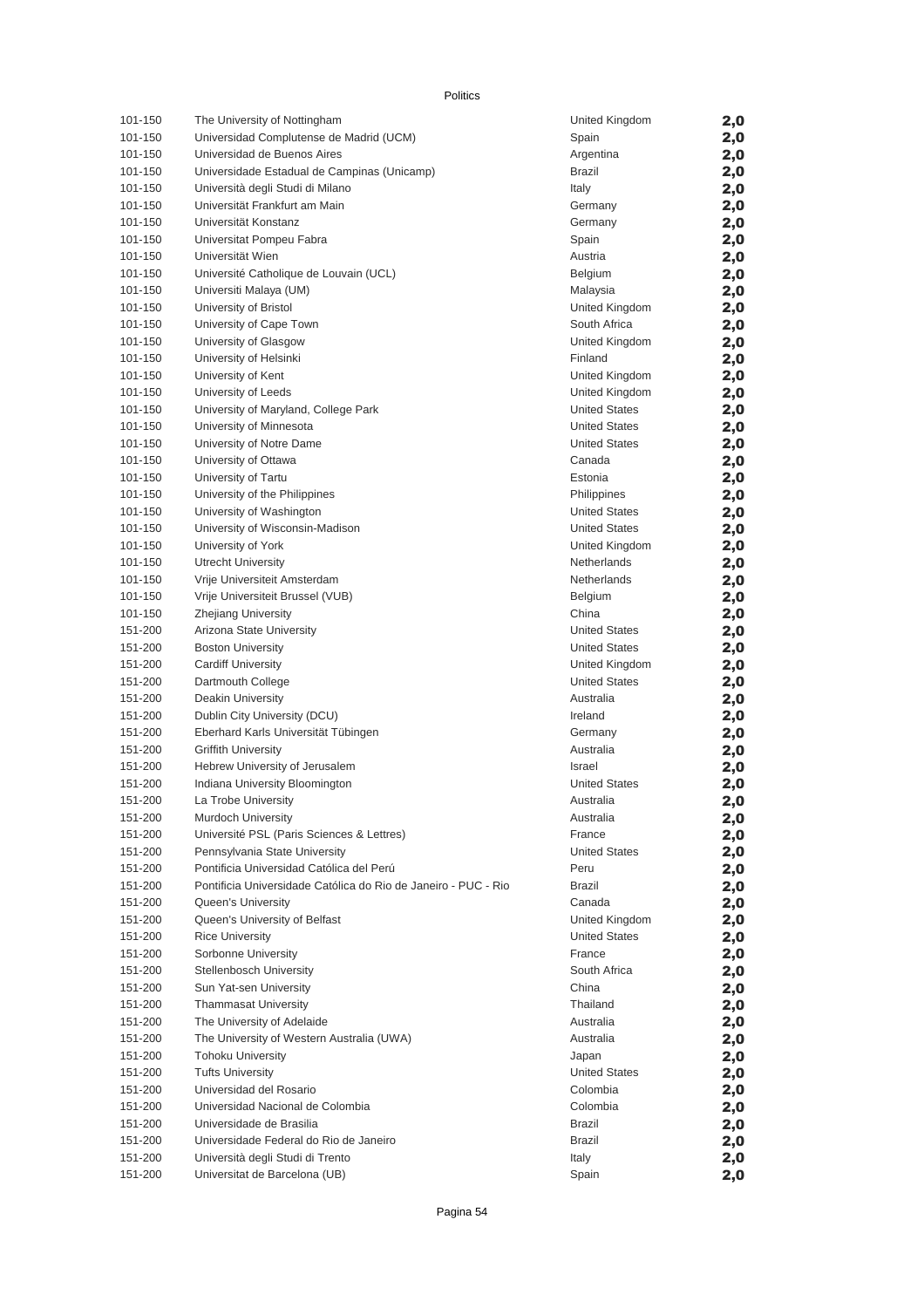#### Politics

| 151-200 | Universität Freiburg                           | Germany              | 2,0 |
|---------|------------------------------------------------|----------------------|-----|
| 151-200 | University of Bath                             | United Kingdom       | 2,0 |
| 151-200 | University of Bergen                           | Norway               | 2,0 |
| 151-200 | University of Bern                             | Switzerland          | 2,0 |
| 151-200 | University of California, Davis (UCD)          | <b>United States</b> | 2,0 |
| 151-200 | University of California, Santa Barbara (UCSB) | <b>United States</b> | 2,0 |
| 151-200 | University of Ghent                            | <b>Belgium</b>       | 2,0 |
| 151-200 | University of Groningen                        | <b>Netherlands</b>   | 2,0 |
| 151-200 | University of Leicester                        | United Kingdom       | 2,0 |
| 151-200 | University of Otago                            | New Zealand          | 2,0 |
| 151-200 | University of Pittsburgh                       | <b>United States</b> | 2,0 |
| 151-200 | University of Southern California              | <b>United States</b> | 2,0 |
| 151-200 | University of St Gallen (HSG)                  | Switzerland          | 2,0 |
| 151-200 | University of Virginia                         | <b>United States</b> | 2,0 |
| 151-200 | University of Waterloo                         | Canada               | 2,0 |
| 151-200 | Washington University in St. Louis             | <b>United States</b> | 2,0 |
| 151-200 | York University                                | Canada               | 2,0 |
|         |                                                |                      |     |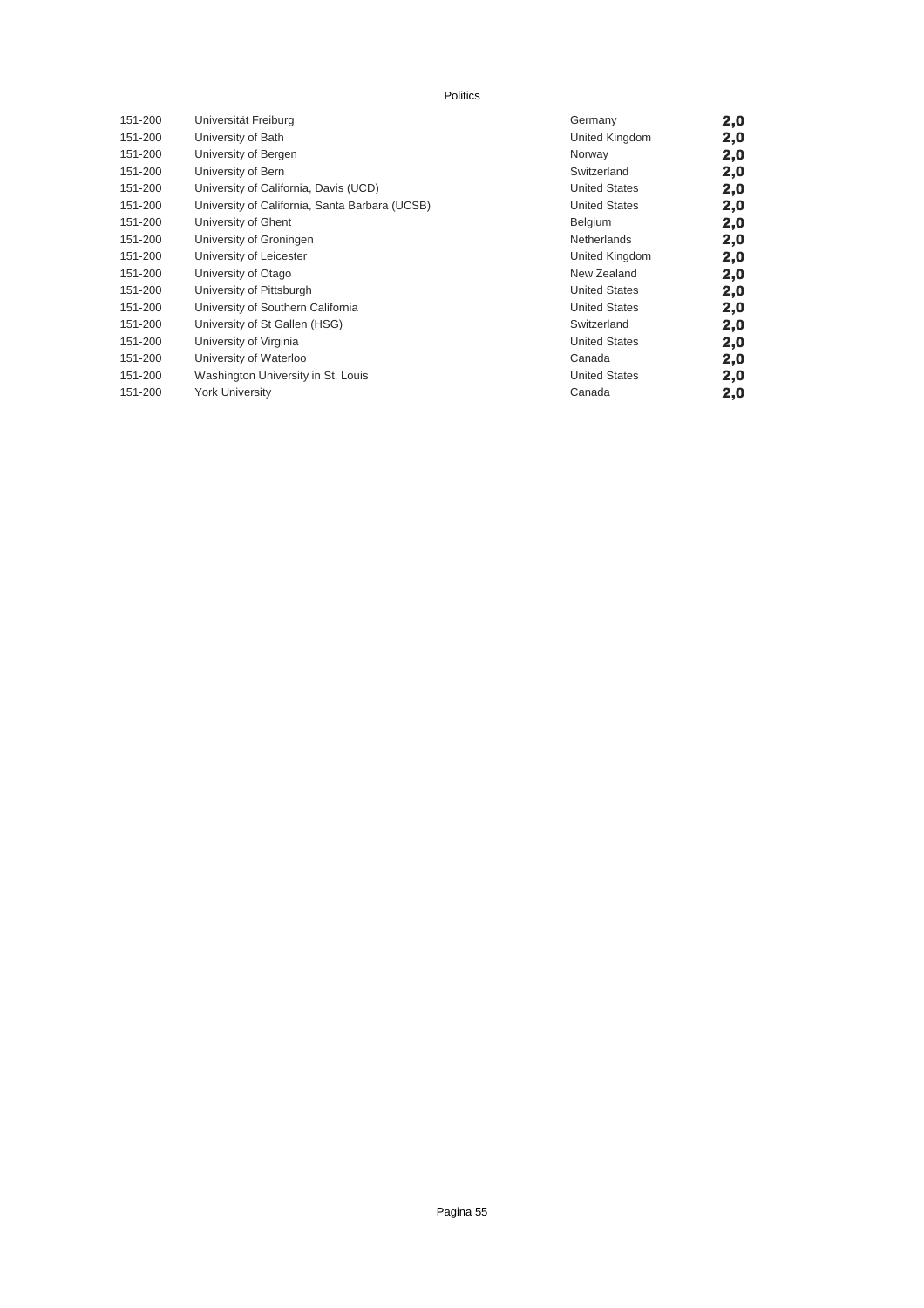# Social Policy & Administration

| Top 100 Universities - Social Policy & Administration |                                                        |                         |              |
|-------------------------------------------------------|--------------------------------------------------------|-------------------------|--------------|
| 2019                                                  | <b>Institution</b>                                     | Location                | <b>Score</b> |
| $\mathbf{1}$                                          | London School of Economics and Political Science (LSE) | United Kingdom          | 14,0         |
| 2                                                     | <b>Harvard University</b>                              | <b>United States</b>    | 14,0         |
| 3                                                     | University of Oxford                                   | United Kingdom          | 14,0         |
| 4                                                     | University of Cambridge                                | United Kingdom          | 14,0         |
| 5                                                     | University of California, Berkeley (UCB)               | <b>United States</b>    | 14,0         |
| 6                                                     | <b>Stanford University</b>                             | <b>United States</b>    | 14,0         |
| 7                                                     | Massachusetts Institute of Technology (MIT)            | <b>United States</b>    | 14,0         |
| 8                                                     | University of Chicago                                  | <b>United States</b>    | 14,0         |
| 9                                                     | University of York                                     | United Kingdom          | 14,0         |
| 10                                                    | Australian National University (ANU)                   | Australia               | 14,0         |
| 11                                                    | National University of Singapore (NUS)                 | Singapore               | 12,0         |
| 12                                                    | Johns Hopkins University                               | <b>United States</b>    | 12,0         |
| 13                                                    | Columbia University                                    | <b>United States</b>    | 12,0         |
| 14                                                    | Seoul National University (SNU)                        | South Korea             | 12,0         |
| 15                                                    | University of Hong Kong (HKU)                          | Hong Kong               | 12,0         |
| 16                                                    | University of California, Los Angeles (UCLA)           | <b>United States</b>    | 10,0         |
| 17                                                    | The University of Melbourne                            | Australia               | 10,0         |
| $18 =$                                                | University of Edinburgh                                | United Kingdom          | 10,0         |
| $18 =$                                                | University of Toronto                                  | Canada                  | 10,0         |
| 20                                                    | <b>Syracuse University</b>                             | <b>United States</b>    | 10,0         |
| 21                                                    | University of Michigan                                 | <b>United States</b>    | 10,0         |
| 22                                                    | Sciences Po Paris                                      | France                  | 10,0         |
| 23                                                    | UCL (University College London)                        | United Kingdom          | 10,0         |
| $24=$<br>$24=$                                        | Leiden University                                      | Netherlands             | 10,0         |
| 26                                                    | University of Bristol                                  | United Kingdom<br>China | 10,0         |
| 27                                                    | <b>Peking University</b><br>The University of Tokyo    | Japan                   | 10,0         |
| 28                                                    | The University of Sydney                               | Australia               | 10,0         |
| 29                                                    | The Chinese University of Hong Kong (CUHK)             | Hong Kong               | 10,0<br>10,0 |
| 30                                                    | <b>Tsinghua University</b>                             | China                   | 10,0         |
| $31 =$                                                | Freie Universität Berlin                               | Germany                 | 8,0          |
| $31 =$                                                | Stockholm University                                   | Sweden                  | 8,0          |
| $31 =$                                                | University of British Columbia                         | Canada                  | 8,0          |
| 34                                                    | Sungkyunkwan University                                | South Korea             | 8,0          |
| 35                                                    | City University of Hong Kong                           | Hong Kong               | 8,0          |
| 36                                                    | University of Bath                                     | United Kingdom          | 8,0          |
| 37                                                    | University of Amsterdam                                | Netherlands             | 8,0          |
| 38                                                    | New York University (NYU)                              | <b>United States</b>    | 8,0          |
| 39                                                    | Katholieke Universiteit Leuven                         | <b>Belgium</b>          | 8,0          |
| 40                                                    | Yonsei University                                      | South Korea             | 8,0          |
| $41 =$                                                | Georgetown University                                  | <b>United States</b>    | 6,0          |
| $41 =$                                                | <b>Utrecht University</b>                              | Netherlands             | 6,0          |
| 43                                                    | <b>Princeton University</b>                            | <b>United States</b>    | 6,0          |
| $44 =$                                                | Central European University                            | Hungary                 | 6,0          |
| $44 =$                                                | Korea University                                       | South Korea             | 6,0          |
| 46                                                    | Duke University                                        | <b>United States</b>    | 6,0          |
| $47=$                                                 | <b>Lund University</b>                                 | Sweden                  | 6,0          |
| $47=$                                                 | Sun Yat-sen University                                 | China                   | 6,0          |
| 49                                                    | <b>Aarhus University</b>                               | Denmark                 | 6,0          |
| 50                                                    | King's College London (KCL)                            | United Kingdom          | 6,0          |
| 51-100                                                | American University                                    | <b>United States</b>    | 2,0          |
| 51-100                                                | <b>Cardiff University</b>                              | United Kingdom          | 2,0          |
| 51-100                                                | Carnegie Mellon University                             | <b>United States</b>    | 2,0          |
| 51-100                                                | <b>Cornell University</b>                              | <b>United States</b>    | 2,0          |
| 51-100                                                | Durham University                                      | United Kingdom          | 2,0          |
| 51-100                                                | Erasmus University Rotterdam                           | Netherlands             | 2,0          |
| 51-100                                                | ETH Zurich (Swiss Federal Institute of Technology)     | Switzerland             | 2,0          |
| 51-100                                                | European University Institute                          | Italy                   | 2,0          |
| 51-100                                                | <b>Fudan University</b>                                | China                   | 2,0          |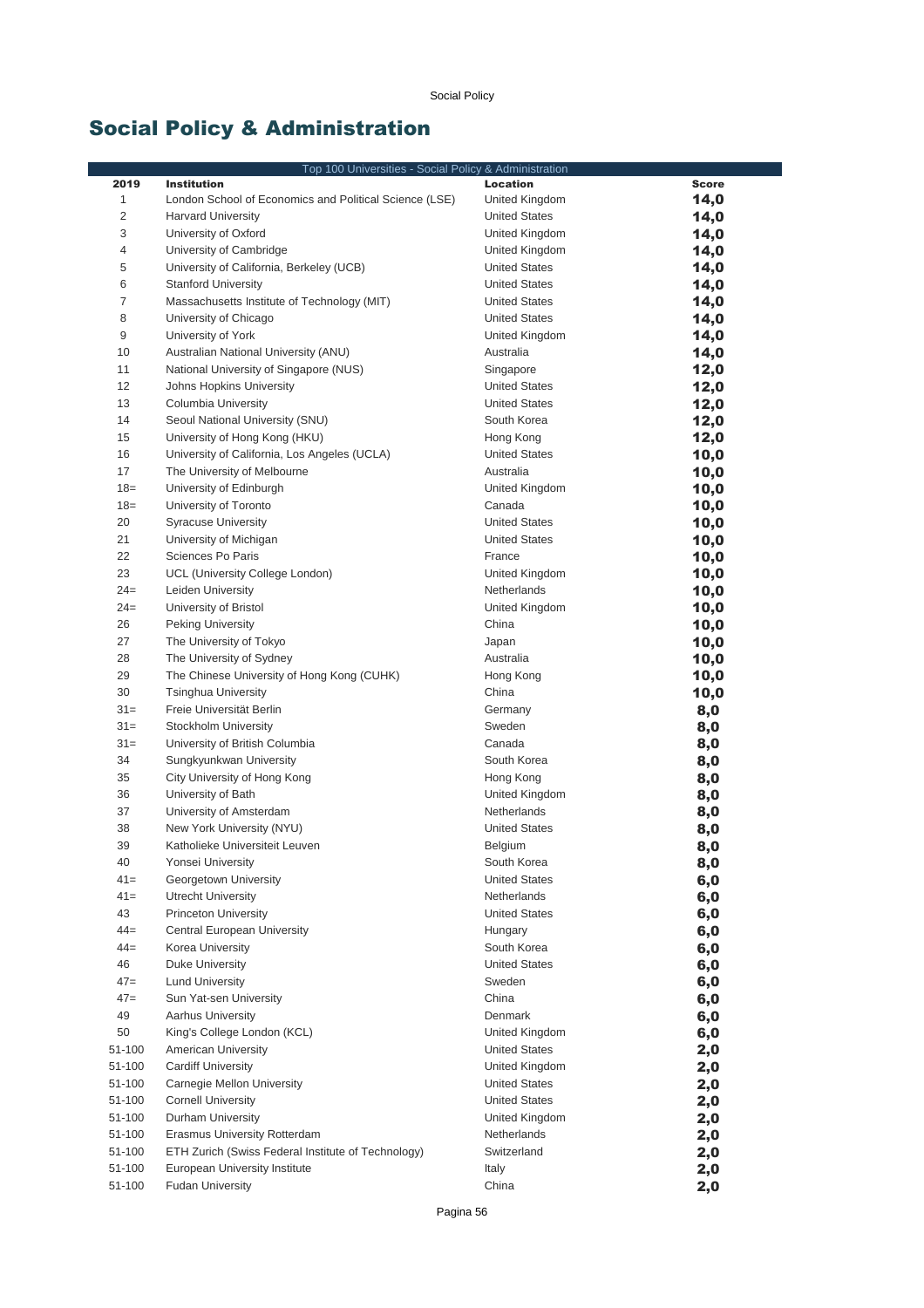#### Social Policy

| 51-100 | George Washington University                   | <b>United States</b> | 2,0 |
|--------|------------------------------------------------|----------------------|-----|
| 51-100 | Imperial College London                        | United Kingdom       | 2,0 |
| 51-100 | Indiana University Bloomington                 | <b>United States</b> | 2,0 |
| 51-100 | Kyoto University                               | Japan                | 2,0 |
| 51-100 | Ludwig-Maximilians-Universität München         | Germany              | 2,0 |
| 51-100 | <b>Maastricht University</b>                   | Netherlands          | 2,0 |
| 51-100 | Monash University                              | Australia            | 2,0 |
| 51-100 | Nanyang Technological University (NTU)         | Singapore            | 2,0 |
| 51-100 | National Taiwan University (NTU)               | Taiwan               | 2,0 |
| 51-100 | Northwestern University                        | <b>United States</b> | 2,0 |
| 51-100 | Pontificia Universidad Católica de Chile       | Chile                | 2,0 |
| 51-100 | Roskilde University                            | Denmark              | 2,0 |
| 51-100 | Shanghai Jiao Tong University                  | China                | 2,0 |
| 51-100 | The University of Auckland                     | New Zealand          | 2,0 |
| 51-100 | The University of Georgia                      | <b>United States</b> | 2,0 |
| 51-100 | The University of New South Wales (UNSW)       | Australia            | 2,0 |
| 51-100 | The University of Queensland (UQ)              | Australia            | 2,0 |
| 51-100 | The University of Sheffield                    | United Kingdom       | 2,0 |
| 51-100 | The University of Warwick                      | United Kingdom       | 2,0 |
| 51-100 | Trinity College Dublin (TCD)                   | Ireland              | 2,0 |
| 51-100 | Universidad de Los Andes Colombia              | Colombia             | 2,0 |
| 51-100 | Universidad Nacional Autónoma de México (UNAM) | Mexico               | 2,0 |
| 51-100 | Universitat de Barcelona (UB)                  | Spain                | 2,0 |
| 51-100 | Universität Konstanz                           | Germany              | 2,0 |
| 51-100 | Universität Wien                               | Austria              | 2,0 |
| 51-100 | University College Dublin (UCD)                | Ireland              | 2,0 |
| 51-100 | University of Birmingham                       | United Kingdom       | 2,0 |
| 51-100 | University of Cape Town                        | South Africa         | 2,0 |
| 51-100 | University of Glasgow                          | United Kingdom       | 2,0 |
| 51-100 | University of Gothenburg                       | Sweden               | 2,0 |
| 51-100 | University of Helsinki                         | Finland              | 2,0 |
| 51-100 | University of Kent                             | United Kingdom       | 2,0 |
| 51-100 | University of Leeds                            | United Kingdom       | 2,0 |
| 51-100 | University of North Carolina, Chapel Hill      | <b>United States</b> | 2,0 |
| 51-100 | University of Pennsylvania                     | <b>United States</b> | 2,0 |
| 51-100 | University of Southern California              | <b>United States</b> | 2,0 |
| 51-100 | University of Southern Denmark                 | Denmark              | 2,0 |
| 51-100 | University of Texas at Austin                  | <b>United States</b> | 2,0 |
| 51-100 | University of Washington                       | <b>United States</b> | 2,0 |
| 51-100 | University of Wisconsin-Madison                | <b>United States</b> | 2,0 |
| 51-100 | University of Zurich                           | Switzerland          | 2,0 |
| 51-100 | Vrije Universiteit Amsterdam                   | Netherlands          | 2,0 |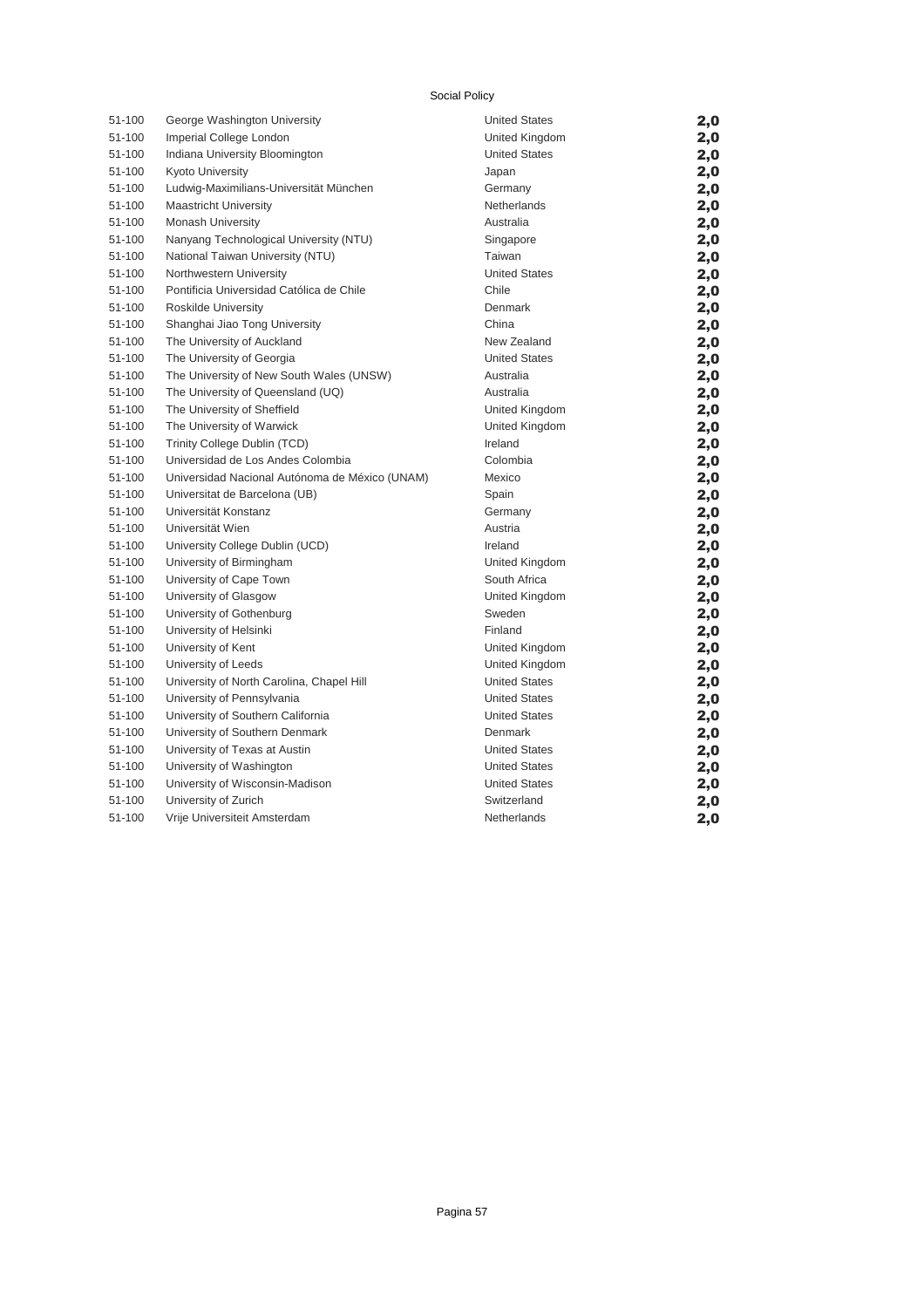## Sociology

|        | Top 300 Universities - Sociology                       |                      |              |  |
|--------|--------------------------------------------------------|----------------------|--------------|--|
| 2019   | <b>Institution</b>                                     | <b>Location</b>      | <b>Score</b> |  |
| 1      | <b>Harvard University</b>                              | <b>United States</b> | 14,0         |  |
| 2      | University of Oxford                                   | United Kingdom       | 14,0         |  |
| 3      | University of California, Berkeley (UCB)               | <b>United States</b> | 14,0         |  |
| 4      | London School of Economics and Political Science (LSE) | United Kingdom       | 14,0         |  |
| 5      | <b>Stanford University</b>                             | <b>United States</b> | 14,0         |  |
| $6=$   | University of California, Los Angeles (UCLA)           | <b>United States</b> | 14,0         |  |
| $6=$   | University of Cambridge                                | United Kingdom       | 14,0         |  |
| 8      | University of Chicago                                  | <b>United States</b> | 14,0         |  |
| $9\,$  | <b>Yale University</b>                                 | <b>United States</b> | 14,0         |  |
| $10=$  | Australian National University (ANU)                   | Australia            | 14,0         |  |
| $10=$  | Columbia University                                    | <b>United States</b> | 14,0         |  |
| 12     | University of Amsterdam                                | Netherlands          |              |  |
| 13     |                                                        | <b>United States</b> | 12,0         |  |
| 14     | <b>Princeton University</b>                            |                      | 12,0         |  |
|        | University of Wisconsin-Madison                        | <b>United States</b> | 12,0         |  |
| 15     | National University of Singapore (NUS)                 | Singapore            | 12,0         |  |
| 16     | University of Michigan                                 | <b>United States</b> | 12,0         |  |
| 17     | New York University (NYU)                              | <b>United States</b> | 12,0         |  |
| 18     | University of Toronto                                  | Canada               | 12,0         |  |
| 19     | The University of Melbourne                            | Australia            | 12,0         |  |
| 20     | Freie Universität Berlin                               | Germany              | 12,0         |  |
| 21     | The University of Sydney                               | Australia            | 10,0         |  |
| 22     | <b>Cornell University</b>                              | <b>United States</b> | 10,0         |  |
| $23=$  | Humboldt-Universität zu Berlin                         | Germany              | 10,0         |  |
| $23=$  | The University of Manchester                           | United Kingdom       | 10,0         |  |
| $23=$  | The University of Tokyo                                | Japan                | 10,0         |  |
| 26     | <b>Peking University</b>                               | China                | 10,0         |  |
| 27     | University of Hong Kong (HKU)                          | Hong Kong            | 10,0         |  |
| 28     | Sciences Po Paris                                      | France               | 10,0         |  |
| $29=$  | Duke University                                        | <b>United States</b> | 10,0         |  |
| $29=$  | The University of Queensland (UQ)                      | Australia            | 10,0         |  |
| $29=$  | Universidad Nacional Autónoma de México (UNAM)         | Mexico               | 10,0         |  |
| 32     | University of British Columbia                         | Canada               | 8,0          |  |
| $33=$  | <b>Monash University</b>                               | Australia            | 8,0          |  |
| $33=$  | Seoul National University (SNU)                        | South Korea          | 8,0          |  |
| $33=$  | Stockholm University                                   | Sweden               | 8,0          |  |
| $33=$  | University of Edinburgh                                | United Kingdom       | 8,0          |  |
| 37     | <b>McGill University</b>                               | Canada               | 8,0          |  |
| 38     | Goldsmiths, University of London                       | United Kingdom       |              |  |
| 39     | Massachusetts Institute of Technology (MIT)            | <b>United States</b> | 8,0          |  |
| 40     |                                                        |                      | 8,0          |  |
|        | University of North Carolina, Chapel Hill              | <b>United States</b> | 8,0          |  |
| $41 =$ | The Chinese University of Hong Kong (CUHK)             | Hong Kong            | 6,0          |  |
| $41 =$ | Universität Mannheim                                   | Germany              | 6,0          |  |
| $41 =$ | University of Copenhagen                               | Denmark              | 6,0          |  |
| 44     | Ecole des Hautes Etudes en Sciences Sociales (EHESS)   | France               | 6,0          |  |
| 45     | European University Institute                          | Italy                | 6,0          |  |
| 46     | Leiden University                                      | Netherlands          | 6,0          |  |
| $47=$  | University of Essex                                    | United Kingdom       | 6,0          |  |
| $47=$  | <b>Utrecht University</b>                              | Netherlands          | 6,0          |  |
| 49     | Northwestern University                                | <b>United States</b> | 6,0          |  |
| $50=$  | Katholieke Universiteit Leuven                         | Belgium              | 6,0          |  |
| $50=$  | The University of Warwick                              | United Kingdom       | 6,0          |  |
| 51-100 | <b>Brown University</b>                                | <b>United States</b> | 4,0          |  |
| 51-100 | City University of New York                            | <b>United States</b> | 4,0          |  |
| 51-100 | Copenhagen Business School                             | Denmark              | 4,0          |  |
| 51-100 | <b>Fudan University</b>                                | China                | 4,0          |  |
| 51-100 | Jawaharlal Nehru University                            | India                | 4,0          |  |
| 51-100 | <b>Kyoto University</b>                                | Japan                | 4,0          |  |
| 51-100 | <b>Lancaster University</b>                            | United Kingdom       | 4,0          |  |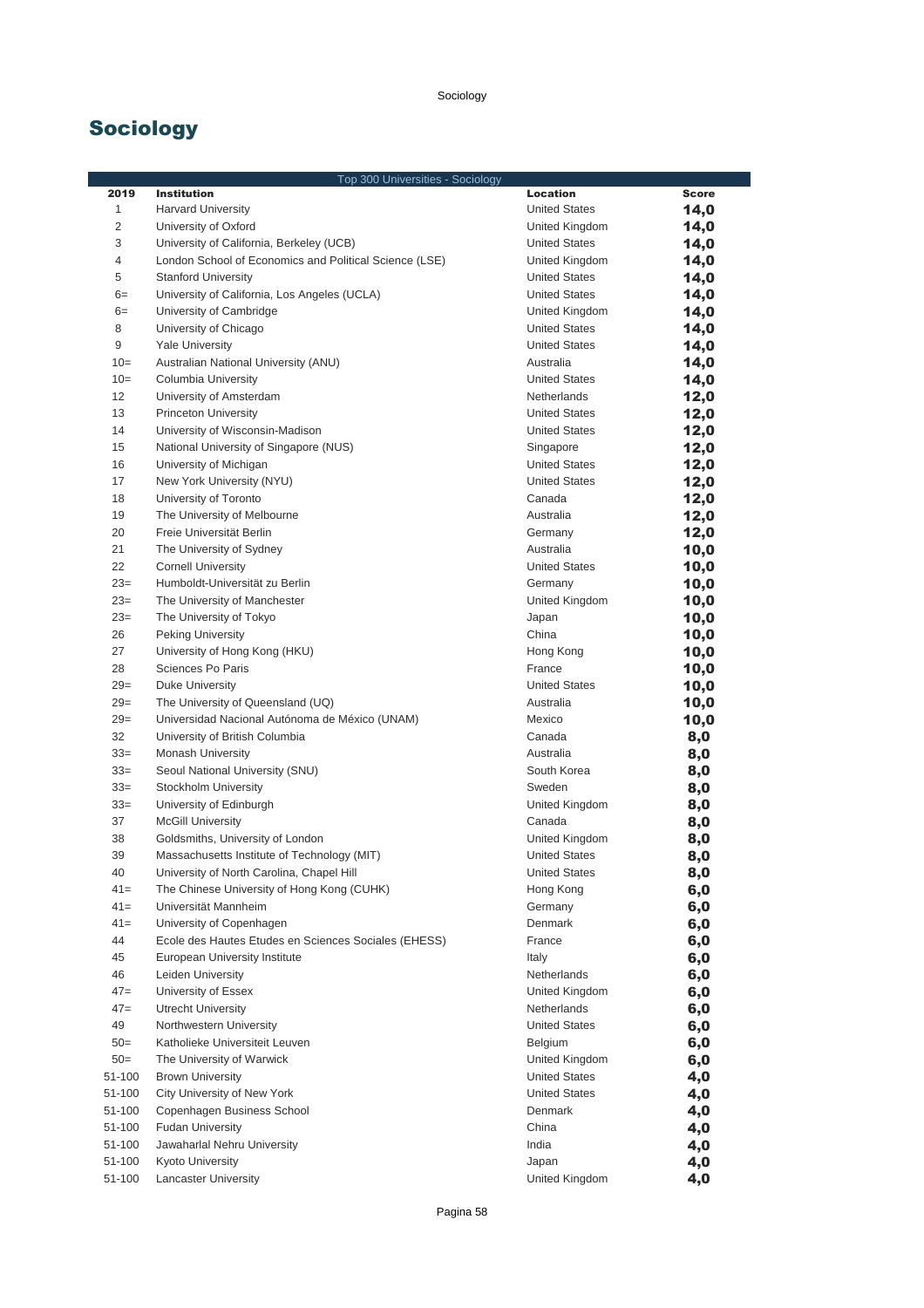|  | Sociology |
|--|-----------|
|  |           |

| 51-100             | Ludwig-Maximilians-Universität München                              | Germany              | 4,0        |
|--------------------|---------------------------------------------------------------------|----------------------|------------|
| 51-100             | <b>Lund University</b>                                              | Sweden               | 4,0        |
| 51-100             | Nanyang Technological University (NTU)                              | Singapore            | 4,0        |
| 51-100             | National Research University - Higher School of Economics (HSE)     | Russia               | 4,0        |
| 51-100             | National Taiwan University (NTU)                                    | Taiwan               | 4,0        |
| 51-100             | Pennsylvania State University                                       | <b>United States</b> | 4,0        |
| 51-100             | Pontificia Universidad Católica de Chile                            | Chile                | 4,0        |
| 51-100             | Renmin (People's) University of China                               | China                | 4,0        |
| 51-100             | Ruprecht-Karls-Universität Heidelberg                               | Germany              | 4,0        |
| 51-100             | SOAS - School of Oriental and African Studies, University of London | United Kingdom       | 4,0        |
| 51-100             | Sorbonne University                                                 | France               | 4,0        |
| 51-100             | The University of Auckland                                          | New Zealand          | 4,0        |
| 51-100             | The University of New South Wales (UNSW)                            | Australia            | 4,0        |
| 51-100             | The University of Sheffield                                         | United Kingdom       | 4,0        |
| 51-100             | <b>Tsinghua University</b>                                          | China                | 4,0        |
| 51-100             | Universidad de Buenos Aires                                         | Argentina            | 4,0        |
| 51-100             | Universidade de São Paulo (USP)                                     | <b>Brazil</b>        | 4,0        |
| 51-100             | Università di Bologna (UNIBO)                                       | Italy                | 4,0        |
| 51-100             | Universitat Autónoma de Barcelona                                   | Spain                | 4,0        |
| 51-100             | Universität Bielefeld                                               | Germany              | 4,0        |
| 51-100             | Universität Bremen                                                  | Germany              | 4,0        |
| 51-100             | Universitat de Barcelona (UB)                                       | Spain                | 4,0        |
| 51-100             | Universität Frankfurt am Main                                       | Germany              | 4,0        |
| 51-100             | Universität Köln                                                    | Germany              | 4,0        |
| 51-100             | Universität Wien                                                    | Austria              | 4,0        |
| 51-100             | University of Birmingham                                            | United Kingdom       | 4,0        |
| 51-100             | University of Geneva                                                | Switzerland          | 4,0        |
| 51-100             | University of Glasgow                                               | United Kingdom       | 4,0        |
| 51-100             | University of Gothenburg                                            | Sweden               | 4,0        |
| 51-100             | University of Groningen                                             | Netherlands          | 4,0        |
| 51-100             | University of Lausanne                                              | Switzerland          | 4,0        |
| 51-100             | University of Maryland, College Park                                | <b>United States</b> | 4,0        |
| 51-100             | University of Oslo                                                  | Norway               | 4,0        |
| 51-100             | University of Pennsylvania                                          | <b>United States</b> | 4,0        |
| 51-100             | University of Sussex                                                | United Kingdom       | 4,0        |
| 51-100             | University of Texas at Austin                                       | <b>United States</b> | 4,0        |
| 51-100             | University of York                                                  | United Kingdom       | 4,0        |
| 51-100             | University of Zurich                                                | Switzerland          | 4,0        |
| 51-100             | <b>Uppsala University</b>                                           | Sweden               | 4,0        |
| 51-100             | Waseda University                                                   | Japan                | 4,0        |
| 51-100             | Western Sydney University                                           | Australia            | 4,0        |
| 51-100             | Yonsei University                                                   | South Korea          |            |
| 101-150            | <b>Cardiff University</b>                                           | United Kingdom       | 4,0        |
| 101-150            | Central European University                                         | Hungary              | 2,0<br>2,0 |
| 101-150            | City University of Hong Kong                                        | Hong Kong            | 2,0        |
| 101-150            | Durham University                                                   | United Kingdom       |            |
| 101-150            | Erasmus University Rotterdam                                        | Netherlands          | 2,0        |
| 101-150            | Georgetown University                                               | <b>United States</b> | 2,0        |
|                    | Indiana University Bloomington                                      |                      | 2,0        |
| 101-150<br>101-150 | Johns Hopkins University                                            | <b>United States</b> | 2,0        |
| 101-150            | Keio University                                                     | <b>United States</b> | 2,0        |
|                    |                                                                     | Japan<br>South Korea | 2,0        |
| 101-150            | Korea University                                                    | Australia            | 2,0        |
| 101-150            | La Trobe University                                                 |                      | 2,0        |
| 101-150            | Michigan State University                                           | <b>United States</b> | 2,0        |
| 101-150            | Nanjing University                                                  | China                | 2,0        |
| 101-150            | Ohio State University, Columbus                                     | <b>United States</b> | 2,0        |
| 101-150            | Université PSL (Paris Sciences & Lettres)                           | France               | 2,0        |
| 101-150            | Queen's University                                                  | Canada               | 2,0        |
| 101-150            | Queensland University of Technology (QUT)                           | Australia            | 2,0        |
| 101-150            | Radboud University Nijmegen                                         | Netherlands          | 2,0        |
| 101-150            | Sapienza - Università di Roma                                       | Italy                | 2,0        |
| 101-150            | Sun Yat-sen University                                              | China                | 2,0        |
| 101-150            | Sungkyunkwan University                                             | South Korea          | 2,0        |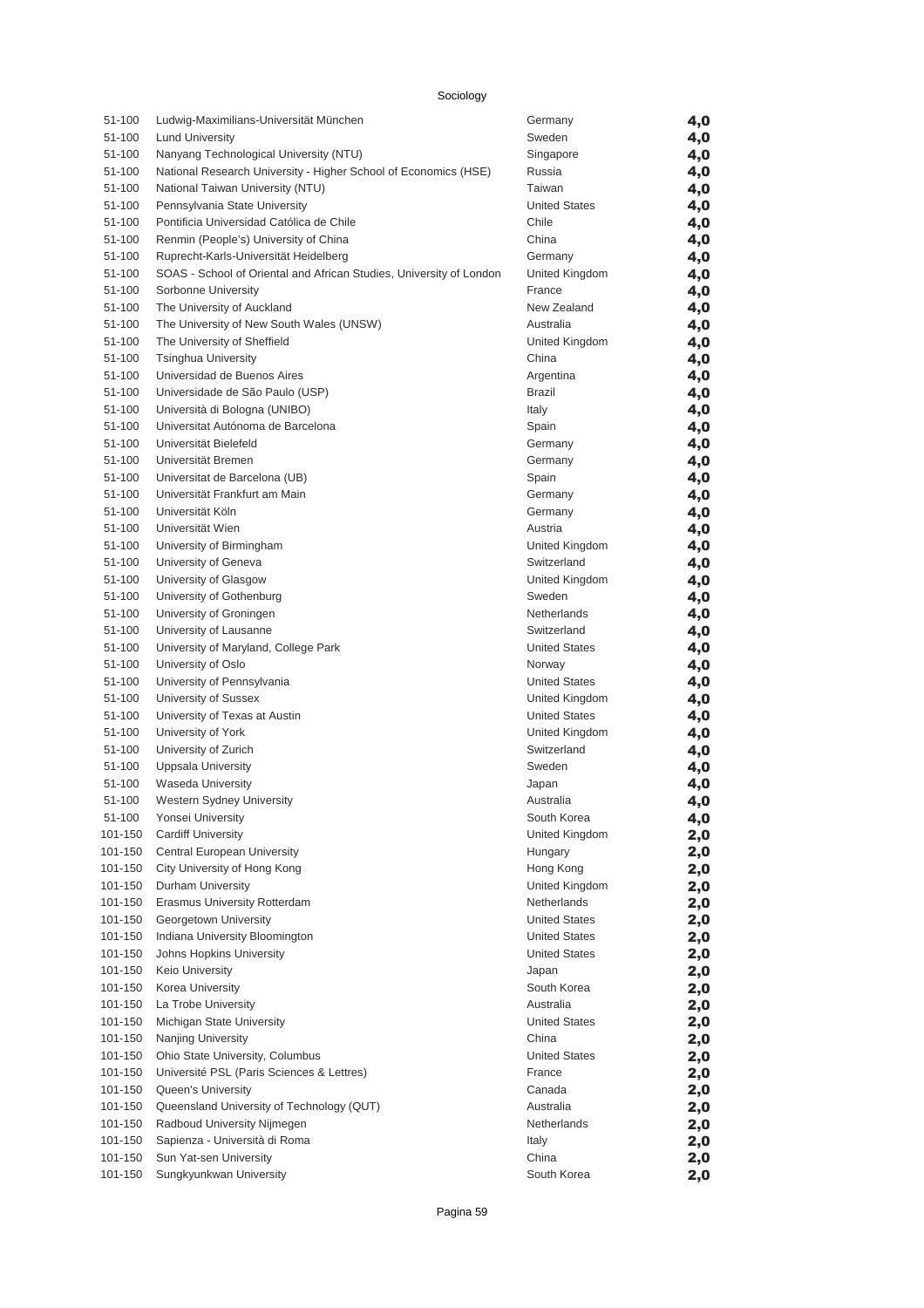| 101-150 | The University of Western Australia (UWA)                   | Australia            | 2,0 |
|---------|-------------------------------------------------------------|----------------------|-----|
| 101-150 | Trinity College Dublin (TCD)                                | Ireland              | 2,0 |
| 101-150 | Universidad Complutense de Madrid (UCM)                     | Spain                | 2,0 |
| 101-150 | Universidad de Chile                                        | Chile                | 2,0 |
| 101-150 | Università degli Studi di Firenze (UNIFI)                   | Italy                | 2,0 |
| 101-150 | Università degli Studi di Trento                            | Italy                | 2,0 |
| 101-150 | Universitat Pompeu Fabra                                    | Spain                | 2,0 |
| 101-150 | Université Catholique de Louvain (UCL)                      | Belgium              | 2,0 |
| 101-150 | Université de Montréal                                      | Canada               | 2,0 |
| 101-150 | Université Libre de Bruxelles (ULB)                         | Belgium              | 2,0 |
| 101-150 | University College Dublin (UCD)                             | Ireland              | 2,0 |
| 101-150 | University of Alberta                                       | Canada               | 2,0 |
| 101-150 | University of Bergen                                        | Norway               | 2,0 |
| 101-150 | University of Bristol                                       | United Kingdom       | 2,0 |
| 101-150 | University of California, Irvine (UCI)                      | <b>United States</b> | 2,0 |
| 101-150 | University of California, San Diego (UCSD)                  | <b>United States</b> | 2,0 |
| 101-150 | University of Delhi                                         | India                | 2,0 |
| 101-150 | University of Ghent                                         | Belgium              | 2,0 |
| 101-150 | University of Helsinki                                      | Finland              | 2,0 |
| 101-150 | University of Leeds                                         | United Kingdom       | 2,0 |
| 101-150 | University of Minnesota                                     | <b>United States</b> | 2,0 |
| 101-150 | University of Newcastle                                     | Australia            | 2,0 |
| 101-150 | University of Notre Dame                                    | <b>United States</b> | 2,0 |
| 101-150 | University of Southampton                                   | United Kingdom       | 2,0 |
| 101-150 | University of Washington                                    | <b>United States</b> | 2,0 |
| 101-150 | Victoria University of Wellington                           | New Zealand          | 2,0 |
| 101-150 | Vrije Universiteit Amsterdam                                | Netherlands          | 2,0 |
| 101-150 | Vrije Universiteit Brussel (VUB)                            | Belgium              | 2,0 |
| 101-150 | <b>York University</b>                                      | Canada               | 2,0 |
| 151-200 | Arizona State University                                    | <b>United States</b> | 2,0 |
| 151-200 | <b>Boston University</b>                                    | <b>United States</b> | 2,0 |
| 151-200 | <b>Charles University</b>                                   | Czech Republic       | 2,0 |
| 151-200 | Chulalongkorn University                                    | Thailand             | 2,0 |
| 151-200 | Deakin University                                           | Australia            | 2,0 |
| 151-200 | Eberhard Karls Universität Tübingen                         | Germany              | 2,0 |
| 151-200 | <b>Flinders University</b>                                  | Australia            | 2,0 |
| 151-200 | Georg-August-Universität Göttingen                          | Germany              | 2,0 |
| 151-200 | <b>Griffith University</b>                                  | Australia            | 2,0 |
| 151-200 | Hebrew University of Jerusalem                              | Israel               | 2,0 |
| 151-200 | Hitotsubashi University                                     | Japan                | 2,0 |
| 151-200 | Lomonosov Moscow State University                           | Russia               | 2,0 |
| 151-200 | Loughborough University                                     | United Kingdom       | 2,0 |
| 151-200 | <b>Macquarie University</b>                                 | Australia            | 2,0 |
| 151-200 | <b>McMaster University</b>                                  | Canada               | 2,0 |
| 151-200 | Osaka University                                            | Japan                | 2,0 |
| 151-200 | Rutgers - The State University of New Jersey, New Brunswick | <b>United States</b> | 2,0 |
| 151-200 | The University of Adelaide                                  | Australia            | 2,0 |
| 151-200 | The University of Nottingham                                | United Kingdom       | 2,0 |
| 151-200 | <b>Tilburg University</b>                                   | Netherlands          | 2,0 |
| 151-200 | <b>Tohoku University</b>                                    | Japan                | 2,0 |
| 151-200 | Universidad de Los Andes Colombia                           | Colombia             | 2,0 |
| 151-200 | Universidad Nacional de Colombia                            | Colombia             | 2,0 |
| 151-200 | Universidade Estadual de Campinas (Unicamp)                 | <b>Brazil</b>        | 2,0 |
| 151-200 | Universidade Federal do Rio de Janeiro                      | Brazil               | 2,0 |
| 151-200 | Universität Hamburg                                         | Germany              | 2,0 |
| 151-200 | Universität Jena                                            | Germany              | 2,0 |
| 151-200 | Université Paris Ouest Nanterre La Défense                  | France               | 2,0 |
| 151-200 | Universiti Kebangsaan Malaysia (UKM)                        | Malaysia             | 2,0 |
| 151-200 | Universiti Malaya (UM)                                      | Malaysia             | 2,0 |
| 151-200 | University of Bath                                          | United Kingdom       | 2,0 |
| 151-200 | University of Bern                                          | Switzerland          | 2,0 |
| 151-200 | University of California, Davis (UCD)                       | <b>United States</b> | 2,0 |
| 151-200 | University of California, Santa Barbara (UCSB)              | <b>United States</b> | 2,0 |
|         |                                                             |                      |     |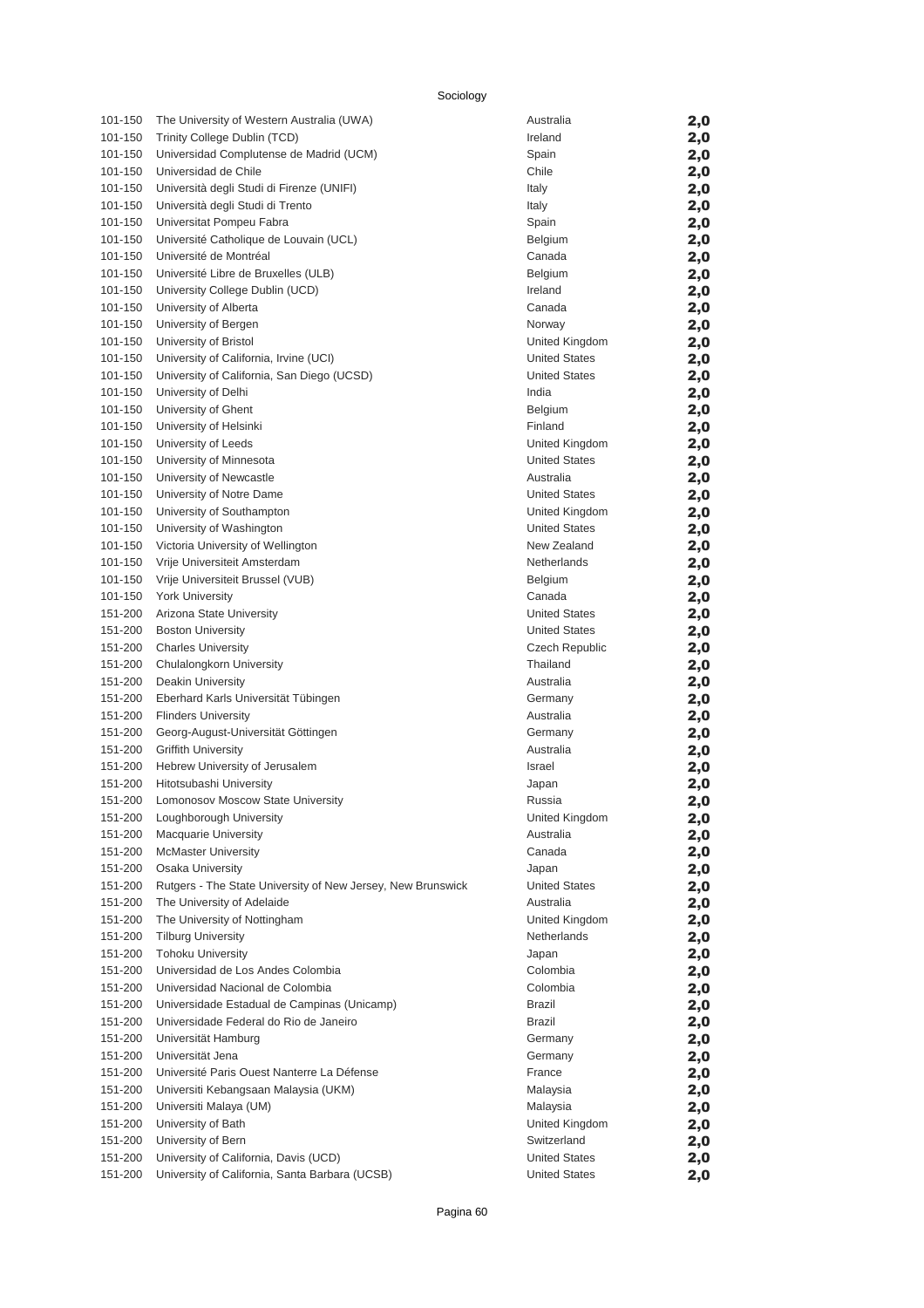| 151-200            | University of Canterbury                      | New Zealand                            | 2,0        |
|--------------------|-----------------------------------------------|----------------------------------------|------------|
| 151-200            | University of Cape Town                       | South Africa                           | 2,0        |
| 151-200            | University of Exeter                          | United Kingdom                         | 2,0        |
| 151-200            | University of Illinois at Urbana-Champaign    | <b>United States</b>                   | 2,0        |
| 151-200            | University of Kent                            | United Kingdom                         | 2,0        |
| 151-200            | University of Leicester                       | United Kingdom                         | 2,0        |
| 151-200            | University of Lisbon                          | Portugal                               | 2,0        |
| 151-200            | University of Milano-Bicocca                  | Italy                                  | 2,0        |
| 151-200            | University of Ottawa                          | Canada                                 | 2,0        |
| 151-200            | University of Southern California             | <b>United States</b>                   | 2,0        |
| 151-200            | University of Tasmania                        | Australia                              | 2,0        |
| 151-200            | University of the Philippines                 | Philippines                            | 2,0        |
| 151-200            | University of Virginia                        | <b>United States</b>                   | 2,0        |
| 151-200            | <b>Western University</b>                     | Canada                                 | 2,0        |
| 151-200            | <b>Wuhan University</b>                       | China                                  | 2,0        |
| 151-200            | <b>Zhejiang University</b>                    | China                                  | 2,0        |
| 201-250            | Ateneo de Manila University                   | Philippines                            | 2,0        |
| 201-250            | <b>Beijing Normal University</b>              | China                                  | 2,0        |
| 201-250            | City University London                        | United Kingdom                         | 2,0        |
| 201-250            | Colegio de México                             | Mexico                                 | 2,0        |
| 201-250            | European University at St Petersburg          | Russia                                 | 2,0        |
| 201-250            | Florida State University                      | <b>United States</b>                   | 2,0        |
| 201-250            | George Washington University                  | <b>United States</b>                   | 2,0        |
| 201-250            | Hanyang University                            | South Korea                            | 2,0        |
| 201-250            | Jagiellonian University                       | Poland                                 | 2,0        |
| 201-250            | <b>Laval University</b>                       | Canada                                 | 2,0        |
| 201-250            | Linköping University                          | Sweden                                 | 2,0        |
| 201-250            | London School of Hygiene & Tropical Medicine  | United Kingdom<br><b>United States</b> | 2,0        |
| 201-250<br>201-250 | Loyola University Chicago                     | New Zealand                            | 2,0        |
| 201-250            | <b>Massey University</b><br>Nagoya University |                                        | 2,0        |
| 201-250            | National Cheng Kung University                | Japan<br>Taiwan                        | 2,0        |
| 201-250            | New School University                         | <b>United States</b>                   | 2,0        |
| 201-250            | Newcastle University                          | United Kingdom                         | 2,0        |
| 201-250            | Pontificia Universidad Católica del Perú      | Peru                                   | 2,0<br>2,0 |
| 201-250            | Pontificia Universidad Javeriana              | Colombia                               | 2,0        |
| 201-250            | <b>Rice University</b>                        | <b>United States</b>                   | 2,0        |
| 201-250            | The Hong Kong Polytechnic University          | Hong Kong                              | 2,0        |
| 201-250            | The Open University                           | United Kingdom                         | 2,0        |
| 201-250            | Universidad Autónoma de Madrid                | Spain                                  | 2,0        |
| 201-250            | Universidad Autónoma Metropolitana (UAM)      | Mexico                                 | 2,0        |
| 201-250            | Universidade de Brasilia                      | Brazil                                 | 2,0        |
| 201-250            | Università Cattolica del Sacro Cuore          | Italy                                  | 2,0        |
| 201-250            | Università degli Studi di Padova (UNIPD)      | Italy                                  | 2,0        |
| 201-250            | Università degli Studi di Torino (UNITO)      | Italy                                  | 2,0        |
| 201-250            | Universität Freiburg                          | Germany                                | 2,0        |
| 201-250            | Universität Konstanz                          | Germany                                | 2,0        |
| 201-250            | Universiti Sains Malaysia (USM)               | Malaysia                               | 2,0        |
| 201-250            | University at Albany SUNY                     | <b>United States</b>                   | 2,0        |
| 201-250            | University of Antwerp                         | <b>Belgium</b>                         | 2,0        |
| 201-250            | University of Basel                           | Switzerland                            | 2,0        |
| 201-250            | University of Canberra                        | Australia                              | 2,0        |
| 201-250            | University of Colorado at Boulder             | <b>United States</b>                   | 2,0        |
| 201-250            | University of Illinois, Chicago (UIC)         | <b>United States</b>                   | 2,0        |
| 201-250            | University of Massachusetts, Amherst          | <b>United States</b>                   | 2,0        |
| 201-250            | University of Otago                           | New Zealand                            | 2,0        |
| 201-250            | University of Pretoria                        | South Africa                           | 2,0        |
| 201-250            | University of South Australia (UniSA)         | Australia                              | 2,0        |
| 201-250            | University of Southern Denmark                | Denmark                                | 2,0        |
| 201-250            | University of Surrey                          | United Kingdom                         | 2,0        |
| 201-250            | University of The Witwatersrand               | South Africa                           | 2,0        |
| 201-250            | University of Turku                           | Finland                                | 2,0        |
| 201-250            | University of Waikato                         | New Zealand                            | 2,0        |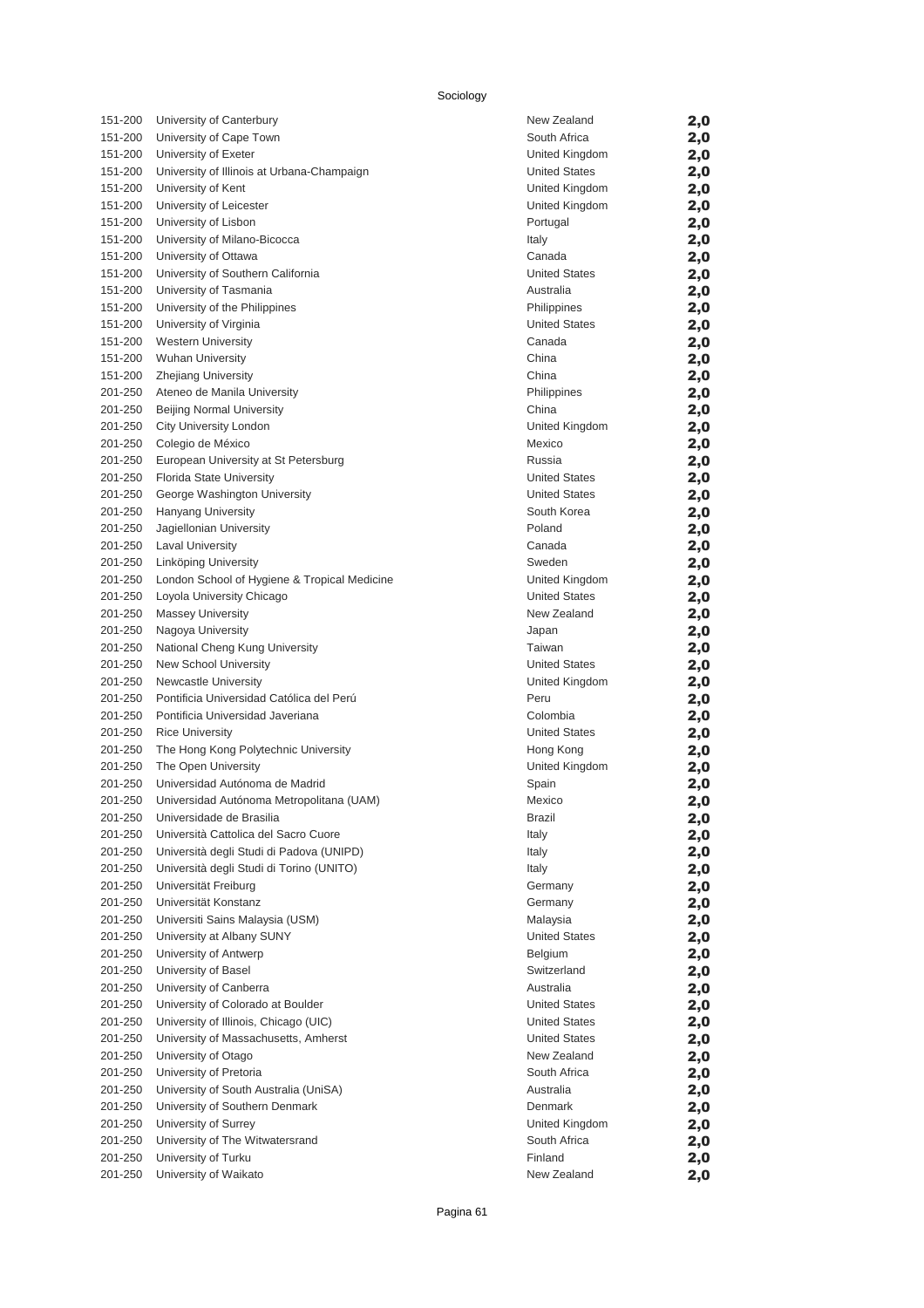| 201-250 | University of Warsaw                                 | Poland               | 2,0 |
|---------|------------------------------------------------------|----------------------|-----|
| 201-250 | University of Waterloo                               | Canada               | 2,0 |
| 201-250 | University of Wollongong                             | Australia            | 2,0 |
| 201-250 | Vanderbilt University                                | <b>United States</b> | 2,0 |
| 251-300 | Aalborg University                                   | Denmark              | 2,0 |
| 251-300 | <b>Boston College</b>                                | <b>United States</b> | 2,0 |
| 251-300 | <b>Dalhousie University</b>                          | Canada               | 2,0 |
| 251-300 | Dartmouth College                                    | <b>United States</b> | 2,0 |
| 251-300 | Ecole Polytechnique Fédérale de Lausanne (EPFL)      | Switzerland          | 2,0 |
| 251-300 | <b>Emory University</b>                              | <b>United States</b> | 2,0 |
| 251-300 | Ewha Womans University                               | South Korea          | 2,0 |
| 251-300 | ISCTE - Instituto Universitario de Lisboa            | Portugal             | 2,0 |
| 251-300 | James Cook University (JCU)                          | Australia            | 2,0 |
| 251-300 | Karl-Franzens-Universität Graz                       | Austria              | 2,0 |
| 251-300 | Karolinska Institute                                 | Sweden               | 2,0 |
| 251-300 | KTH, Royal Institute of Technology                   | Sweden               | 2,0 |
| 251-300 | Kyung Hee University                                 | South Korea          | 2,0 |
| 251-300 | <b>Mahidol University</b>                            | Thailand             | 2,0 |
| 251-300 | National Chengchi University                         | Taiwan               | 2,0 |
| 251-300 | National Taipei University                           | Taiwan               | 2,0 |
| 251-300 | Northeastern University                              | <b>United States</b> | 2,0 |
| 251-300 | <b>Purdue University</b>                             | <b>United States</b> | 2,0 |
| 251-300 | Queen's University of Belfast                        | United Kingdom       | 2,0 |
| 251-300 | Rutgers - The State University of New Jersey, Newark | <b>United States</b> | 2,0 |
| 251-300 | Saint-Petersburg State University                    | Russia               | 2,0 |
| 251-300 | Singapore Management University                      | Singapore            | 2,0 |
| 251-300 | <b>Tallinn University</b>                            | Estonia              | 2,0 |
| 251-300 | <b>Tel Aviv University</b>                           | <b>Israel</b>        | 2,0 |
| 251-300 | Umeå University                                      | Sweden               | 2,0 |
| 251-300 | Universidad Carlos III de Madrid                     | Spain                | 2,0 |
| 251-300 | Universidad de Santiago de Chile (USACH)             | Chile                | 2,0 |
| 251-300 | Universidad Diego Portales                           | Chile                | 2,0 |
| 251-300 | Universidad Nacional de La Plata                     | Argentina            | 2,0 |
| 251-300 | Universidade Federal de Minas Gerais                 | <b>Brazil</b>        | 2,0 |
| 251-300 | Universidade Federal do Rio Grande Do Sul            | <b>Brazil</b>        | 2,0 |
| 251-300 | Universidade Nova de Lisboa                          | Portugal             | 2,0 |
| 251-300 | Universität Duisburg-Essen                           | Germany              | 2,0 |
| 251-300 | Université du Québec                                 | Canada               | 2,0 |
| 251-300 | Université Paris Descartes                           | France               | 2,0 |
| 251-300 | University of Arizona                                | <b>United States</b> | 2,0 |
| 251-300 | University of Calgary                                | Canada               | 2,0 |
| 251-300 | University of California, San Francisco (UCSF)       | <b>United States</b> | 2,0 |
| 251-300 | University of California, Santa Cruz (UCSC)          | <b>United States</b> | 2,0 |
| 251-300 | University of Cincinnati                             | <b>United States</b> | 2,0 |
| 251-300 | University of East Anglia (UEA)                      | United Kingdom       | 2,0 |
| 251-300 | University of Florida                                | <b>United States</b> | 2,0 |
| 251-300 | University of Liverpool                              | United Kingdom       | 2,0 |
| 251-300 | University of Ljubljana                              | Slovenia             | 2,0 |
| 251-300 | University of New England                            | Australia            | 2,0 |
| 251-300 | University of Porto                                  | Portugal             | 2,0 |
| 251-300 | University of Strathclyde                            | United Kingdom       | 2,0 |
| 251-300 | University of Twente                                 | Netherlands          | 2,0 |

251-300 Westfälische Wilhelms-Universität Münster  $2,0$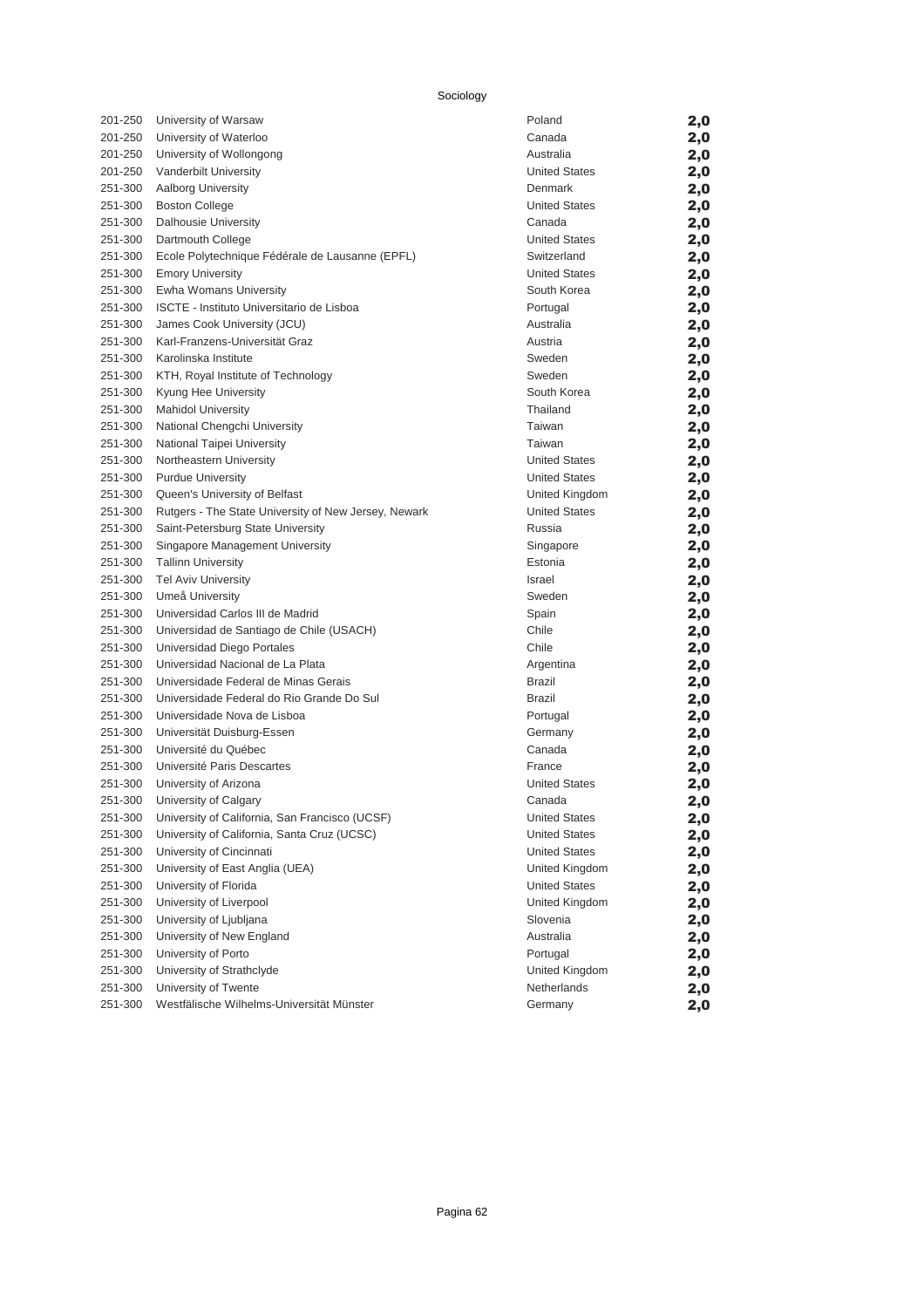# Sports-related Subjects

| Top 100 Universities - Sports-related Subjects |                                                                                |                      |              |
|------------------------------------------------|--------------------------------------------------------------------------------|----------------------|--------------|
| 2019                                           | <b>Institution</b>                                                             | <b>Location</b>      | <b>Score</b> |
| $\mathbf{1}$                                   | Loughborough University                                                        | United Kingdom       | 14,0         |
| $\overline{c}$                                 | The University of Queensland (UQ)                                              | Australia            | 14,0         |
| 3                                              | University of British Columbia                                                 | Canada               | 14,0         |
| $\overline{4}$                                 | The University of Sydney                                                       | Australia            | 14,0         |
| 5                                              | University of Toronto                                                          | Canada               | 14,0         |
| 6                                              | University of Birmingham                                                       | United Kingdom       | 14,0         |
| $\overline{7}$                                 | University of Florida                                                          | <b>United States</b> | 14,0         |
| 8                                              | Ohio State University, Columbus                                                | <b>United States</b> | 14,0         |
| 9                                              | University of Alberta                                                          | Canada               | 14,0         |
| 10                                             | University of Bath                                                             | United Kingdom       | 14,0         |
| 11                                             | Katholieke Universiteit Leuven                                                 | Belgium              | 12,0         |
| $12 =$                                         | Seoul National University (SNU)                                                | South Korea          | 12,0         |
| $12 =$                                         | University of Exeter                                                           | United Kingdom       | 12,0         |
| $12 =$                                         | University of Michigan                                                         | <b>United States</b> | 12,0         |
| 15                                             | Deakin University                                                              | Australia            | 12,0         |
| $16=$                                          | Pennsylvania State University                                                  | <b>United States</b> | 10,0         |
| $16=$                                          | University of Hong Kong (HKU)                                                  | Hong Kong            | 10,0         |
| 18                                             | University of Copenhagen                                                       | Denmark              |              |
| 19                                             | National Taiwan University (NTU)                                               | Taiwan               | 10,0         |
| 20                                             | University of Otago                                                            | New Zealand          | 10,0         |
| 21                                             |                                                                                | United Kingdom       | 10,0         |
| 22                                             | UCL (University College London)<br>Massachusetts Institute of Technology (MIT) | <b>United States</b> | 10,0         |
| 23                                             | <b>McMaster University</b>                                                     | Canada               | 10,0         |
| $24=$                                          |                                                                                |                      | 10,0         |
|                                                | The University of Western Australia (UWA)                                      | Australia            | 10,0         |
| $24 =$                                         | University of Technology Sydney (UTS)                                          | Australia            | 10,0         |
| $24=$                                          | Vrije Universiteit Amsterdam                                                   | Netherlands          | 10,0         |
| 27                                             | Universidade de São Paulo (USP)                                                | <b>Brazil</b>        | 10,0         |
| 28                                             | <b>McGill University</b>                                                       | Canada               | 10,0         |
| 29                                             | Liverpool John Moores University                                               | United Kingdom       | 10,0         |
| $30=$                                          | Auckland University of Technology                                              | New Zealand          | 10,0         |
| $30=$                                          | University of Calgary                                                          | Canada               | 10,0         |
| 32                                             | The University of Manchester                                                   | United Kingdom       | 8,0          |
| 33                                             | <b>Griffith University</b>                                                     | Australia            | 8,0          |
| 34                                             | <b>Kyoto University</b>                                                        | Japan                | 8,0          |
| $35=$                                          | University of Illinois at Urbana-Champaign                                     | <b>United States</b> | 8,0          |
| $35=$                                          | University of North Carolina, Chapel Hill                                      | <b>United States</b> | 8,0          |
| $37=$                                          | University of Edinburgh                                                        | United Kingdom       | 8,0          |
| $37=$                                          | <b>Western University</b>                                                      | Canada<br>Australia  | 8,0          |
| 39                                             | La Trobe University                                                            |                      | 8,0          |
| 40                                             | National University of Singapore (NUS)                                         | Singapore            | 8,0          |
| 41                                             | The University of Auckland                                                     | New Zealand          | 6,0          |
| $42 =$                                         | University of Ghent                                                            | Belgium              | 6,0          |
| $42 =$                                         | Waseda University                                                              | Japan                | 6,0          |
| $44 =$                                         | The Chinese University of Hong Kong (CUHK)                                     | Hong Kong            | 6,0          |
| $44 =$                                         | University of Ottawa                                                           | Canada               | 6,0          |
| 46                                             | University of Massachusetts, Amherst                                           | <b>United States</b> | 6,0          |
| 47                                             | Nanyang Technological University (NTU)                                         | Singapore            | 6,0          |
| 48                                             | University of Groningen                                                        | Netherlands          | 6,0          |
| 49                                             | University of Tsukuba                                                          | Japan                | 6,0          |
| 50                                             | University College Dublin (UCD)                                                | Ireland              | 6,0          |
| 51-100                                         | <b>Boston University</b>                                                       | <b>United States</b> | 2,0          |
| 51-100                                         | <b>Brock University</b>                                                        | Canada               | 2,0          |
| 51-100                                         | <b>Brunel University</b>                                                       | United Kingdom       | 2,0          |
| 51-100                                         | <b>Cornell University</b>                                                      | <b>United States</b> | 2,0          |
| 51-100                                         | <b>Curtin University</b>                                                       | Australia            | 2,0          |
| 51-100                                         | Delft University of Technology                                                 | Netherlands          | 2,0          |
| 51-100                                         | Edith Cowan University (ECU)                                                   | Australia            | 2,0          |
| 51-100                                         | Erasmus University Rotterdam                                                   | Netherlands          | 2,0          |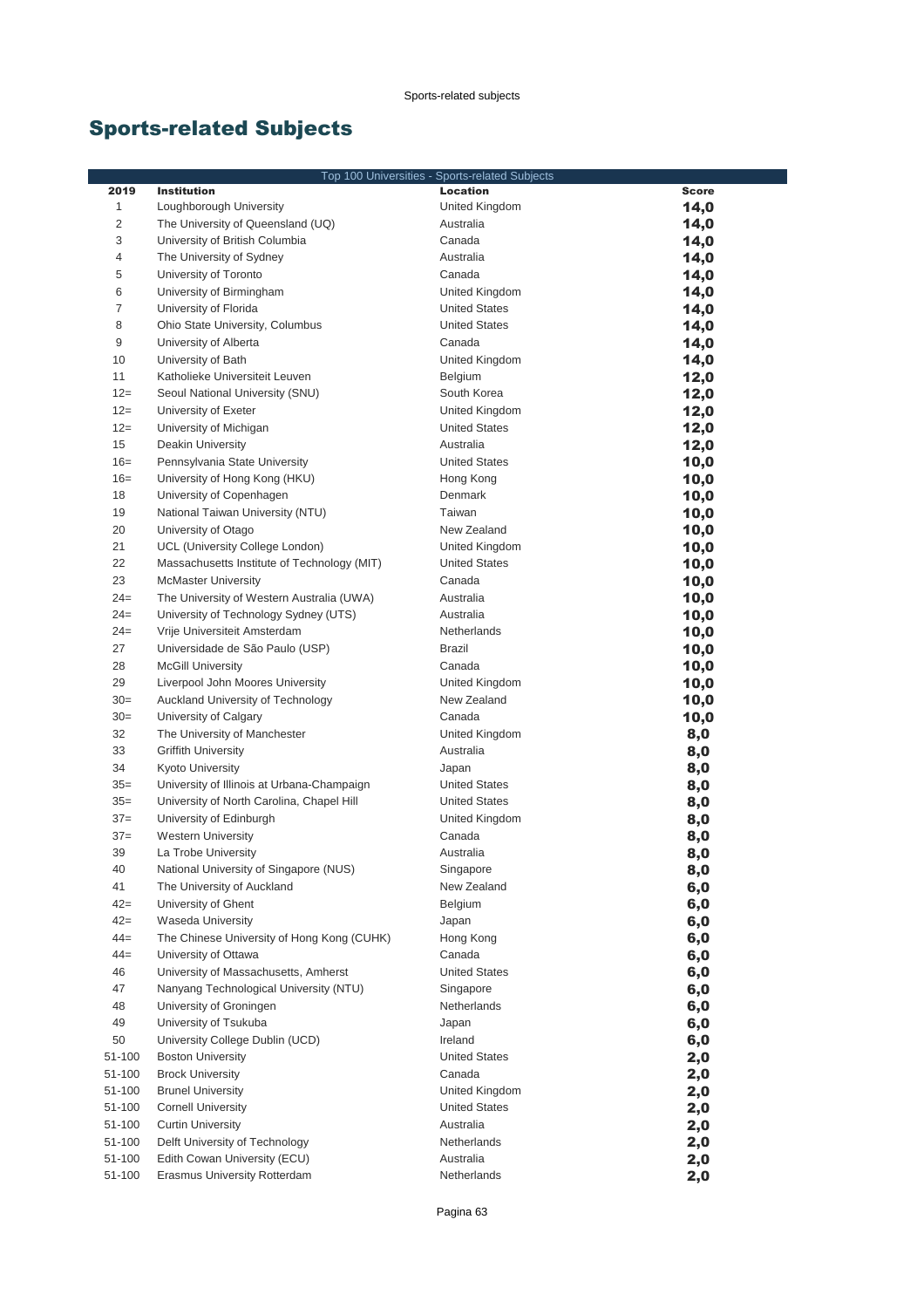#### Sports-related subjects

| 51-100 | ETH Zurich (Swiss Federal Institute of Technology) | Switzerland          | 2,0 |
|--------|----------------------------------------------------|----------------------|-----|
| 51-100 | Indiana University Bloomington                     | <b>United States</b> | 2,0 |
| 51-100 | <b>Maastricht University</b>                       | Netherlands          | 2,0 |
| 51-100 | Michigan State University                          | <b>United States</b> | 2,0 |
| 51-100 | Northwestern University                            | <b>United States</b> | 2,0 |
| 51-100 | <b>Peking University</b>                           | China                | 2,0 |
| 51-100 | Queensland University of Technology (QUT)          | Australia            | 2,0 |
| 51-100 | Ruprecht-Karls-Universität Heidelberg              | Germany              | 2,0 |
| 51-100 | Texas A&M University                               | <b>United States</b> | 2,0 |
| 51-100 | The University of Georgia                          | <b>United States</b> | 2,0 |
| 51-100 | The University of New South Wales (UNSW)           | Australia            | 2,0 |
| 51-100 | Trinity College Dublin (TCD)                       | Ireland              | 2,0 |
| 51-100 | Universidad Autónoma de Madrid                     | Spain                | 2,0 |
| 51-100 | Universität Freiburg                               | Germany              | 2,0 |
| 51-100 | Université Catholique de Louvain (UCL)             | Belgium              | 2,0 |
| 51-100 | Université de Montréal                             | Canada               | 2,0 |
| 51-100 | Universiti Malaya (UM)                             | Malaysia             | 2,0 |
| 51-100 | University of Brighton                             | United Kingdom       | 2,0 |
| 51-100 | University of California, Davis (UCD)              | <b>United States</b> | 2,0 |
| 51-100 | University of Cape Town                            | South Africa         | 2,0 |
| 51-100 | University of Coimbra                              | Portugal             | 2,0 |
| 51-100 | University of Colorado at Boulder                  | <b>United States</b> | 2,0 |
| 51-100 | University of Connecticut                          | <b>United States</b> | 2,0 |
| 51-100 | University of Glasgow                              | United Kingdom       | 2,0 |
| 51-100 | University of Jyväskylä                            | Finland              | 2,0 |
| 51-100 | University of Lausanne                             | Switzerland          | 2,0 |
| 51-100 | University of Leeds                                | United Kingdom       | 2,0 |
| 51-100 | University of Leicester                            | United Kingdom       | 2,0 |
| 51-100 | University of Lisbon                               | Portugal             | 2,0 |
| 51-100 | University of Maryland, College Park               | United States        | 2,0 |
| 51-100 | University of North Carolina at Greensboro         | <b>United States</b> | 2,0 |
| 51-100 | University of Oslo                                 | Norway               | 2,0 |
| 51-100 | University of Porto                                | Portugal             | 2,0 |
| 51-100 | University of South Australia (UniSA)              | Australia            | 2,0 |
| 51-100 | University of Southern California                  | <b>United States</b> | 2,0 |
| 51-100 | University of Ulster                               | United Kingdom       | 2,0 |
| 51-100 | University of Virginia                             | <b>United States</b> | 2,0 |
| 51-100 | University of Waterloo                             | Canada               | 2,0 |
| 51-100 | University of Wisconsin-Madison                    | <b>United States</b> | 2,0 |
| 51-100 | <b>Utrecht University</b>                          | Netherlands          | 2,0 |
| 51-100 | Victoria University                                | Australia            | 2,0 |
| 51-100 | Yonsei University                                  | South Korea          | 2,0 |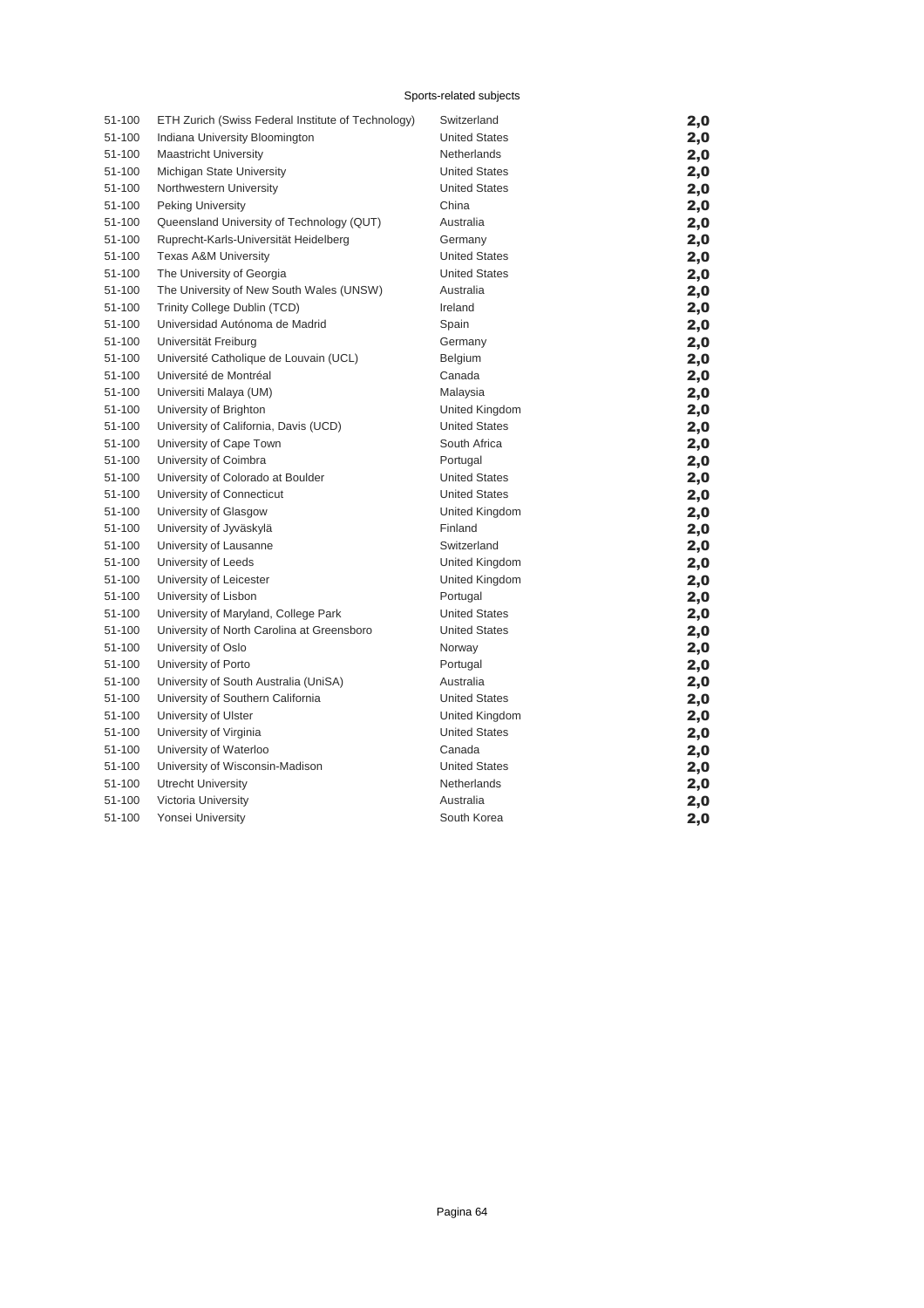# Statistics & Operational Research

|                  | Top 200 Universities - Statistics & Operational Research                              |                      |              |
|------------------|---------------------------------------------------------------------------------------|----------------------|--------------|
| 2019             | <b>Institution</b>                                                                    | <b>Location</b>      | <b>Score</b> |
| $\mathbf{1}$     | Massachusetts Institute of Technology (MIT)                                           | <b>United States</b> | 14,0         |
| $\overline{c}$   | <b>Harvard University</b>                                                             | <b>United States</b> | 14,0         |
| 3                | <b>Stanford University</b>                                                            | <b>United States</b> | 14,0         |
| 4                | ETH Zurich (Swiss Federal Institute of Technology)                                    | Switzerland          | 14,0         |
| 5                | University of Cambridge                                                               | United Kingdom       | 14,0         |
| 6                | University of California, Berkeley (UCB)                                              | <b>United States</b> | 14,0         |
| 7                | University of Oxford                                                                  | United Kingdom       | 14,0         |
| 8                | Georgia Institute of Technology (Georgia Tech)                                        | <b>United States</b> | 14,0         |
| 9                | National University of Singapore (NUS)                                                | Singapore            | 14,0         |
| 10               | Carnegie Mellon University                                                            | <b>United States</b> | 14,0         |
| 11               | <b>Princeton University</b>                                                           | <b>United States</b> | 12,0         |
| 12               | Imperial College London                                                               | United Kingdom       | 12,0         |
| 13               | Columbia University                                                                   | <b>United States</b> | 12,0         |
| 14               | University of Toronto                                                                 | Canada               | 12,0         |
| 15               | University of Michigan                                                                | <b>United States</b> | 12,0         |
| 16               | The University of Warwick                                                             | United Kingdom       | 12,0         |
| 17               | University of Washington                                                              | <b>United States</b> | 12,0         |
| 18               | <b>Cornell University</b>                                                             | <b>United States</b> | 12,0         |
| 19               | <b>Tsinghua University</b>                                                            | China                | 12,0         |
| 20               | University of Chicago                                                                 | <b>United States</b> | 12,0         |
| 21               | University of Pennsylvania                                                            | <b>United States</b> | 10,0         |
| 22               | University of California, Los Angeles (UCLA)                                          | <b>United States</b> | 10,0         |
| 23               | London School of Economics and Political Science (LSE)                                | United Kingdom       | 10,0         |
| 24               | The University of Melbourne                                                           | Australia            | 10,0         |
| 25               | Duke University                                                                       | <b>United States</b> | 10,0         |
| 26               | Katholieke Universiteit Leuven                                                        | Belgium              | 10,0         |
| 27               | UCL (University College London)                                                       | United Kingdom       | 10,0         |
| 28               | Université PSL (Paris Sciences & Lettres)                                             | France               | 10,0         |
| $29=$<br>$29=$   | The Hong Kong University of Science and Technology (HKUST)<br>The University of Tokyo | Hong Kong<br>Japan   | 10,0         |
| 31               | University of British Columbia                                                        | Canada               | 10,0         |
| 32               | Université de Montréal                                                                | Canada               | 8,0<br>8,0   |
| 33               | Northwestern University                                                               | <b>United States</b> | 8,0          |
| $34 =$           | Australian National University (ANU)                                                  | Australia            | 8,0          |
| $34 =$           | University of Hong Kong (HKU)                                                         | Hong Kong            | 8,0          |
| 36               | Nanyang Technological University (NTU)                                                | Singapore            | 8,0          |
| 37               | University of Wisconsin-Madison                                                       | <b>United States</b> | 8,0          |
| 38               | <b>Yale University</b>                                                                | <b>United States</b> | 8,0          |
| $39=$            | Eindhoven University of Technology                                                    | Netherlands          | 8,0          |
| $39=$            | KTH, Royal Institute of Technology                                                    | Sweden               | 8,0          |
| $39=$            | <b>McGill University</b>                                                              | Canada               | 8,0          |
| $39=$            | University of North Carolina, Chapel Hill                                             | <b>United States</b> | 8,0          |
| $43=$            | Shanghai Jiao Tong University                                                         | China                | 6,0          |
| $43=$            | The University of Queensland (UQ)                                                     | Australia            | 6,0          |
| $43=$            | University of Amsterdam                                                               | Netherlands          | 6,0          |
| 46               | <b>Peking University</b>                                                              | China                | 6,0          |
| 47               | Monash University                                                                     | Australia            | 6,0          |
| $48=$            | Sorbonne University                                                                   | France               | 6,0          |
| $48=$            | University of Southampton                                                             | United Kingdom       | 6,0          |
| $50=$            | University of California, San Diego (UCSD)                                            | <b>United States</b> | 6,0          |
| $50=$            | University of Illinois at Urbana-Champaign                                            | <b>United States</b> | 6,0          |
| 51-100           | Arizona State University                                                              | <b>United States</b> | 4,0          |
| 51-100           | City University of Hong Kong                                                          | Hong Kong            | 4,0          |
| 51-100           | Erasmus University Rotterdam                                                          | Netherlands          | 4,0          |
| 51-100<br>51-100 | <b>Fudan University</b>                                                               | China                | 4,0          |
| 51-100           | Georg-August-Universität Göttingen<br>Humboldt-Universität zu Berlin                  | Germany<br>Germany   | 4,0<br>4,0   |
| 51-100           | Johns Hopkins University                                                              | <b>United States</b> | 4,0          |
| 51-100           | <b>Lancaster University</b>                                                           | United Kingdom       | 4,0          |
|                  |                                                                                       |                      |              |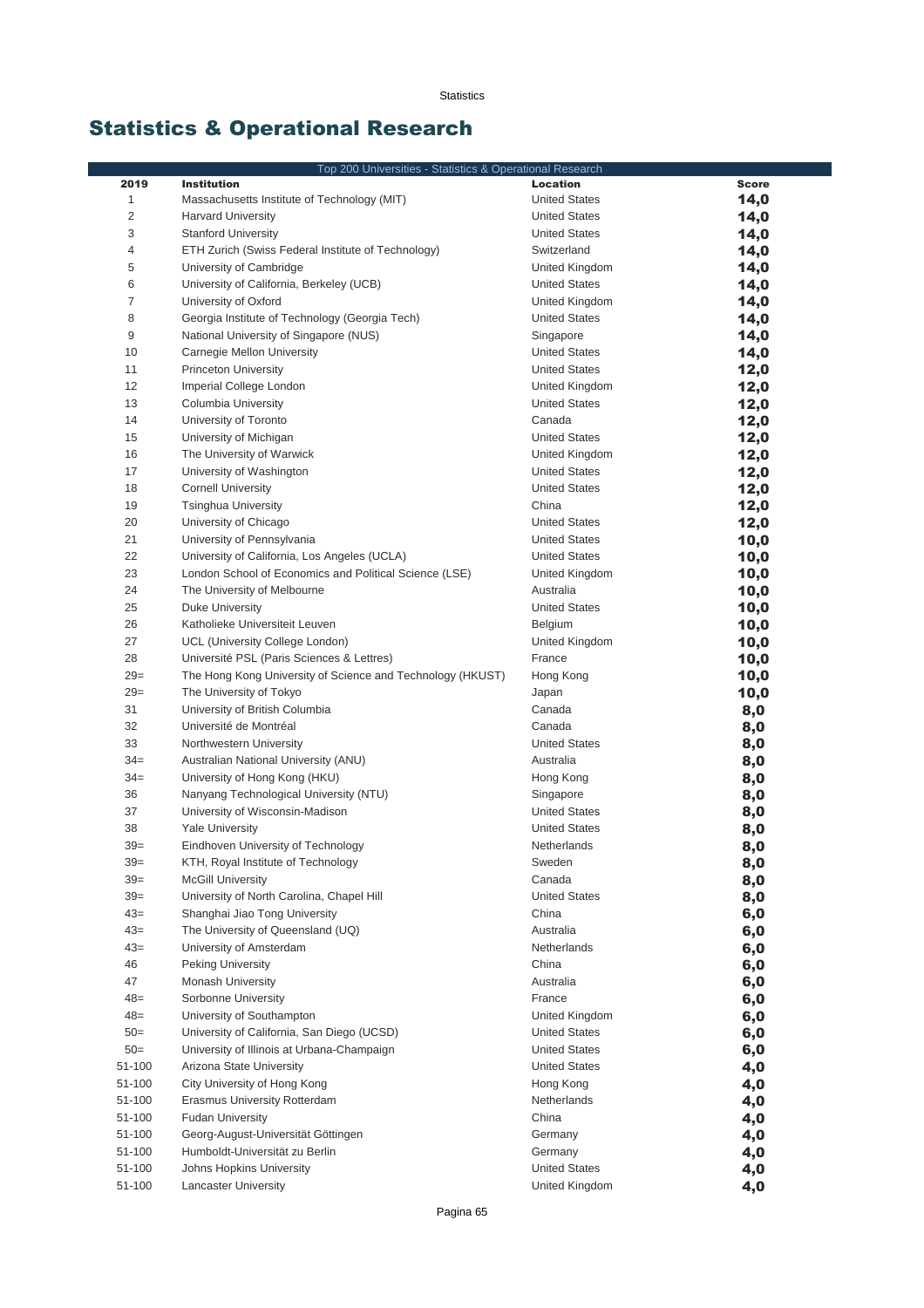Statistics

| 51-100           | Ludwig-Maximilians-Universität München                       | Germany                                      | 4,0        |
|------------------|--------------------------------------------------------------|----------------------------------------------|------------|
| 51-100           | <b>McMaster University</b>                                   | Canada                                       | 4,0        |
| 51-100           | Michigan State University                                    | <b>United States</b>                         | 4,0        |
| 51-100           | National Tsing Hua University                                | Taiwan                                       | 4,0        |
| 51-100           | New York University (NYU)                                    | <b>United States</b>                         | 4,0        |
| 51-100           | North Carolina State University                              | <b>United States</b>                         | 4,0        |
| 51-100           | Ohio State University, Columbus                              | <b>United States</b>                         | 4,0        |
| 51-100           | Pennsylvania State University                                | <b>United States</b>                         | 4,0        |
| 51-100           | <b>Purdue University</b>                                     | <b>United States</b>                         | 4,0        |
| 51-100           | Rheinisch-Westfälische Technische Hochschule Aachen          | Germany                                      | 4,0        |
| 51-100           | Sapienza - Università di Roma                                | Italy                                        | 4,0        |
| 51-100           | Seoul National University (SNU)                              | South Korea                                  | 4,0        |
| 51-100           | Stockholm University                                         | Sweden                                       | 4,0        |
| 51-100           | Technische Universität Berlin                                | Germany                                      | 4,0        |
| 51-100           | <b>Texas A&amp;M University</b>                              | <b>United States</b>                         | 4,0        |
| 51-100           | The Chinese University of Hong Kong (CUHK)                   | Hong Kong                                    | 4,0        |
| 51-100           | The Hong Kong Polytechnic University                         | Hong Kong                                    | 4,0        |
| 51-100           | The University of Auckland                                   | New Zealand                                  | 4,0        |
| 51-100           | The University of Manchester                                 | United Kingdom                               | 4,0        |
| 51-100           | The University of New South Wales (UNSW)                     | Australia                                    | 4,0        |
| 51-100           | The University of Nottingham                                 | United Kingdom                               | 4,0        |
| 51-100           | The University of Sydney                                     | Australia                                    | 4,0        |
| 51-100           | Tokyo Institute of Technology                                | Japan                                        | 4,0        |
| 51-100           | Universidade de São Paulo (USP)                              | <b>Brazil</b>                                | 4,0        |
| 51-100           | Università degli Studi di Padova (UNIPD)                     | Italy                                        | 4,0        |
| 51-100           | Università di Bologna (UNIBO)                                | Italy                                        | 4,0        |
| 51-100           | Université Catholique de Louvain (UCL)                       | Belgium                                      | 4,0        |
| 51-100           | University of Bristol                                        | United Kingdom                               | 4,0        |
| 51-100           | University of California, Davis (UCD)                        | <b>United States</b>                         | 4,0        |
| 51-100           | University of Copenhagen                                     | Denmark                                      | 4,0        |
| 51-100           | University of Edinburgh                                      | United Kingdom                               | 4,0        |
| 51-100           | University of Florida                                        | <b>United States</b>                         | 4,0        |
| 51-100           | University of Groningen                                      | Netherlands<br><b>United States</b>          | 4,0        |
| 51-100           | University of Maryland, College Park                         |                                              | 4,0        |
| 51-100<br>51-100 | University of Minnesota<br>University of Southern California | <b>United States</b><br><b>United States</b> | 4,0        |
| 51-100           | University of Texas at Austin                                | <b>United States</b>                         | 4,0        |
| 51-100           | University of Waterloo                                       | Canada                                       | 4,0<br>4,0 |
| 51-100           | Virginia Polytechnic Institute (Virginia Tech)               | <b>United States</b>                         | 4,0        |
| 51-100           | Vrije Universiteit Amsterdam                                 | Netherlands                                  | 4,0        |
| 51-100           | Zhejiang University                                          | China                                        | 4,0        |
| 101-150          | <b>Aarhus University</b>                                     | Denmark                                      | 2,0        |
| 101-150          | <b>Beihang University</b>                                    | China                                        | 2,0        |
| 101-150          | <b>Boston University</b>                                     | <b>United States</b>                         | 2,0        |
| 101-150          | Chalmers University of Technology                            | Sweden                                       | 2,0        |
| 101-150          | Harbin Institute of Technology                               | China                                        | 2,0        |
| 101-150          | Huazhong University of Science and Technology                | China                                        | 2,0        |
| 101-150          | Indian Institute of Technology Delhi (IITD)                  | India                                        | 2,0        |
| 101-150          | Indian Statistical Institute                                 | India                                        | 2,0        |
| 101-150          | <b>Iowa State University</b>                                 | <b>United States</b>                         | 2,0        |
| 101-150          | Korea University                                             | South Korea                                  | 2,0        |
| 101-150          | Leiden University                                            | Netherlands                                  | 2,0        |
| 101-150          | Lomonosov Moscow State University                            | Russia                                       | 2,0        |
| 101-150          | <b>Lund University</b>                                       | Sweden                                       | 2,0        |
| 101-150          | Nanjing University                                           | China                                        | 2,0        |
| 101-150          | Nankai University                                            | China                                        | 2,0        |
| 101-150          | National Cheng Kung University                               | Taiwan                                       | 2,0        |
| 101-150          | National Chiao Tung University                               | Taiwan                                       | 2,0        |
| 101-150          | Pontificia Universidad Católica de Chile                     | Chile                                        | 2,0        |
| 101-150          | Queensland University of Technology (QUT)                    | Australia                                    | 2,0        |
| 101-150          | Rutgers - The State University of New Jersey, New Brunswick  | <b>United States</b>                         | 2,0        |
| 101-150          | Sungkyunkwan University                                      | South Korea                                  | 2,0        |
| 101-150          | Technische Universität Wien                                  | Austria                                      | 2,0        |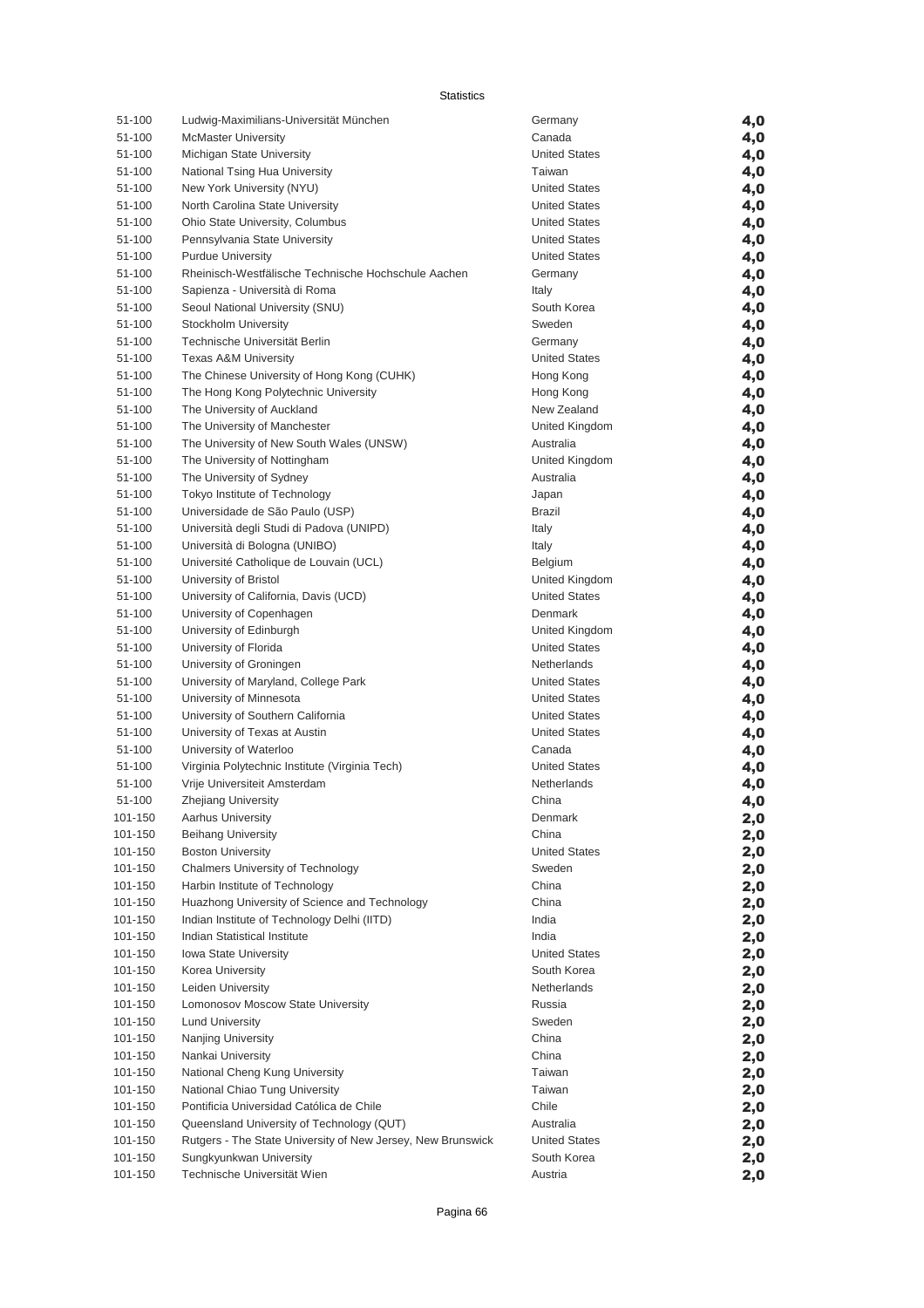Statistics

| 101-150 | The University of Sheffield                       | United Kingdom       | 2,0 |
|---------|---------------------------------------------------|----------------------|-----|
| 101-150 | <b>Tilburg University</b>                         | Netherlands          | 2,0 |
| 101-150 | <b>Tongji University</b>                          | China                | 2,0 |
| 101-150 | Universidad Carlos III de Madrid                  | Spain                | 2,0 |
| 101-150 | Universidade Estadual de Campinas (Unicamp)       | Brazil               | 2,0 |
| 101-150 | Università di Pisa                                | Italy                | 2,0 |
| 101-150 | Universitat de Barcelona (UB)                     | Spain                | 2,0 |
| 101-150 | Universitat Politècnica de Catalunya              | Spain                |     |
| 101-150 | Universität Wien                                  | Austria              | 2,0 |
| 101-150 | Université de Montpellier                         | France               | 2,0 |
| 101-150 | Université Paris-Sud 11                           | France               | 2,0 |
| 101-150 | University of Alberta                             | Canada               | 2,0 |
| 101-150 |                                                   | United Kingdom       | 2,0 |
| 101-150 | University of Bath                                | <b>United States</b> | 2,0 |
|         | University of California, Irvine (UCI)            |                      | 2,0 |
| 101-150 | University of California, Santa Barbara (UCSB)    | <b>United States</b> | 2,0 |
| 101-150 | University of Geneva                              | Switzerland          | 2,0 |
| 101-150 | University of Ghent                               | Belgium              | 2,0 |
| 101-150 | University of Helsinki                            | Finland              | 2,0 |
| 101-150 | University of Iowa                                | <b>United States</b> | 2,0 |
| 101-150 | University of Lisbon                              | Portugal             | 2,0 |
| 101-150 | University of Technology Sydney (UTS)             | Australia            | 2,0 |
| 101-150 | University of Twente                              | Netherlands          | 2,0 |
| 101-150 | University of Zurich                              | Switzerland          | 2,0 |
| 101-150 | Uppsala University                                | Sweden               | 2,0 |
| 101-150 | <b>Utrecht University</b>                         | Netherlands          | 2,0 |
| 101-150 | <b>Western University</b>                         | Canada               | 2,0 |
| 101-150 | Xi'an Jiaotong University                         | China                | 2,0 |
| 101-150 | Yonsei University                                 | South Korea          | 2,0 |
| 151-200 | Beijing Institute of Technology                   | China                | 2,0 |
| 151-200 | Beijing Jiaotong University                       | China                | 2,0 |
| 151-200 | <b>Beijing Normal University</b>                  | China                | 2,0 |
| 151-200 | <b>Brown University</b>                           | <b>United States</b> | 2,0 |
| 151-200 | <b>Cardiff University</b>                         | United Kingdom       | 2,0 |
| 151-200 | <b>Charles University</b>                         | Czech Republic       | 2,0 |
| 151-200 | City University London                            | United Kingdom       | 2,0 |
| 151-200 | Colorado State University                         | <b>United States</b> | 2,0 |
| 151-200 | Indian Institute of Technology Bombay (IITB)      | India                | 2,0 |
| 151-200 | Indian Institute of Technology Kanpur (IITK)      | India                | 2,0 |
| 151-200 | Indian Institute of Technology Kharagpur (IITKGP) | India                | 2,0 |
| 151-200 | King Abdul Aziz University (KAU)                  | Saudi Arabia         | 2,0 |
| 151-200 | <b>Laval University</b>                           | Canada               | 2,0 |
| 151-200 | <b>Maastricht University</b>                      | Netherlands          | 2,0 |
| 151-200 | <b>Massey University</b>                          | New Zealand          | 2,0 |
| 151-200 | Middle East Technical University                  | Turkey               | 2,0 |
| 151-200 | National Central University                       | Taiwan               | 2,0 |
| 151-200 | Osaka University                                  | Japan                | 2,0 |
| 151-200 | Renmin (People's) University of China             | China                | 2,0 |
| 151-200 | <b>Rice University</b>                            | <b>United States</b> | 2,0 |
| 151-200 | Ruhr-Universität Bochum                           | Germany              | 2,0 |
| 151-200 | Saint-Petersburg State University                 | Russia               | 2,0 |
| 151-200 | Sharif University of Technology                   | Iran                 | 2,0 |
| 151-200 | Sun Yat-sen University                            | China                | 2,0 |
| 151-200 | <b>Tel Aviv University</b>                        | Israel               | 2,0 |
| 151-200 | The University of Georgia                         | <b>United States</b> | 2,0 |
| 151-200 | The University of Western Australia (UWA)         | Australia            | 2,0 |
| 151-200 | <b>Tohoku University</b>                          | Japan                | 2,0 |
| 151-200 | Universidad Complutense de Madrid (UCM)           | Spain                | 2,0 |
| 151-200 | Universidade Federal de Minas Gerais              | Brazil               | 2,0 |
| 151-200 | Universidade Federal do Rio de Janeiro            | Brazil               | 2,0 |
| 151-200 | Università degli Studi di Napoli Federico II      | Italy                | 2,0 |
| 151-200 | Universitat Autónoma de Barcelona                 | Spain                | 2,0 |
| 151-200 | Universitat de Valencia                           | Spain                | 2,0 |
| 151-200 | Universität Ulm                                   | Germany              | 2,0 |